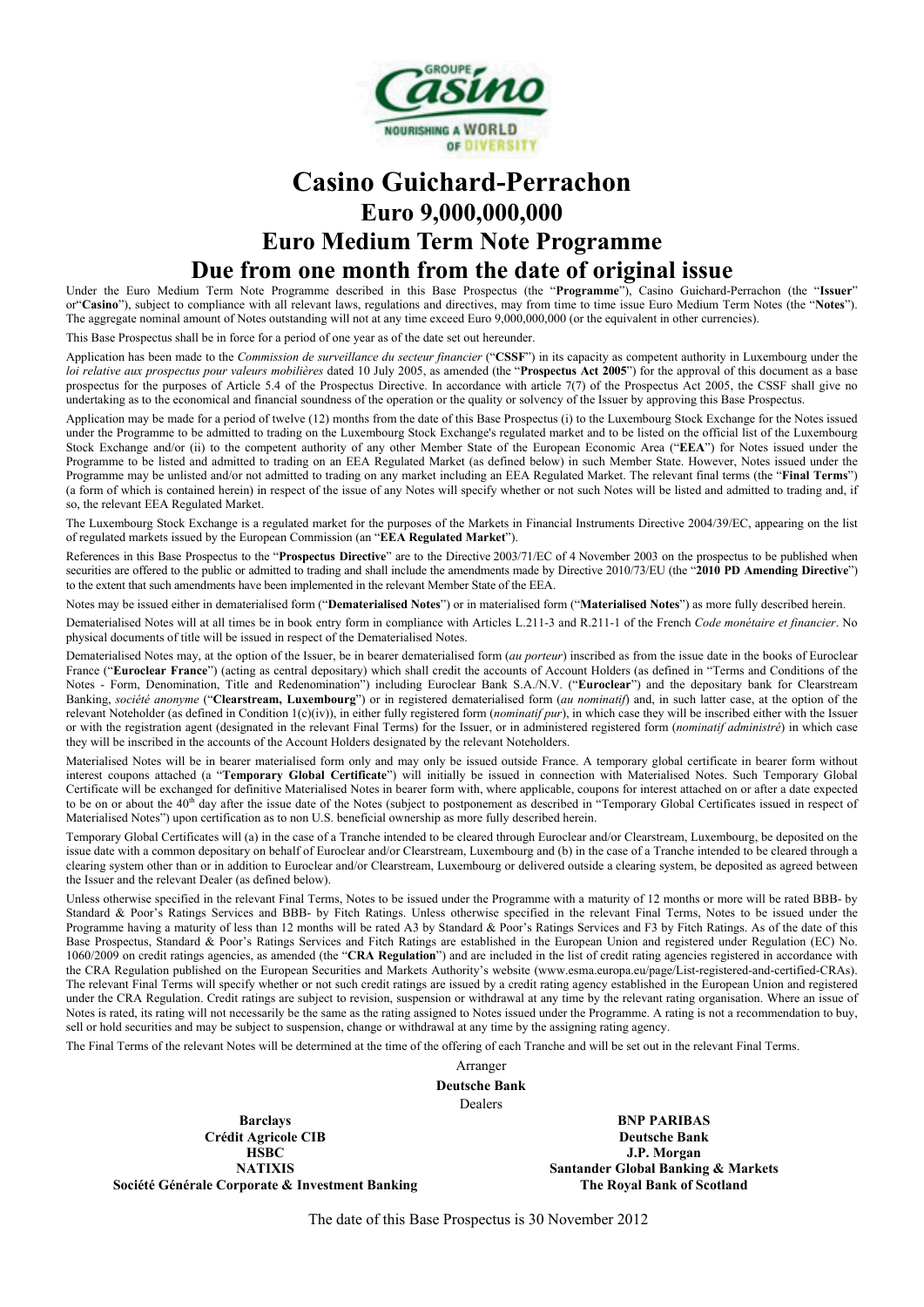**This Base Prospectus (together with any supplements to this Base Prospectus published from time to time (each a "Supplement" and together the "Supplements") comprises a base prospectus for the purposes of Article 5.4 of the Prospectus Directive in respect of, and for the purpose of giving information with regard to, the Issuer and its respective consolidated subsidiaries and affiliates as a whole (together with the Issuer, the "Group", "Group Casino" or "Casino Group") which is necessary to enable investors to make an informed assessment of the assets and liabilities, financial position, profit and losses and prospects of the Issuer.**

**No person has been authorised to give any information or to make any representation other than those contained in this Base Prospectus in connection with the issue or sale of the Notes and, if given or made, such information or representation must not be relied upon as having been authorised by the Issuer or any of the Dealers or the Arranger (each as defined in "General Description of the Programme"). Neither the delivery of this Base Prospectus nor any sale made in connection herewith shall, under any circumstances, create any implication that there has been no change in the affairs of the Issuer or the Group since the date hereof or the date upon which this Base Prospectus has been most recently amended or supplemented or that there has been no adverse change in the financial position of the Issuer or the Group since the date hereof or the date upon which this Base Prospectus has been most recently amended or supplemented or that any other information supplied in connection with the Programme is correct as of any time subsequent to the date on which it is supplied or, if different, the date indicated in the document containing the same.**

**The distribution of this Base Prospectus and the offering or sale of the Notes in certain jurisdictions may be restricted by law. Persons into whose possession this Base Prospectus comes are required by the Issuer, the Dealers and the Arranger to inform themselves about and to observe any such restriction.** 

**The Notes have not been and will not be registered under the United States Securities Act of 1933, as amended (the "Securities Act") or with any securities regulatory authority of any state or other jurisdiction of the United States and may include Materialised Notes in bearer form that are subject to U.S. tax law requirements. Subject to certain exceptions, the Notes may not be offered, sold or delivered within the United States or to, or for the account or benefit of, U.S. persons. The Notes are being offered and sold outside the United States to non-U.S. persons in reliance on Regulation S under the Securities Act ("Regulation S"). This Base Prospectus does not constitute an offer of, or an invitation by or on behalf of the Issuer or the Dealers or the Arranger to subscribe for, or purchase, any Notes.**

**The Arranger and the Dealers have not separately verified the information contained in this Base Prospectus. None of the Dealers or the Arranger makes any representation, express or implied, or accepts any responsibility, with respect to the accuracy or completeness of any of the information in this Base Prospectus. Neither this Base Prospectus nor any other financial statements are intended to provide the basis of any credit or other evaluation and should not be considered as a recommendation by any of the Issuer, the Arranger or the Dealers that any recipient of this Base Prospectus or any other financial statements should purchase the Notes. Each potential purchaser of Notes should determine for itself the relevance of the information contained in this Base Prospectus and its purchase of Notes should be based upon such investigation as it deems necessary. None of the Dealers or the Arranger undertakes to review the financial condition or affairs of the Issuer or the Group during the life of the arrangements contemplated by this Base Prospectus nor to advise any investor or potential investor in the Notes of any information coming to the attention of any of the Dealers or the Arranger.**

**In connection with the issue of any Tranche (as defined in "General Description of the Programme"), one of the Dealers may act as a stabilising manager(s) (the "Stabilising Manager(s)"). The identity of the Stabilising Manager will be disclosed in the relevant Final Terms.** 

**The Stabilising Manager(s) (or persons acting on behalf of any Stabilising Manager(s)) in the applicable Final Terms may over-allot Notes or effect transactions with a view to supporting the market price of the Notes at a level higher than that which might otherwise prevail. However, there is no assurance that the Stabilising Agent**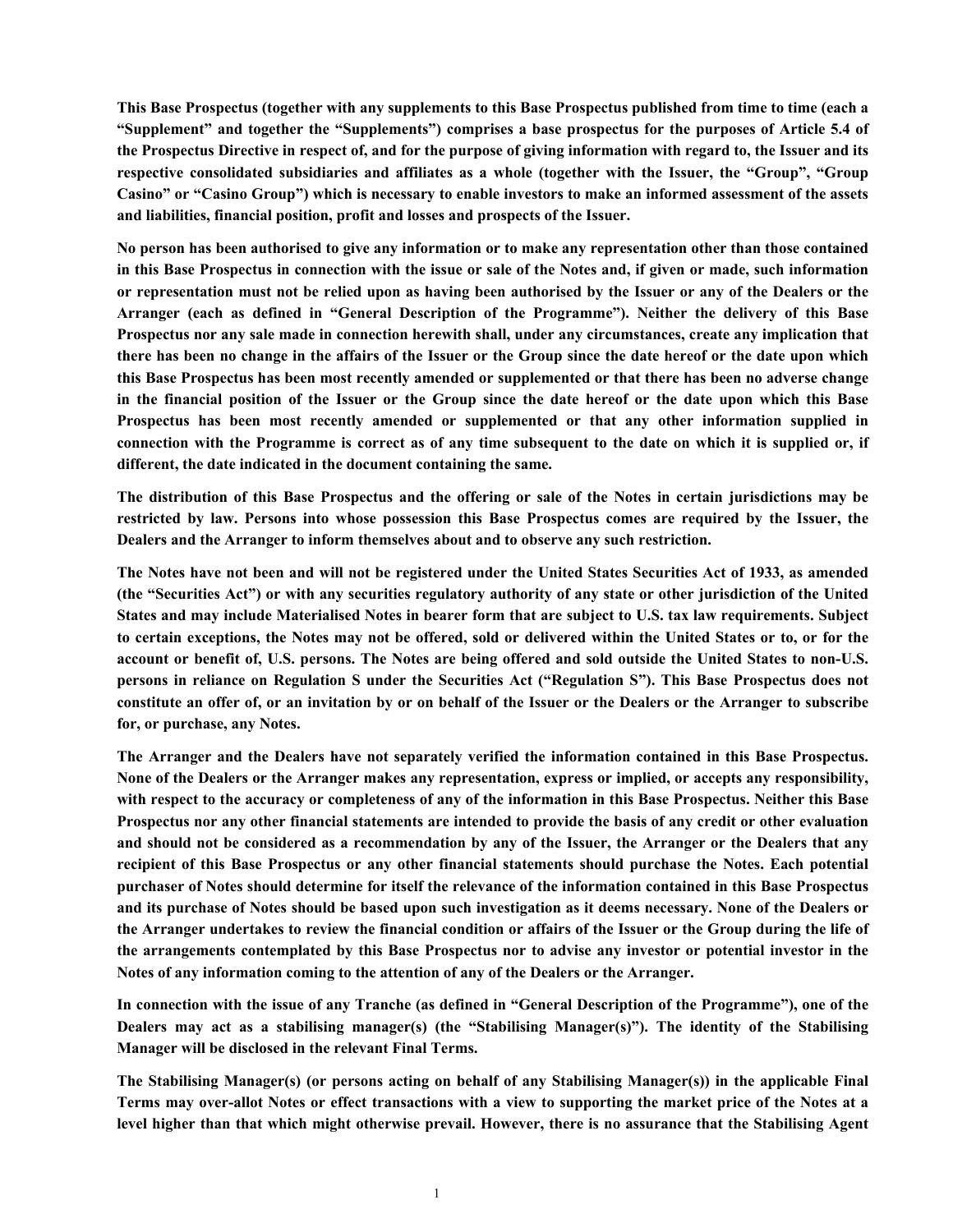**will undertake stabilisation action. Any stabilisation action may begin on or after the date on which adequate public disclosure of the final terms of the offer of the relevant Tranche of Notes is made and, if begun, may be ended at any time, but it must end no later than the earlier of 30 days after the issue date of the relevant Tranche of Notes and 60 days after the date of the allotment of the relevant Tranche of Notes. Any stabilisation action or over-allotment shall be conducted by the relevant Stabilising Manager(s) (or person(s) acting on behalf of any Stabilising Manager(s)) in accordance with applicable laws and rules.**

**In this Base Prospectus, unless otherwise specified or the context otherwise requires, references to "**€**", "Euro", "EUR" or "euro" are to the single currency of the participating member states of the European Union which was introduced on 1 January 1999, references to "£", "pounds sterling", "GBP" and "Sterling" are to the lawful currency of the United Kingdom, references to "\$", "USD" and "U.S. Dollars" are to the lawful currency of the United States of America, references to "¥", "JPY", "Japanese yen" and "Yen" are to the lawful currency of Japan, references to "PLN" or "Polish zloty" are to the lawful currency of the Republic of Poland and references to "Swiss francs" or "CHF" are to the lawful currency of the Helvetic Confederation.**

**In this Base Prospectus, any discrepancies in any table between totals and the sums of the amounts listed in such table are due to rounding.**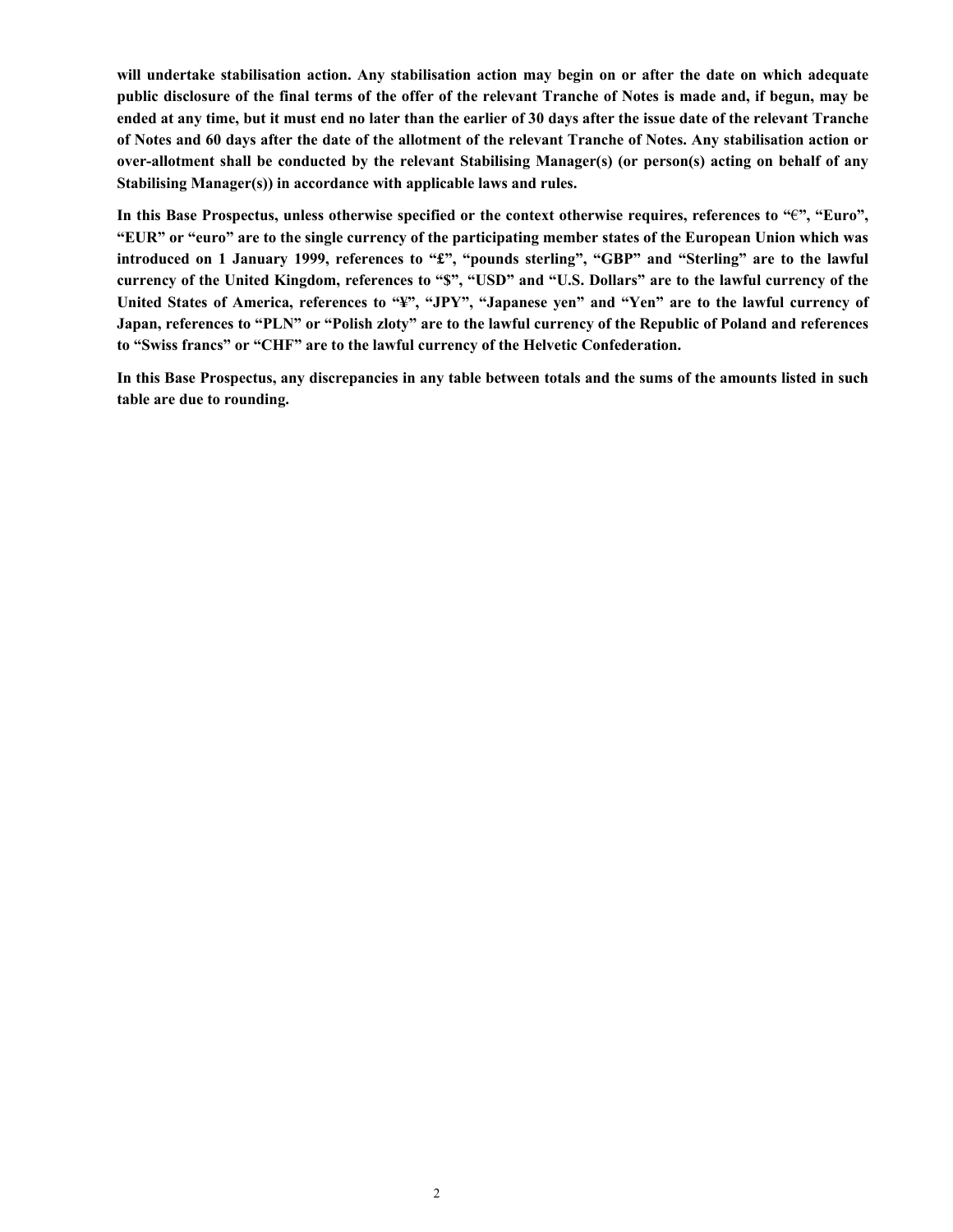# **SUPPLEMENT TO THE BASE PROSPECTUS**

If at any time the Issuer shall be required to prepare a supplement to this Base Prospectus pursuant to the provisions of Article 16 of the Prospectus Directive, the Issuer will prepare and make available an appropriate supplement to this Base Prospectus, which in respect of any subsequent issue of Notes to be listed on the official list of the Luxembourg Stock Exchange and admitted to trading on the Regulated Market of the Luxembourg Stock Exchange or on an EEA Regulated Market, shall constitute a supplement to the Base Prospectus for the purpose of the relevant provisions of the Prospectus Directive.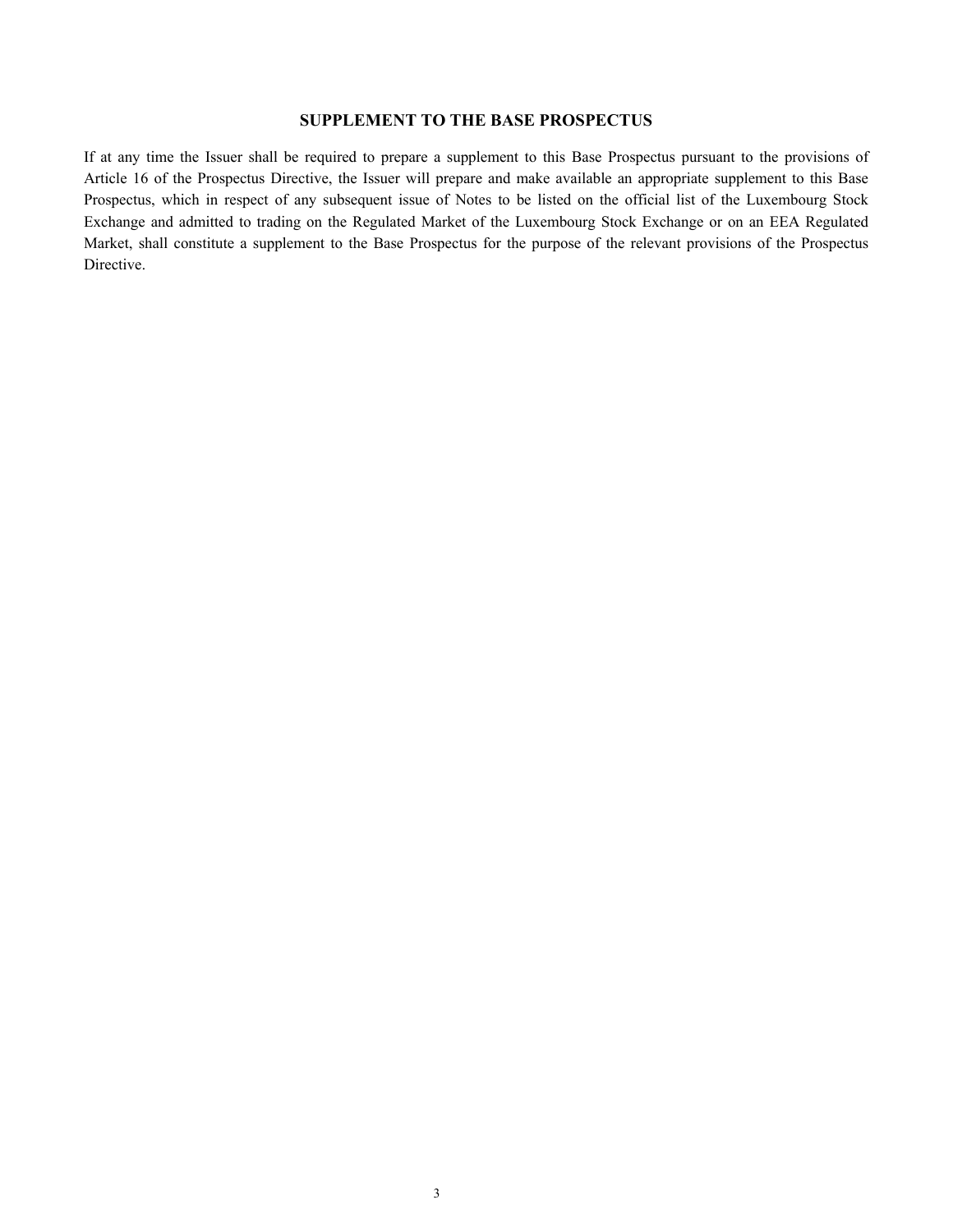# **TABLE OF CONTENTS**

|                                                                           | Page |
|---------------------------------------------------------------------------|------|
|                                                                           |      |
|                                                                           |      |
|                                                                           |      |
|                                                                           |      |
|                                                                           |      |
| TEMPORARY GLOBAL CERTIFICATES ISSUED IN RESPECT OF MATERIALISED NOTES  52 |      |
|                                                                           |      |
|                                                                           |      |
|                                                                           |      |
|                                                                           |      |
|                                                                           |      |
|                                                                           |      |
|                                                                           |      |
|                                                                           |      |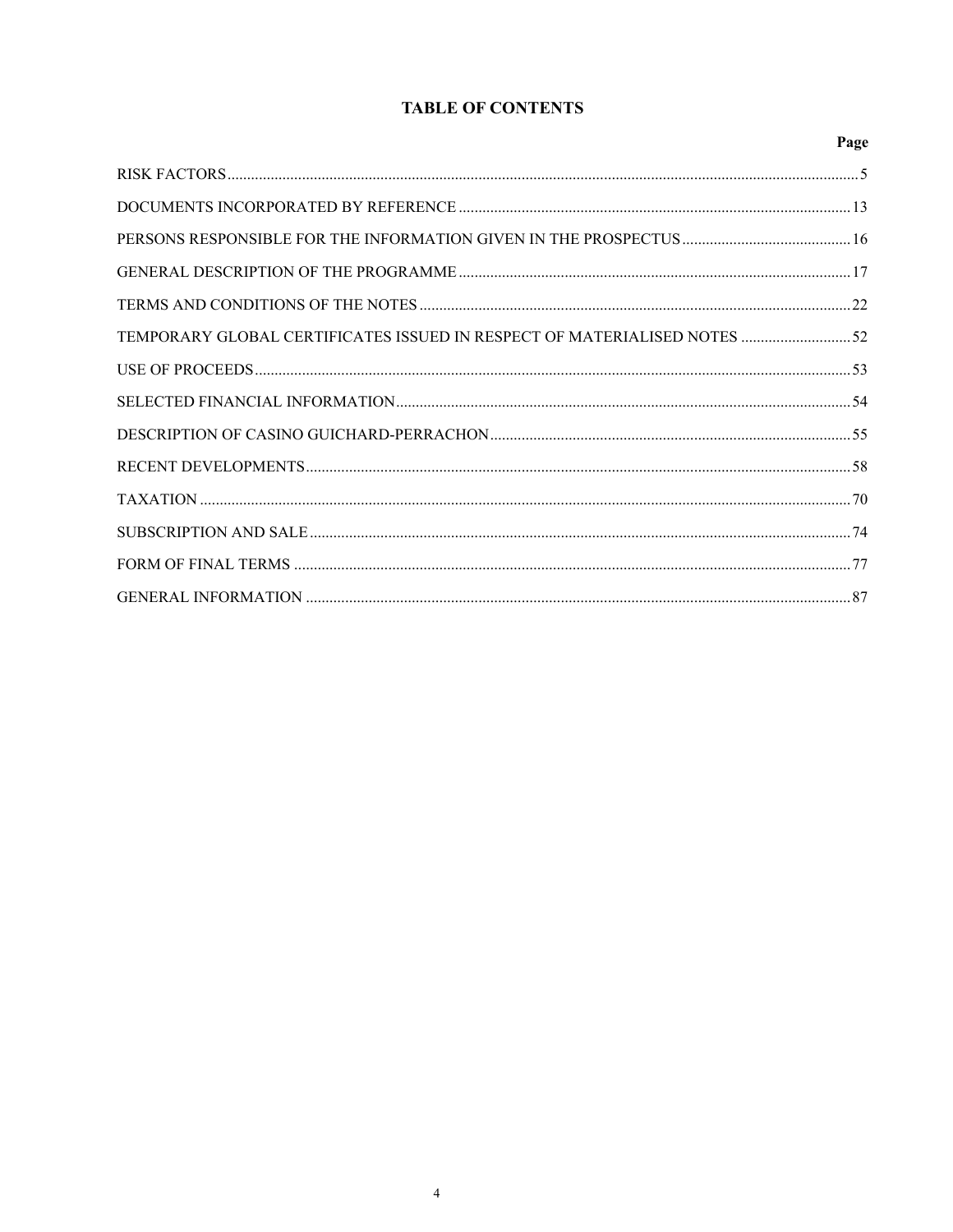#### **RISK FACTORS**

# **RISK FACTORS RELATING TO THE ISSUER**

*The Issuer believes that the following factors may affect its ability to fulfil its obligations under Notes issued under the Programme*. *All of these factors are contingencies which may or may not occur and the Issuer is not in a position to express a view on the likelihood of any such contingency occurring. The risk factors may relate to the Issuer or any of its subsidiaries.*

*In addition, factors which are material for the purpose of assessing the market risks associated with Notes issued under the Programme are also described below.*

*The Issuer believes that the factors described below represent the principal risks inherent in investing in Notes issued under the Programme, but the inability of the Issuer to pay interest, principal or other amounts on or in connection with any Notes may occur for other reasons and the Issuer does not represent that the statements below regarding the risks of holding any Notes are exhaustive. The risks described below are not the only risks the Issuer faces. Additional risks and uncertainties not currently known to the Issuer or that it currently believes to be immaterial could also have a material impact on its business operations. Prospective investors should also read the detailed information set out elsewhere or incorporated by reference in this Base Prospectus and the Final Terms of the relevant Notes and reach their own views prior to making any investment decision. In particular, investors should make their own assessment as to the risks associated with the Notes prior to investing in Notes issued under the Programme.*

Subject to the above provisions, the Group has reviewed the main risks that could have a material impact on its operations, financial position or results. These risks are described below.

#### **MARKET RISKS**

The Group has set up an organisation to manage liquidity, currency and interest rate risks on a centralised basis.

The Corporate Finance Department, which reports to the Group Chief Financial Officer, is responsible for managing these risks and has the necessary expertise and tools, particularly in terms of information systems, to fulfil this task. The Corporate Finance Department operates on the main financial markets according to guidelines that guarantee the highest levels of efficiency and security. A regular reporting system has been set up, allowing Group management to sign off on the policies followed, which are based on strategies approved in advance by management.

#### **Interest rate risk**

Detailed information about interest rate risk is provided in note 31 to the consolidated financial statements included in the 2011 Annual Report. The Casino Group uses various financial instruments to manage interest rate risk, particularly swaps and interest rate options. These instruments are used solely for hedging purposes. Details of hedging positions are provided in note 31.2.1 to the consolidated financial statements included in the 2011 Annual Report.

#### **Currency risk**

Information about currency risk is provided in note 31 and 31.2.2 to the consolidated financial statements included in the 2011 Annual Report. The Casino Group uses various financial instruments to manage currency risks, particularly swaps and forward purchases and sales of foreign currencies. These instruments are used solely for hedging purposes.

# **Liquidity risk**

The breakdown of long-term debt and confirmed lines of credit by maturity and currency is provided in note 31.4 to the consolidated financial statements included in the 2011 Annual Report, together with additional information concerning debt covenants which, if breached, would trigger early repayment obligations.

The Group's liquidity position appears to be very satisfactory. Upcoming repayments of short-term financial liabilities are comfortably covered by cash, cash equivalents and undrawn confirmed bank lines.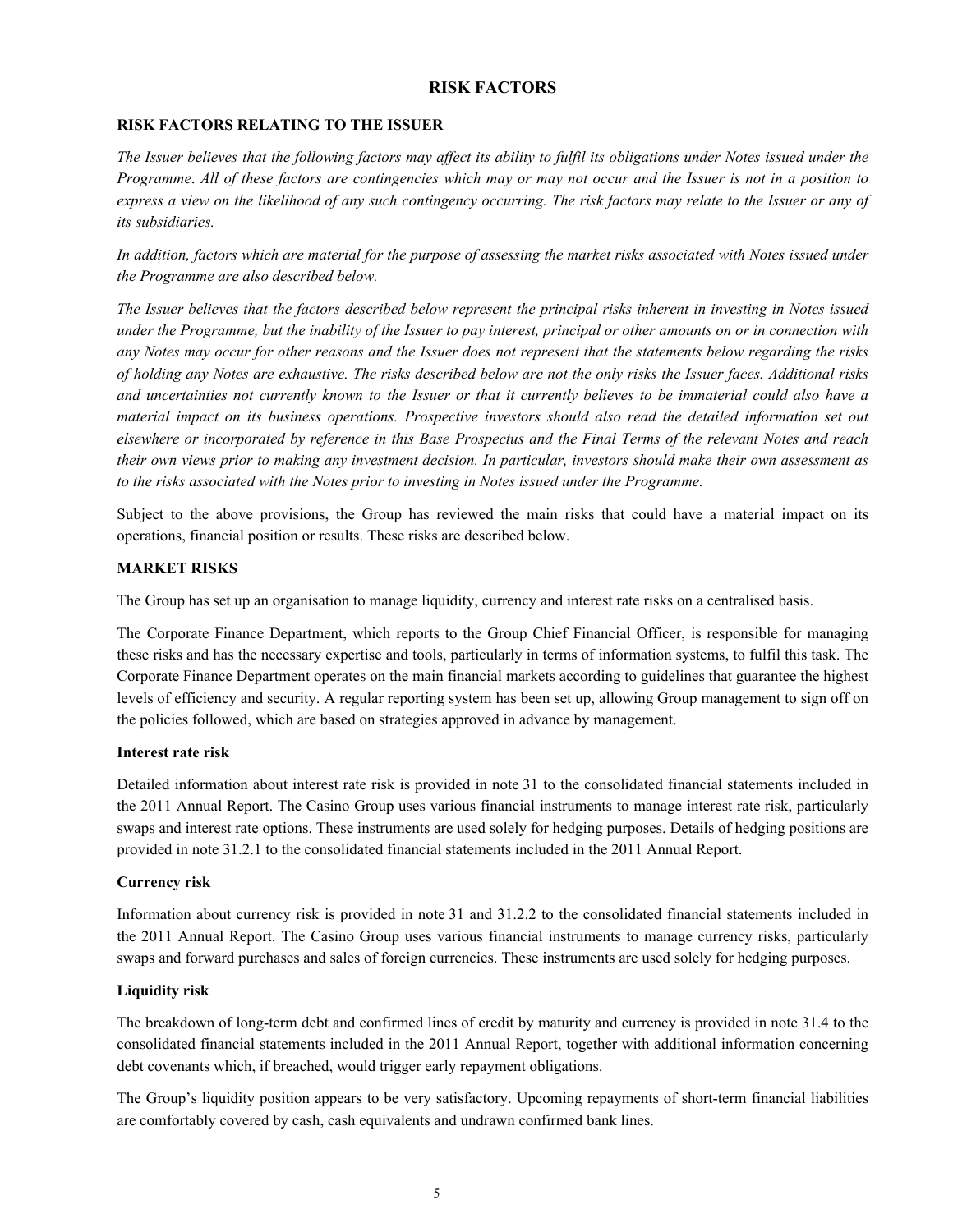The Group's cash and cash equivalents present no liquidity or value risk.

Its loan and bond agreements issues include the customary covenants and default clauses, including *pari passu*, negative pledge and cross-default clauses.

None of its financing agreements include a rating trigger resulting in an acceleration of the repayment date of the relevant borrowing; however, if a change in the majority shareholder of such company occurs and if such change results in a downgrading of the rating of the senior long term debt of Casino Guichard-Perrachon below "*investment grade*", the relevant lenders will benefit from a call on the relevant debts which amount to Euro 4,882 million euros as described in note 31.4 to the consolidated financial statements included in the 2011 Annual Report.

Public bond issues on the euro market and short-term confirmed bank lines (up to one year) do not contain any financial covenants.

Confirmed medium-term bank lines and some private placements (US private placement notes, 2009 private placement notes and indexed bonds) contain financial covenants which, if breached, could trigger accelerated repayment.

In the event of a change of control of Casino, Guichard-Perrachon (within the meaning of article L. 233-3 of the French Commercial Code (Code de Commerce), most loan agreements include an option for the lenders, at the discretion of each, to request immediate repayment of all sums due and, where applicable, the cancellation of any credit commitments entered into with the Issuer.

# **Commodity risk**

Given the nature of its business, the Issuer is not exposed to any material commodity risk.

#### **Credit and counterparty risk**

The Group is exposed to customer credit risks through its consumer finance subsidiary, Banque du Groupe Casino. These risks are measured by a specialist service provider using credit-scoring techniques. Further information on credit and counterparty risk is provided in note 31.3 to the consolidated financial statements included in the 2011 Annual Report.

Part of the Group's supermarkets and convenience stores are operated by affiliates or franchisees. The credit risk relating to these affiliates and franchisees is assessed by the Group on a case-by-case basis and taken into account in its credit management policy, mainly by taking collateral or guarantees.

#### **OPERATIONAL RISKS**

#### **Risks related to non-renewal of leases and real estate assets**

Casino has standard commercial leases on its supermarket and convenience store premises but has no assurance that they will be renewed on expiry.

The owners could have other plans for the premises on expiry of the lease, which could prompt them not to renew the Issuer's lease despite the high amount of compensation for eviction they would have to pay. However, commercial leases are governed by strict legislation as regards term, termination, renewal and rent indexation, which limits what owners can impose.

Given the very few disputes caused by non-renewal of commercial leases, the risk is not considered to be in any way material.

As regards property development, where the Group is the project owner, specifications are drawn up by experts in accordance with the prevailing regulations and the functional and operational objectives set for each project.

More generally, the Group's real estate portfolio is monitored regularly to ensure its proper use.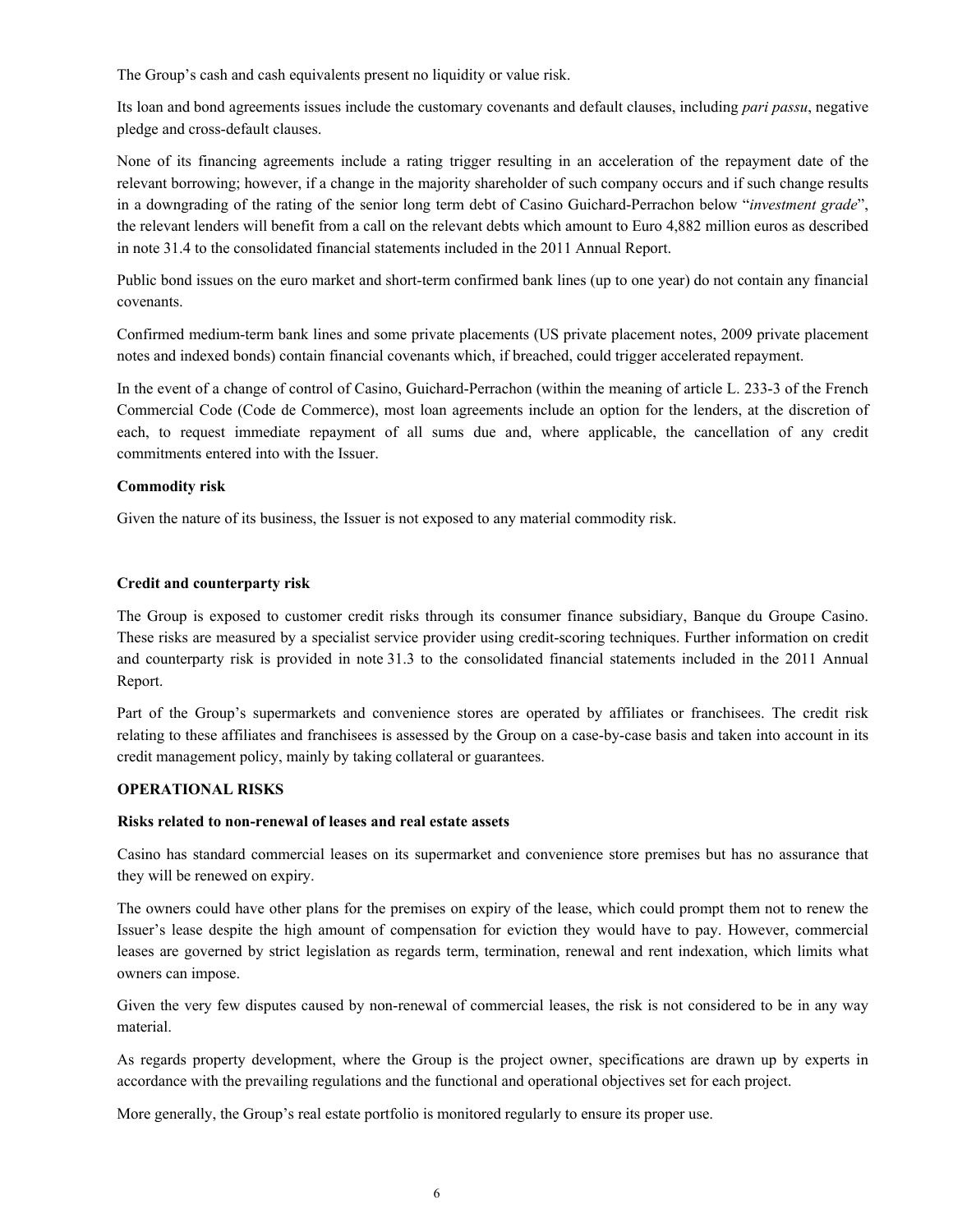#### **Risks associated with sales methods**

The Group's banners in France have affiliate and franchise networks. These represented almost 61% of sales outlets at 31 December 2011, corresponding mainly to supermarket networks (including Leader Price) and convenience store networks. The credit risk on these convenience store affiliates and franchises is taken into account in the Group's credit management policy.

#### **Risks related to trademarks and banners**

The Group owns substantially all of its trademarks and is not dependent on any specific patents or licences, except for the Spar trademark which is licensed to the Group for the French market. The licence was renewed for ten years in 2009.

Furthermore, although the Group has a preventive policy of protecting all its trademarks, it does not believe that an infringement would have a material impact on its operations or results.

#### **Supplier and merchandise management risk**

The Group is not dependent on any specific supply, manufacturing or sales contracts. Casino deals with over 30,000 suppliers.

For example, the Group has its own logistics network in France (approximately 913,000 sq.m. spread among 20 sites) managed by its Easydis subsidiary. The network spans France and delivers regularly to the Group's various banners, with the exception of Monoprix and Franprix-Leader Price, which have their own logistics network.

#### **Risks related to private label goods**

The Group sells products under its own brand and can therefore be considered as a producer/manufacturer. It draws up stringent specifications in terms of nutritional quality and quality standards for its product ingredients. However, it is nonetheless exposed to a product liability risk.

#### **Information systems risk**

The Group is increasingly dependent on shared information systems for the production of costed data used as the basis for operating decisions. Security features are built into systems at the design phase and procedures are in place to constantly monitor systems security risks.

However, an information systems failure would not have any material or prolonged impact on the Issuer's operations or results.

# **Geographical risk**

Part of the Group's business is exposed to risks and uncertainties arising from trading in countries (in South America and Asia, for example) that notably could experience or have recently experienced periods of economic or political instability. Recent events are described in notes 2.2 and 33 to the consolidated financial statements included in the 2011 Annual Report. In 2011, international operations accounted for 45.4% of consolidated revenue and 51.6% of consolidated trading profit.

#### **Industrial and environmental risks**

The Group adopted a formal environmental policy in 2003 called "Excellence Verte", which complies with the objectives set by the government's Grenelle de l'Environnement programme. An Environment Officer is responsible for coordinating the activities of all of the Group's operating units in the area of environmental protection.

Each year, an environmental seminar is held for all local environment officers in the Group's various divisions and subsidiaries in France to review the effectiveness and results of actions taken and to set out the environmental action plan for subsequent years.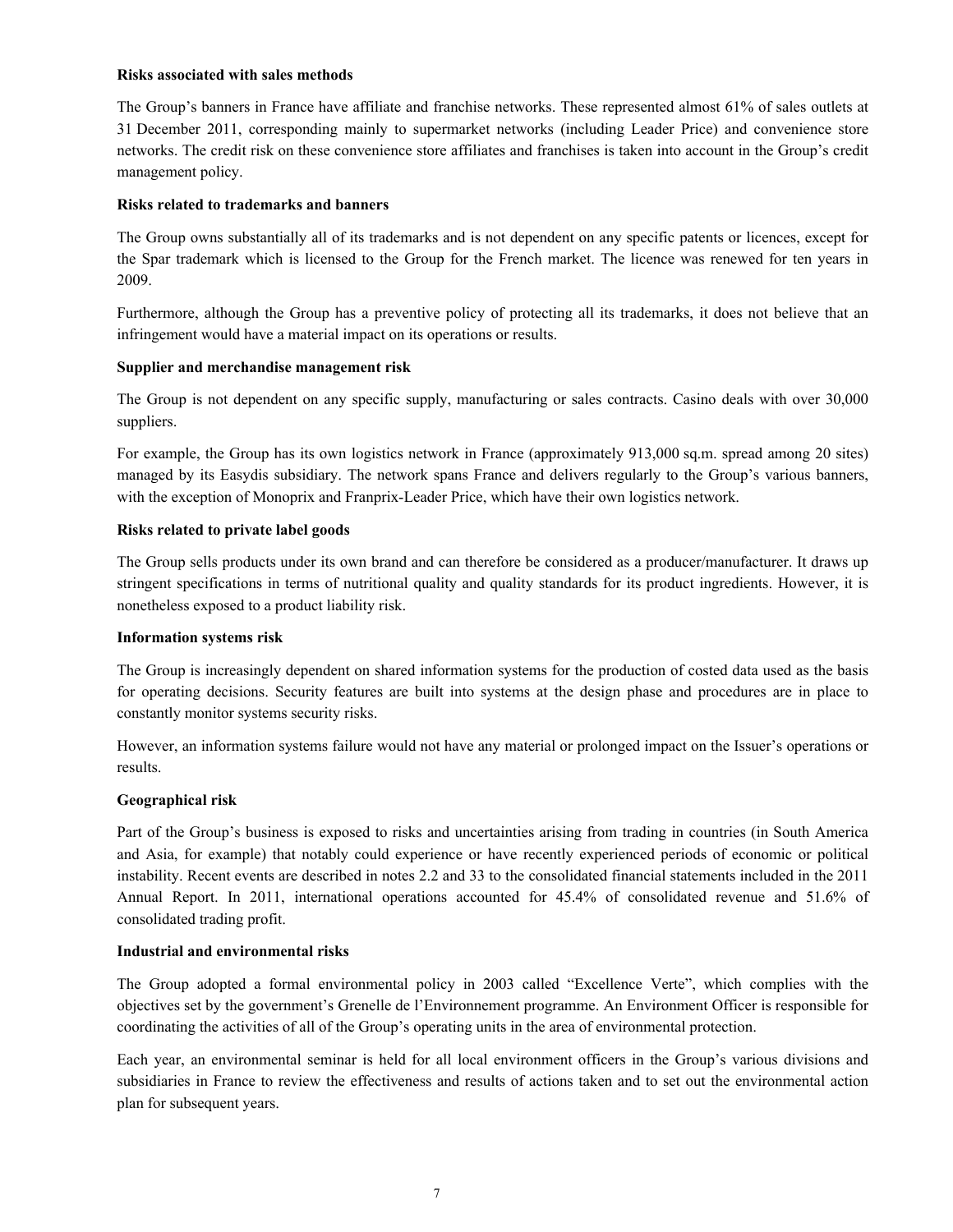#### **LEGAL RISKS**

#### **Compliance risk**

The Group is mainly subject to regulations governing the management of facilities open to the public and listed facilities. Certain Group businesses are governed by specific regulations, and more particularly Casino Vacances (travel agency), Banque du Groupe Casino (banking and consumer finance), Sudéco (real estate agency), Floréal and Casino Carburants (service stations), Mercialys (listed REIT-style property company), L'Immobilière Groupe Casino (property company) and GreenYellow (photovoltaic energy production). In addition, administrative consents are required to open new stores and extend existing ones. International subsidiaries may be subject to similar requirements under local legislation.

# **Tax and customs risk**

The Group is subject to periodic tax audits in France and its various other host countries. Provision is made for all accepted reassessments. Contested reassessments are provided for on a case-by-case basis, according to estimates taking into account the risk of an unfavourable outcome.

# **RISK FACTORS RELATING TO THE NOTES**

*The following paragraphs describe the risk factors that are material to the Notes to be offered and/or listed and admitted to trading in order to assess the market risk associated with these Notes. Prospective investors should consult their own financial and legal advisers about risks associated with investment in a particular Series of Notes and the suitability of investing in the Notes in light of their particular circumstances*.

# **1. General Risks Relating to the Notes**

#### **1.1 Independent Review and Advice**

Each prospective investor of Notes must determine, based on its own independent review and such professional advice as it deems appropriate under the circumstances, that its acquisition of the Notes is fully consistent with its financial needs, objectives and condition, complies and is fully consistent with all investment policies, guidelines and restrictions applicable to it and is a fit, proper and suitable investment for it, notwithstanding the clear and substantial risks inherent in investing in or holding the Notes.

A prospective investor may not rely on the Issuer or the Dealer(s) or any of their respective affiliates in connection with its determination as to the legality of its acquisition of the Notes or as to the other matters referred to above.

# **1.2 Modification, waivers and substitution**

The conditions of the Notes contain provisions for calling General Meetings of Noteholders to consider matters affecting their interests generally. These provisions permit defined majorities to bind all Noteholders including Noteholders who did not attend and vote at the relevant General Meeting and Noteholders who voted in a manner contrary to the majority.

# **1.3 No active Secondary/Trading Market for the Notes**

Notes issued under the Programme will be new securities which may not be widely distributed and for which there may be no active trading market (unless in the case of any particular Tranche, such Tranche is to be consolidated with and form a single series with a Tranche of Notes which is already issued). If the Notes are traded after their initial issuance, they may trade at a discount to their initial offering price, depending upon prevailing interest rates, the market for similar securities, general economic conditions and the financial condition of the Issuer. Although in relation to Notes to be listed on the official list of the Luxembourg Stock Exchange and admitted to trading on the Regulated Market of the Luxembourg Stock Exchange and/or any other EEA Regulated Market, the Final Terms of the Notes will be filed with the CSSF in Luxembourg and/or with the competent authority of the EEA Regulated Market where the Notes will be listed and admitted to trading, there is no assurance that such filings will be accepted, that any particular Tranche of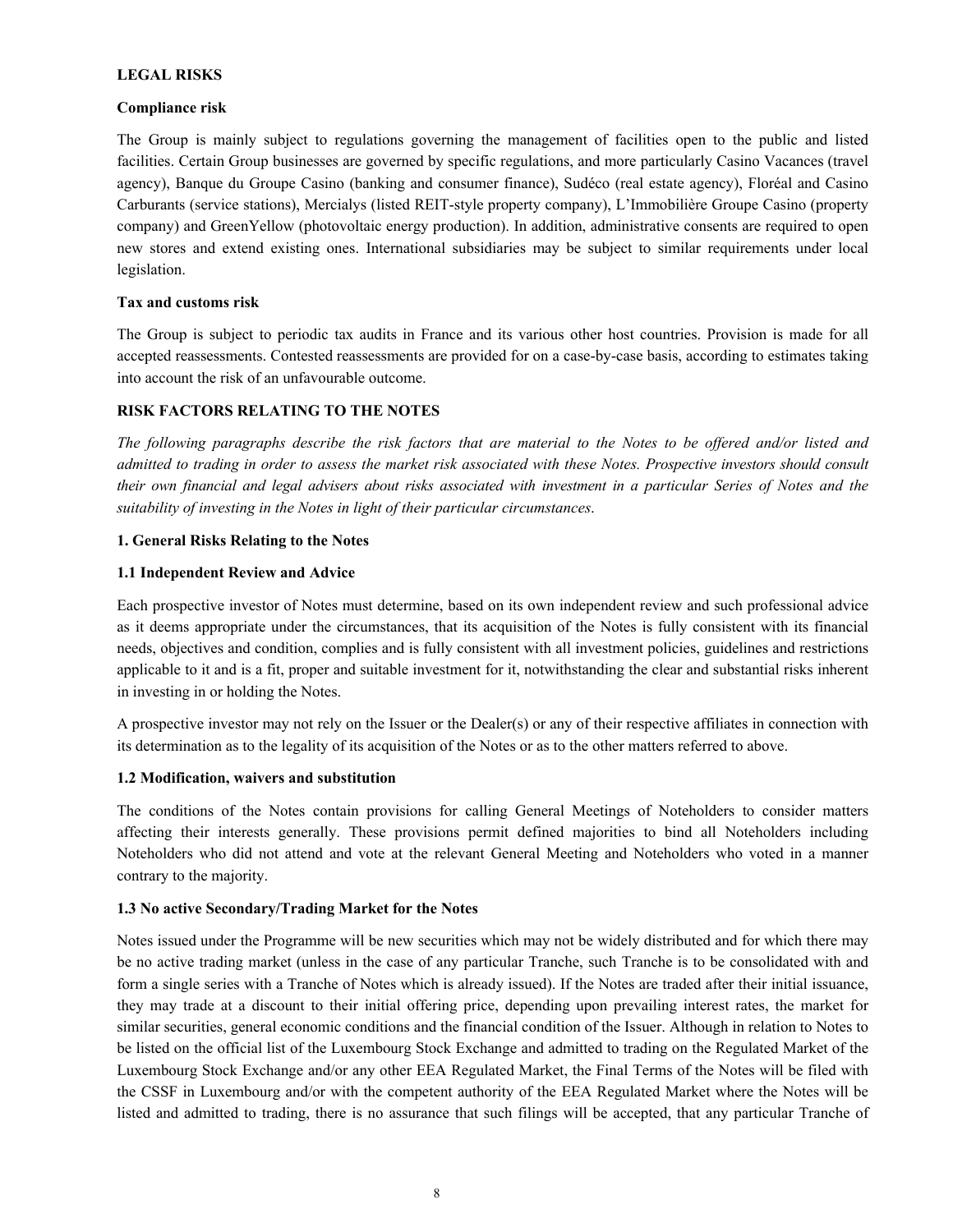Notes will be so listed and admitted or that an active trading market will develop. Accordingly, there is no assurance as to the development or liquidity of any trading market for any particular Tranche of Notes.

# **1.4 Potential Conflicts of Interest**

All or some of the Dealers and their affiliates (including their parent companies) have and/or may in the future engage, in investment banking, commercial banking and/or other financial advisory and commercial dealings with the Issuer and its affiliates and in relation to securities issued by any entity of the Group. They have or may, in the ordinary course of their business, (i) engage in investment banking, trading or hedging activities including activities that may include prime brokerage business, financing transactions or entry into derivative transactions, (ii) act as underwriters in connection with offering of shares or other securities issued by any entity of the Group or (iii) act as financial advisers to the Issuer or other companies of the Group. In the context of these transactions, certain of such Dealers have or may hold shares or other securities issued by entities of the Group. Where applicable, they have or will receive customary fees and commissions for these transactions.

Each of the Issuer and the Dealer(s) may from time to time be engaged in transactions involving an index or related derivatives which may affect the market price, liquidity or value of the Notes and which could be deemed to be adverse to the interests of the Noteholders.

Potential conflicts of interest may arise between the calculation agent, if any, for a Tranche of Notes and the Noteholders, including with respect to certain discretionary determinations and judgements that such calculation agent may make pursuant to the Terms and Conditions that may influence the amount receivable upon redemption of the Notes.

# **1.5 Exchange Rates**

Prospective investors of the Notes should be aware that an investment in the Notes may involve exchange rate risks. The reference assets or the Notes may be denominated in a currency other than the currency of the purchaser's home jurisdiction; and/or the reference assets or the Notes may be denominated in a currency other than the currency in which a purchaser wishes to receive funds. Exchange rates between currencies are determined by factors of supply and demand in the international currency markets which are influenced by macro economic factors, speculation and central bank and government intervention (including the imposition of currency controls and restrictions). Fluctuations in exchange rates may affect the value of the Notes or the reference assets.

# **1.6 Legality of Purchase**

Neither the Issuer, the Dealer(s) nor any of their respective affiliates has or assumes responsibility for the lawfulness of the acquisition of the Notes by a prospective investor of the Notes, whether under the laws of the jurisdiction of its incorporation or the jurisdiction in which it operates (if different), or for compliance by that prospective investor with any law, regulation or regulatory policy applicable to it.

# **1.7 Credit ratings may not reflect all risks**

One or more independent credit rating agencies may assign credit ratings to the Notes. The ratings may not reflect the potential impact of all risks related to structure, market, additional factors discussed above, and other factors that may affect the value of the Notes. A credit rating is not a recommendation to buy, sell or hold securities and may be revised or withdrawn by the rating agency at any time.

# **1.8 Taxation**

Potential purchasers and sellers of the Notes should be aware that they may be required to pay taxes or other documentary charges or duties in accordance with the laws and practices of the country where the Notes are transferred or other jurisdictions. In some jurisdictions, no official statements of the tax authorities or court decisions may be available for innovative financial instruments such as the Notes. Potential investors are advised not to rely upon the tax summary contained in this Base Prospectus but to ask for their own tax adviser's advice on their individual taxation with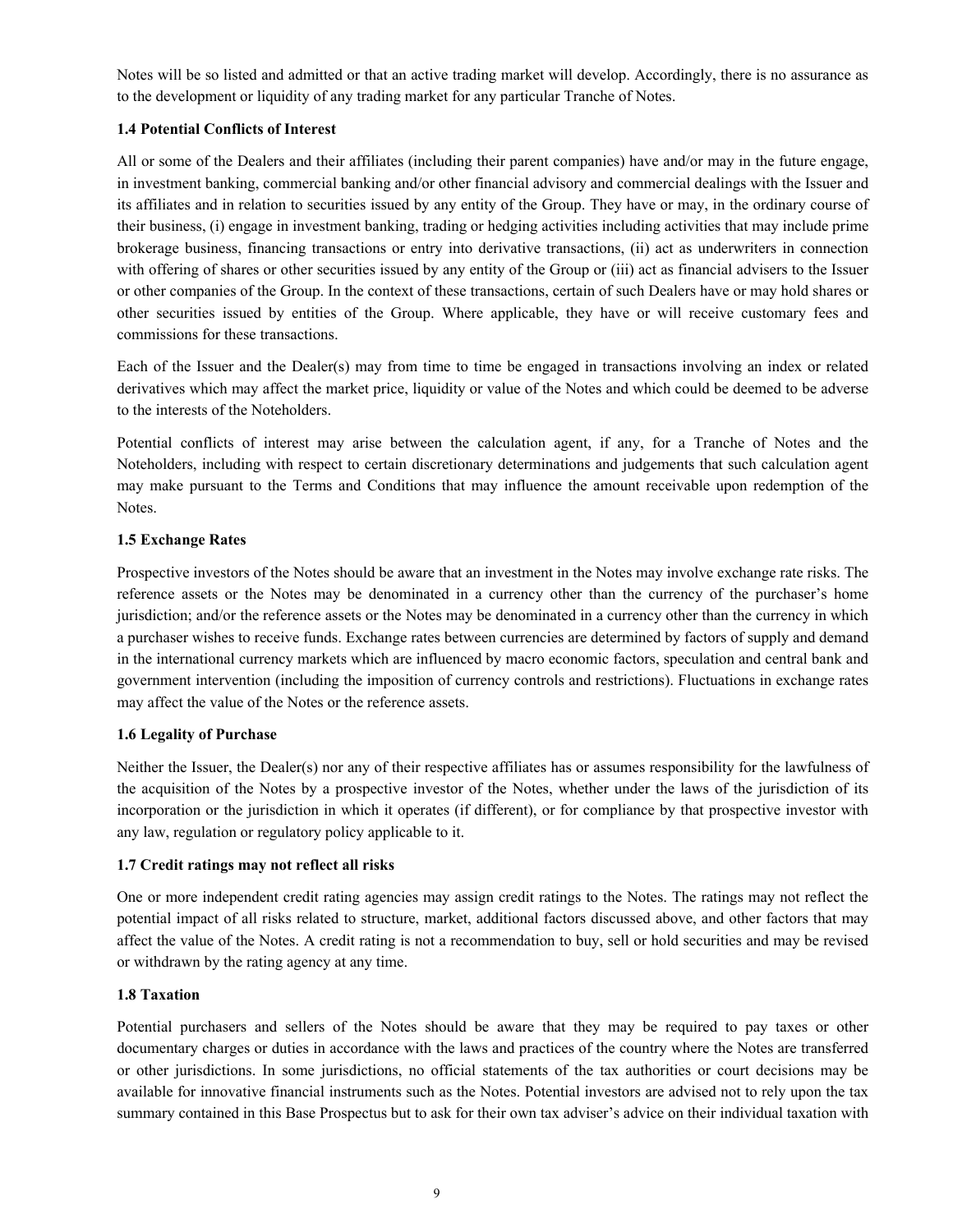respect to the acquisition, holding, sale and redemption of the Notes. Only these advisors are in a position to duly consider the specific situation of the potential investor. This investment consideration has to be read in connection with the taxation sections of this Base Prospectus.

# **1.9 EU Savings Directive**

On 3 June 2003, the European Council of Economics and Finance Ministers adopted a directive 2003/48/EC regarding the taxation of savings income in the form of interest payments (the "**Directive**"). The Directive requires Member States, subject to a number of conditions being met, to provide to the tax authorities of other Member States details of payments of interest and other similar income made by a paying agent located within its jurisdiction to, or for the benefit of, an individual resident in that other Member State, except that, for a transitional period, Luxembourg and Austria will instead withhold an amount on interest payments unless the relevant beneficial owner of such payment elects otherwise. *See "Taxation - EU Taxation"*.

If, following implementation of the Directive, a payment were to be made or collected through a Member State which has opted for a withholding system and an amount of, or in respect of, tax were to be withheld from that payment, neither the Issuer nor any Paying Agent nor any other person would be obliged to pay additional amounts with respect to any Note as a result of the imposition of such withholding tax. If a withholding tax is imposed on payments made by a Paying Agent, the Issuer will be required to maintain a Paying Agent in a Member State that will not be obliged to withhold or deduct tax pursuant to the Directive.

On 13 November 2008 the European Commission published a detailed proposal for amendments to the Directive, which included a number of suggested changes. The European Parliament approved an amended version of this proposal on 24 April 2009. If any of these proposed changes are made in relation to the Directive they may amend or broaden the scope of the requirements described above.

# **1.10 Market Value of the Notes**

The market value of the Notes will be affected by the creditworthiness of the Issuer and a number of additional factors, including, but not limited to, the volatility of market interest and yield rates and the time remaining to the maturity date.

The value of the Notes depends on a number of interrelated factors, including economic, financial and political events in France or elsewhere, including factors affecting capital markets generally and the stock exchanges on which the Notes are traded. The price at which a Noteholder will be able to sell the Notes prior to maturity may be at a discount, which could be substantial, from the issue price or the purchase price paid by such purchaser.

# **1.11 Change of Law**

The Terms and Conditions of the Notes are based on French law in effect as at the date of this Base Prospectus. No assurance can be given as to the impact of any possible judicial decision or change in French law or the official application or interpretation of French law after the date of this Base Prospectus.

# **1.12 French Insolvency Law**

Under French insolvency law, holders of debt securities are automatically grouped into a single assembly of holders (the "**Assembly**") in order to defend their common interests if an accelerated financial preservation procedure (*procédure de sauvegarde financière accélérée*), a preservation (*procédure de sauvegarde*) or a judicial reorganisation procedure (*procédure de redressement judiciaire*) is opened in France with respect to the Issuer.

The Assembly comprises holders of all debt securities issued by the Issuer (including the Notes), whether or not under a debt issuance programme (EMTN) and regardless of their governing law.

The Assembly deliberates on the proposed safeguard plan (*projet de plan de sauvegarde*), proposed accelerated financial safeguard plan (*projet de plan de sauvegarde financère accélérée*) or judicial reorganisation plan (*projet de plan de redressement*) applicable to the Issuer and may further agree to: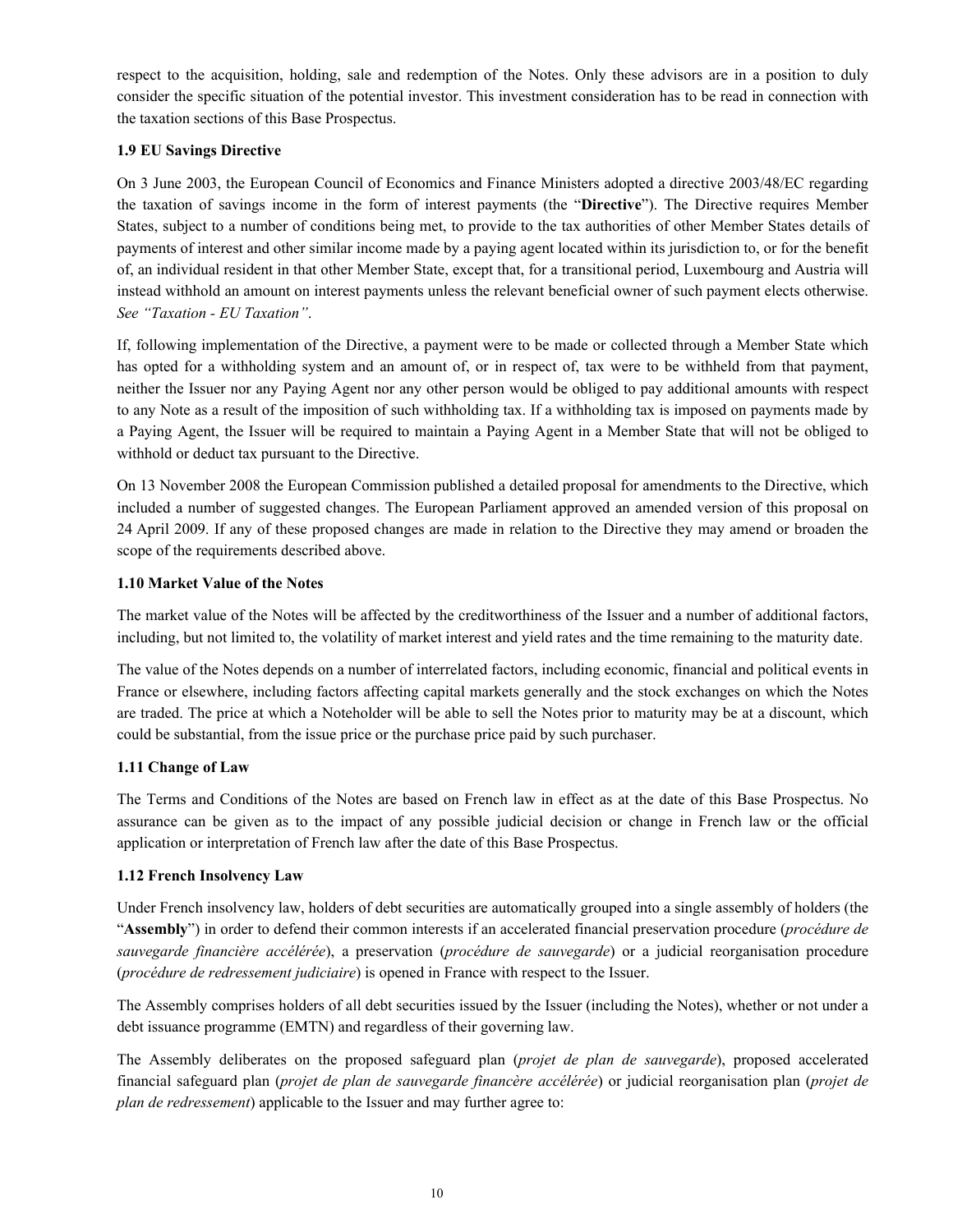- increase the liabilities (*charges*) of holders of debt securities (including the Noteholders) by rescheduling due payments and/or partially or totally writing off receivables in the form of debt securities;
- establish an unequal treatment between holders of debt securities (including the Noteholders) as appropriate under the circumstances; and/or
- decide to convert debt securities (including the Notes) into securities that give or may give right to share capital.

Decisions of the Assembly will be taken by a two-third majority (calculated as a proportion of the debt securities held by the holders attending such Assembly or represented thereat). No quorum is required to convoke the Assembly.

For the avoidance of doubt, the provisions relating to the Representation of the Noteholders described in this Base Prospectus will not be applicable to the extent they are not in compliance with compulsory insolvency law provisions that apply in these circumstances.

# **2. Risks related to the structure of a particular issue of Notes**

The Programme allows for different types of Notes to be issued. Accordingly, each Tranche of Notes may carry varying risks for potential investors depending on the specific features of such Notes such as, *inter alia,* the provisions for computation of periodic interest payments, if any, redemption and issue price.

# **2.1 Notes subject to optional redemption**

# *Notes subject to optional redemption by the Issuer*

- *Redemption for taxation reasons*

In the event that the Issuer would be obliged to increase the amounts payable in respect of any Notes due to any withholding or deduction for or on account of, any present or future taxes, duties, assessments or governmental charges of whatever nature imposed, levied, collected, withheld or assessed by the country of domicile (or residence for tax purposes) by the Issuer, or on behalf of France, or any political subdivision thereof or any authority therein or thereof having power to tax, the Issuer may redeem all outstanding Notes in accordance with the Terms and Conditions.

- *Issuer's call options*

In addition, the Issuer has the option to redeem all of the Notes:

- (i) under a call option as provided in Condition 6(b)(i) of the Terms and Conditions if in the case of any particular Tranche of Notes the relevant Final Terms so specify, or
- (ii) under a make-whole call option as provided in Condition  $6(b)(ii)$  of the Terms and Conditions if in the case of any particular Tranche of Notes the relevant Final Terms so specify.
- *Redemption on a Repurchase Event*

In the event that a Repurchase Event occurs, *i.e.* at least 90% of the initial aggregate principal amount of the Notes has been purchased by the Issuer, and a Repurchase Event is specified as applicable in the relevant Final Terms, the Issuer has the option to redeem all of the remaining Notes at a repurchase redemption amount which will be specified in the relevant Final Terms, together with accrued interest as provided in Condition 6(f)(ii) in the Terms and Conditions.

In the event the Issuer redeems the Notes as described above, if the market interest rates decrease, the risk to Noteholders that the Issuer will exercise its right of redemption increases. An investor generally may not be able to reinvest the redemption proceeds at an effective interest rate as high as the interest rate on the Notes being redeemed and may only be able to do so at a significantly lower rate. Potential investors should consider reinvestment risk in light of other investments available at that time. During any period when the Issuer may elect to redeem the Notes, the market value of the Notes generally will not rise substantially above the price at which they can be redeemed. This also may be true prior to any redemption period.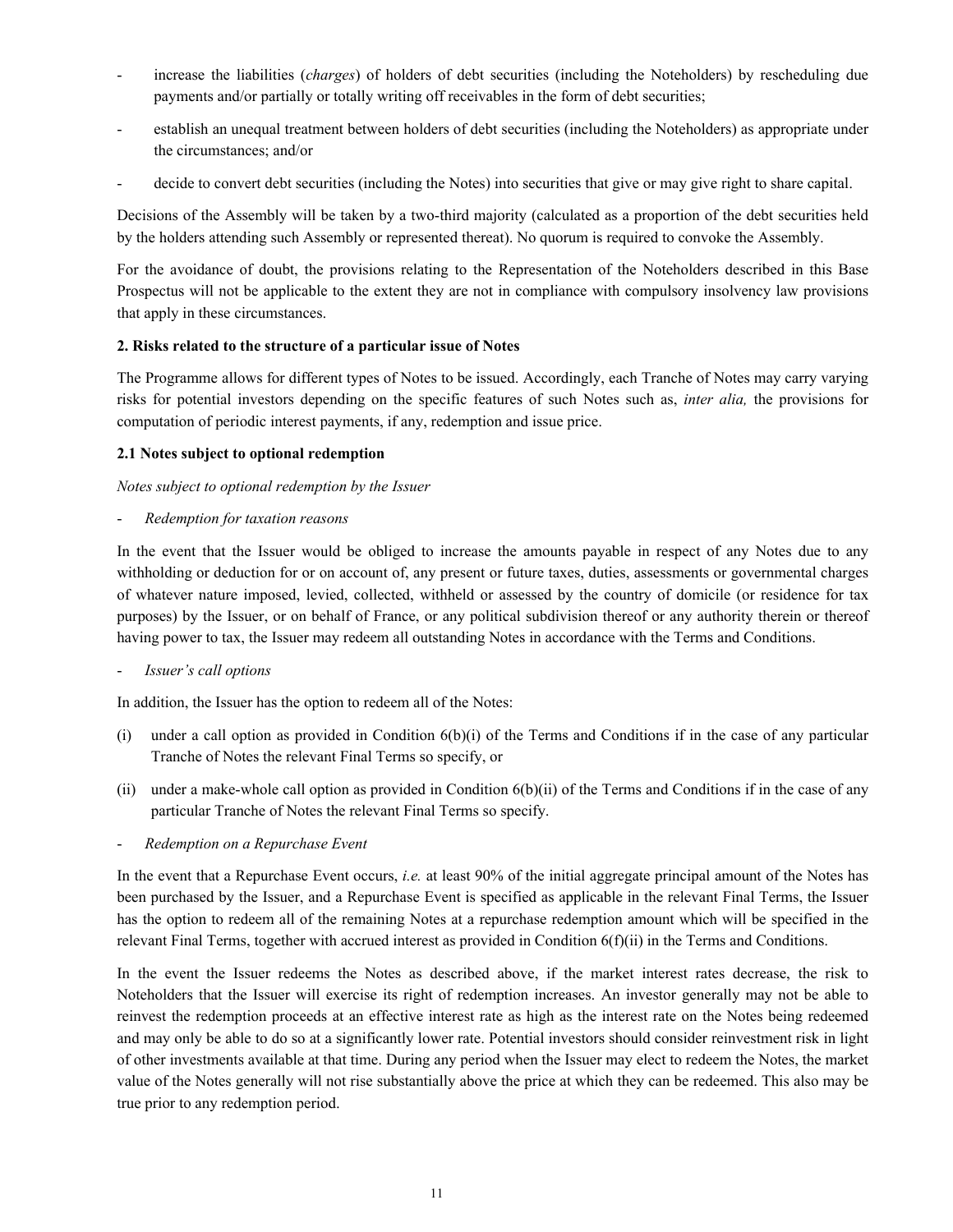*Notes subject to optional redemption by the Noteholders: exercise of Change of Control Put Option in respect of certain Notes may affect the liquidity of the Notes of the same Series in respect of which such option is not exercised*

Depending on the number of Notes of the same Series in respect of which the Change of Control Put Option specified as applicable in the relevant Final Terms is exercised, any trading market in respect of those Notes in respect of which such option is not exercised may become illiquid. In addition, investors may only be able to reinvest the moneys they receive upon such early redemption in securities with a lower yield than the redeemed Notes.

# **2.2 Fixed Rate Notes**

Investment in Notes which bear interest at a fixed rate involves the risk that subsequent changes in market interest rates may adversely affect the value of the relevant Tranche of Notes.

#### **2.3 Floating Rate Notes**

Investment in Notes which bear interest at a floating rate comprise (i) a reference rate and (ii) a margin to be added or subtracted, as the case may be, from such base rate. Typically, the relevant margin will not change throughout the life of the Notes but there will be a periodic adjustment (specified in the relevant Final Terms) of the reference rate (e.g., every three months or six months) which itself will change in accordance with general market conditions. Accordingly, the market value of floating rate Notes may be volatile if changes, particularly short term changes, to market interest rates evidenced by the relevant reference rate can only be reflected in the interest rate of these Notes upon the next periodic adjustment of the relevant reference rate.

#### **2.4 Inverse Floating Rate Notes**

Investment in Notes which bear interest at an inverse floating rate comprise (i) a fixed base rate minus (ii) a reference rate. The market value of such Notes typically is more volatile than the market value of floating rate Notes based on the same reference rate (and with otherwise comparable terms). Inverse floating rate Notes are more volatile because an increase in the reference rate not only decreases the interest rate of the Notes, but may also reflect an increase in prevailing interest rates, which further adversely affects the market value of these Notes.

#### **2.5 Fixed to Floating Rate Notes**

Fixed to floating rate Notes may bear interest at a rate that the Issuer may elect to convert from a fixed rate to a floating rate, or from a floating rate to a fixed rate. The Issuer's ability to convert the interest rate will affect the secondary market and the market value of the Notes since the Issuer may be expected to convert the rate when it is likely to produce a lower overall cost of borrowing. If the Issuer converts from a fixed rate to a floating rate, the spread on the fixed to floating Rate Notes may be less favourable than then prevailing spreads on comparable floating rate Notes tied to the same reference rate. In addition, the new floating rate at any time may be lower than the rates on other Notes. If the Issuer converts from a floating rate to a fixed rate, the fixed rate may be lower than then prevailing rates on its Notes.

#### **2.6 Notes issued at a substantial discount or premium**

The market values of securities issued at a substantial discount or premium from their principal amount tend to fluctuate more in relation to general changes in interest rates than do prices for conventional interest-bearing securities. Generally, the longer the remaining term of the securities, the greater the price volatility as compared to conventional interest-bearing securities with comparable maturities.

#### **2.7 Variable rate Notes with a multiplier or other leverage factor**

Notes with variable interest rates can be volatile investments. If they are structured to include multipliers or other leverage factors, or caps or floors, or any combination of those features, their market values may be even more volatile than those for securities that do not include those features.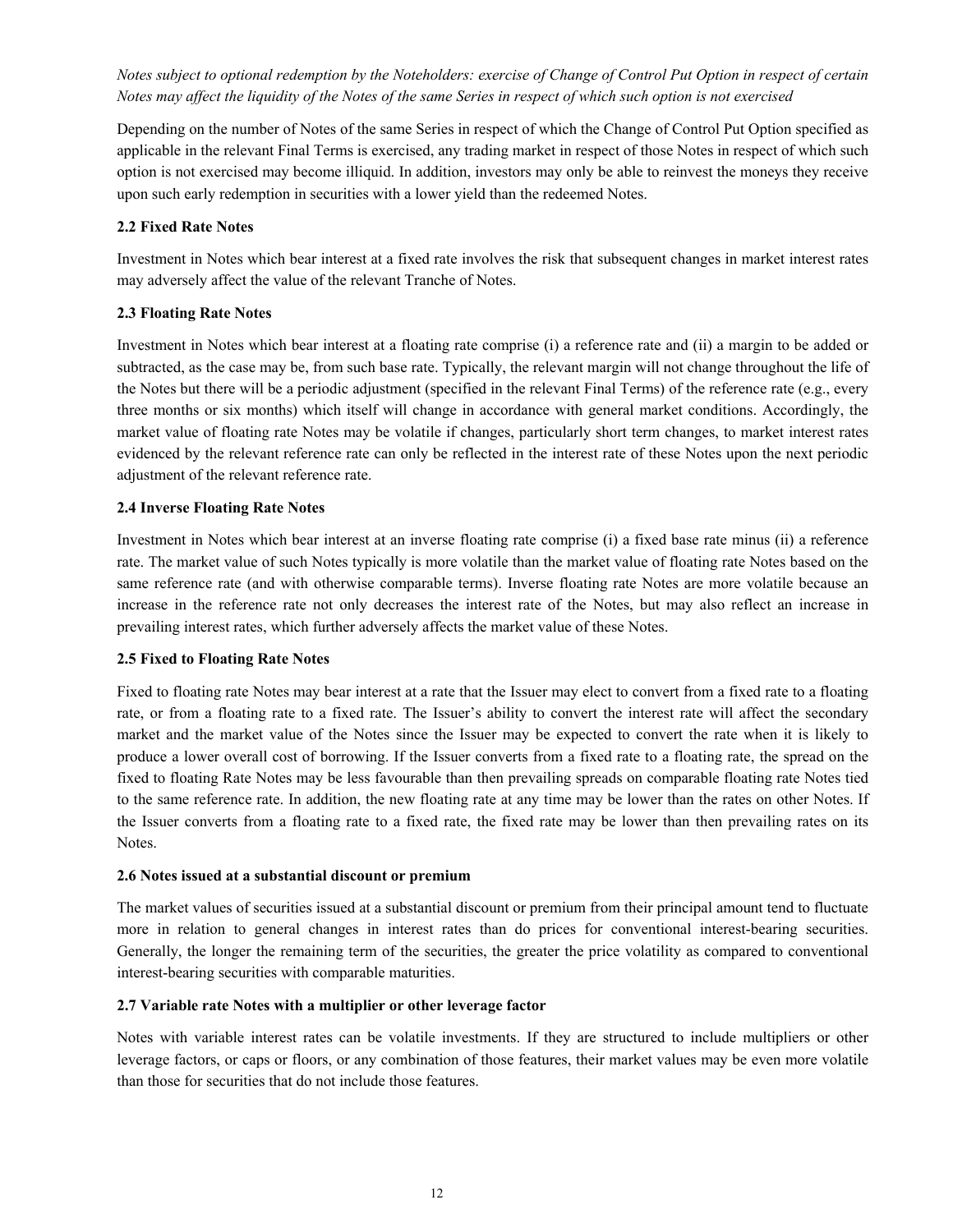# **DOCUMENTS INCORPORATED BY REFERENCE**

This Base Prospectus should be read and construed in conjunction with the following documents all of which are incorporated by reference in the Base Prospectus and which the Issuer has filed with the CSSF:

- (1) the French language version of the *Document de Référence* for the year ended 31 December 2010 which was filed with the *Autorité des Marchés Financiers* on 14 March 2011 under the number D.11-0124 (the "**2010 Annual Report**") except for the third paragraph of the section "Statement by the person responsible for the Registration Document" on page 244 and for the other information incorporated by reference on page 245;
- (2) the French language version of the *Document de Référence* for the year ended 31 December 2011 which was filed with the *Autorité des Marchés Financiers* on 16 April 2012 under the number D.12-0355 (the "**2011 Annual Report**") except for the third paragraph of the section "Statement by the person responsible for the Registration Document" on page 255 and for the other information incorporated by reference on page 256;
- (3) the French language version of the *Rapport Financier Semestriel* for the period from 1 January 2012 to 30 June 2012 (the "**Interim Report First Half 2012**"); and
- (4) the terms and conditions of the notes contained in the base prospectus of the Issuer dated 25 October 2010 (the "**2010 EMTN Conditions**") and the terms and conditions of the notes contained in the base prospectus of the Issuer dated 17 November 2011 (the "**2011 EMTN Conditions**" and together with, the 2010 EMTN Conditions, the "**EMTN Previous Conditions**");

The French language version of the 2009 *Document de Référence* which is incorporated by reference in the 2010 Annual Report and in the 2011 Annual Report is not incorporated in this Base Prospectus, and the French language version of the 2008 *Document de Référence* which is incorporated by reference in the 2010 Annual Report is not incorporated in this Base Prospectus.

Free English language translations of the documents incorporated by reference in this Base Prospectus are available, for information purpose only, on the Issuer's website.

Such documents shall be deemed to be incorporated in, and form part of this Base Prospectus, save that any statement contained in a document which is deemed to be incorporated by reference herein shall be deemed to be modified or superseded for the purpose of this Base Prospectus to the extent that a statement contained herein modifies or supersedes such earlier statement (whether expressly, by implication or otherwise). Any statement so modified or superseded shall not be deemed, except as so modified or superseded, to constitute a part of this Base Prospectus.

This Base Prospectus and copies of documents incorporated by reference in this Base Prospectus will be published on, and may be obtained from the websites of:

(i) the Issuer, at the following addresses:

http://www.groupe-casino.fr/IMG/pdf/documentdereference2011.pdf, http://www.groupe-casino.fr/IMG/pdf/documentdereference2010.pdf, http://www.groupe-casino.fr/IMG/pdf/Rapport\_financier\_semestriel\_2012.pdf, http://www.groupe-casino.fr/IMG/pdf/Casino\_2010\_Base\_Prospectus.pdf, http://www.groupe-casino.fr/IMG/pdf/Casino\_2011\_Base\_Prospectus.pdf, and

(ii) the website of the Luxembourg Stock Exchange (www.bourse.lu).

This Base Prospectus is available during usual business hours on any weekday (Saturdays and public holidays excepted), for inspection at the office of the Fiscal Agent or each of the Paying Agents.

Any information not listed in the cross reference list below but included in the documents incorporated by reference is given for information purpose only.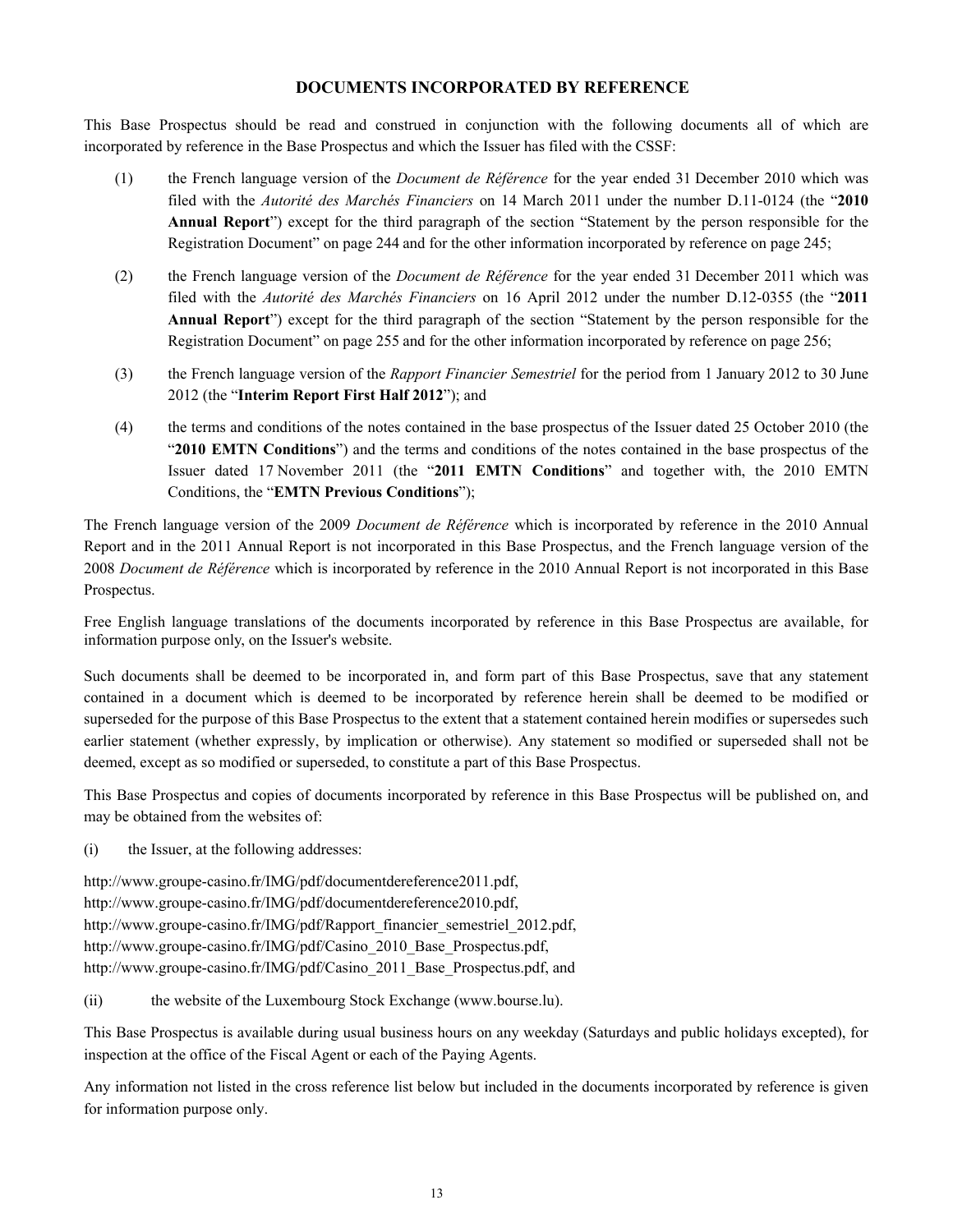| 2010 Annual Report                                                     |                 |
|------------------------------------------------------------------------|-----------------|
| Consolidated Income Statement                                          | Page 59         |
| Consolidated Statement of Comprehensive Income                         | Page 60         |
| <b>Consolidated Balance Sheet</b>                                      | Page 61         |
| Consolidated Statement of Cash Flows                                   | Pages 62 and 63 |
| Consolidated Statement of Changes in Equity                            | Pages 64 and 65 |
| Notes to the Consolidated Financial Statements                         | Pages 66 to 131 |
| Statutory Auditors' report on the consolidated financial<br>statements | Page 58         |

| <b>2011 Annual Report</b>                                              |                  |
|------------------------------------------------------------------------|------------------|
| <b>Subsequent Events</b>                                               | Pages 36 and 37  |
| Subsidiaries and Associates                                            | Pages 31 to 34   |
| <b>Board of Directors</b>                                              | Pages 184 to 206 |
| Board of Directors and Senior Management Conflicts of<br>Interest      | Page 211         |
| Share Capital and Share Ownership                                      | Pages 38 to 48   |
| Consolidated Income Statement                                          | Page 69          |
| Consolidated Statement of Comprehensive Income                         | Page 70          |
| <b>Consolidated Balance Sheet</b>                                      | Page 71          |
| <b>Consolidated Statement of Cash Flows</b>                            | Pages 72 and 73  |
| Consolidated Statement of Changes in Equity                            | Pages 74 and 75  |
| Notes to the Consolidated Financial Statements                         | Pages 76 to 151  |
| Statutory Auditors' report on the consolidated financial<br>statements | Page 68          |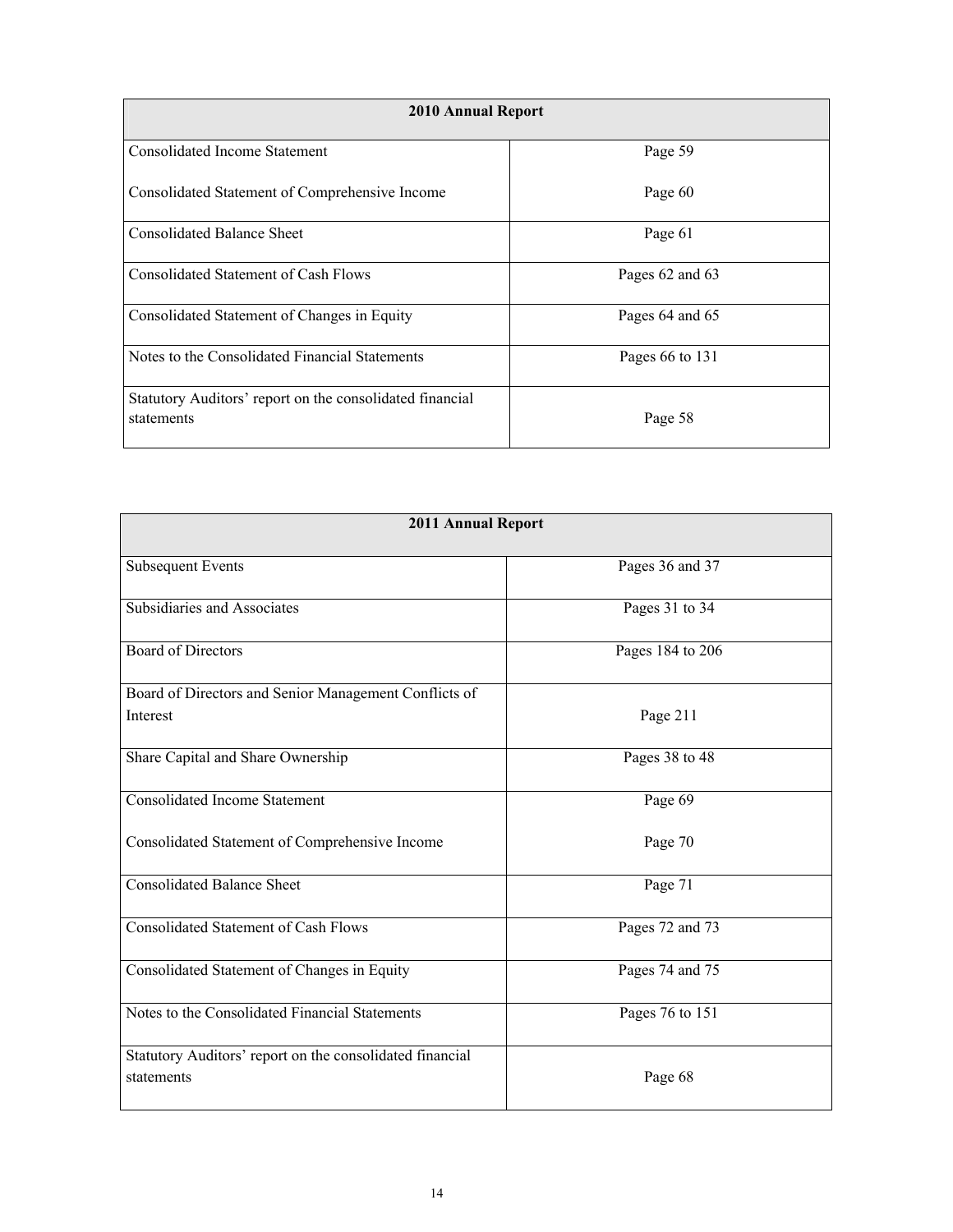| <b>Interim Report First Half 2012</b>                                          |                |
|--------------------------------------------------------------------------------|----------------|
| <b>Financial Highlights</b>                                                    | Page 2         |
| Significant Events of the Period                                               | Pages 3 to 4   |
| <b>Business Review</b>                                                         | Pages 5 to 15  |
| <b>Legal Proceedings</b>                                                       | Pages 34 to 35 |
| Condensed Interim Consolidated Financial Statements                            | Pages 16 to 37 |
| Statutory Auditors' Review Report on the 2012 Interim<br>Financial Information | Pages 39 to 40 |
| Statements by the Person Responsible for the Interim<br>Period                 | Page 38        |

The EMTN Previous Conditions are incorporated by reference in this Base Prospectus for the purpose only of further issues of notes to be assimilated (*assimilées*) and form a single series with Notes already issued with the relevant EMTN Previous Conditions.

| <b>EMTN Previous Conditions</b> |                    |
|---------------------------------|--------------------|
| 2010 EMTN Conditions            | Pages 37 to 68     |
| 2011 EMTN Conditions            | Pages $36$ to $67$ |

Non-incorporated parts of the base prospectus of the Issuer dated 25 October 2010 and the base prospectus of the Issuer dated 17 November 2011 are not relevant for the investors.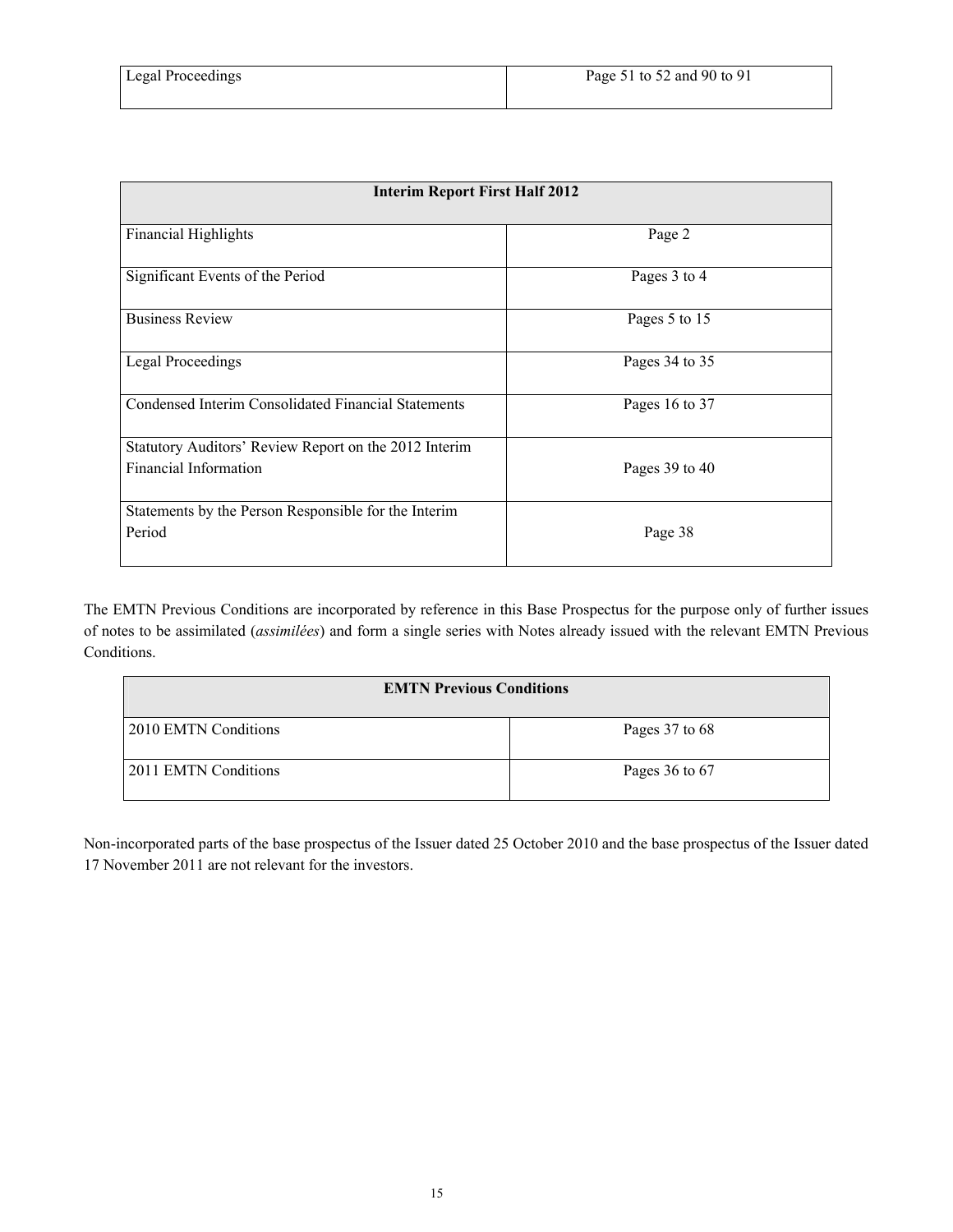# **PERSONS RESPONSIBLE FOR THE INFORMATION GIVEN IN THE PROSPECTUS**

To the best knowledge of the Issuer (having taken all reasonable care to ensure that such is the case), the information contained in this Base Prospectus and the Final Terms for each Tranche of Notes issued under the Programme is in accordance with the facts and contains no omission likely to affect its import. The Issuer accepts responsibility accordingly.

> Casino Guichard-Perrachon 1, Esplanade de France 42000 Saint-Etienne France

Duly represented by: Jean-Charles Naouri *Chairman and Chief Executive Officer*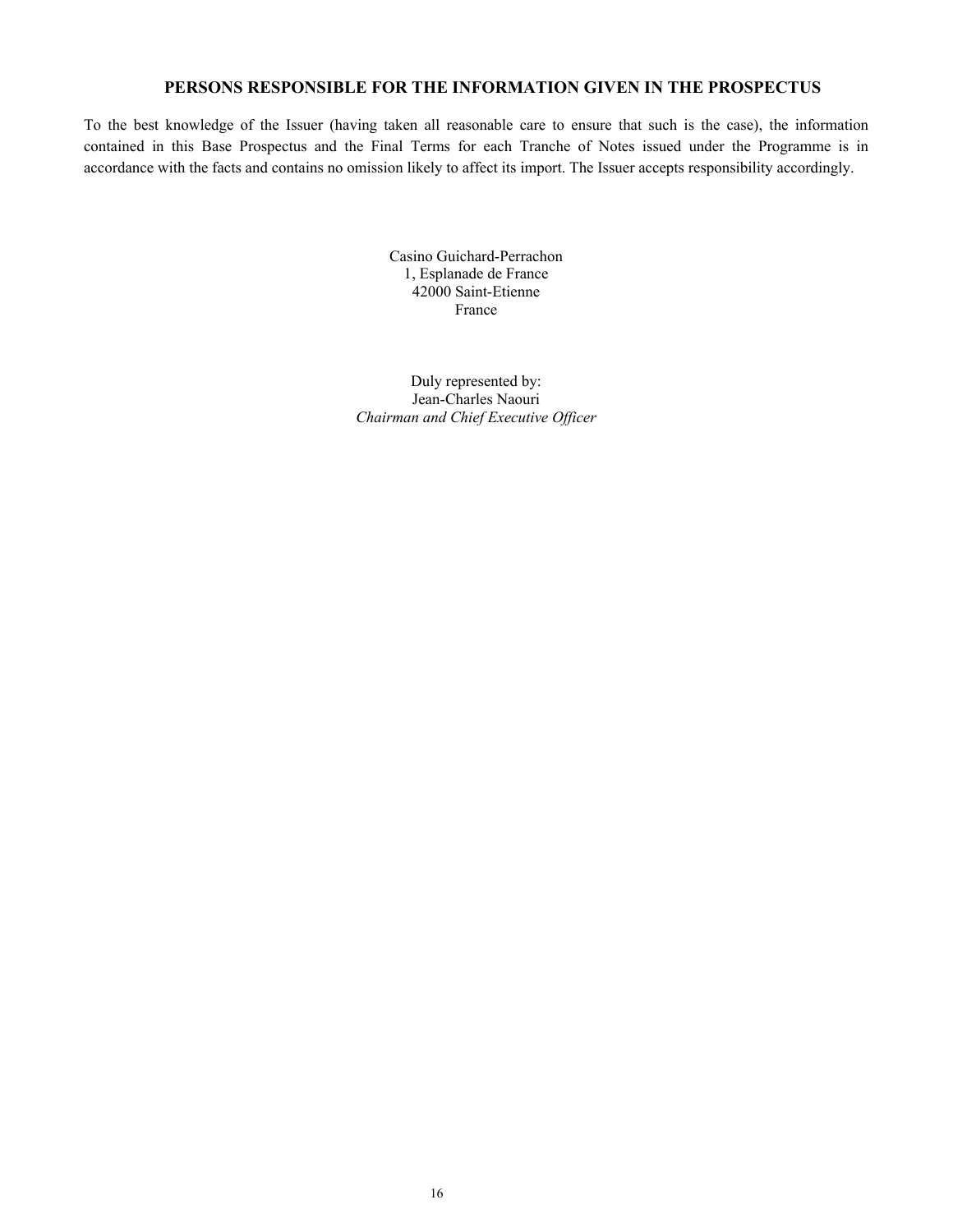# **GENERAL DESCRIPTION OF THE PROGRAMME**

*The following general description is qualified in its entirety by the remainder of this Base Prospectus.*

| Issuer:                                            | Casino Guichard-Perrachon                                                                                                                                                                                                                                                                                                                                                                                                                                                                                                                                                                                                                                                                                                       |
|----------------------------------------------------|---------------------------------------------------------------------------------------------------------------------------------------------------------------------------------------------------------------------------------------------------------------------------------------------------------------------------------------------------------------------------------------------------------------------------------------------------------------------------------------------------------------------------------------------------------------------------------------------------------------------------------------------------------------------------------------------------------------------------------|
| <b>Description:</b>                                | Euro Medium Term Note Programme for the continuous offer of Notes (the<br>"Programme")                                                                                                                                                                                                                                                                                                                                                                                                                                                                                                                                                                                                                                          |
| Arranger:                                          | Deutsche Bank AG, Paris Branch                                                                                                                                                                                                                                                                                                                                                                                                                                                                                                                                                                                                                                                                                                  |
| <b>Dealers:</b>                                    | Banco Santander, S.A.<br><b>Barclays Bank PLC</b><br><b>BNP PARIBAS</b><br>Crédit Agricole Corporate and Investment Bank<br>Deutsche Bank AG, London Branch<br>HSBC Bank plc<br>J.P. Morgan Securities plc<br><b>Natixis</b><br>Société Générale<br>The Royal Bank of Scotland plc                                                                                                                                                                                                                                                                                                                                                                                                                                              |
|                                                    | The Issuer may from time to time terminate the appointment of any dealer under<br>the Programme or appoint additional dealers either in respect of one or more<br>Tranches or in respect of the whole Programme. References in this Base<br>Prospectus to "Permanent Dealers" are to the persons listed above as Dealers<br>and to such additional persons that are appointed as dealers in respect of the<br>whole Programme (and whose appointment has not been terminated) and to<br>"Dealers" are to all Permanent Dealers and/or all persons appointed as a dealer<br>in respect of one or more Tranches. The identity of the Dealer(s) in respect of a<br>specific Tranche will be disclosed in the relevant Final Terms. |
| <b>Programme Limit:</b>                            | Up to Euro $9,000,000,000$ (or the equivalent in other currencies at the date of<br>issue) aggregate nominal amount of Notes outstanding at any one time.                                                                                                                                                                                                                                                                                                                                                                                                                                                                                                                                                                       |
| <b>Fiscal Agent and Principal Paying</b><br>Agent: | Deutsche Bank AG, London Branch                                                                                                                                                                                                                                                                                                                                                                                                                                                                                                                                                                                                                                                                                                 |
| <b>Paying Agents:</b>                              | Deutsche Bank AG, Paris Branch (as Paris Paying Agent) and Deutsche Bank<br>Luxembourg S.A. (as Luxembourg Paying Agent).                                                                                                                                                                                                                                                                                                                                                                                                                                                                                                                                                                                                       |
| <b>Method of Issue:</b>                            | The Notes will be issued on a syndicated or non-syndicated basis. The Notes<br>will be issued in series (each a "Series") having one or more issue dates and on<br>terms otherwise identical (or identical other than in respect of the first payment<br>of interest), the Notes of each Series being intended to be interchangeable with<br>all other Notes of that Series. Each Series may be issued in tranches (each a<br>"Tranche") on the same or different issue dates. The specific terms of each<br>Tranche will be set out in final terms to this Base Prospectus (the "Final<br>Terms").                                                                                                                             |
| <b>Maturities:</b>                                 | Subject to compliance with all relevant laws, regulations and directives, any<br>maturity from one month from the date of original issue.                                                                                                                                                                                                                                                                                                                                                                                                                                                                                                                                                                                       |
| <b>Currencies:</b>                                 | Subject to compliance with all relevant laws, regulations and directives, Notes<br>may be issued in Euro, U.S. Dollars, Japanese yen, Swiss francs, Polish zloty,<br>Sterling and in any other currency agreed between the Issuer and the relevant                                                                                                                                                                                                                                                                                                                                                                                                                                                                              |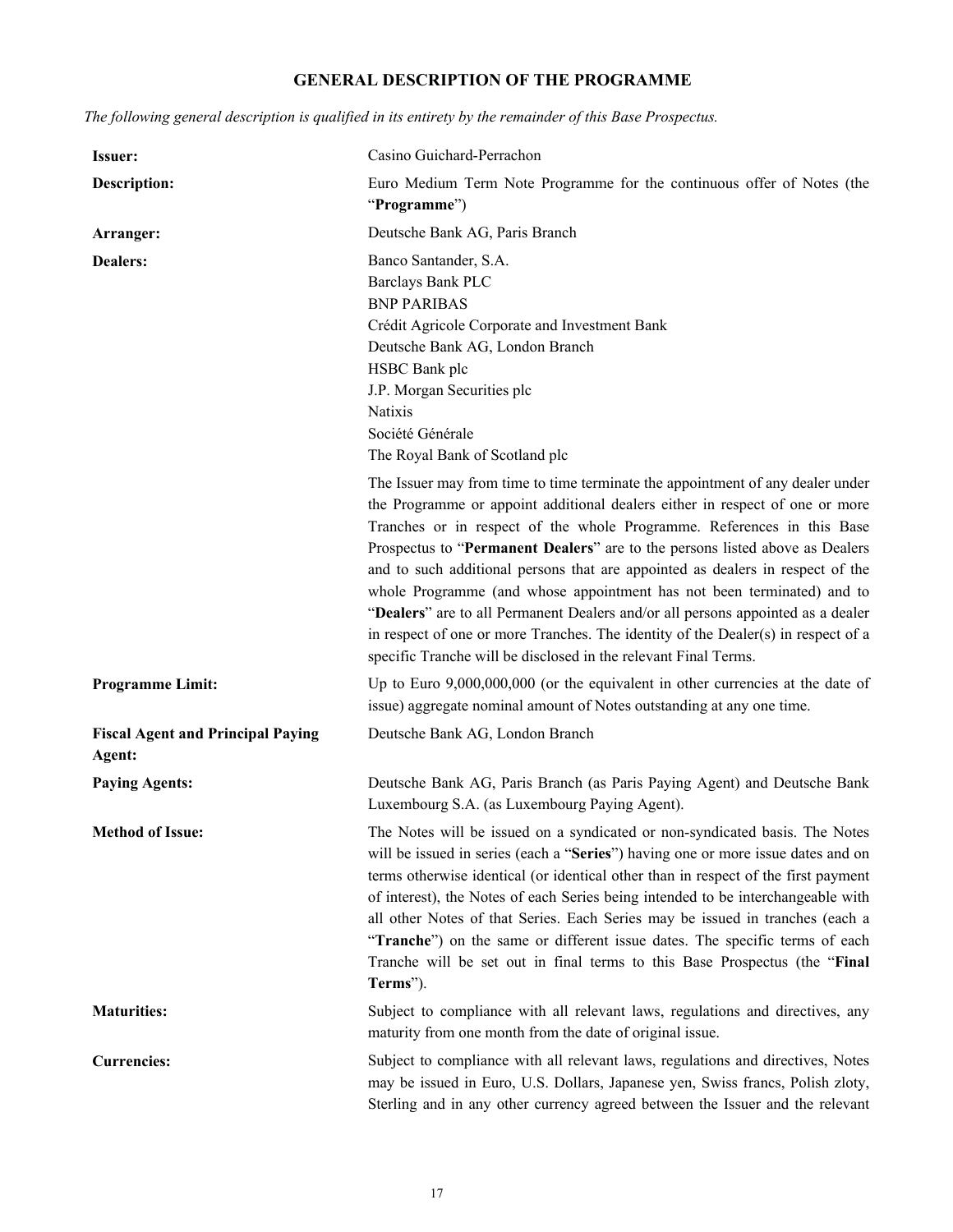|                             | Dealers.                                                                                                                                                                                                                                                                                                                                                                                                                                                                                                                                                                                                                                         |
|-----------------------------|--------------------------------------------------------------------------------------------------------------------------------------------------------------------------------------------------------------------------------------------------------------------------------------------------------------------------------------------------------------------------------------------------------------------------------------------------------------------------------------------------------------------------------------------------------------------------------------------------------------------------------------------------|
| Denomination(s):            | Notes will be in such denominations as may be specified in the relevant Final<br>Terms.                                                                                                                                                                                                                                                                                                                                                                                                                                                                                                                                                          |
|                             | The Notes will be issued in such denomination(s) as may be agreed between the<br>Issuer and the relevant Dealer save that the minimum denomination of each<br>Note listed and admitted to trading on an EEA Regulated Market in<br>circumstances which require the publication of a prospectus under the<br>Prospectus Directive will be $\epsilon$ 100,000 (or, if the Notes are denominated in a<br>currency other than euro, the equivalent amount in such currency).                                                                                                                                                                         |
|                             | Notes having a maturity of less than one year will constitute deposits for the<br>purposes of the prohibition on accepting deposits contained in section 19 of the<br>Financial Services and Markets Act 2000 unless they are issued to a limited<br>class of professional investors and have a denomination of at least £100,000 or<br>its equivalent.                                                                                                                                                                                                                                                                                          |
|                             | Dematerialised Notes will be issued in one denomination only.                                                                                                                                                                                                                                                                                                                                                                                                                                                                                                                                                                                    |
| <b>Status of the Notes:</b> | The Notes will constitute direct, unconditional, unsubordinated and (subject to<br>the provisions of Condition 4) unsecured obligations of the Issuer and will rank<br>pari passu among themselves and (save for certain obligations required to be<br>preferred by French law) equally with all other present or future unsecured and<br>unsubordinated obligations of the Issuer, from time to time outstanding.                                                                                                                                                                                                                               |
| <b>Negative Pledge:</b>     | There will be a negative pledge in respect of the Notes as set out in Condition 4<br>- see "Terms and Conditions of the Notes - Negative Pledge".                                                                                                                                                                                                                                                                                                                                                                                                                                                                                                |
| <b>Events of Default:</b>   | The terms and conditions of the Notes will contain events of default as set out in<br>Condition 9 - see "Terms and Conditions of the Notes - Events of Default".                                                                                                                                                                                                                                                                                                                                                                                                                                                                                 |
| <b>Redemption Amount:</b>   | Unless previously redeemed, purchased and cancelled, each Note shall be<br>finally redeemed on the Maturity Date at its nominal amount. Unless permitted<br>by then current laws and regulations, Notes (including Notes denominated in<br>Sterling) having a maturity of less than one year from their date of issue and in<br>respect of which the issue proceeds are to be accepted by the Issuer in the<br>United Kingdom or whose issue otherwise constitutes a contravention of section<br>19 of the Financial Services and Markets Act 2000 must have a minimum<br>redemption amount of £100,000 (or its equivalent in other currencies). |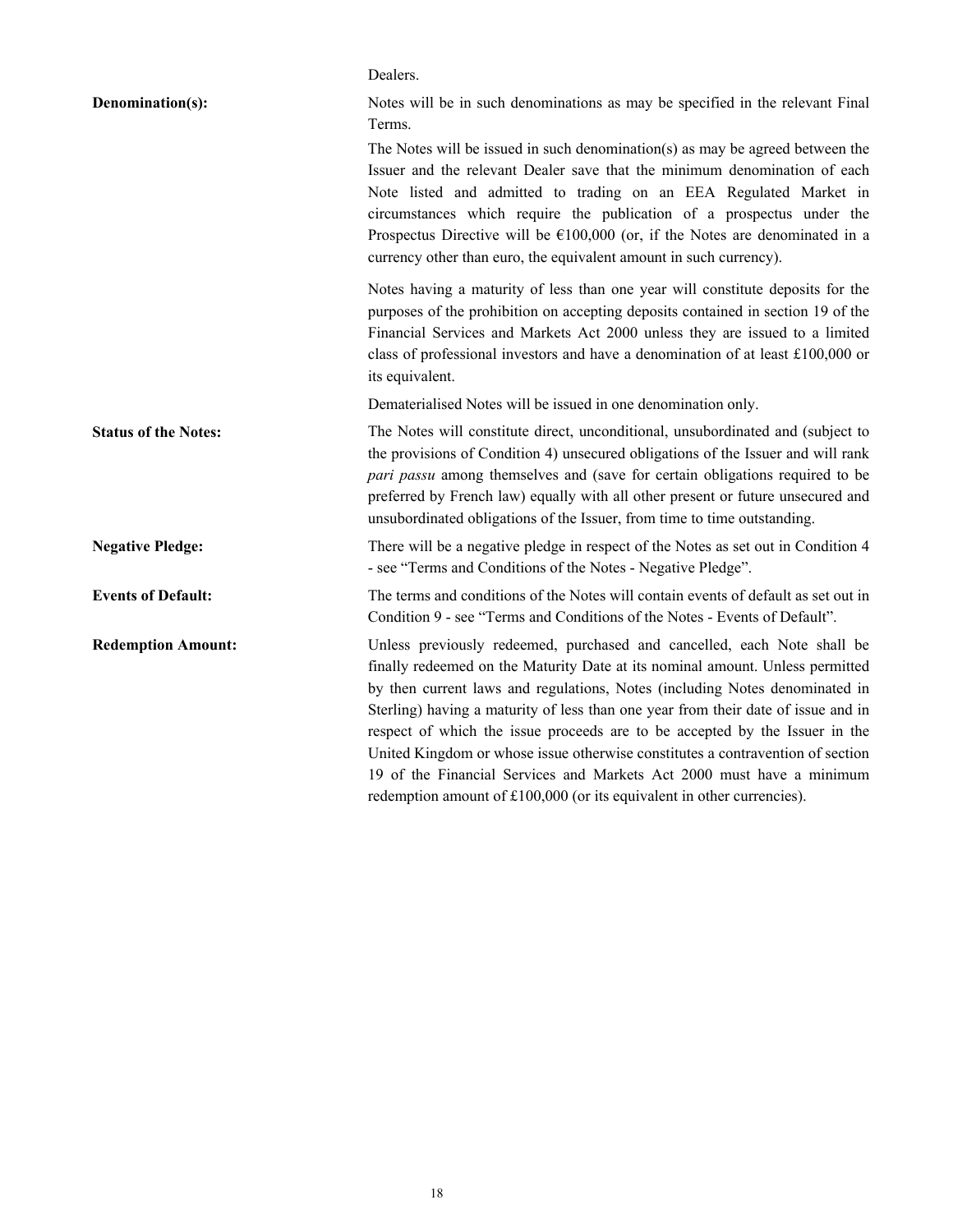| <b>Optional Redemption:</b>                 | The Final Terms issued in respect of each issue of Notes will state whether such<br>Notes may be redeemed prior to their stated maturity at the option of the Issuer<br>(either in whole or in part) and/or the Noteholders.                                                                                                                                                                                                                                 |
|---------------------------------------------|--------------------------------------------------------------------------------------------------------------------------------------------------------------------------------------------------------------------------------------------------------------------------------------------------------------------------------------------------------------------------------------------------------------------------------------------------------------|
|                                             | If a Change of Control Put Option is specified in the relevant Final Terms,<br>following the occurrence of a Change of Control, the Noteholders will be<br>entitled to request the Issuer to redeem or, at the Issuer's option, procure the<br>purchase of their Notes, as more fully set out in "Terms and Conditions of the<br>Notes - Redemption, Purchase and Options".                                                                                  |
|                                             | If specified in the relevant Final Terms, the Issuer will have the option to<br>redeem the Notes, in whole or in part, at any time or from time to time, prior to<br>their Maturity Date, at the Make-whole Redemption Amount. See Condition<br>6(b)(ii) "Terms and Conditions of the Notes - Redemption, Purchase and<br>Options - Redemption at the Option of the Issuer and Partial Redemption -<br>Make-whole redemption".                               |
| <b>Early Redemption:</b>                    | Except as provided in "Optional Redemption" above, Notes will be redeemable<br>at the option of the Issuer prior to maturity only for tax reasons. See "Terms and<br>Conditions of the Notes - Redemption, Purchase and Options".                                                                                                                                                                                                                            |
| <b>Interest Periods and Interest Rates:</b> | The length of the interest periods for the Notes and the applicable interest rate<br>or its method of calculation may differ from time to time or be constant for any<br>Series. Notes may have a maximum interest rate, a minimum interest rate, or<br>both. The use of interest accrual periods permits the Notes to bear interest at<br>different rates in the same interest period. All such information will be set out in<br>the relevant Final Terms. |
| <b>Fixed Rate Notes:</b>                    | Fixed interest will be payable in arrear on the date or dates in each year<br>specified in the relevant Final Terms.                                                                                                                                                                                                                                                                                                                                         |
| <b>Floating Rate Notes:</b>                 | Floating Rate Notes will bear interest determined separately for each Series as<br>follows:                                                                                                                                                                                                                                                                                                                                                                  |
|                                             | on the same basis as the floating rate under a notional interest rate swap<br>(i)<br>transaction in the relevant Specified Currency governed by an agreement<br>incorporating the 2006 ISDA Definitions as published by the International<br>Swaps and Derivatives Association, Inc.; or                                                                                                                                                                     |
|                                             | by reference to LIBOR, LIBID, LIMEAN, EURIBOR or CMS (or such<br>(ii)<br>other Reference Rate as may be specified in the relevant Final Terms),                                                                                                                                                                                                                                                                                                              |
|                                             | in each case as adjusted for any applicable margin.                                                                                                                                                                                                                                                                                                                                                                                                          |
|                                             | Interest periods will be specified in the relevant Final Terms.                                                                                                                                                                                                                                                                                                                                                                                              |
| <b>Zero Coupon Notes:</b>                   | Zero Coupon Notes may be issued at their nominal amount or at a discount to it<br>and will not bear interest.                                                                                                                                                                                                                                                                                                                                                |
| <b>Redenomination:</b>                      | Notes issued in the currency of any Member State of the EU which will<br>participate in the single currency of the European Economic and Monetary<br>Union may be redenominated into Euro, all as more fully provided in "Terms<br>and Conditions of the Notes - Form, Denomination, Title and Redenomination"<br>below.                                                                                                                                     |
|                                             |                                                                                                                                                                                                                                                                                                                                                                                                                                                              |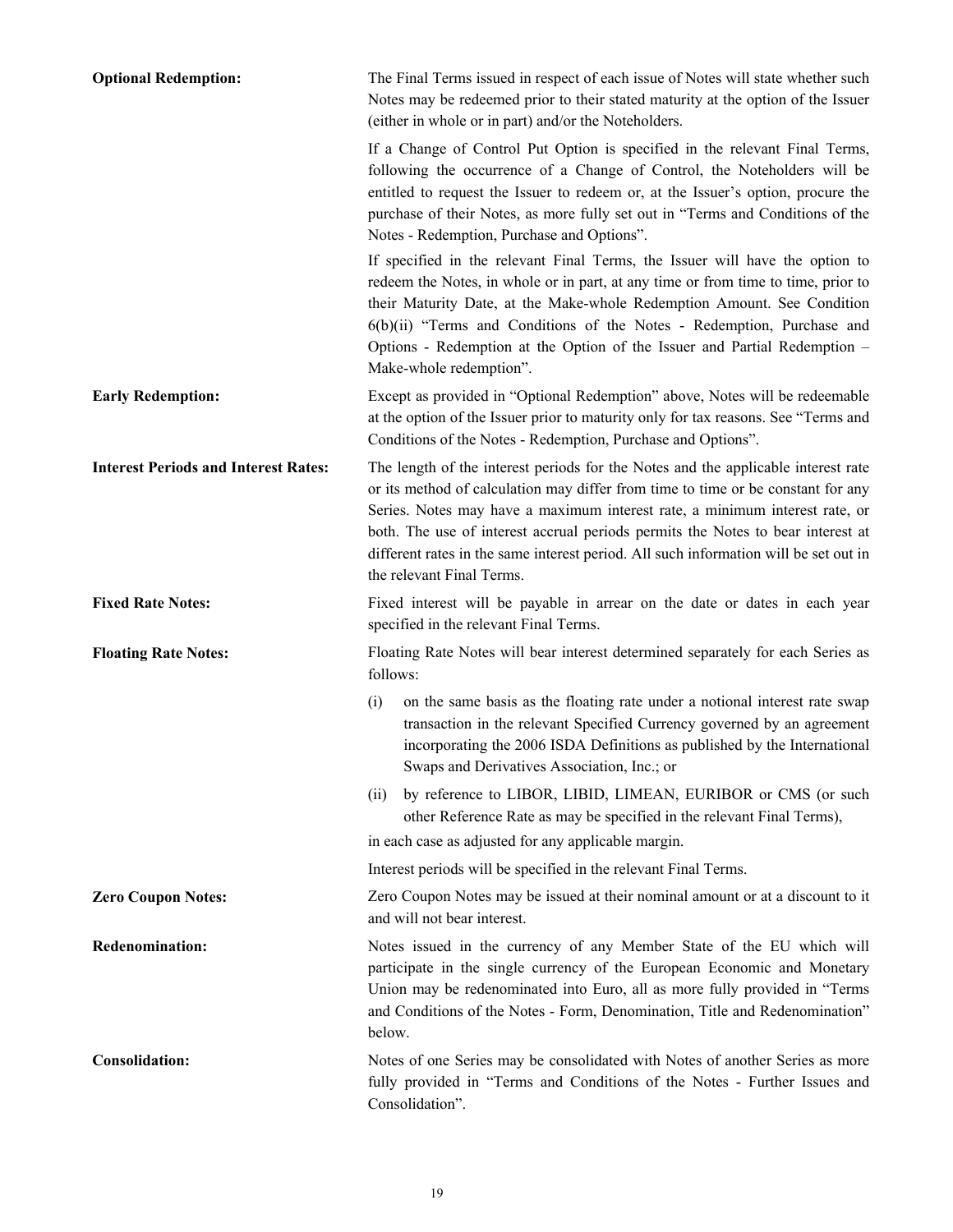| <b>Form of Notes:</b>                               | Notes may be issued in either dematerialised form ("Dematerialised Notes") or<br>in materialised form ("Materialised Notes").                                                                                                                                                                                                                                                                                                                                                               |
|-----------------------------------------------------|---------------------------------------------------------------------------------------------------------------------------------------------------------------------------------------------------------------------------------------------------------------------------------------------------------------------------------------------------------------------------------------------------------------------------------------------------------------------------------------------|
|                                                     | Dematerialised Notes may, at the option of the Issuer, be issued in bearer<br>dematerialised form (au porteur) or in registered dematerialised form (au<br>nominatif) and, in such latter case, at the option of the relevant Noteholder, in<br>either au nominatif pur or au nominatif administré form. No physical<br>documents of title will be issued in respect of Dematerialised Notes. See<br>"Terms and Conditions of the Notes - Form, Denomination, Title and<br>Redenomination". |
|                                                     | Materialised Notes will be in bearer materialised form only. A Temporary<br>Global Certificate will be issued initially in respect of each Tranche of<br>Materialised Notes. Materialised Notes may only be issued outside France.                                                                                                                                                                                                                                                          |
| <b>Governing Law:</b>                               | French law.                                                                                                                                                                                                                                                                                                                                                                                                                                                                                 |
| <b>Central Depositary:</b>                          | Euroclear France as central depositary in relation to Dematerialised Notes.                                                                                                                                                                                                                                                                                                                                                                                                                 |
| <b>Clearing Systems:</b>                            | Clearstream, Luxembourg and Euroclear or any other clearing system that may<br>be agreed between the Issuer, the Fiscal Agent and the relevant Dealer in<br>relation to Materialised Notes.                                                                                                                                                                                                                                                                                                 |
| <b>Initial Delivery of Dematerialised</b><br>Notes: | One Paris business day before the issue date of each Tranche of Dematerialised<br>Notes, the lettre comptable relating to such Tranche shall be deposited with<br>Euroclear France as central depositary.                                                                                                                                                                                                                                                                                   |
| <b>Initial Delivery of Materialised Notes:</b>      | On or before the issue date for each Tranche of Materialised Notes, the<br>Temporary Global Certificate issued in respect of such Tranche shall be<br>deposited with a common depositary for Euroclear and Clearstream,<br>Luxembourg or with any other clearing system or may be delivered outside any<br>clearing system provided that the method of such delivery has been agreed in<br>advance by the Issuer, the Fiscal Agent and the relevant Dealer.                                 |
| <b>Issue Price:</b>                                 | Notes may be issued at their nominal amount or at a discount or premium to<br>their nominal amount.                                                                                                                                                                                                                                                                                                                                                                                         |
| <b>Taxation:</b>                                    | All payments of principal and interest by or on behalf of the Issuer in respect of<br>the Notes shall be made free and clear of, and without withholding or deduction<br>for, any taxes, duties, assessments or governmental charges of whatever nature<br>imposed, levied, collected, withheld or assessed by or within France or any<br>authority therein or thereof having power to tax, unless such withholding or<br>deduction is required by law.                                     |
|                                                     | See section "Taxation"                                                                                                                                                                                                                                                                                                                                                                                                                                                                      |
| <b>Listing and Admission to Trading:</b>            | The Luxembourg Stock Exchange and/or any other EEA Regulated Market as<br>specified in the relevant Final Terms. As specified in the relevant Final Terms, a<br>Series of Notes may or may not be listed and/or admitted to trading.                                                                                                                                                                                                                                                        |
| <b>Method of Publication of the Final</b><br>Terms: | The Final Terms related to Notes listed and admitted to trading on any EEA<br>Regulated Market will be published, if relevant, on the website of the<br>Luxembourg Stock Exchange (www.bourse.lu).                                                                                                                                                                                                                                                                                          |
| Rating:                                             | Unless otherwise specified in the relevant Final Terms, Notes to be issued under<br>the Programme with a maturity of 12 months or more will be rated BBB- by<br>Standard & Poor's Ratings Services and BBB- by Fitch Ratings. Unless<br>otherwise specified in the relevant Final Terms, Notes to be issued under the<br>Programme having a maturity of less than 12 months will be rated A3 by                                                                                             |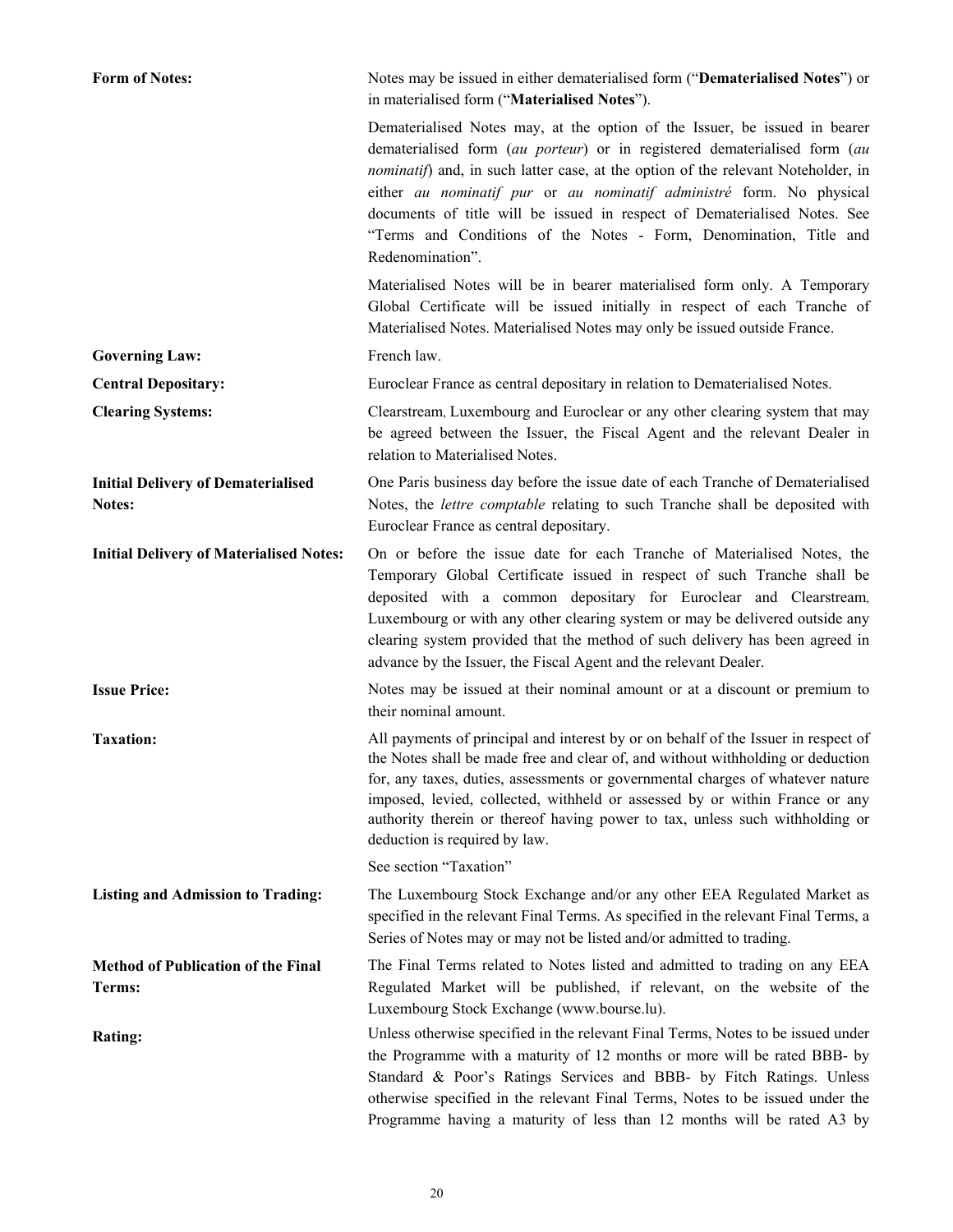Standard & Poor's Ratings Services and F3 by Fitch Ratings. Standard & Poor's Rating Services and Fitch Ratings are established in the European Union and registered under Regulation (EC) No. 1060/2009 on credit ratings agencies as amended (the "**CRA Regulation**") and included in the list of credit rating agencies registered in accordance with the CRA Regulation published on the European Securities and Markets Authority's website (www.esma.europa.eu/page/List-registered-and-certified-CRAs) as of the date of this Base Prospectus. The relevant Final Terms will specify whether or not such credit ratings are issued by a credit rating agency established in the European Union and registered under the CRA Regulation. Credit ratings are subject to revision, suspension or withdrawal at any time by the relevant rating organisation. Where an issue of Notes is rated, its rating will not necessarily be the same as the rating assigned to Notes issued under the Programme. A rating is not a recommendation to buy, sell or hold securities and may be subject to suspension, change or withdrawal at any time by the assigning rating agency.

**Selling Restrictions:** There are restrictions on the sale of Notes and the distribution of offering material in various jurisdictions. See "Subscription and Sale".

> The Issuer is Category 2 for the purposes of Regulation S under the United States Securities Act of 1933, as amended.

> Materialised Notes will be issued in compliance with U.S. Treas. Reg. §1.163-  $5(c)(2)(i)(D)$  (or any successor regulation issued under the U.S. internal revenue code of 1986, as amended (the "**U.S. Internal Revenue Code**") section 4701(b) containing rules identical to those applying under U.S. Internal Revenue Code section  $163(f)(2)(B)$ ) (the "**D Rules**") unless (i) the relevant Final Terms states that such Materialised Notes are issued in compliance with U.S. Treas. Reg.  $\S1.163-5(c)(2)(i)(C)$  (or any successor regulation issued under the U.S. Internal Revenue Code section 4701(b) containing rules identical to those applying under U.S. Internal Revenue Code section 163(f)(2)(B)) (the "**C Rules**") or (ii) such Materialised Notes are issued other than in compliance with the D Rules or the C Rules but in circumstances in which the Notes will not constitute "registration required obligations" under the United States Tax Equity and Fiscal Responsibility Act of 1982 ("**TEFRA**"), which circumstances will be referred to in the relevant Final Terms as a transaction to which TEFRA is not applicable.

Dematerialised Notes do not require compliance with the TEFRA rules.

21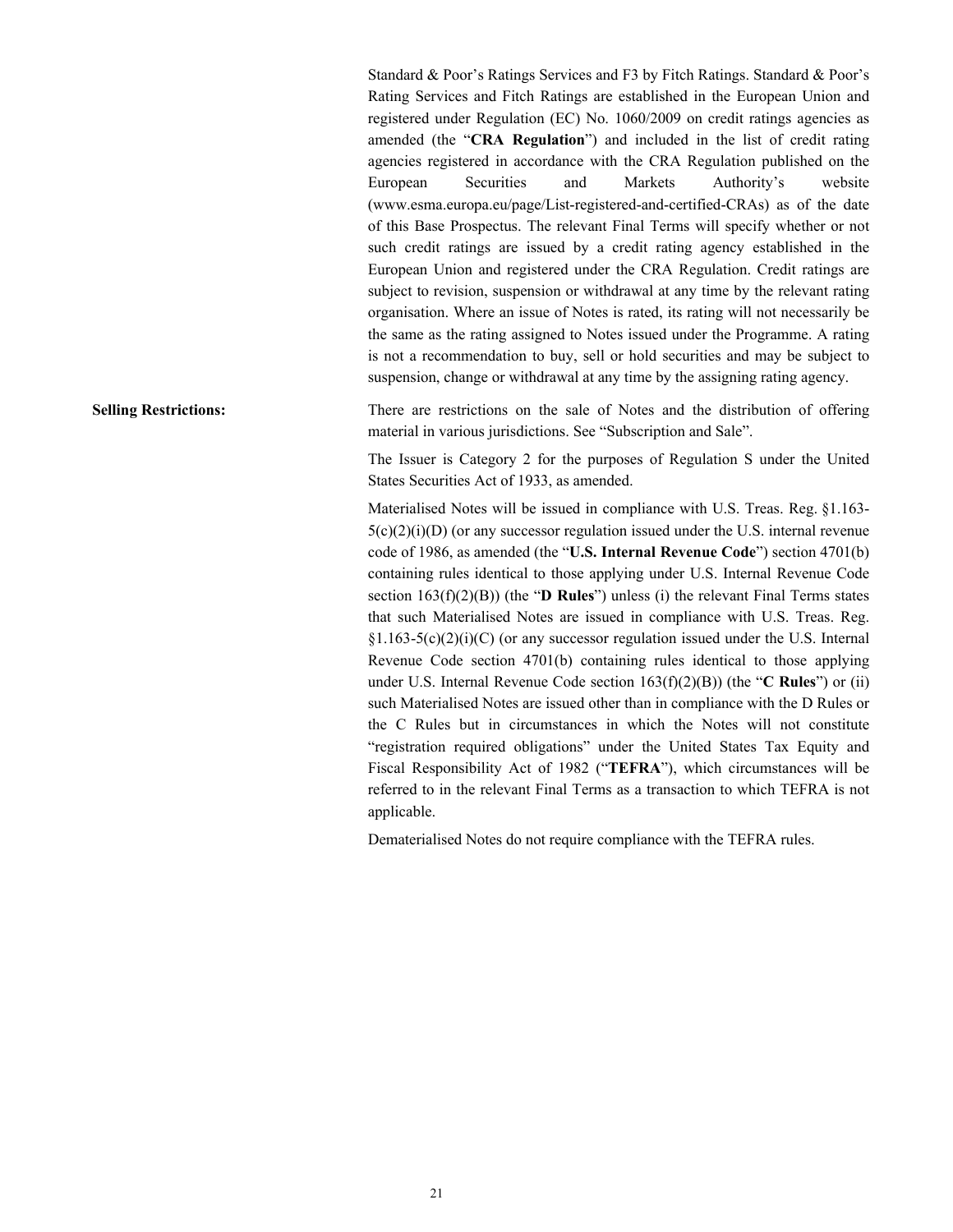# **TERMS AND CONDITIONS OF THE NOTES**

*The following is the text of the terms and conditions that, subject to completion in accordance with the provisions of the relevant Final Terms, shall be applicable to the Notes. In the case of Dematerialised Notes, the text of the terms and conditions will not be endorsed on physical documents of title but will be constituted by the following text as completed by the relevant Final Terms. In the case of Materialised Notes, either (i) the full text of these terms and conditions together with the relevant provisions of the Final Terms or (ii) these terms and conditions as so completed (and subject to simplification by the deletion of non-applicable provisions), shall be endorsed on Definitive Materialised Notes. All capitalised terms that are not defined in these Conditions will have the meanings given to them in the relevant Final Terms. References in the Conditions to "Notes" are to the Notes of one Series only, not to all Notes that may be issued under the Programme.*

An amended and restated agency agreement dated 30 November 2012 has been agreed between Casino Guichard-Perrachon (the "**Issuer**" or "**Casino**"), Deutsche Bank AG, London Branch as fiscal agent and the other agents named in it (the "**Amended and Restated Agency Agreement**"). The fiscal agent, the paying agents, the redenomination agent, the consolidation agent and the calculation agent(s) for the time being (if any) are referred to below respectively as the "**Fiscal Agent**", the "**Paying Agents**" (which expression shall include the Fiscal Agent), the "**Redenomination Agent**", the "**Consolidation Agent**" and the "**Calculation Agent(s)**".

For the purpose of these Terms and Conditions, "**Regulated Market**" means any regulated market situated in a Member State of the European Economic Area ("**EEA**") as defined in the Directive 2004/39/EC on Markets in Financial Instruments dated 21 April 2004 as amended from time to time.

References below to "**Conditions**" are, unless the context requires otherwise, to the numbered paragraphs below.

#### **1 Form, Denomination(s), Title, Redenomination and Method of Issue**

- (a) **Form:** Notes may be issued either in dematerialised form ("**Dematerialised Notes**") or in materialised form ("**Materialised Notes**").
	- (i) Title to Dematerialised Notes will be evidenced in accordance with Articles L.211-3 and R.211-1 of the French *Code monétaire et financier* (the "**Code**") by book entries (*inscriptions en compte*). No physical document of title (including *certificats représentatifs* pursuant to Article R.211-7 of the Code) will be issued in respect of the Dematerialised Notes.

Dematerialised Notes are issued, at the option of the Issuer, in either bearer dematerialised form (*au porteur*), which will be inscribed in the books of Euroclear France S.A. ("**Euroclear France**") (acting as central depositary) which shall credit the accounts of Account Holders, or in registered dematerialised form (*au nominatif*) and, in such latter case, at the option of the relevant Noteholder in either administered registered form (*au nominatif administré*) inscribed in the books of an Account Holder or in fully registered form (*au nominatif pur*) inscribed in an account in the books of Euroclear France maintained by the Issuer or the registration agent (designated in the relevant Final Terms) acting on behalf of the Issuer (the "**Registration Agent**").

For the purpose of these Conditions, "**Account Holder**" means any intermediary institution entitled to hold accounts directly or indirectly on behalf of its customers with Euroclear France, and includes Euroclear Bank S.A./N.V. ("**Euroclear**") and the depositary bank for Clearstream Banking, *société anonyme* ("**Clearstream, Luxembourg**").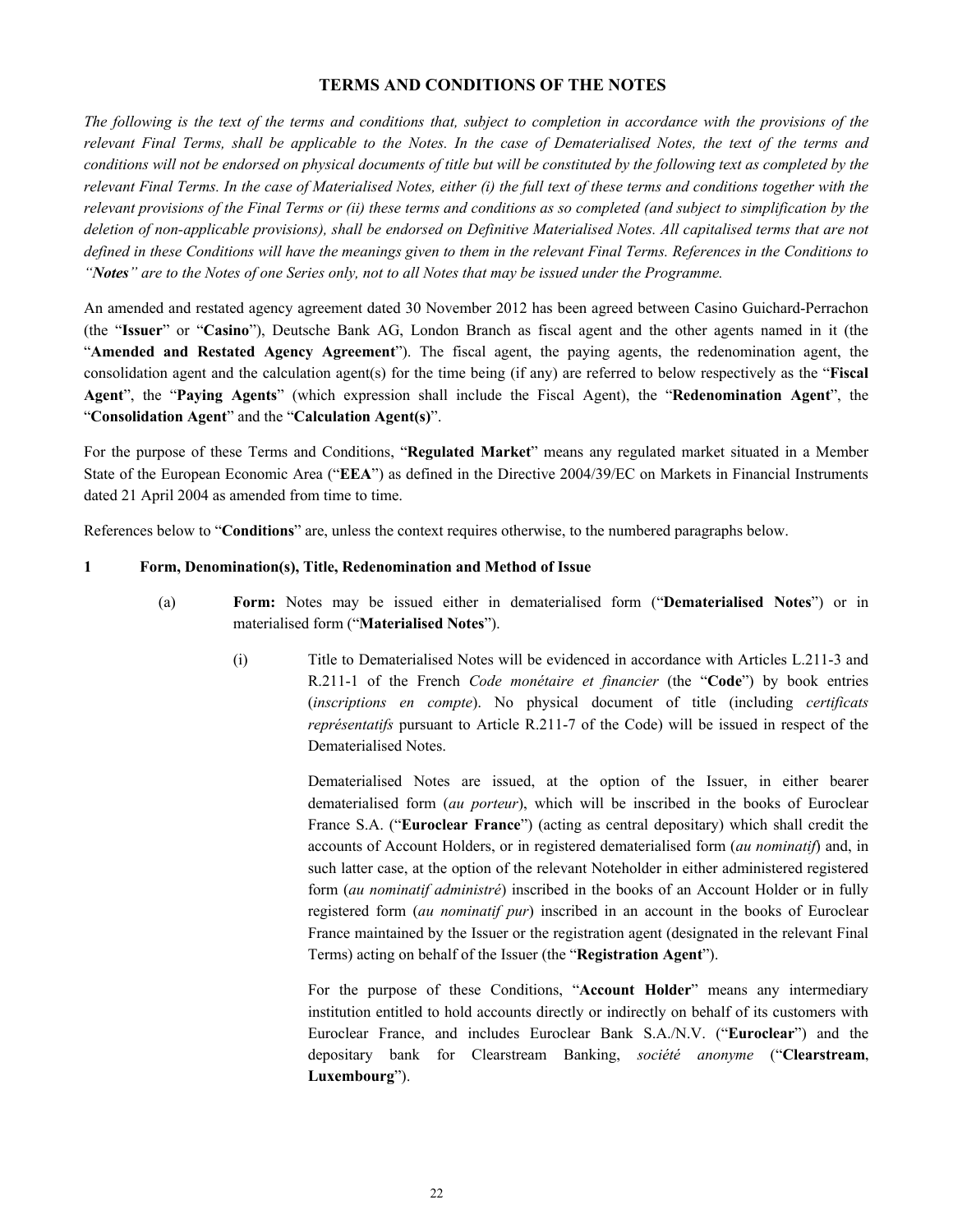(ii) Materialised Notes are issued in bearer form. Materialised Notes in definitive form ("**Definitive Materialised Notes**") are serially numbered and are issued with coupons (the "**Coupons**" and, where appropriate, a talon (the "**Talon**")) attached, save in the case of Zero Coupon Notes in which case references to interest (other than in relation to interest due after the Maturity Date), Coupons and Talons in these Conditions are not applicable.

> *In accordance with Articles L.211-3 and R.211-1 of the Code, securities (such as Notes) which are governed by French law and are in materialised form must be issued outside the French territory.*

(b) **Denomination(s):** Notes shall be issued in the specified denomination(s) as set out in the relevant Final Terms (the "**Specified Denomination(s)**") save that the minimum denomination of each Note listed and admitted to trading on a Regulated Market in circumstances which require the publication of a prospectus under the Prospectus Directive will be  $\epsilon$ 100,000 (or, if the Notes are denominated in a currency other than euro, the equivalent amount in such currency). Dematerialised Notes shall be issued in one Specified Denomination only.

# (c) **Title:**

- (i) Title to Dematerialised Notes in bearer dematerialised form (*au porteur*) and in administered registered form (*au nominatif administré*) shall pass upon, and transfer of such Notes may only be effected through, registration of the transfer in the accounts of Account Holders. Title to Dematerialised Notes in fully registered form (*au nominatif pur*) shall pass upon, and transfer of such Notes may only be effected through, registration of the transfer in the accounts of the Issuer or the Registration Agent.
- (ii) Title to Definitive Materialised Notes including, where appropriate, Coupons and/or a Talon attached thereto, shall pass by delivery.
- (iii) Except as ordered by a court of competent jurisdiction or as required by law, the holder (as defined below) of any Note, Coupon or Talon shall be deemed to be and may be treated as its absolute owner for all purposes, whether or not it is overdue and regardless of any notice of ownership, or an interest in it, any writing on it or its theft or loss and no person shall be liable for so treating the holder.
- (iv) In these Conditions, "**holder of Notes**", "**holder of any Note**" or "**Noteholder**" means (i) in the case of Dematerialised Notes, the person whose name appears in the account of the relevant Account Holder or the Issuer or the Registration Agent (as the case may be) as being entitled to such Notes and (ii) in the case of Materialised Notes, the bearer of any Definitive Materialised Note and the Coupons or Talon relating to it, and capitalised terms have the meanings given to them in the relevant Final Terms, the absence of any such meaning indicating that such term is not applicable to the Notes.

# (d) **Redenomination:**

(i) The Issuer may (if so specified in the relevant Final Terms), on any Interest Payment Date, without the consent of the holder of any Note, Coupon or Talon, by giving at least thirty (30) days' notice in accordance with Condition 14 and on or after the date on which the European Member State in whose national currency the Notes are denominated has become a participating Member State in the single currency of the European Economic and Monetary Union (as provided in the Treaty establishing the European Community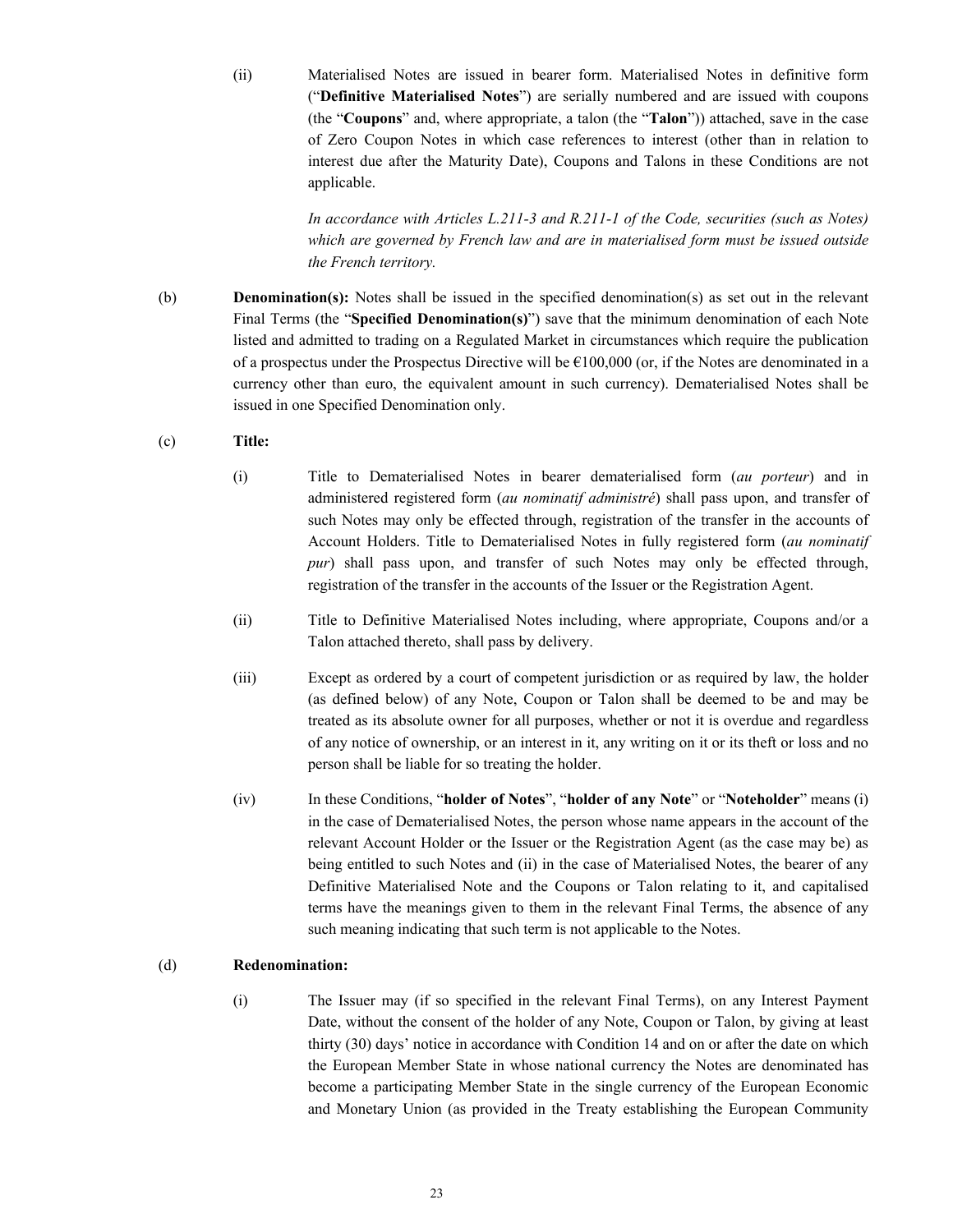(the "**EC**"), as amended from time to time (the "**Treaty**")), or events have occurred which have substantially the same effects (in either case, "**EMU**"), redenominate all, but not some only, of the Notes of any Series (as defined below) into Euro and adjust the aggregate principal amount and the Specified Denomination(s) set out in the relevant Final Terms accordingly, as described below. The date on which such redenomination becomes effective shall be referred to in these Conditions as the "**Redenomination Date**".

- (ii) The redenomination of the Notes pursuant to Condition 1(d)(i) shall be made by converting the principal amount of each Note from the relevant national currency into Euro using the fixed relevant national currency Euro conversion rate established by the Council of the European Union pursuant to applicable regulations of the Treaty and rounding the resultant figure to the nearest Euro 0.01 (with Euro 0.005 being rounded upwards). If the Issuer so elects, the figure resulting from conversion of the principal amount of each Note using the fixed relevant national currency Euro conversion rate shall be rounded down to the nearest Euro. The Euro denominations of the Notes so determined shall be notified to Noteholders in accordance with Condition 14. Any balance remaining from the redenomination with a denomination higher than Euro 0.01 shall be paid by way of cash adjustment rounded to the nearest Euro 0.01 (with Euro 0.005 being rounded upwards). Such cash adjustment will be payable in Euro on the Redenomination Date in the manner notified to Noteholders by the Issuer.
- (iii) Upon redenomination of the Notes, any reference in the relevant Final Terms to the relevant national currency shall be construed as a reference to Euro.
- (iv) The Issuer may, with the prior approval of the Redenomination Agent and the Consolidation Agent, in connection with any redenomination pursuant to this Condition or any consolidation pursuant to Condition 13, without the consent of the holder of any Note, Coupon or Talon, make any changes or additions to these Conditions or Condition 13 (including, without limitation, any change to any applicable business day definition, business day convention, principal financial centre of the country of the Specified Currency, interest accrual basis or benchmark), taking into account market practice in respect of redenominated euromarket debt obligations and which it believes are not prejudicial to the interests of such holders. Any such changes or additions shall, in the absence of manifest error, be binding on the holders of Notes, Coupons and Talons and shall be notified to Noteholders in accordance with Condition 14 as soon as practicable thereafter.
- (v) Neither the Issuer nor any Paying Agent shall be liable to the holder of any Note, Coupon or Talon or other person for any commissions, costs, losses or expenses in relation to or resulting from the credit or transfer of Euro or any currency conversion or rounding effected in connection therewith.

# (e) **Method of Issue**

The Notes will be issued on a syndicated or non-syndicated basis. The Notes will be issued in series (each a "**Series**") having one or more issue dates and on terms otherwise identical (or identical other than in respect of the first payment of interest), the Notes of each Series being intended to be interchangeable with all other Notes of that Series. Each Series may be issued in tranches (each a "**Tranche**") on the same or different issue dates.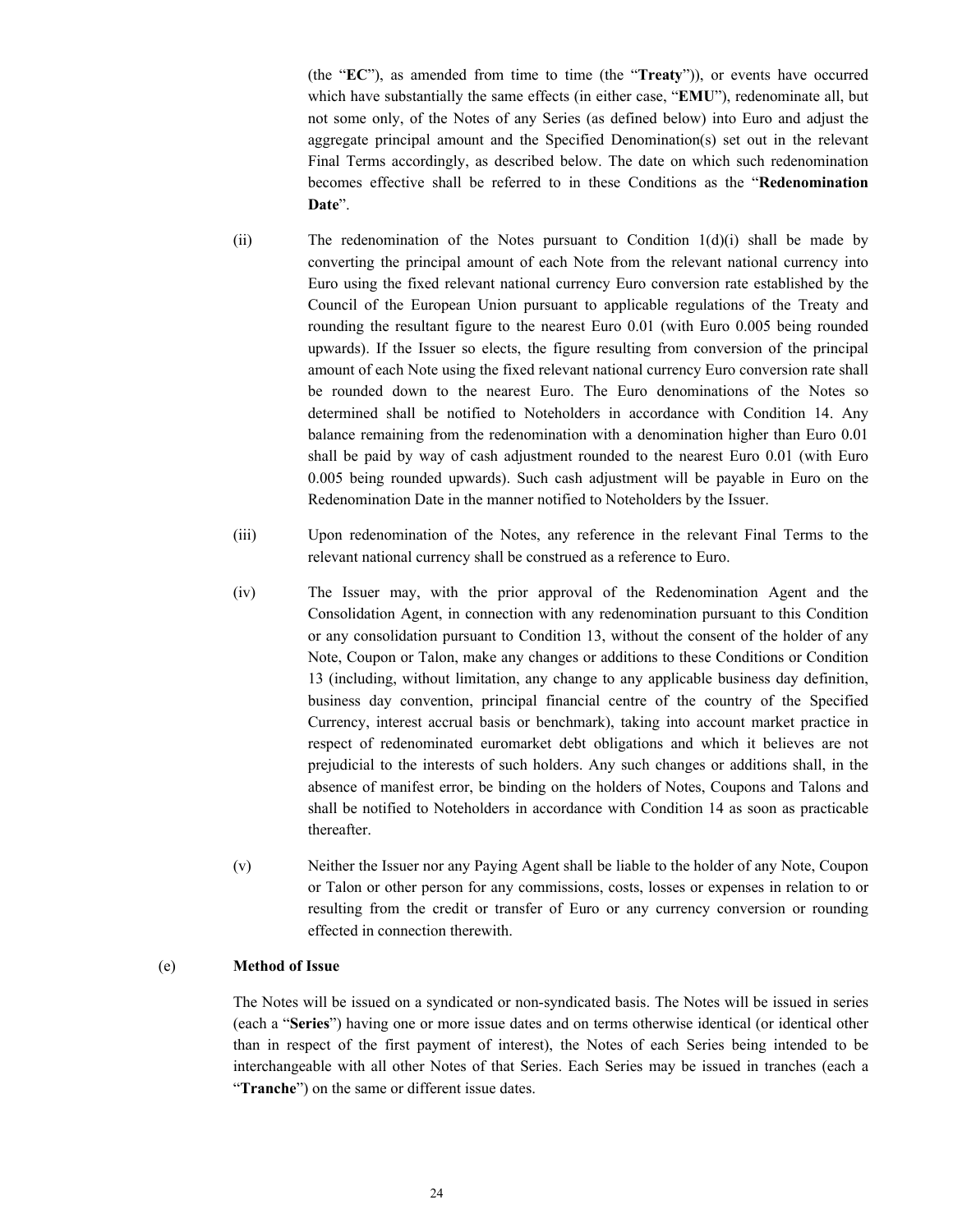#### **2 Conversion and Exchanges of Notes**

#### (a) **Dematerialised Notes**

- (i) Dematerialised Notes issued in bearer dematerialised form (*au porteur*) may not be converted into Dematerialised Notes in registered dematerialised form, whether in fully registered form (*au nominatif pur*) or in administered registered form (*au nominatif administré*).
- (ii) Dematerialised Notes issued in registered dematerialised form (*au nominatif*) may not be converted into Dematerialised Notes in bearer dematerialised form (*au porteur*).
- (iii) Dematerialised Notes issued in fully registered form (*au nominatif pur*) may, at the option of the Noteholder, be converted into Notes in administered registered form (*au nominatif administré*), and *vice versa*. The exercise of any such option by such Noteholder shall be made in accordance with Article R.211-4 of the Code. Any such conversion shall be effected at the cost of such Noteholder.

#### (b) **Materialised Notes**

Materialised Notes of one Specified Denomination may not be exchanged for Materialised Notes of another Specified Denomination.

#### **3 Status**

The Notes and, where applicable, any relative Coupons are direct, unconditional, unsubordinated and (subject to the provisions of Condition 4) unsecured obligations of the Issuer and rank and will at all times rank *pari passu*  and without any preference among themselves and (subject to such exceptions as are from time to time mandatory under French law) equally and rateably with all other present or future unsecured and unsubordinated obligations of the Issuer, from time to time outstanding.

# **4 Negative Pledge**

So long as any of the Notes or, if applicable, any Coupons relating to them, remains outstanding (as defined below), the Issuer will not, and will ensure that none of its Principal Subsidiaries (as defined below) will, create or permit to subsist any mortgage, charge, pledge or other security interest upon any of their respective assets or revenues, present or future, to secure any Relevant Indebtedness (as defined below) incurred or guaranteed by any of them (whether before or after the issue of the Notes) unless the Issuer's obligations under the Notes and Coupons are equally and rateably secured therewith.

For the purposes of this Condition:

(i) "**outstanding**" means, in relation to the Notes of any Series, all the Notes issued other than (a) those that have been redeemed in accordance with the Conditions, (b) those in respect of which the date for redemption has occurred and the redemption moneys (including all interest accrued on such Notes to the date for such redemption and any interest payable after such date) have been duly paid (i) in the case of Dematerialised Notes in bearer form and in administered registered form, to the relevant Account Holders on behalf of the Noteholder as provided in Condition 7(a), (ii) in the case of Dematerialised Notes in fully registered form, to the account of the Noteholder as provided in Condition 7(a) and (iii) in the case of Materialised Notes, to the Fiscal Agent as provided in this Agreement and remain available for payment against presentation and surrender of Definitive Materialised Notes and/or Coupons, as the case may be, (c) those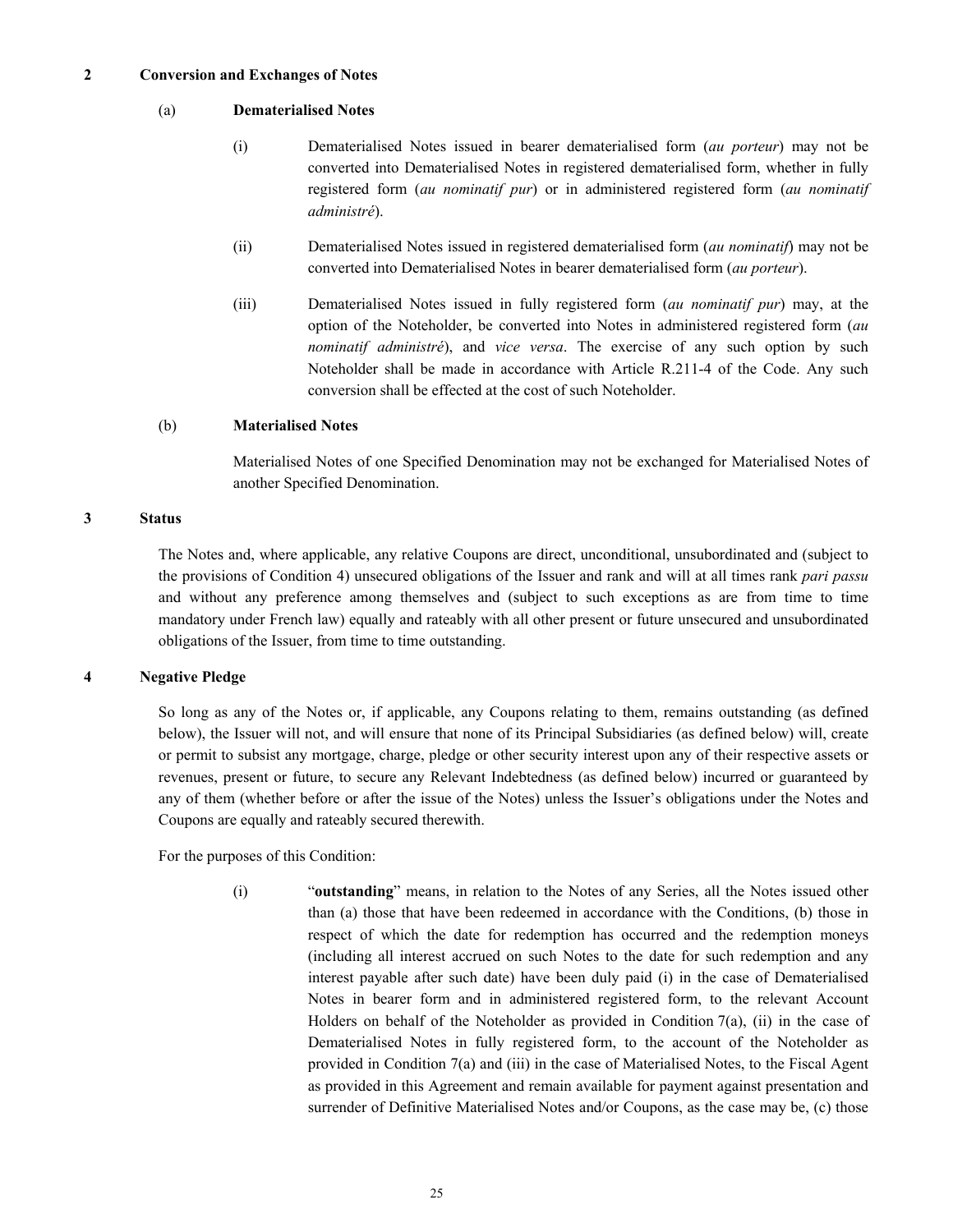which have become void or in respect of which claims have become prescribed, (d) those which have been purchased and cancelled as provided in the Conditions, (e) in the case of Materialised Notes (i) those mutilated or defaced Definitive Materialised Notes that have been surrendered in exchange for replacement Definitive Materialised Notes, (ii) (for the purpose only of determining how many such Definitive Materialised Notes are outstanding and without prejudice to their status for any other purpose) those Definitive Materialised Notes alleged to have been lost, stolen or destroyed and in respect of which replacement Definitive Materialised Notes have been issued and (iii) any Temporary Global Certificate to the extent that it shall have been exchanged for one or more Definitive Materialised Notes, pursuant to its provisions.

- (ii) "**Principal Subsidiary**" means any Subsidiary of the Issuer which at any time accounts for:
	- (a) 10% or more of the consolidated total assets of the Issuer; or
	- (b) 10% or more of the consolidated turnover of the Issuer,

as calculated by reference to the Issuer's latest audited consolidated annual financial statements and the relevant subsidiary's latest annual audited consolidated or (if consolidated accounts are not prepared in relation to such subsidiary) unconsolidated annual audited financial statements.

- (iii) "**Relevant Indebtedness**" means any indebtedness for borrowed money, represented by notes or other securities which are for the time being, or are capable of being, quoted, listed and admitted to trading or ordinarily dealt in on any stock exchange, over-thecounter-market or other securities market.
- (iv) "**Subsidiary**" means, in relation to any person or entity at any time, any entity which is then directly or indirectly controlled (within the meaning of Article L.233-3 of the French *Code de commerce*), or more than fifty (50) per cent. of whose issued equity share capital (or equivalent) is then beneficially owned by such person and/or one or more of its Subsidiaries.

# **5 Interest and other Calculations**

(a) **Definitions:** In these Conditions, unless the context otherwise requires, the following defined terms shall have the meanings set out below:

#### "**Business Day**" means:

- (i) in the case of Euro, a day on which the Trans European Automated Real Time Gross Settlement Express Transfer (known as TARGET2) or any successor thereto (the "**TARGET System**") is operating (a "**TARGET Business Day**") and/or
- (ii) in the case of a currency other than Euro, a day (other than a Saturday or Sunday) on which commercial banks and foreign exchange markets settle payments in the principal financial centre for that currency and/or
- (iii) in the case of a currency and/or one or more business centre(s) specified in the relevant Final Terms (the "**Business Centre(s)**"), a day (other than a Saturday or a Sunday) on which commercial banks and foreign exchange markets settle payments in such currency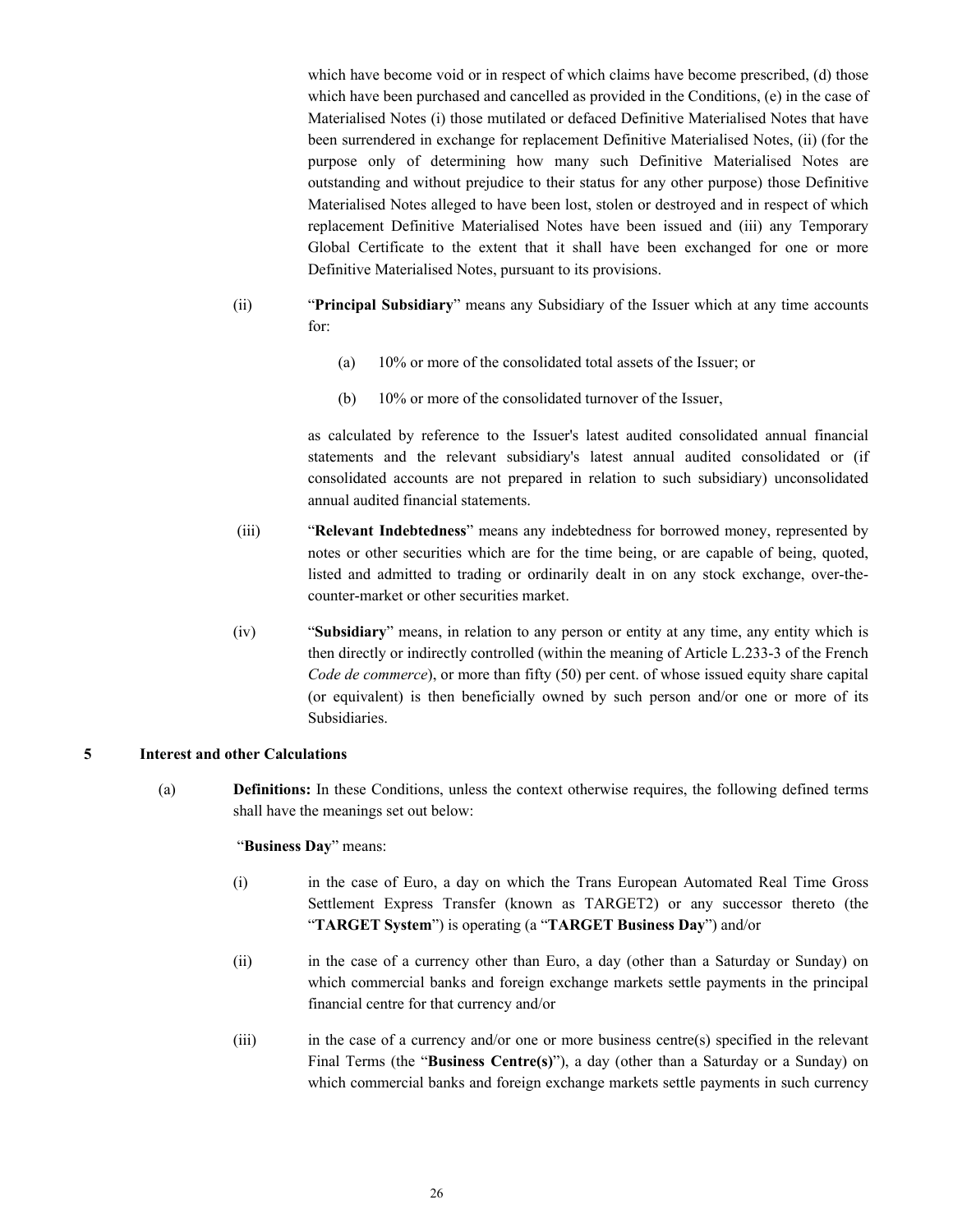in the Business Centre(s) or, if no currency is indicated, generally in each of the Business Centres so specified

"**Day Count Fraction**" means, in respect of the calculation of an amount of interest on any Note for any period of time (from and including the first day of such period to but excluding the last) (whether or not constituting an Interest Period or Interest Accrual Period, the "**Calculation Period**"):

- (i) if "**Actual/Actual**" or "**Actual/Actual - ISDA**" is specified in the relevant Final Terms, the actual number of days in the Calculation Period divided by 365 (or, if any portion of that Calculation Period falls in a leap year, the sum of (A) the actual number of days in that portion of the Calculation Period falling in a leap year divided by 366 and (B) the actual number of days in that portion of the Calculation Period falling in a non-leap year divided by 365)
- (ii) if "**Actual/Actual - ICMA**" is specified in the relevant Final Terms:
	- (A) if the Calculation Period is equal to or shorter than the Determination Period during which it falls, the number of days in the Calculation Period divided by the product of  $(x)$  the number of days in such Determination Period and  $(y)$ the number of Determination Periods normally ending in any year; and
	- (B) if the Calculation Period is longer than one Determination Period, the sum of:

the number of days in such Calculation Period falling in the Determination Period in which it begins divided by the product of (1) the number of days in such Determination Period and (2) the number of Determination Periods normally ending in any year; and

the number of days in such Calculation Period falling in the next Determination Period divided by the product of (1) the number of days in such Determination Period and (2) the number of Determination Periods normally ending in any year

# where

"**Determination Period**" means the period from and including a Determination Date in any year to but excluding the next Determination Date; and

"**Determination Date**" means the date specified hereon or, if none is specified, the Interest Payment Date

- (iii) if "**Actual/365 (Fixed)**" is specified in the relevant Final Terms, the actual number of days in the Calculation Period divided by 365
- (iv) if "**Actual/360**" is specified in the relevant Final Terms, the actual number of days in the Calculation Period divided by 360
- (v) if "**30/360**", "**360/360**" or "**Bond Basis**" is specified in the relevant Final Terms, the number of days in the Calculation Period divided by 360, calculated on a formula basis as follows:

Day Count Fraction =  $[360 \times (Y_2 - Y_1)] + [30 \times (M_2 - M_1)] + (D_2 - D_1)$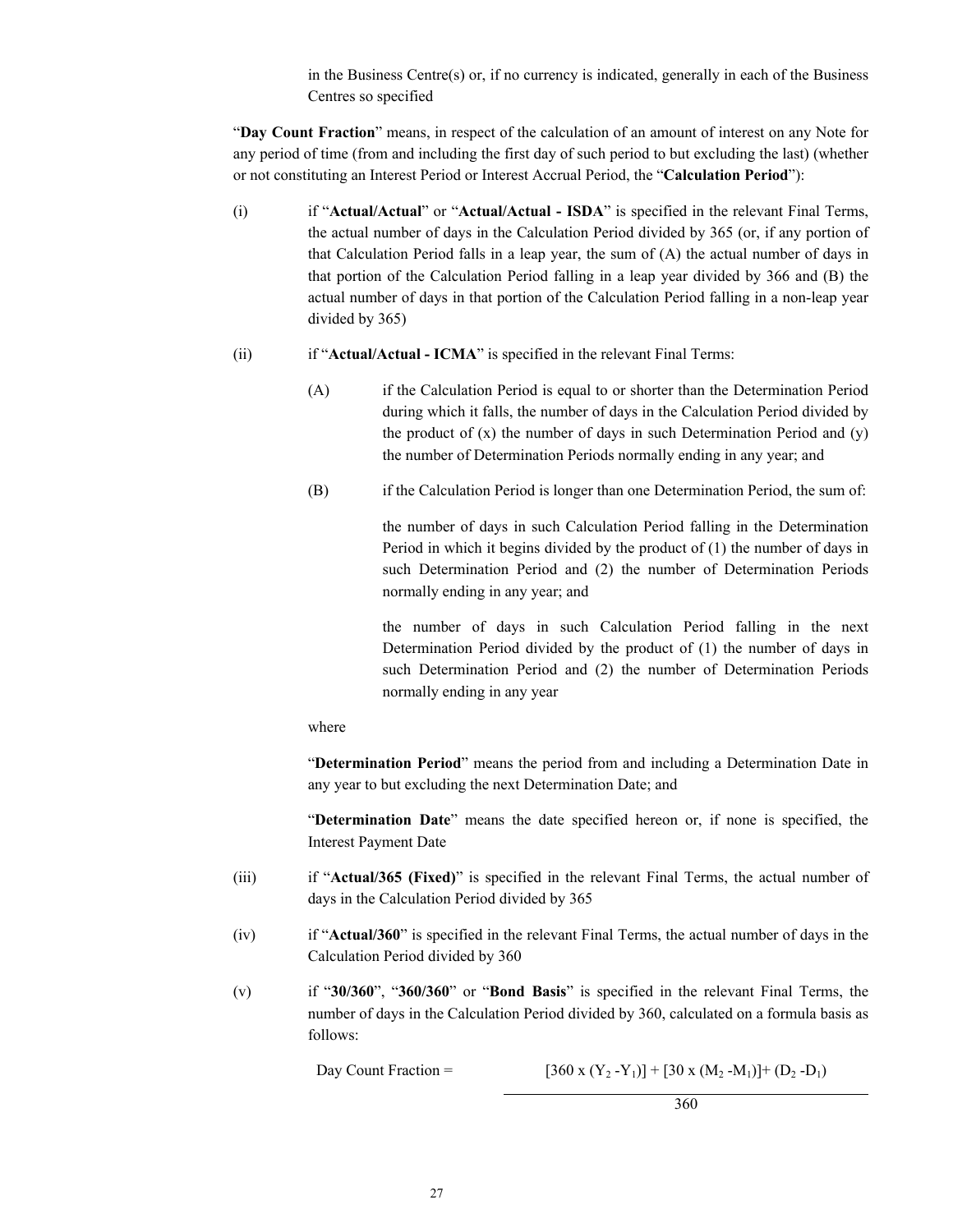where:

" $Y_1$ " is the year, expressed as a number, in which the first day of the Calculation Period falls;

"Y<sub>2</sub>" is the year, expressed as a number, in which the day immediately following the last day included in the Calculation Period falls;

"**M1**" is the calendar month, expressed as a number, in which the first day of the Calculation Period falls;

" $M_2$ " is the calendar month, expressed as number, in which the day immediately following the last day included in the Calculation Period falls;

"D<sub>1</sub>" is the first calendar day, expressed as a number, of the Calculation Period, unless such number would be 31, in which case  $D_1$  will be 30; and

"D<sub>2</sub>" is the calendar day, expressed as a number, immediately following the last day included in the Calculation Period, unless such number would be  $31$  and  $D_1$  is greater than 29, in which case  $D_2$  will be 30

(vi) if "**30E/360**" or "**Eurobond Basis**" is specified in the relevant Final Terms, the number of days in the Calculation Period divided by 360, calculated on a formula basis as follows:

Day Count Fraction = 
$$
[360 \times (Y_2 - Y_1)] + [30 \times (M_2 - M_1)] + (D_2 - D_1)
$$

$$
360
$$

where:

"Y<sub>1</sub>" is the year, expressed as a number, in which the first day of the Calculation Period falls;

"Y<sub>2</sub>" is the year, expressed as a number, in which the day immediately following the last day included in the Calculation Period falls;

"**M1**" is the calendar month, expressed as a number, in which the first day of the Calculation Period falls;

"**M2**" is the calendar month, expressed as a number, in which the day immediately following the last day included in the Calculation Period falls;

"D<sub>1</sub>" is the first calendar day, expressed as a number, of the Calculation Period, unless such number would be 31, in which case  $D_1$  will be 30; and

"D<sub>2</sub>" is the calendar day, expressed as a number, immediately following the last day included in the Calculation Period, unless such number would be 31, in which case  $D_2$ will be 30

(vii) if "**30E/360 (ISDA)**" is specified hereon, the number of days in the Calculation Period divided by 360, calculated on a formula basis as follows:

Day Count Fraction =  $[360 \times (Y_2 - Y_1)] + [30 \times (M_2 - M_1)] + (D_2 - D_1)$ 

360

where: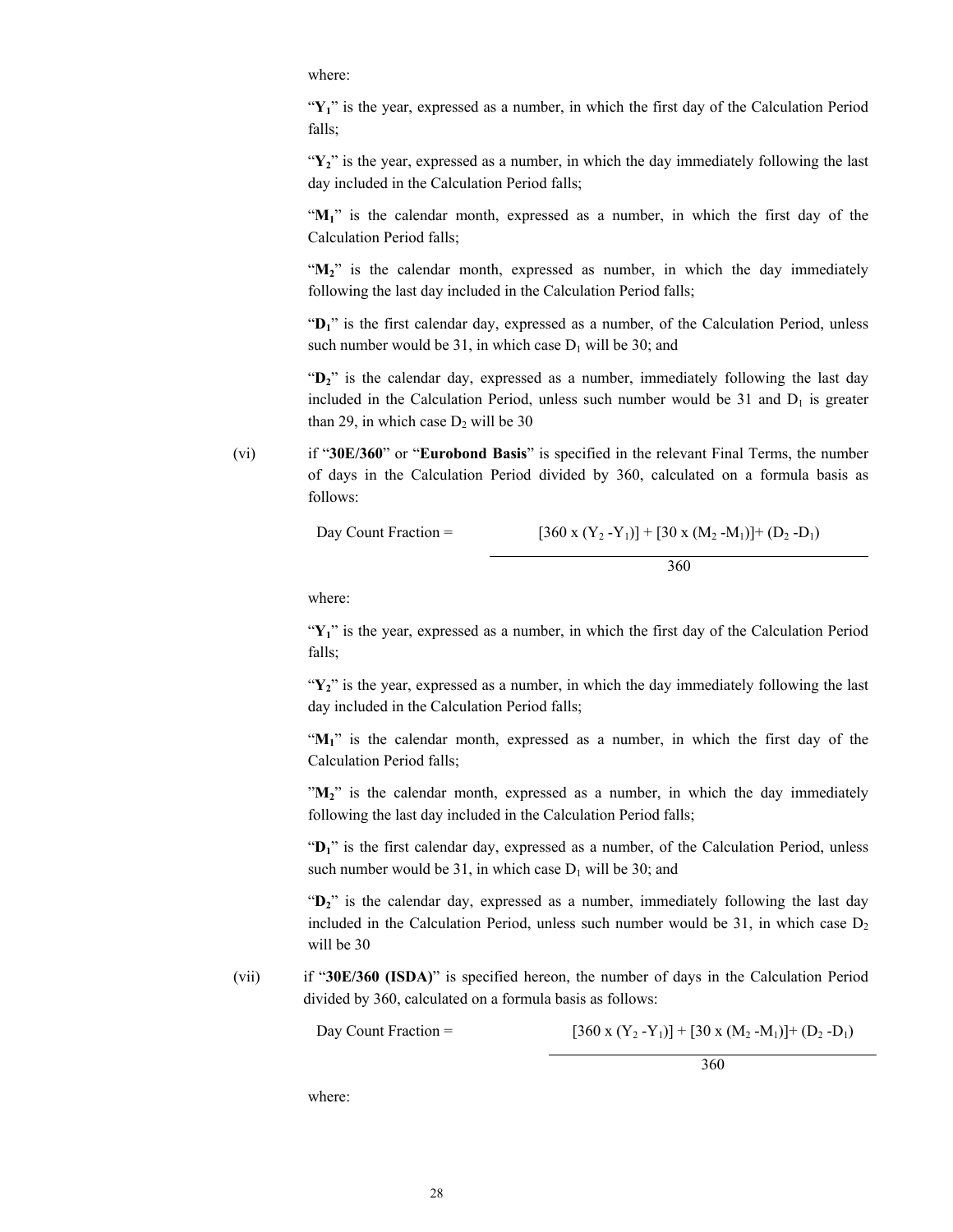"Y<sub>1</sub>" is the year, expressed as a number, in which the first day of the Calculation Period falls;

"Y<sub>2</sub>" is the year, expressed as a number, in which the day immediately following the last day included in the Calculation Period falls;

"**M1**" is the calendar month, expressed as a number, in which the first day of the Calculation Period falls;

" $M_2$ " is the calendar month, expressed as a number, in which the day immediately following the last day included in the Calculation Period falls;

"D<sub>1</sub>" is the first calendar day, expressed as a number, of the Calculation Period, unless (i) that day is the last day of February or (ii) such number would be 31, in which case  $D_1$ will be 30; and

"D<sub>2</sub>" is the calendar day, expressed as a number, immediately following the last day included in the Calculation Period, unless (i) that day is the last day of February but not the Maturity Date or (ii) such number would be 31, in which case  $D_2$  will be 30

"**Euro-zone**" means the region comprised of member states of the European Union that adopt the single currency in accordance with the Treaty establishing the EC, as amended

"**Interest Accrual Period**" means the period beginning on (and including) the Interest Commencement Date and ending on (but excluding) the first Interest Period Date and each successive period beginning on (and including) an Interest Period Date and ending on (but excluding) the next succeeding Interest Period Date

"**Interest Amount**" means the amount of interest payable, and in the case of Fixed Rate Notes, means the Fixed Coupon Amount or Broken Amount, as the case may be

"**Interest Commencement Date**" means the Issue Date or such other date as may be specified in the relevant Final Terms

"**Interest Determination Date**" means, with respect to a Rate of Interest and Interest Accrual Period, the date specified as such in the relevant Final Terms or, if none is so specified, (i) the day falling two TARGET Business Days prior to the first day of such Interest Accrual Period if the Specified Currency is Euro or (ii) the first day of such Interest Accrual Period if the Specified Currency is Sterling or (iii) the day falling two Business Days in the city specified in the Final Terms for the Specified Currency prior to the first day of such Interest Accrual Period if the Specified Currency is neither Sterling nor Euro

"**Interest Payment Date**" means the date(s) specified in the relevant Final Terms

"**Interest Period**" means the period beginning on (and including) the Interest Commencement Date and ending on (but excluding) the first Interest Payment Date and each successive period beginning on (and including) an Interest Payment Date and ending on (but excluding) the next succeeding Interest Payment Date

"**Interest Period Date**" means each Interest Payment Date unless otherwise specified in the relevant Final Terms

"**ISDA Definitions**" means the 2006 ISDA Definitions, as published by the International Swaps and Derivatives Association, Inc.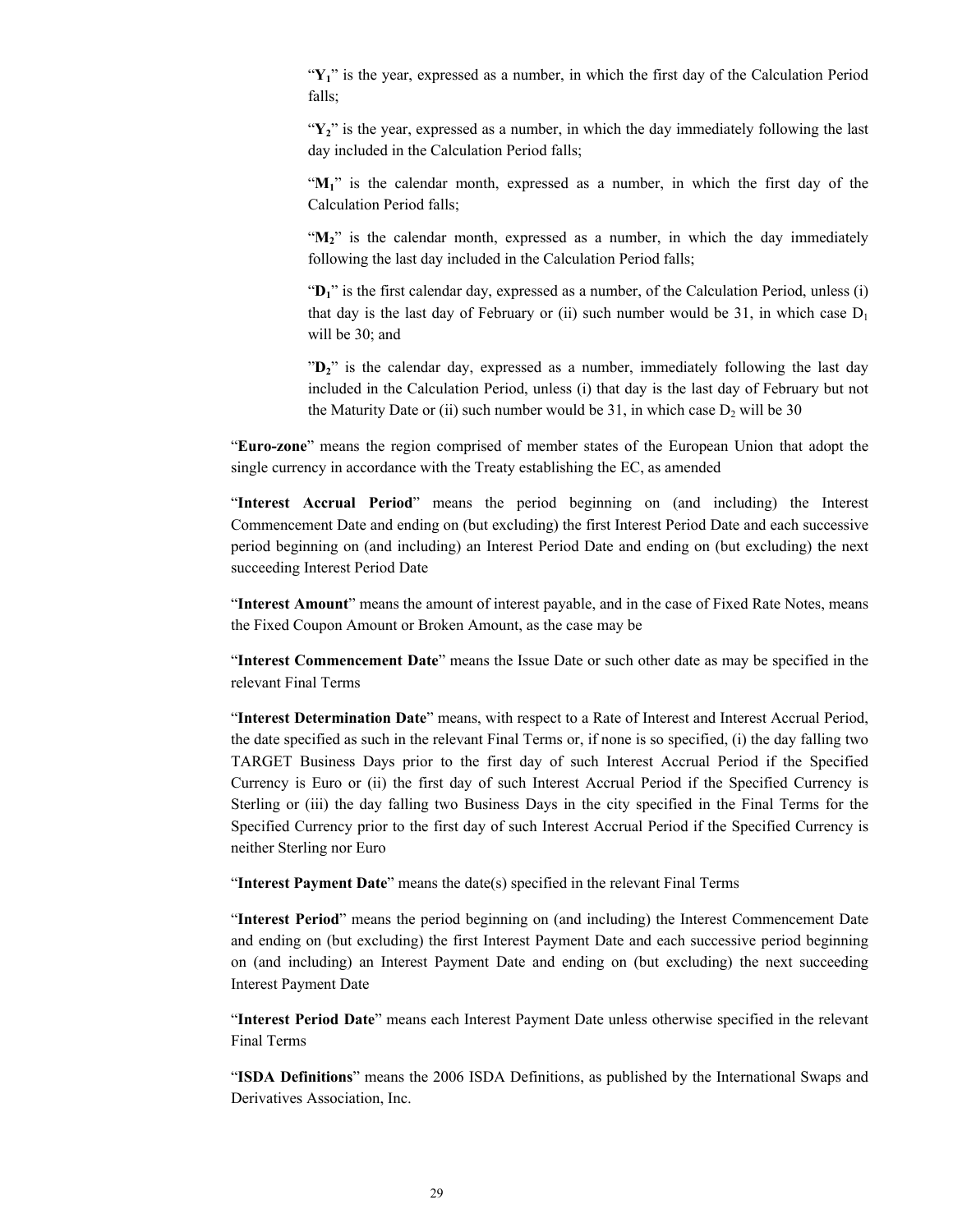"**Rate of Interest**" means the rate of interest payable from time to time in respect of the Notes and that is either specified or calculated in accordance with the provisions in the relevant Final Terms

"**Reference Banks**" means, in the case of a determination of LIBOR, the principal London office of four major banks in the London inter-bank market and, in the case of a determination of EURIBOR, the principal Euro-zone office of four major banks in the Euro-zone inter-bank market, in each case selected by the Calculation Agent or as specified in the relevant Final Terms

"**Reference Rate**" means the rate specified as such in the relevant Final Terms

"**Relevant Date**" means, in respect of any Note or Coupon, the date on which payment in respect of it first became due or (if any amount of the money payable is improperly withheld or refused) the date on which payment in full of the amount outstanding is made or (in the case of Materialised Notes if earlier) the date seven days after that on which notice is duly given to the holders of such Materialised Notes that, upon further presentation of the Materialised Note or Coupon being made in accordance with the Conditions, such payment will be made, provided that payment is in fact made upon such presentation

"**Relevant Screen Page**" means such page, section, caption, column or other part of a particular information service as may be specified in the relevant Final Terms

"**Specified Currency**" means the currency specified as such in the relevant Final Terms or, if none is specified, the currency in which the Notes are denominated

(b) **Interest on Fixed Rate Notes:** Each Fixed Rate Note bears interest on its outstanding nominal amount from the Interest Commencement Date at the rate per annum (expressed as a percentage) equal to the Rate of Interest, such interest being payable in arrear on each Interest Payment Date.

> If a Fixed Coupon Amount or a Broken Amount is specified in the relevant Final Terms, the amount of interest payable on each Interest Payment Date will amount to the Fixed Coupon Amount or, if applicable, the Broken Amount so specified and in the case of the Broken Amount will be payable on the particular Interest Payment Date(s) specified in the relevant Final Terms.

# (c) **Interest on Floating Rate Notes:**

- (i) *Interest Payment Dates:* Each Floating Rate Note bears interest on its outstanding nominal amount from the Interest Commencement Date at the rate per annum (expressed as a percentage) equal to the Rate of Interest, such interest being payable in arrear (except as otherwise provided in the relevant Final Terms) on each Interest Payment Date. The amount of interest payable shall be determined in accordance with Condition  $5(g)$ . Such Interest Payment Date(s) is/are either shown in the relevant Final Terms as Specified Interest Payment Dates or, if no Specified Interest Payment Date(s) is/are shown in the relevant Final Terms, Interest Payment Date shall mean each date which falls the number of months or other period shown in the relevant Final Terms as the Interest Period after the preceding Interest Payment Date or, in the case of the first Interest Payment Date, after the Interest Commencement Date.
- (ii) *Business Day Convention:* If any date referred to in these Conditions that is specified to be subject to adjustment in accordance with a Business Day Convention would otherwise fall on a day that is not a Business Day, then, if the Business Day Convention specified is (A) the Floating Rate Business Day Convention, such date shall be postponed to the next day that is a Business Day unless it would thereby fall into the next calendar month, in which event (x) such date shall be brought forward to the immediately preceding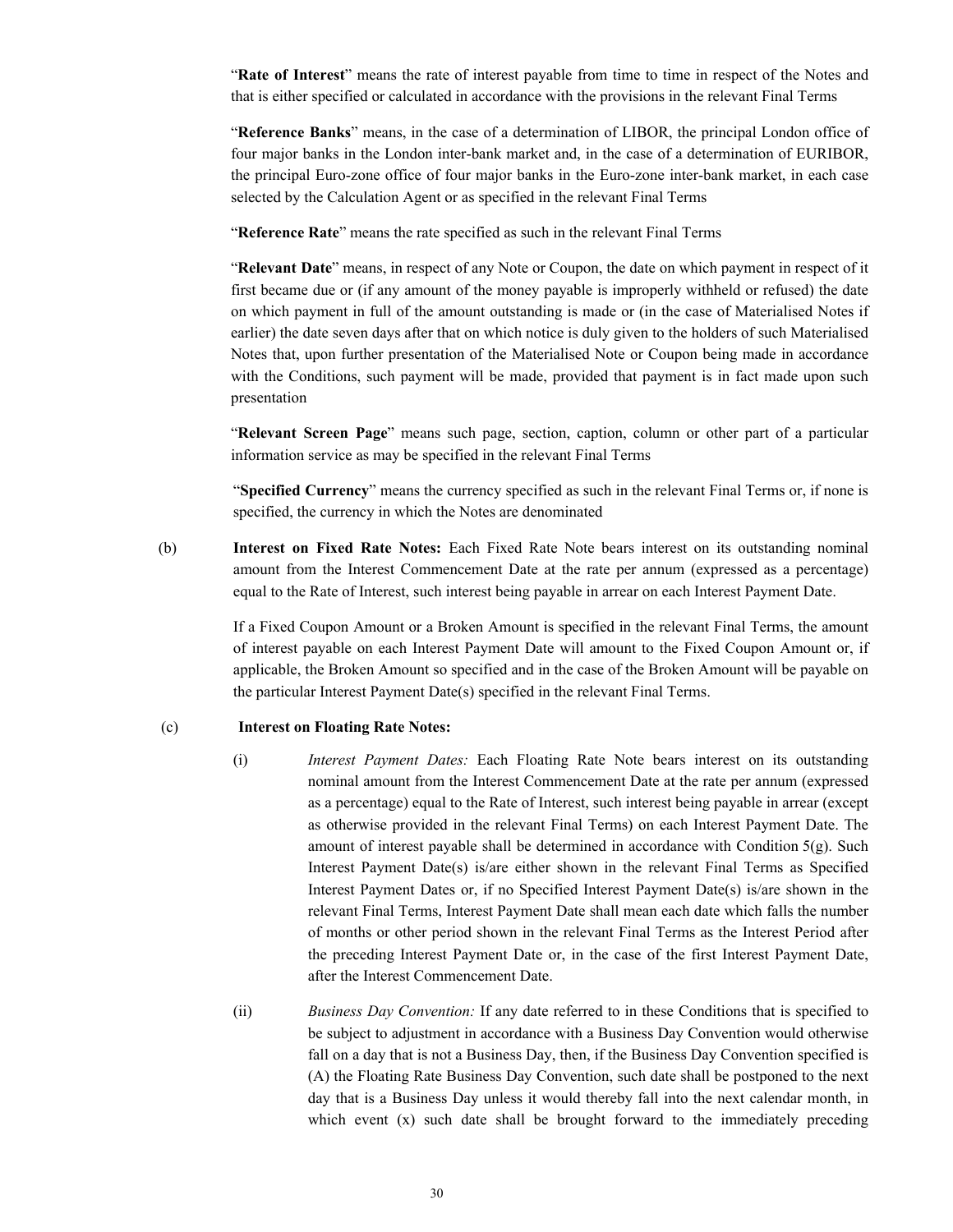Business Day and (y) each subsequent such date shall be the last Business Day of the month in which such date would have fallen had it not been subject to adjustment, (B) the Following Business Day Convention, such date shall be postponed to the next day that is a Business Day, (C) the Modified Following Business Day Convention, such date shall be postponed to the next day that is a Business Day unless it would thereby fall into the next calendar month, in which event such date shall be brought forward to the immediately preceding Business Day or (D) the Preceding Business Day Convention, such date shall be brought forward to the immediately preceding Business Day.

- (iii) *Rate of Interest for Floating Rate Notes:* The Rate of Interest in respect of Floating Rate Notes for each Interest Accrual Period shall be determined in the manner specified in the relevant Final Terms and the provisions below relating to either ISDA Determination or Screen Rate Determination shall apply, depending upon which is specified in the relevant Final Terms.
	- (A) ISDA Determination for Floating Rate Notes

Where ISDA Determination is specified in the relevant Final Terms as the manner in which the Rate of Interest is to be determined, the Rate of Interest for each Interest Accrual Period shall be determined by the Calculation Agent as a rate equal to the relevant ISDA Rate. For the purposes of this subparagraph (A), "**ISDA Rate**" for an Interest Accrual Period means a rate equal to the Floating Rate that would be determined by the Calculation Agent under a Swap Transaction under the terms of an agreement incorporating the ISDA Definitions and under which:

- (a) the Floating Rate Option is as specified in the relevant Final Terms
- (b) the Designated Maturity is a period specified in the relevant Final Terms and
- (c) the relevant Reset Date is the first day of that Interest Accrual Period unless otherwise specified in the relevant Final Terms.

For the purposes of this sub-paragraph (A), "**Floating Rate**", "**Calculation Agent**", "**Floating Rate Option**", "**Designated Maturity**", "**Reset Date**" and "**Swap Transaction**" have the meanings given to those terms in the ISDA Definitions.

- (B) Screen Rate Determination for Floating Rate Notes
	- (a) Where Screen Rate Determination is specified in the relevant Final Terms as the manner in which the Rate of Interest is to be determined, the Rate of Interest for each Interest Accrual Period will, subject as provided below, be either:
		- (i) the offered quotation or
		- (ii) the arithmetic mean of the offered quotations,

(expressed as a percentage rate per annum) for the Reference Rate which appears or appear, as the case may be, on the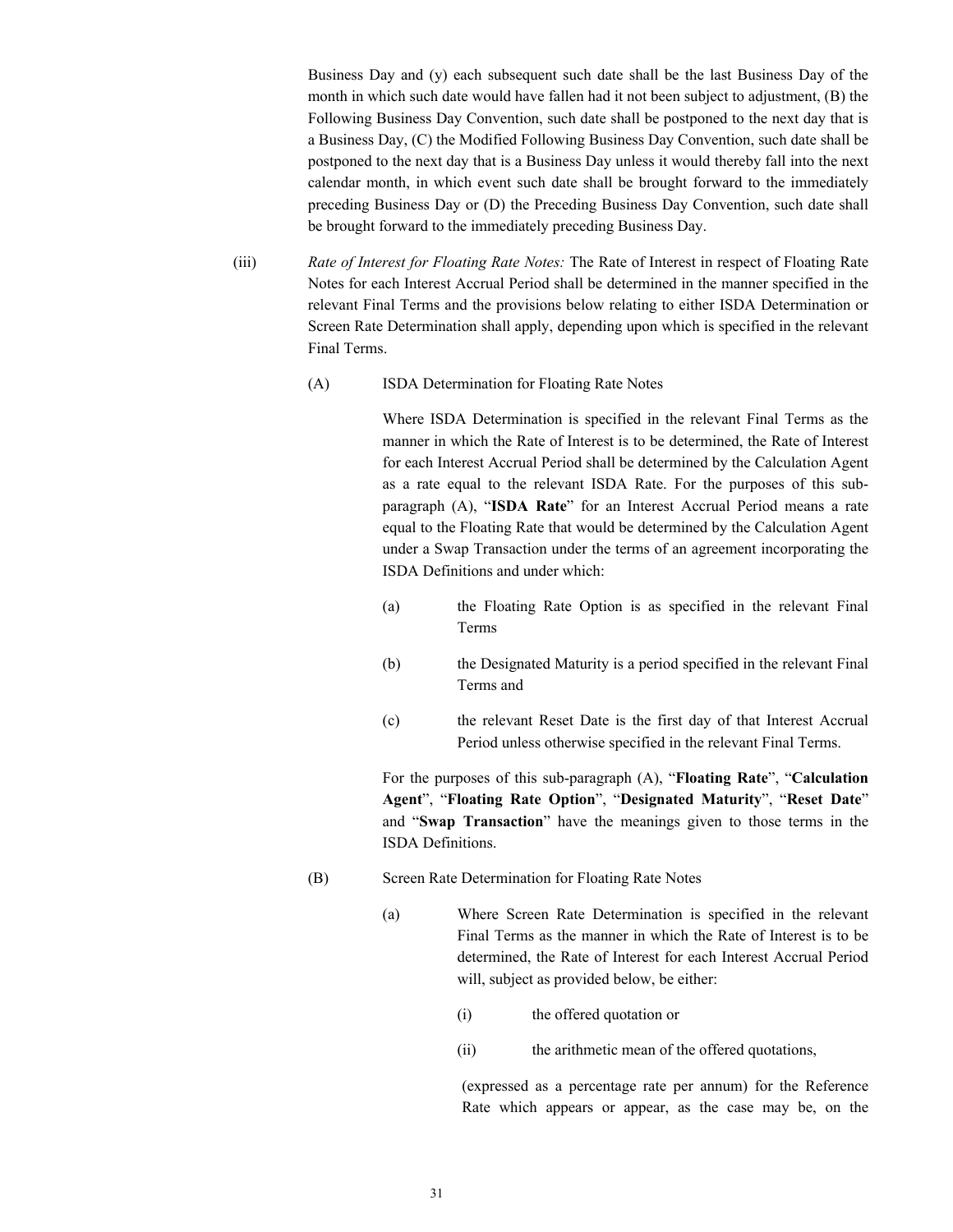Relevant Screen Page as at either 11.00 a.m. (London time in the case of LIBOR or Brussels time in the case of EURIBOR) on the Interest Determination Date in question as determined by the Calculation Agent. If five or more of such offered quotations are available on the Relevant Screen Page, the highest (or, if there is more than one such highest quotation, one only of such quotations) and the lowest (or, if there is more than one such lowest quotation, one only of such quotations) shall be disregarded by the Calculation Agent for the purpose of determining the arithmetic mean of such offered quotations.

If the Reference Rate from time to time in respect of Floating Rate Notes is specified in the relevant Final Terms as being other than LIBOR or EURIBOR (which may include CMS), the Rate of Interest in respect of such Notes will be determined as provided in the relevant Final Terms.

(b) if the Relevant Screen Page is not available or if sub-paragraph (a)(i) applies and no such offered quotation appears on the Relevant Screen Page or if sub-paragraph (a)(ii) applies and fewer than three such offered quotations appear on the Relevant Screen Page, subject as provided below, the Calculation Agent shall request, if the Reference Rate is LIBOR, the principal London office of each of the Reference Banks or, if the Reference Rate is EURIBOR, the principal Euro-zone office of each of the Reference Banks, to provide the Calculation Agent with its offered quotation (expressed as a percentage rate per annum) for the Reference Rate if the Reference Rate is LIBOR, at approximately 11.00 a.m. (London time), or if the Reference Rate is EURIBOR, at approximately 11.00 a.m. (Brussels time) on the Interest Determination Date in question. If two or more of the Reference Banks provide the Calculation Agent with such offered quotations, the Rate of Interest for such Interest Period shall be the arithmetic mean of such offered quotations as determined by the Calculation Agent; and

(c) if paragraph (b) above applies and the Calculation Agent determines that fewer than two Reference Banks are providing offered quotations, subject as provided below, the Rate of Interest shall be the arithmetic mean of the rates per annum (expressed as a percentage) as communicated to (and at the request of) the Calculation Agent by the Reference Banks or any two or more of them, at which such banks were offered, if the Reference Rate is LIBOR, at approximately 11.00 a.m. (London time) or, if the Reference Rate is EURIBOR, at approximately 11.00 a.m. (Brussels time) on the relevant Interest Determination Date, deposits in the Specified Currency for a period equal to that which would have been used for the Reference Rate by leading banks in, if the Reference Rate is LIBOR, the London inter-bank market or, if the Reference Rate is EURIBOR, the Euro-zone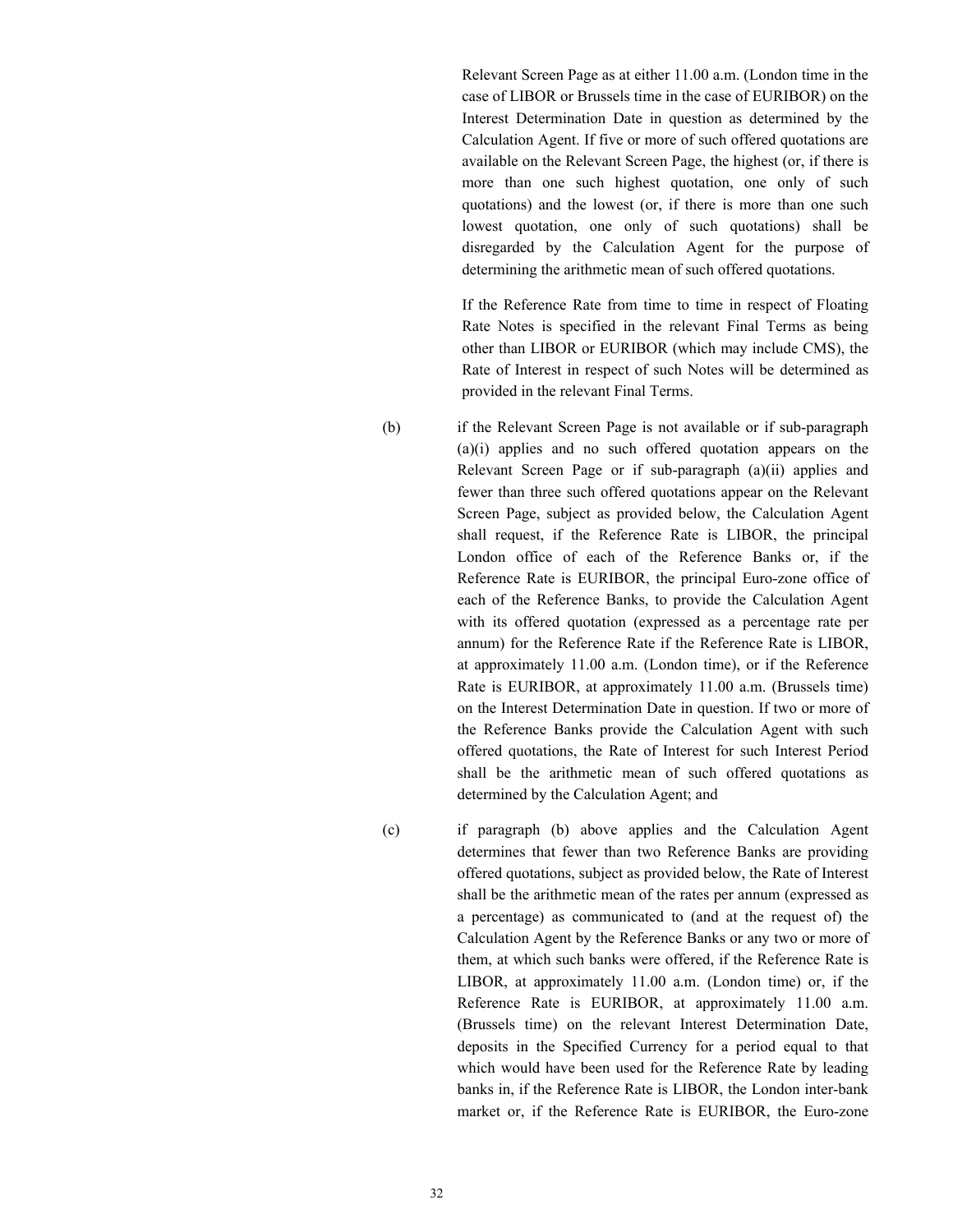inter-bank market, as the case may be, or, if fewer than two of the Reference Banks provide the Calculation Agent with such offered rates, the offered rate for deposits in the Specified Currency for a period equal to that which would have been used for the Reference Rate, or the arithmetic mean of the offered rates for deposits in the Specified Currency for a period equal to that which would have been used for the Reference Rate, at which, if the Reference Rate is LIBOR, at approximately 11.00 a.m. (London time) or, if the Reference Rate is EURIBOR, at approximately 11.00 a.m. (Brussels time), on the relevant Interest Determination Date, any one or more banks (which bank or banks is or are in the opinion of the Issuer suitable for such purpose) informs the Calculation Agent it is quoting to leading banks in, if the Reference Rate is LIBOR, the London inter-bank market or, if the Reference Rate is EURIBOR, the Euro zone inter-bank market, as the case may be, provided that, if the Rate of Interest cannot be determined in accordance with the foregoing provisions of this paragraph, the Rate of Interest shall be determined as at the last preceding Interest Determination Date (though substituting, where a different Margin or Maximum or Minimum Rate of Interest is to be applied to the relevant Interest Accrual Period from that which applied to the last preceding Interest Accrual Period, the Margin or Maximum or Minimum Rate of Interest relating to the relevant Interest Accrual Period, in place of the Margin or Maximum or Minimum Rate of Interest relating to that last preceding Interest Accrual Period).

- (d) **Zero Coupon Notes**: Where a Note the Interest Basis of which is specified to be Zero Coupon and is repayable prior to the Maturity Date is not paid when due, the amount due and payable prior to the Maturity Date shall be the Early Redemption Amount of such Note. As from the Maturity Date, the Rate of Interest for any overdue principal of such a Note shall be a rate per annum (expressed as a percentage) equal to the Amortisation Yield (as described in Condition 6(d)(i)).
- (e) **Accrual of Interest**: Interest shall cease to accrue on each Note on the due date for redemption unless (i) in the case of Dematerialised Notes, on such due date or (ii) in the case of Materialised Notes, upon due presentation, payment is improperly withheld or refused, in which event interest shall continue to accrue (as well after as before judgment) at the Rate of Interest in the manner provided in this Condition 5 to the Relevant Date (as defined in Condition 8).

#### (f) **Margin, Maximum/Minimum Rates of Interest and Redemption Amounts and Rounding:**

- (i) If any Margin is specified in the relevant Final Terms (either (x) generally, or (y) in relation to one or more Interest Accrual Periods), an adjustment shall be made to all Rates of Interest, in the case of (x), or the Rates of Interest for the specified Interest Accrual Periods, in the case of (y), calculated in accordance with (c) above by adding (if a positive number) or subtracting the absolute value (if a negative number) of such Margin, subject always to the next paragraph
- (ii) If any Maximum or Minimum Rate of Interest or Redemption Amount is specified in the relevant Final Terms, then any Rate of Interest or Redemption Amount shall be subject to such maximum or minimum, as the case may be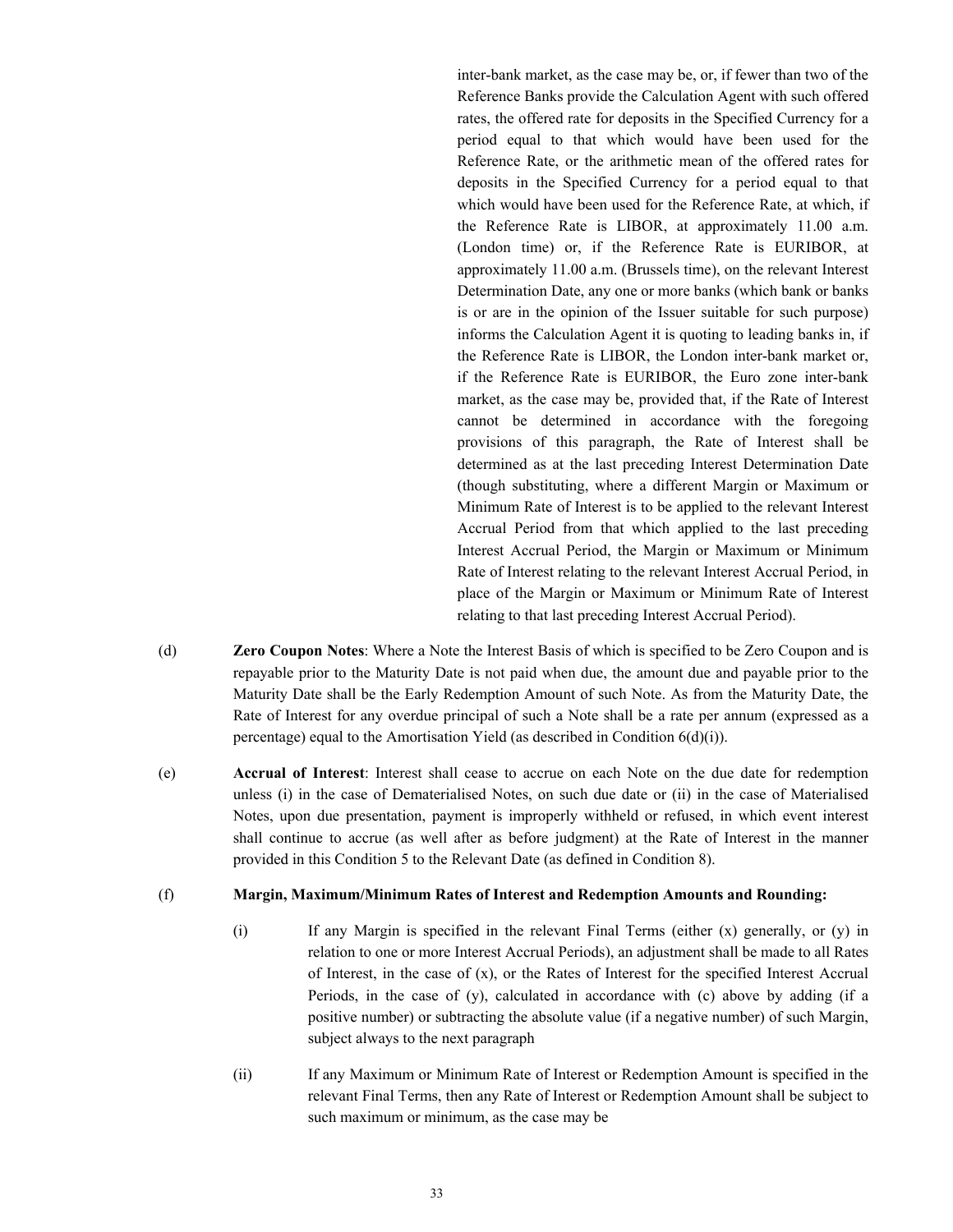- (iii) For the purposes of any calculations required pursuant to these Conditions, (x) all percentages resulting from such calculations shall be rounded, if necessary, to the nearest one hundred-thousandth of a percentage point (with halves being rounded up), (y) all figures shall be rounded to seven significant figures (with halves being rounded up) and (z) all currency amounts that fall due and payable shall be rounded to the nearest unit of such currency (with halves being rounded up), save in the case of yen, which shall be rounded down to the nearest yen. For these purposes "unit" means the lowest amount of such currency that is available as legal tender in the country(ies) of such currency.
- (g) **Calculations**: The amount of interest payable in respect of any Note for any period shall be calculated by multiplying the product of the Rate of Interest and the outstanding nominal amount of such Note by the Day Count Fraction, unless an Interest Amount is specified in respect of such period in the Final Terms, in which case the amount of interest payable in respect of such Note for such period shall equal such Interest Amount. Where any Interest Period comprises two or more Interest Accrual Periods, the amount of interest payable in respect of such Interest Period shall be the sum of the amounts of interest payable in respect of each of those Interest Accrual Periods.
- (h) **Determination and Publication of Rates of Interest, Interest Amounts, Final Redemption Amounts, Optional Redemption Amounts and Early Redemption Amounts**: The Calculation Agent shall, as soon as practicable on such date as the Calculation Agent may be required to calculate any rate or amount, obtain any quotation or make any determination or calculation, determine such rate and calculate the Interest Amounts for the relevant Interest Accrual Period, calculate the Final Redemption Amount, Optional Redemption Amount or Early Redemption Amount, obtain such quotation or make such determination or calculation, as the case may be, and cause the Rate of Interest and the Interest Amounts for each Interest Accrual Period and the relevant Interest Payment Date and, if required to be calculated, the Final Redemption Amount, Optional Redemption Amount or Early Redemption Amount to be notified to the Fiscal Agent, the Issuer, each of the Paying Agents, the Noteholders, any other Calculation Agent appointed in respect of the Notes that is to make a further calculation upon receipt of such information and, if the Notes are listed and admitted to trading on a Regulated Market and the rules applicable to such Regulated Market so require, such Regulated Market as soon as possible after their determination but in no event later than (i) the commencement of the relevant Interest Period, if determined prior to such time, in the case of notification to such exchange of a Rate of Interest and Interest Amount, or (ii) in all other cases, the fourth Business Day after such determination. Where any Interest Payment Date or Interest Period Date is subject to adjustment pursuant to Condition  $5(c)(ii)$ , the Interest Amounts and the Interest Payment Date so published may subsequently be amended (or appropriate alternative arrangements made by way of adjustment) without notice in the event of an extension or shortening of the Interest Period. The determination of any rate or amount, the obtaining of each quotation and the making of each determination or calculation by the Calculation Agent(s) shall (in the absence of manifest error) be final and binding upon all parties.

#### (i) **Adjustment of Interest Rate**

If an Adjustment of Interest Rate is specified in the relevant Final Terms in respect of any Fixed Rate Notes, the Rate of Interest payable on the Notes will be subject to adjustment in accordance with the Interest Ratchet in the event of a Step Up Event or a Step Down Event (each such adjustment a "**Rate Adjustment**"). Any Rate Adjustment shall be effective from and including the Interest Payment Date immediately following the date of the relevant Step Up Event or the relevant Step Down Event.

The Issuer will cause each Step Up Event and each Step Down Event to be notified to the Fiscal Agent and notice thereof to be published in accordance with Condition 14 as soon as possible after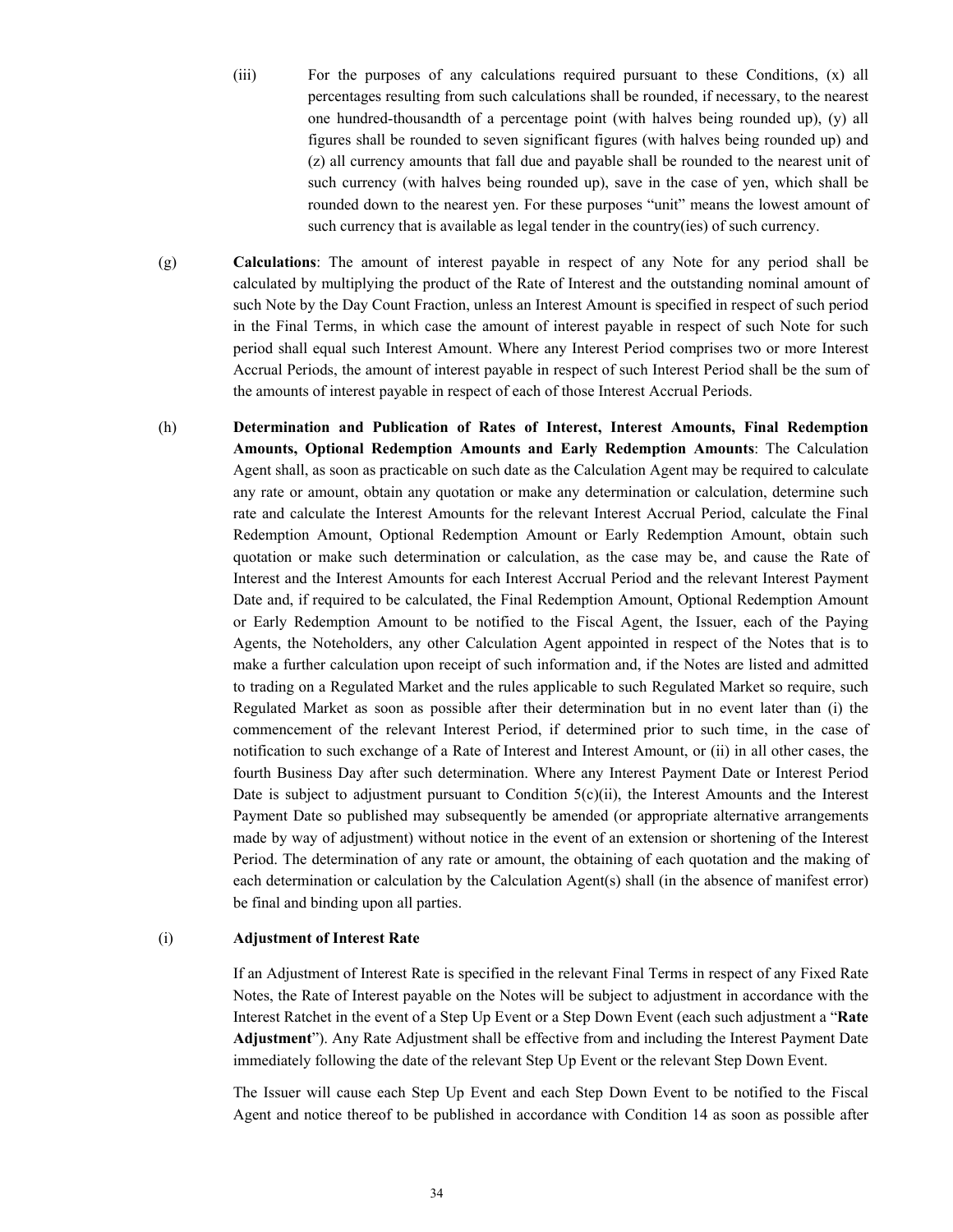the occurrence of the Step Up Event or the Step Down Event but in no event later than the tenth  $(10<sup>th</sup>)$ TARGET Business Day thereafter.

For so long as any of the Notes in respect of which this Condition 5(i) applies, are outstanding, the Issuer shall use its best efforts to maintain Ratings from at least two Rating Agencies.

In the event that one Rating Agency fails or ceases to assign a Rating, the Issuer shall use its best efforts to obtain a Rating from a Substitute Rating Agency within one hundred twenty (120) days of the date on which only one Rating is assigned to the Notes. In the event that a Rating is not obtained from such a Substitute Rating Agency, then, a Step Up Event shall be constituted as from the date on which only one Rating is assigned to the Notes in consequence of which the Rate of Interest payable on the Notes to the Maturity Date shall be the Initial Rate of Interest plus the Margin Adjustment unless (i) the Rating assigned by the remaining Rating Agency is at least equal to the Compensation Threshold or (ii) the termination of the Rating by the Rating Agency is due to any reason other than a reason related to the Issuer.

In the event that all Rating Agencies fail or cease to assign a Rating and no Rating is obtained from a Substitute Rating Agency, this shall constitute a Step Up Event in consequence of which the Rate of Interest payable on the Notes to the Maturity Date shall be the Initial Rate of Interest plus the Margin Adjustment.

For the purposes of this Condition:

"**Step Up Event**" means the first public announcement by any Rating Agency of a Rating Decrease.

"**Step Down Event**" means (i) where the Rate of Interest has previously been subject to an increase in accordance with the Interest Ratchet following a Rating Decrease by any Rating Agency, the first public announcement by such Rating Agency that it has assigned a Rating equal to or higher than the Specified Threshold, and as a consequence two Rating Agencies have assigned a Rating equal to or higher than the Specified Threshold, or (ii) the occurrence of an Alternative Agency Compensation Event.

"**Alternative Agency Compensation Event**" means, in relation to one and the same Rating Agency, (i) such Rating Agency having announced a Rating Decrease and subsequently withdrawing its Rating or otherwise failing or ceasing to assign a Rating; and (ii) the subsequent publication by the other Rating Agency of a Rating which is equal to or higher than the Compensation Threshold.

"**Rating Decrease**" means a decrease in the Rating to below the Specified Threshold with the exception of a Rating Downgrade as defined in Condition 6(i).

"**Specified Threshold**" means BBB- (in the case of S&P) or BBB- (in the case of Fitch) or the equivalent rating level of any Substitute Rating Agency.

"**Compensation Threshold**" means BBB (stable outlook) (in the case of S&P) or BBB (stable outlook) (in the case of Fitch) or the equivalent rating level of any Substitute Rating Agency.

"**Rating**" means the rating of the Issuer's senior unsecured long-term debt.

"**Initial Rate of Interest**" means the Rate of Interest specified in the relevant Final Terms.

"**Interest Ratchet**" means the following rates of interest:

- (a) upon the occurrence of a first Step Up Event: the Initial Rate of Interest plus the Margin Adjustment; and
- (b) upon the occurrence of a Step Down Event following the previous occurrence of the first Step Up Event as referred to in (a) above: the Initial Rate of Interest.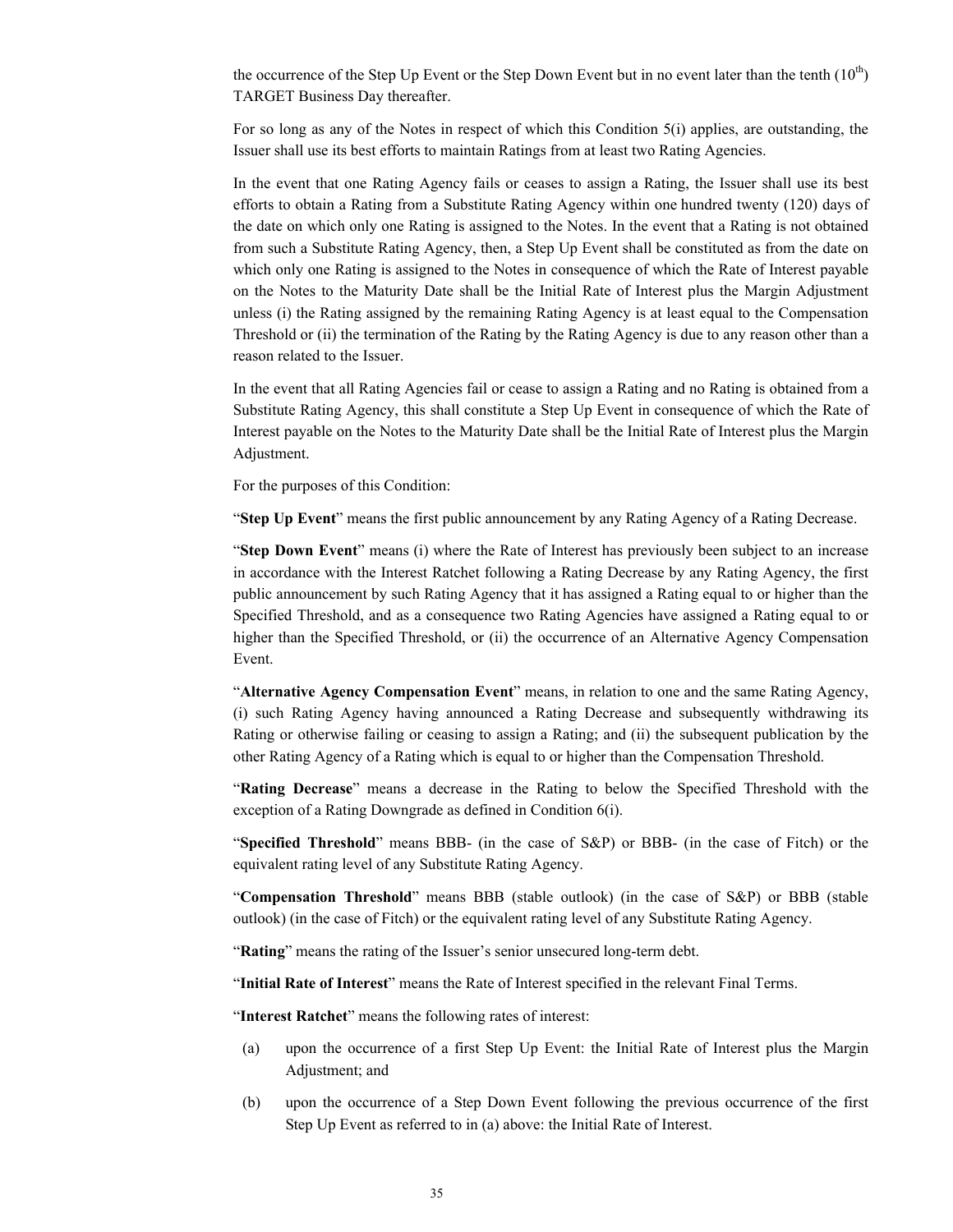"**Rating Agency**" means, S&P and Fitch, as the case may be, or any rating organisation generally recognised by banks, securities houses and investors in the euro-markets provided that references herein to a Rating Agency shall only be to such Rating Agency as shall have been appointed by or on behalf of the Issuer to maintain a Rating and shall not extend to any such Rating Agency providing ratings on an unsolicited basis.

"**S&P**" means Standard & Poor's Rating Services, a division of the McGraw-Hill Companies, Inc., or its Successor.

"**Fitch**" means Fitch Ratings Ltd., or its Successor.

"**Successor**" means the legal successor to any of the Rating Agencies continuing the respective business activity.

"**Substitute Rating Agency**" means any international rating agency that qualifies as a statistical rating agency. References to Rating Agency shall be to such Substitute Rating Agency.

(j) **Calculation Agent**: The Issuer shall use its best efforts to procure that there shall at all times one or more Calculation Agents if provision is made for them in the relevant Final Terms and for so long as any Note is outstanding (as defined above in Condition 4). Where more than one Calculation Agent is appointed in respect of the Notes, references in these Conditions to the Calculation Agent shall be construed as each Calculation Agent performing its respective duties under the Conditions. If the Calculation Agent is unable or unwilling to act as such or if the Calculation Agent fails duly to establish the Rate of Interest for an Interest Accrual Period or to calculate any Interest Amount, Final Redemption Amount, Early Redemption Amount or Optional Redemption Amount, as the case may be, or to comply with any other requirement, the Issuer shall appoint a leading bank or investment banking firm engaged in the interbank market (or, if appropriate, money, swap or over-the-counter index options market) that is most closely connected with the calculation or determination to be made by the Calculation Agent (acting through its principal London office or any other office actively involved in such market) to act as such in its place. The Calculation Agent may not resign its duties without a successor having been appointed as aforesaid. So long as the Notes are listed on any stock exchange and the rules applicable to that exchange so require, notice of any change of Calculation Agent shall be given in accordance with Condition 14.

# **6 Redemption, Purchase and Options**

(a) **Final Redemption**: Unless previously redeemed, purchased and cancelled as provided below each Note shall be finally redeemed on the Maturity Date specified in the relevant Final Terms at its Final Redemption Amount (which is its nominal amount).

#### (b) **Redemption at the Option of the Issuer and Partial Redemption**:

(i) *Call Option:*

If a Call Option is specified in the relevant Final Terms, the Issuer may, subject to compliance by the Issuer with all relevant laws, regulations and directives and on giving not less than fifteen (15) nor more than thirty (30) days' irrevocable notice in accordance with Condition 14 to the Noteholders (or such other notice period as may be specified in the relevant Final Terms), redeem all or, if so provided, some of the Notes on any Optional Redemption Date. Any such redemption of Notes shall be at their Optional Redemption Amount (as specified in the relevant Final Terms), together with any interest accrued to the date set for redemption, if any.

# (ii) *Make-whole redemption:*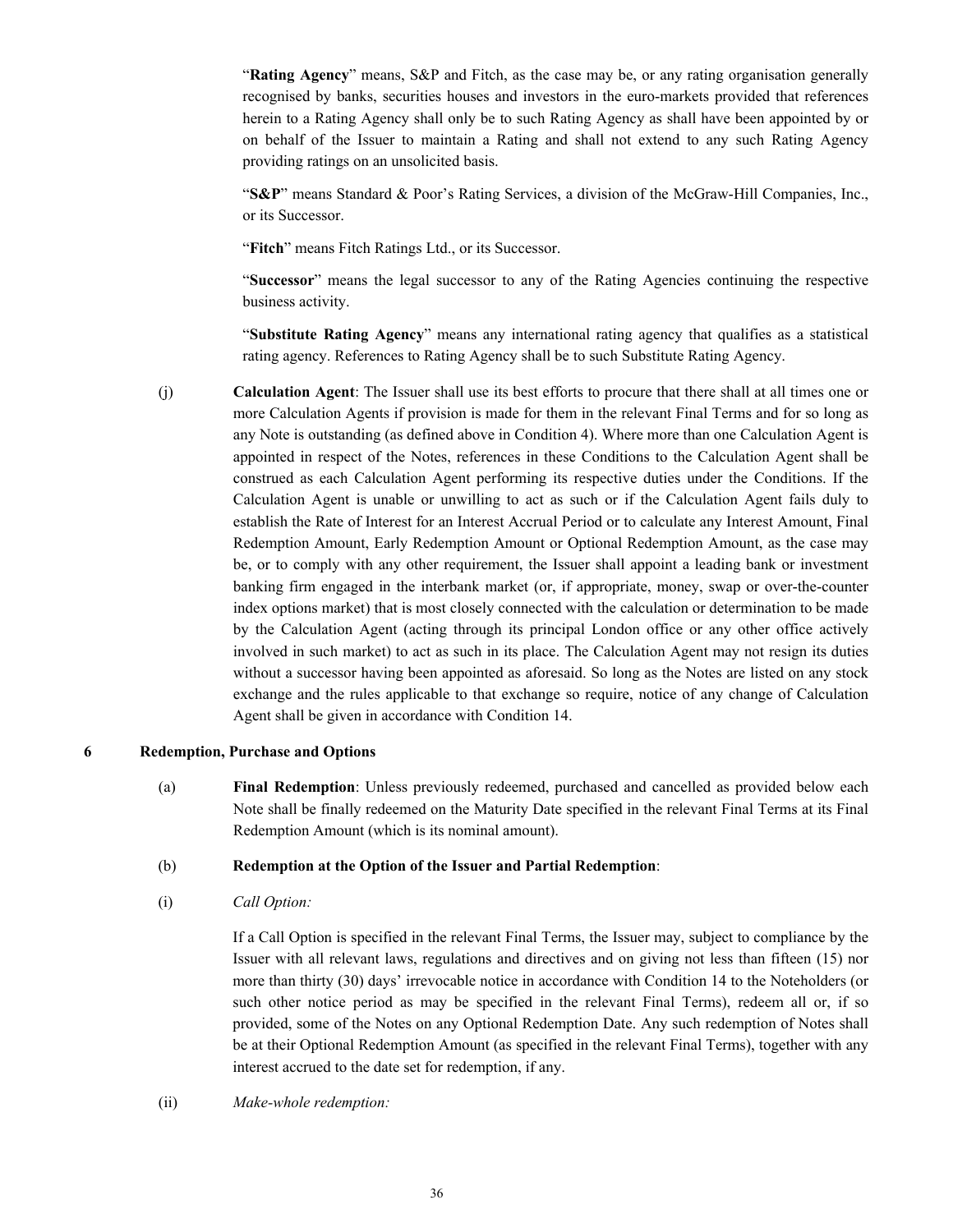If so specified in the relevant Final Terms, the Issuer may, subject to compliance by the Issuer with all relevant laws, regulations and directives and on giving not less than fifteen (15) nor more than thirty (30) days' irrevocable notice in accordance with Condition 14 to the Noteholders (or such other notice period as may be specified in the relevant Final Terms) redeem the Notes, in whole or in part, at any time or from time to time, prior to their Maturity Date, at their Make-Whole Redemption Amount.

For the purpose hereof:

"**Make-Whole Redemption Amount**" means in respect of any Notes to be redeemed pursuant to this Condition  $6(b)(ii)$ , an amount, determined by the Calculation Agent, equal to the greater of (x) 100% of the principal amount of such Notes and (y) the sum of the then present values of the remaining scheduled payments of principal and interest on such Notes (excluding any interest accrued on the Notes to, but excluding, the date set for redemption) discounted to the relevant redemption date on an annual basis at the Make-Whole Redemption Rate (as specified in the relevant Final Terms) plus a Make-Whole Redemption Margin (as specified in the relevant Final Terms), plus in each case, any interest accrued on the Notes to, but excluding, the date set for redemption.

The determination of any rate or amount, the obtaining of each quotation and the making of each determination or calculation by the Calculation Agent shall (in the absence of manifest error) be final and binding upon all parties.

**"Make-Whole Redemption Margin"** means the margin specified as such in the relevant Final Terms**.**

**"Make-Whole Redemption Rate"** means the rate specified as such in the relevant Final Terms**.**

#### (iii) *Exercise of Issuer's options and partial redemption:*

Any redemption or exercise pursuant to paragraphs 6(b)(i) and 6(b)(ii) above shall relate to Notes of a nominal amount at least equal to the Minimum Redemption Amount to be redeemed as specified in the relevant Final Terms and no greater than the Maximum Redemption Amount to be redeemed specified in the relevant Final Terms.

All Notes in respect of which any such notice is given shall be redeemed on the date specified in such notice in accordance with this Condition.

In the case of a partial redemption the notice to holders of Materialised Notes shall also contain the number of the Definitive Materialised Notes to be redeemed which shall have been drawn in such place and in such manner as may be fair and reasonable in the circumstances, taking account of prevailing market practices, subject to compliance with any applicable laws and requirements of the Regulated Market on which the Notes are listed and admitted to trading.

In the case of a partial redemption, the redemption may be effected, at the option of the Issuer, either (i) by reducing the nominal amount of all Dematerialised Notes in a Series in proportion to the aggregate nominal amount redeemed or (ii) by redeeming in full some only of such Dematerialised Notes and, in such latter case, the choice between those Dematerialised Notes that will be fully redeemed and those Dematerialised Notes of any Series that will not be redeemed shall be made in accordance with Article R.213-16 of the Code, subject to compliance with any other applicable laws and requirements of the Regulated Market on which the Notes are listed and admitted to trading.

So long as the Notes are listed and admitted to trading on a Regulated Market and the rules of that Regulated Market so require, the Issuer shall, once in each year in which there has been a partial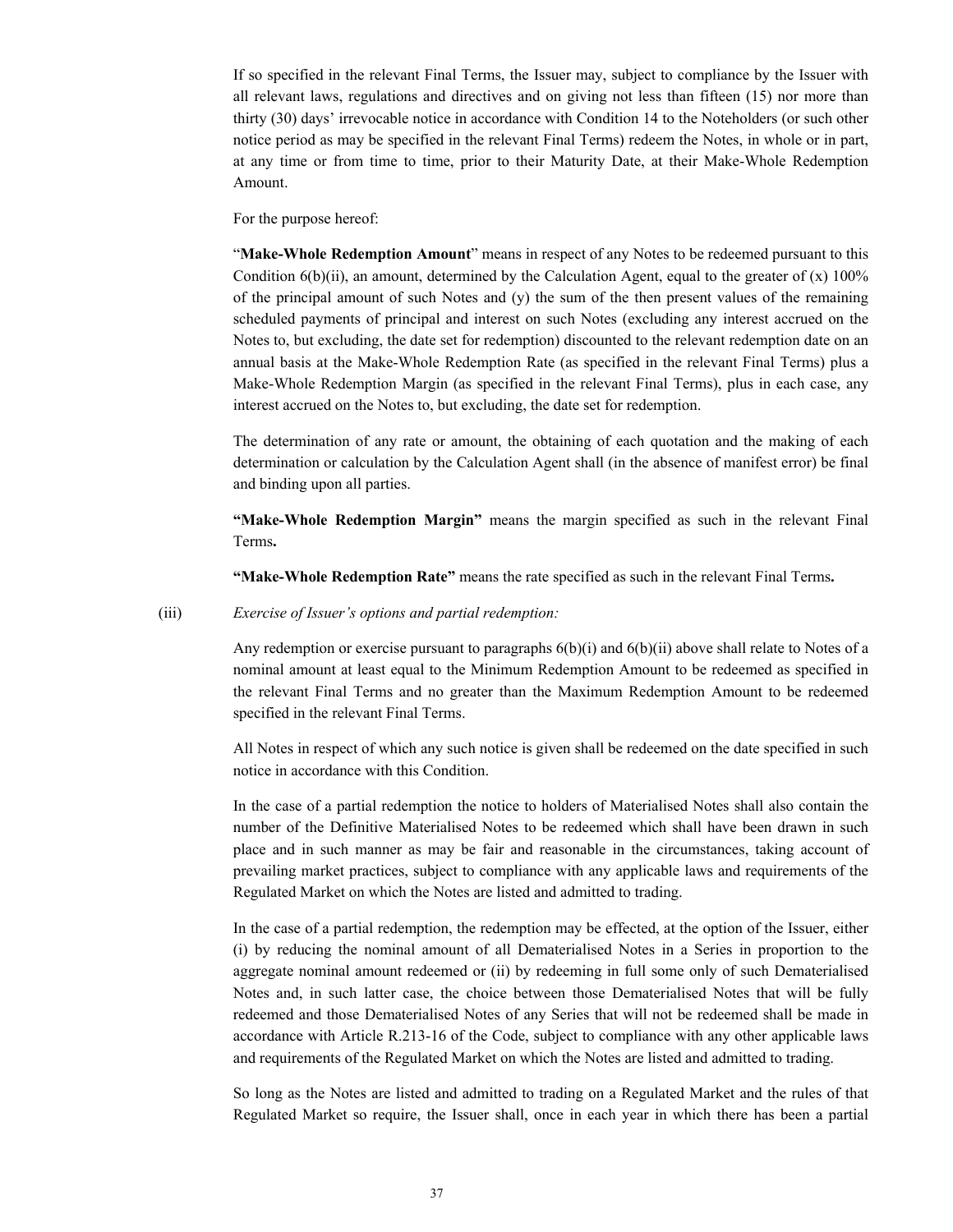redemption of the Notes, cause to be published in a leading newspaper of general circulation in the city where the Regulated Market on which such Notes are listed and admitted to trading is located, which in the case of the Luxembourg Stock Exchange is expected to be the *Luxemburger Wort*, a notice specifying the aggregate nominal amount of Notes outstanding and, in the case of Materialised Notes a list of any Definitive Materialised Notes drawn for redemption but not surrendered.

(c) **Redemption at the Option of Noteholders and Exercise of Noteholders' Options**: If a Put Option is specified in the relevant Final Terms the Issuer shall, at the option of the Noteholder, upon the Noteholder giving not less than fifteen (15) nor more than thirty (30) days' notice to the Issuer (or such other notice period as may be specified in the relevant Final Terms) redeem such Note on the Optional Redemption Date(s) at its Optional Redemption Amount together with interest accrued to the date fixed for redemption.

> To exercise such option the Noteholder must deposit with any Paying Agent at its specified office during usual business hours a duly completed option exercise notice (the "**Exercise Notice**") in the form obtained during usual business hours from any Paying Agent or the Registration Agent, as the case may be, within the notice period. Such notice shall, in the case of Materialised Notes, have attached to it such Note (together with all unmatured Coupons and unexchanged Talons). In the case of Dematerialised Notes, the Noteholder shall transfer, or cause to be transferred, the Dematerialised Notes to be redeemed to the account of the Paris Paying Agent specified in the Exercise Notice. No option so exercised and, where applicable, no Note so deposited or transferred may be withdrawn without the prior consent of the Issuer.

#### (d) **Early Redemption:**

- (i) Zero Coupon Notes:
	- (A) The Early Redemption Amount payable in respect of any Zero Coupon Note, the amount, upon redemption of such Note pursuant to Condition 6(e) or Condition 6(h) or upon it becoming due and payable as provided in Condition 9 shall be the Amortised Nominal Amount (calculated as provided below) of such Note, unless otherwise specified in the relevant Final Terms.
	- (B) Subject to the provisions of sub-paragraph (C) below, the Amortised Nominal Amount of any such Note shall be the scheduled Final Redemption Amount of such Note on the Maturity Date discounted at a rate per annum (expressed as a percentage) equal to the Amortisation Yield (which, if none is shown in the relevant Final Terms, shall be such rate as would produce an Amortised Nominal Amount equal to the issue price of the Notes if they were discounted back to their issue price on the Issue Date) compounded annually.
	- (C) If the Early Redemption Amount payable in respect of any such Note upon its redemption pursuant to Condition 6(e) or Condition 6(h) or upon it becoming due and payable as provided in Condition 9 is not paid when due, the Early Redemption Amount due and payable in respect of such Note shall be the Amortised Nominal Amount of such Note as defined in sub-paragraph (B) above, except that such sub-paragraph shall have effect as though the date on which the Amortised Nominal Amount becomes due and payable were the Relevant Date. The calculation of the Amortised Nominal Amount in accordance with this sub-paragraph shall continue to be made (both before and after judgment) until the Relevant Date, unless the Relevant Date falls on or after the Maturity Date, in which case the amount due and payable shall be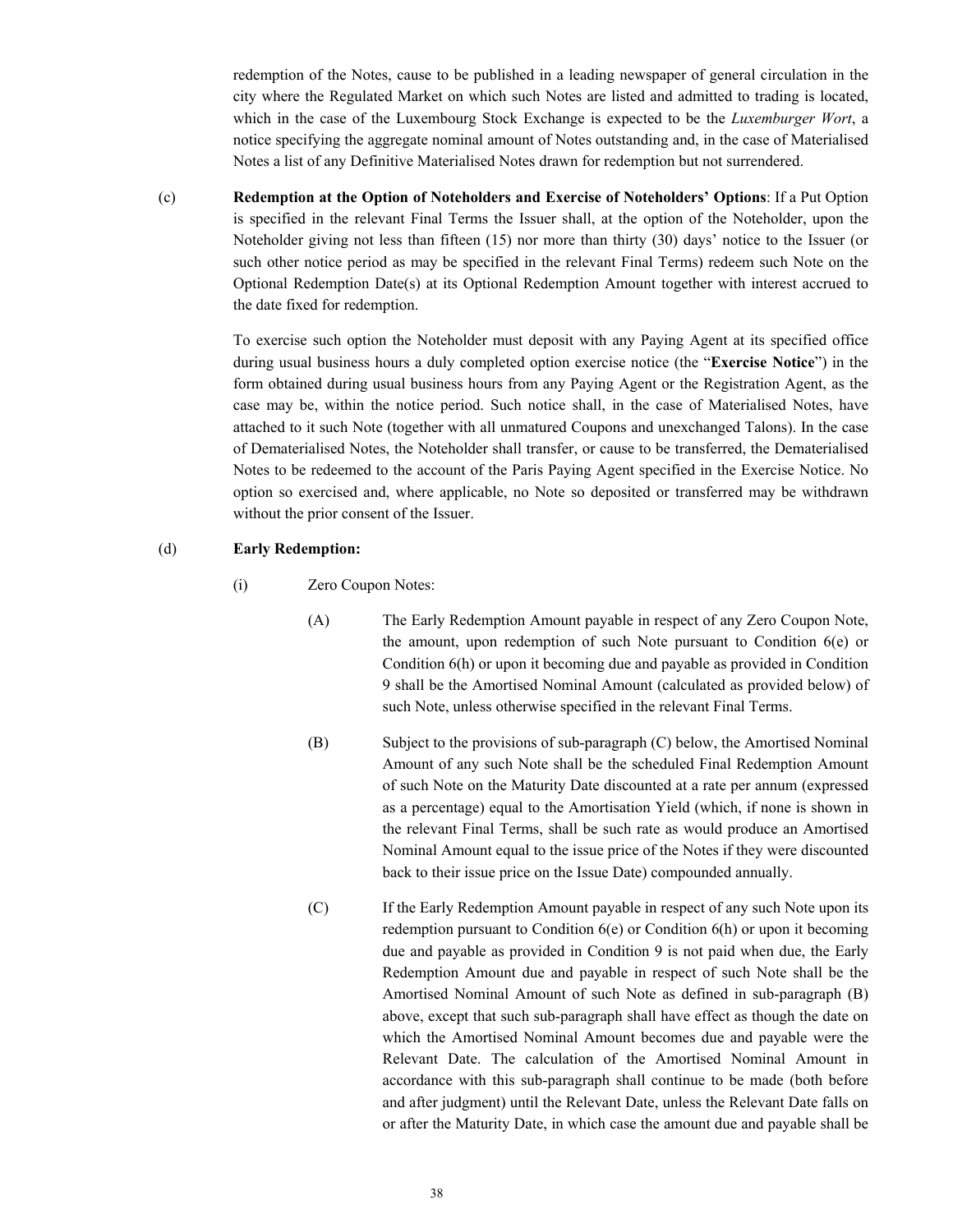the scheduled Final Redemption Amount of such Note on the Maturity Date together with any interest that may accrue in accordance with Condition 5(d).

Where such calculation is to be made for a period of less than one (1) year, it shall be made on the basis of the Day Count Fraction as provided in the relevant Final Terms.

(ii) Other Notes:

The Early Redemption Amount payable in respect of any Note (other than Notes described in (i) above), upon redemption of such Note pursuant to Condition 6(e) or Condition 6(h), or upon it becoming due and payable as provided in Condition 9 shall be the Final Redemption Amount together with interest accrued to the date fixed for redemption, unless otherwise specified in the relevant Final Terms.

#### (e) **Redemption for Taxation Reasons:**

- (i) If, by reason of any change in French law, or any change in the official application or interpretation of such law, becoming effective after the Issue Date, the Issuer would on the occasion of the next payment of principal or interest due in respect of the Notes, not be able to make such payment without having to pay additional amounts as specified under Conditions 8(a) and 8(b) below, the Issuer may, at its option, on any Interest Payment Date or, if so specified in the relevant Final Terms, at any time, subject to having given not more than forty-five (45) nor less than thirty (30) days' notice to the Noteholders (which notice shall be irrevocable), in accordance with Condition 14, redeem all, but not some only, of the Notes at their Early Redemption Amount together with any interest accrued to the date set for redemption provided that the due date for redemption of which notice hereunder may be given shall be no earlier than the latest practicable date on which the Issuer could make payment of principal and interest without withholding for French taxes.
- (ii) If the Issuer would on the next payment of principal or interest in respect of the Notes be prevented by French law from making payment to the Noteholders or, if applicable, Couponholders of the full amounts then due and payable, notwithstanding the undertaking to pay additional amounts contained in Conditions 8(a) and 8(b) below, then the Issuer shall forthwith give notice of such fact to the Fiscal Agent and the Issuer shall upon giving not less than seven (7) days' prior notice to the Noteholders in accordance with Condition 14, redeem all, but not some only, of the Notes then outstanding at their Redemption Amount together with any interest accrued to the date set for redemption on (A) the latest practicable Interest Payment Date on which the Issuer could make payment of the full amount then due and payable in respect of the Notes, provided that if such notice would expire after such Interest Payment Date the date for redemption pursuant to such notice of Noteholders shall be the later of  $(i)$  the latest practicable date on which the Issuer could make payment of the full amount then due and payable in respect of the Notes and (ii) fourteen(14) days after giving notice to the Fiscal Agent as aforesaid or (B) if so specified in the relevant Final Terms, at any time, provided that the due date for redemption of which notice hereunder shall be given shall be the latest practicable date at which the Issuer could make payment of the full amount payable in respect of the Notes, or, if applicable, Coupons or, if that date is passed, as soon as practicable thereafter.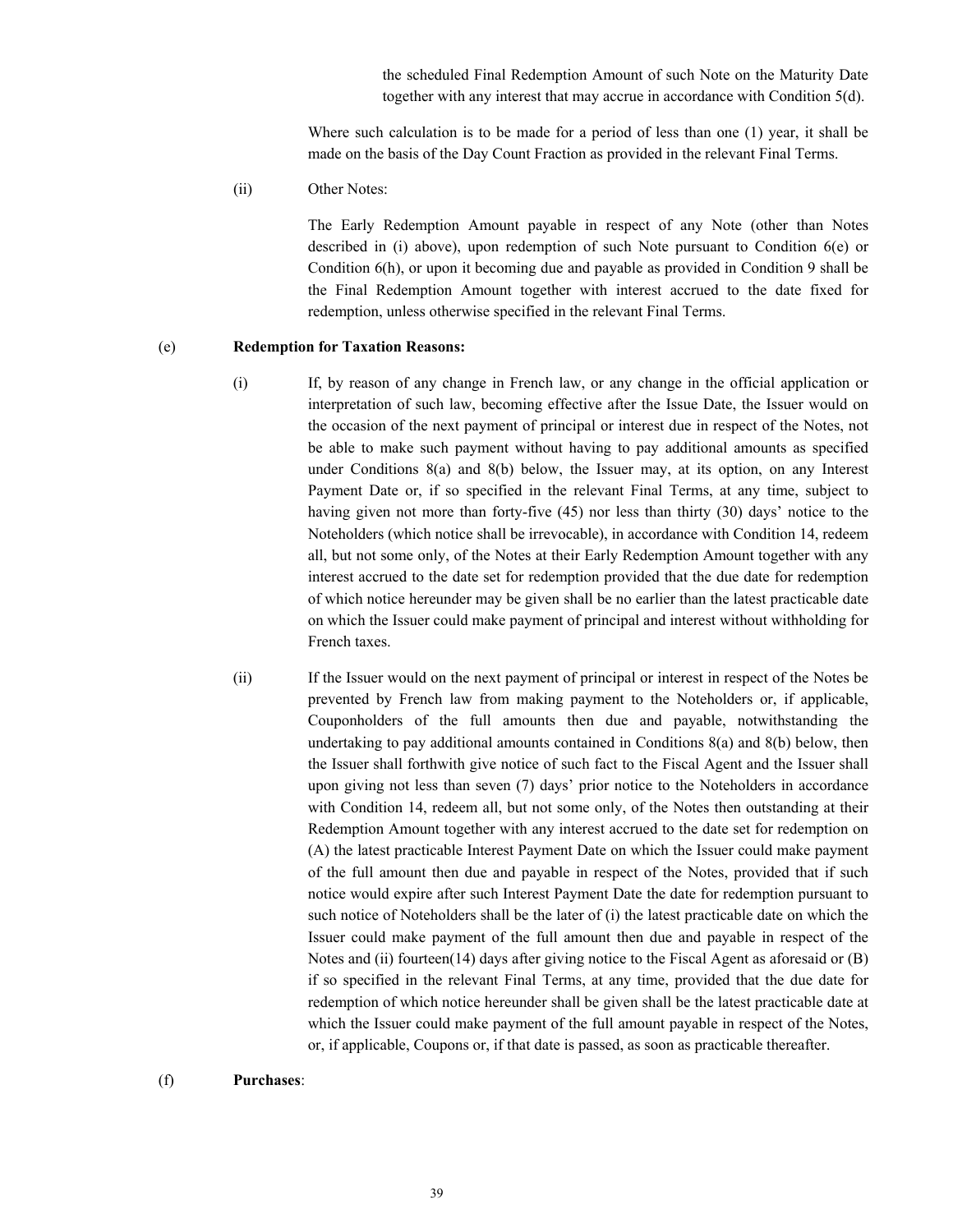(i) The Issuer shall have the right at all times to purchase Notes (provided that, in the case of Materialised Notes, all unmatured Coupons and unexchanged Talons relating thereto are attached thereto or surrendered therewith) in the open market or otherwise at any price. Unless the possibility of holding and reselling is expressly excluded in the Final Terms, all Notes so purchased by the Issuer may be held and resold for the purpose of enhancing the liquidity of the Notes in accordance with Articles L.213-1 A and D.213-1 A of the Code.

- (ii) In the event that at least 90% of the initial aggregate principal amount of the Notes has been purchased by the Issuer (a "**Repurchase Event**") and a Repurchase Event is specified as applicable in the relevant Final Terms, the Issuer may, at its option but subject to having given not more than sixty (60) nor less than thirty (30) days' notice to the Noteholders (which notice shall be irrevocable) in accordance with Condition 14, redeem all, but not some only, of the outstanding Notes at their Repurchase Redemption Amount set out in the relevant Final Terms together with any interest accrued to the date set for redemption.
- (g) **Cancellation**: All Notes purchased for cancellation by or on behalf of the Issuer will forthwith be cancelled, in the case of Dematerialised Notes, by transfer to an account in accordance with the rules and procedures of Euroclear France and, in the case of Materialised Notes, by surrendering the Temporary Global Certificate and the Definitive Materialised Notes in question together with all unmatured Coupons and all unexchanged Talons to the Fiscal Agent and, in each case, if so transferred or surrendered, will, together with all Notes redeemed by the Issuer, be cancelled forthwith (together with, in the case of Dematerialised Notes, all rights relating to payment of interest and other amounts relating to such Dematerialised Notes and, in the case of Materialised Notes, all unmatured Coupons and unexchanged Talons attached thereto or surrendered therewith). Any Notes so cancelled or, where applicable, transferred or surrendered for cancellation may not be re-issued or resold and the obligations of the Issuer in respect of any such Notes shall be discharged.
- (h) **Illegality**: If, by reason of any change in French law, or any change in the official application of such law, becoming effective after the Issue Date, it will become unlawful for the Issuer to perform or comply with one or more of its obligations under the Notes, the Issuer will, subject to having given not more than forty-five (45) nor less than thirty (30) days' notice to the Noteholders (which notice shall be irrevocable), in accordance with Condition 14, redeem all, but not some only, of the Notes at their Early Redemption Amount together with any interest accrued to the date set for redemption.
- (i) **Redemption at the Option of Noteholders following a Change of Control**: If a Change of Control Put Option is specified in the relevant Final Terms, at any time while any Note remains outstanding, each holder of Notes will have the option (the "**Change of Control Put Option**") to require the Issuer to redeem or, at the Issuer's option, to procure the purchase of these Notes on the Optional Redemption Date (as defined below) at their principal amount together with (or, where purchased, together with an amount equal to) accrued interest to but excluding the Optional Redemption Date if one of the following events takes place (a "**Put Event**"):
	- (i) a Change of Control and, during the Change of Control Period, a Rating Downgrade of the Notes due to this Change of Control, when the Notes are rated by any Rating Agency at the start of the Change of Control Periods; or
	- (ii) a Change of Control, when the Notes are not rated at such time.

A holder of Notes may not exercise his Change of Control Put Option if the Issuer informs the holder of the Notes of its intention to redeem the Notes pursuant to Conditions 6(e) or 6(h) before the Option Notice is sent to the holder.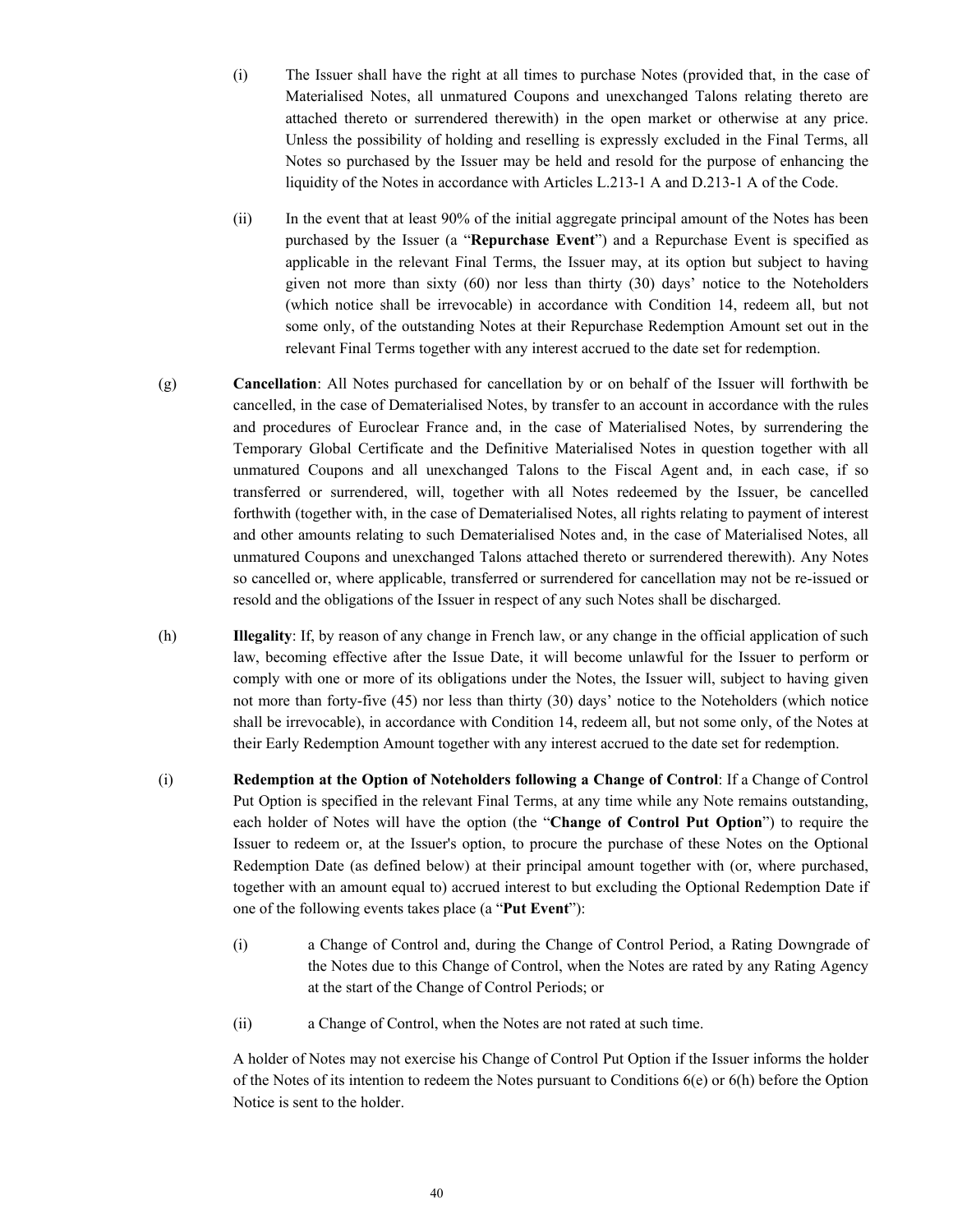A "**Change of Control**" shall be deemed to have occurred at each time that any person or persons acting in concert (other than a Permitted Holding Company (as defined below) acting alone or in concert) come(s) to own or acquire(s) such number of the shares in the capital of the Issuer carrying more than fifty (50) per cent. of the voting rights normally exercisable at a general meeting of the Issuer.

"**Permitted Holding Company**" means each and any company or other legal entity whose share capital (or equivalent) and associated voting rights are controlled (within the meaning of Article L. 233-3 of the French *Code de commerce*) by Rallye S.A. or by any company or other legal entity controlling (within such meaning) the share capital (or equivalent) and associated voting rights of Rallye S.A.

"**Change of Control Period**" means the period commencing on the date that is the earlier of (1) the date of the first public announcement of the relevant Change of Control; and (2) the date of the earliest Potential Change of Control Announcement (if any) and ending on the date which is one hundred eighty (180) days after the date of the first public announcement of the relevant Change of Control (the "**Initial Longstop Date**").

"**Rating Agency**" means any of the following: (a) Standard & Poor's Ratings Services, (b) Fitch Ratings or (c) any other credit rating agency of equivalent international standing specified from time to time by the Issuer - and, in each case, their respective successors or affiliates.

A "**Rating Downgrade**" shall be deemed to have occurred in respect of a Change of Control if within the Change of Control Period the rating previously assigned to the Notes by any Rating Agency is  $(x)$ withdrawn or (y) changed from an investment grade rating (BBB-, or their respective equivalents for the time being, or better) to a non-investment grade rating (BB+, or their respective equivalents for the time being, or worse) or (z) if the rating previously assigned to the Notes by any Rating Agency was below an investment grade rating (as described above), lowered by at least one full rating notch (for example, from BB+ to BB or their respective equivalents), provided that a Rating Downgrade otherwise arising by virtue of a particular change in rating shall be deemed not to have occurred in respect of a particular Change of Control if the Rating Agency making the change in rating does not publicly announce or publicly confirm that the reduction was the result, in whole or part, of any event or circumstance comprised in or arising as a result of, or in respect of, the applicable Change of Control.

"**Potential Change of Control Announcement**" means any public announcement or public statement by the Issuer, any actual or potential bidder or any advisor thereto relating to any potential Change of Control.

Promptly upon the Issuer becoming aware that a Put Event has occurred, the Issuer shall give notice (a "**Put Event Notice**") to the Noteholders in accordance with Condition 14 specifying the nature of the Put Event and the circumstances giving rise to it and the procedure for exercising the Change of Control Put Option contained in this Condition.

To exercise the Change of Control Put Option to require redemption or, as the case may be, purchase of a Note under this section, the holder of that Note must transfer or cause to be transferred by its Account Holder its Notes to be so redeemed or purchased to the account of the Fiscal Agent specified in the Put Option Notice for the account of the Issuer within the period (the "**Put Period**") of forty-five (45) days after the Put Event Notice is given together with a duly signed and completed notice of exercise in the form (for the time being current) obtainable from the specified office of any Paying Agent (a "**Put Option Notice**") and in which the holder may specify a bank account to which payment is to be made under this section.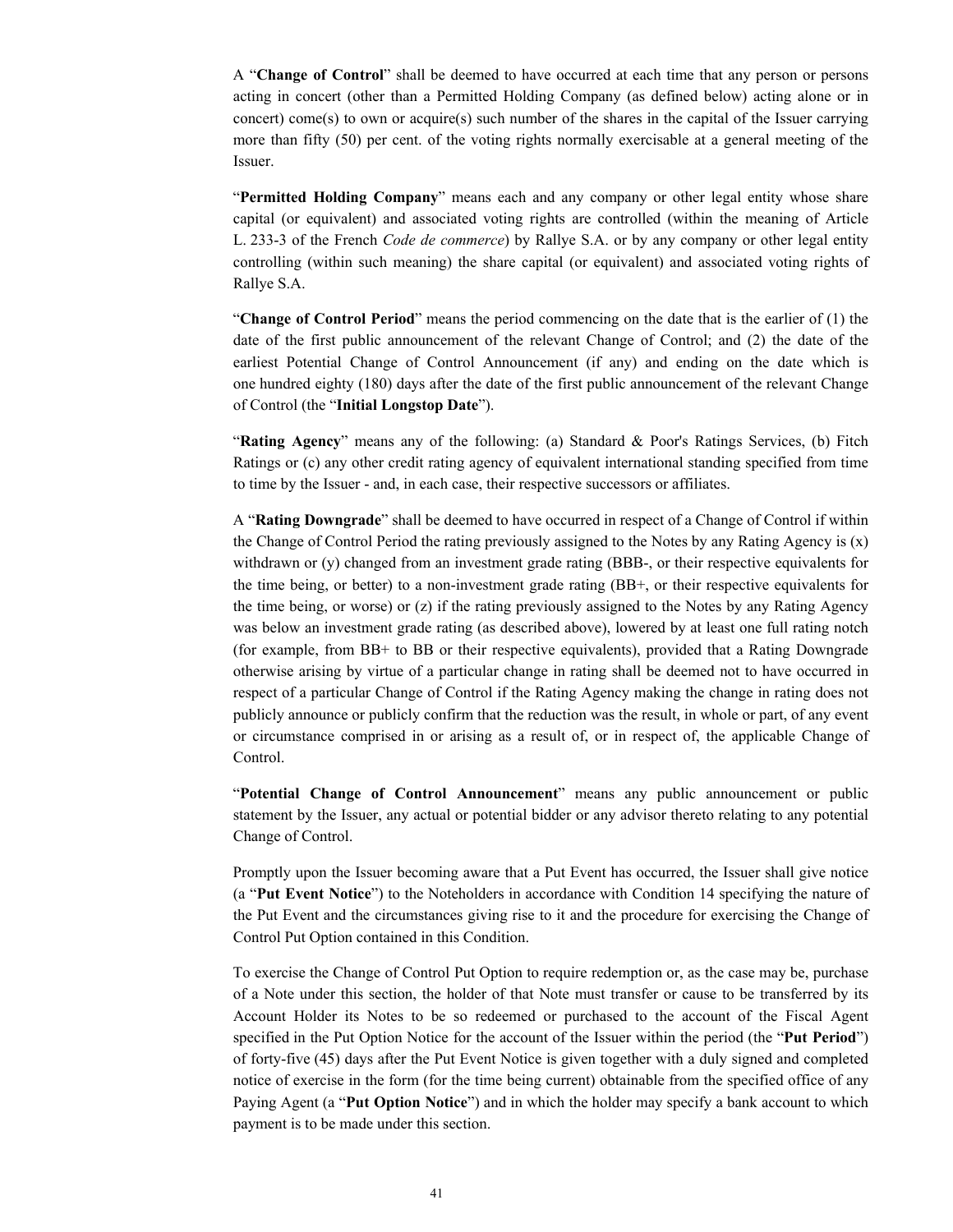The Issuer shall redeem or, at the option of the Issuer, procure the purchase of the Notes in respect of which the Change of Control Put Option has been validly exercised as provided above, and subject to the transfer of such Notes to the account of the Fiscal Agent for the account of the Issuer as described above on the date which is the fifth  $(5<sup>th</sup>)$  Business Day following the end of the Put Period (the "**Optional Redemption Date**"). Payment in respect of any Note so transferred will be made in Euro to the holder to the specified Euro-denominated bank account in the Put Option Notice on the Optional Redemption Date via the relevant Account Holders.

The Issuer shall have no responsibility for any costs or loss of whatever kind (including breakage costs) which the Noteholder may incur as a result of or in connection with its exercise, or purported exercise, of, or otherwise in connection with, any Change of Control Put Option - whether upon the occasion of any purchase or redemption arising therefrom or otherwise.

#### **7 Payments and Talons**

- (a) **Dematerialised Notes**: Payments of principal and interest in respect of Dematerialised Notes shall (in the case of Dematerialised Notes in bearer dematerialised form or administered registered form) be made by transfer to the account denominated in the relevant currency of the relevant Account Holders for the benefit of the Noteholders and, (in the case of Dematerialised Notes in fully registered form), to an account denominated in the relevant currency with a Bank designated by the Noteholders. All payments validly made to such Account Holders will be an effective discharge of the Issuer in respect of such payments.
- (b) **Materialised Notes**: Payments of principal and interest in respect of Materialised Notes shall, subject as mentioned below, be made against presentation and surrender during usual business hours of the relevant Materialised Notes (in the case of all payments of principal and, in the case of interest, as specified in Condition  $7(f)(v)$  or Coupons (in the case of interest, save as specified in Condition  $7(f)(v)$ , as the case may be, at the specified office of any Paying Agent outside the United States by a cheque payable in the relevant currency drawn on, or, at the option of the Noteholder, by transfer to an account denominated in such currency with, a Bank. "**Bank**" means a bank in the principal financial centre for such currency or, in the case of Euro, in a city in which banks have access to the TARGET System.
- (c) **Payments in the United States**: Notwithstanding the foregoing, if any Materialised Notes are denominated in U.S. Dollars, payments in respect thereof may be made at the specified office of any Paying Agent in New York City in the same manner as aforesaid if (i) the Issuer shall have appointed Paying Agents with specified offices outside the United States with the reasonable expectation that such Paying Agents would be able to make payment of the amounts on the Notes in the manner provided above when due, (ii) payment in full of such amounts at all such offices is illegal or effectively precluded by exchange controls or other similar restrictions on payment or receipt of such amounts and (iii) such payment is then permitted by United States law, without involving, in the opinion of the Issuer, any adverse tax consequence to the Issuer.
- (d) **Payments Subject to Fiscal Laws**: All payments are subject in all cases to any applicable fiscal or other laws, regulations and directives in the place of payment but without prejudice to the provisions of Condition 8. No commission or expenses shall be charged to the Noteholders or Couponholders in respect of such payments.
- (e) **Appointment of Agents**: The Fiscal Agent, the Paying Agents, the Calculation Agent, the Redenomination Agent and the Consolidation Agent initially appointed by the Issuer and their respective specified offices are listed below. The Fiscal Agent, the Paying Agents, the Redenomination Agent, the Consolidation Agent and the Registration Agent act solely as agents of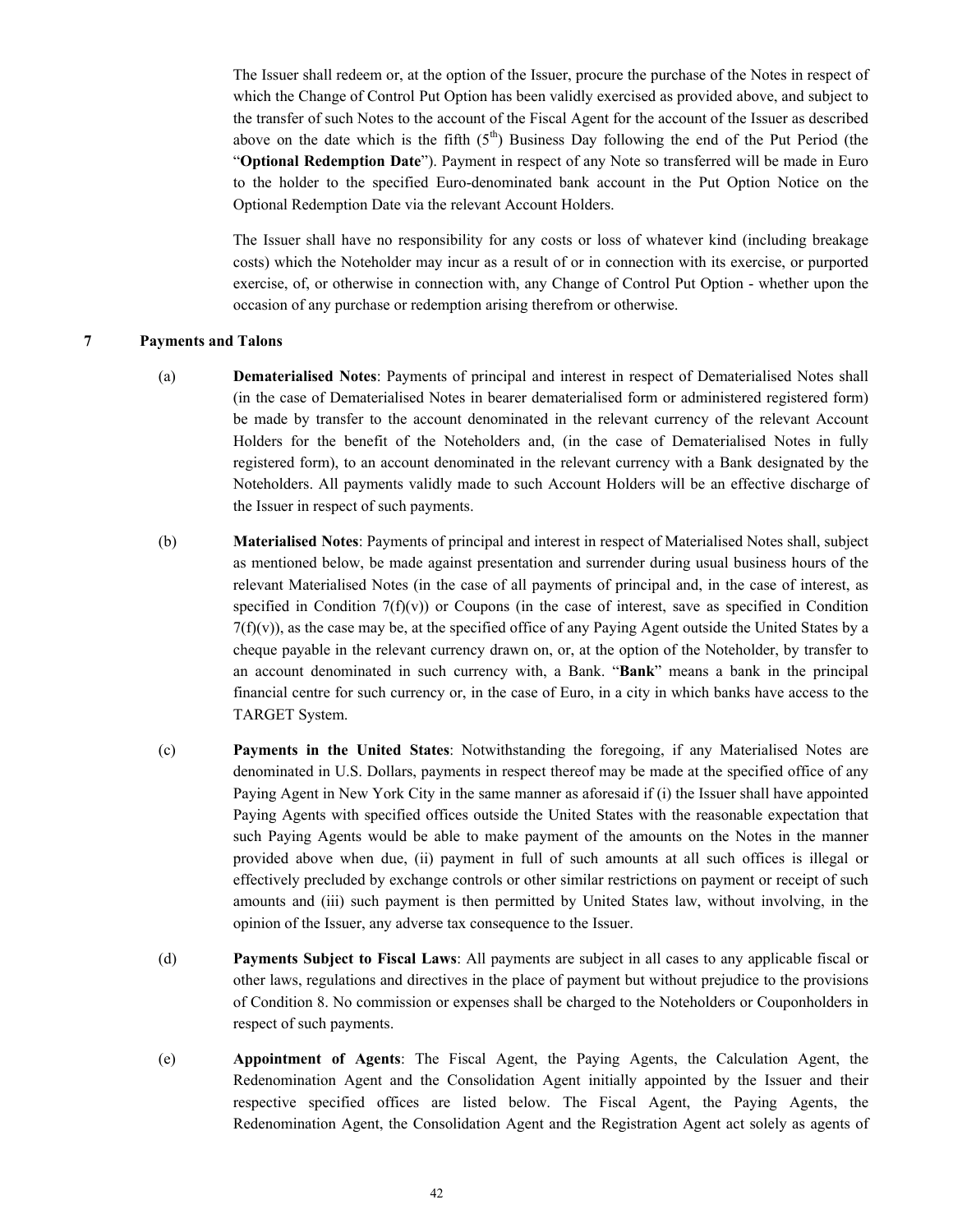the Issuer and the Calculation Agent(s) act(s) as independent experts(s) and, in each such case, do not assume any obligation or relationship of agency for any Noteholder or Couponholder. The Issuer reserves the right at any time to vary or terminate the appointment of the Fiscal Agent, any other Paying Agent, the Redenomination Agent, the Consolidation Agent and the Registration Agent or the Calculation Agent(s) and to appoint additional or other Paying Agents, provided that the Issuer shall at all times maintain (i) a Fiscal Agent, (ii) one or more Calculation Agent(s) where the Conditions so require, (iii) a Redenomination Agent and a Consolidation Agent where the Conditions so require, (iv) Paying Agents having specified offices in at least two major European cities (including Paris so long as the Notes are listed and admitted to trading on Euronext Paris and/or Luxembourg so long as the Notes are listed on the official list of the Luxembourg Stock Exchange and admitted to trading on the Regulated Market of the Luxembourg Stock Exchange and, in either case, so long as the rules applicable to the relevant Regulated Market so require) (v) in the case of Dematerialised Notes, in fully registered form, a Registration Agent (vi) such other agents as may be required by any other Regulated Market on which the Notes may be listed and admitted to trading and (vii) in the case of Materialised Notes, a Paying Agent with a specified office in a European Union Member State that will not be obliged to withhold or deduct tax pursuant to European Council Directive 2003/48/EC of 3 June 2003 on the taxation of savings income in the form of interest payments or any other European Union Directive implementing the conclusions of the ECOFIN Council meeting of 26-27 November 2000 on the taxation of savings income, or any law implementing or complying with, or introduced in order to conform to, such Directive.

In addition, the Issuer shall forthwith appoint a Paying Agent in New York City in respect of any Materialised Notes denominated in U.S. Dollars in the circumstances described in paragraph (c) above.

On a redenomination of the Notes of any Series pursuant to Condition 1(d) with a view to consolidating such Notes with one or more other Series of Notes, in accordance with Condition 13, the Issuer shall ensure that the same entity shall be appointed as both Redenomination Agent and Consolidation Agent in respect of both such Notes and such other Series of Notes to be so consolidated with such Notes.

Notice of any such change or any change of any specified office shall promptly be given to the Noteholders in accordance with Condition 14.

# (f) **Unmatured Coupons and unexchanged Talons:**

- (i) Upon the due date for redemption of those Notes, Materialised Notes which comprise Fixed Rate Notes should be surrendered for payment together with all unmatured Coupons (if any) relating thereto, failing which an amount equal to the face value of each missing unmatured Coupon (or, in the case of payment not being made in full, that proportion of the amount of such missing unmatured Coupon that the sum of principal so paid bears to the total principal due) shall be deducted from the Final Redemption Amount, Amortised Nominal Amount, Early Redemption Amount or Optional Redemption Amount, as the case may be, due for payment. Any amount so deducted shall be paid in the manner mentioned above against surrender of such missing Coupon within a period of ten (10) years from the Relevant Date for the payment of such principal (whether or not such Coupon has become void pursuant to Condition 10).
- (ii) Upon the due date for redemption of any Materialised Note comprising a Floating Rate Note, unmatured Coupons relating to such Note (whether or not attached) shall become void and no payment shall be made in respect of them.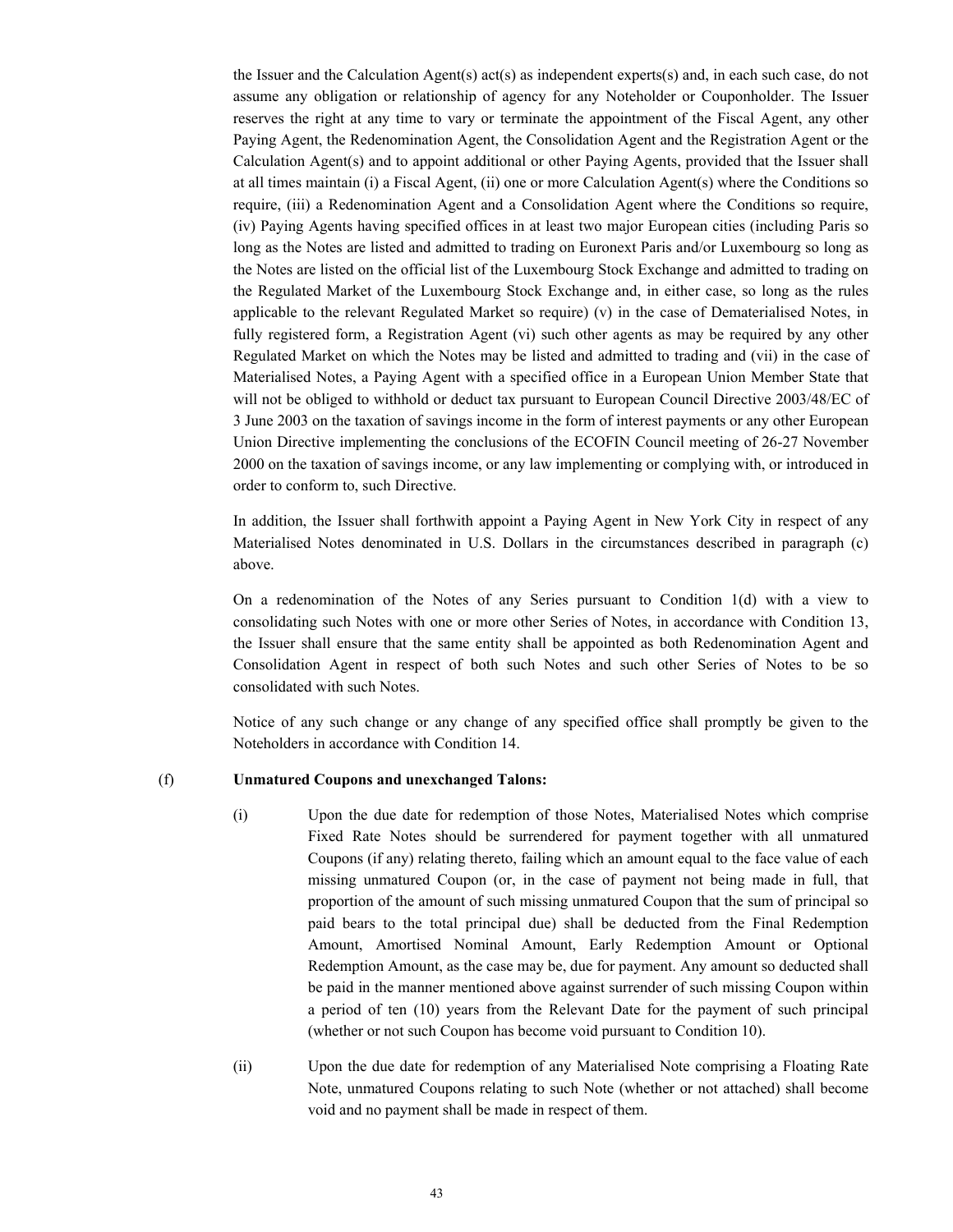- (iii) Upon the due date for redemption of any Materialised Note, any unexchanged Talon relating to such Note (whether or not attached) shall become void and no Coupon shall be delivered in respect of such Talon.
- (iv) Where any Materialised Note that provides that the relative unmatured Coupons are to become void upon the due date for redemption of those Notes is presented for redemption without all unmatured Coupons, and where any Materialised Note is presented for redemption without any unexchanged Talon relating to it, redemption shall be made only against the provision of such indemnity as the Issuer may require.
- (v) If the due date for redemption of any Materialised Note is not a due date for payment of interest, interest accrued from the preceding due date for payment of interest or the Interest Commencement Date, as the case may be, shall only be payable against presentation (and surrender if appropriate) of the relevant Definitive Materialised Note. Interest accrued on a Materialised Note that only bears interest after its Maturity Date shall be payable on redemption of such Note against presentation of the relevant Definitive Materialised Notes.
- (g) **Talons**: On or after the Interest Payment Date for the final Coupon forming part of a Coupon sheet issued in respect of any Materialised Note, the Talon forming part of such Coupon sheet may be surrendered at the specified office of the Fiscal Agent in exchange for a further Coupon sheet (and if necessary another Talon for a further Coupon sheet) (but excluding any Coupons that may have become void pursuant to Condition 10).
- (h) **Non-Business Days**: If any date for payment in respect of any Note or Coupon is not a business day, the Noteholder shall not be entitled to payment until the next following business day nor to any interest or other sum in respect of such postponed payment. In this paragraph, "**business day**" means a day (other than a Saturday or a Sunday) (A) (i) in the case of Dematerialised Notes, on which Euroclear France is open for business or (ii) in the case of Materialised Notes, on which banks and foreign exchange markets are open for business in the relevant place of presentation, in such jurisdictions as shall be specified as "**Financial Centres**" in the relevant Final Terms and (B) (i) (in the case of a payment in a currency other than Euro), where payment is to be made by transfer to an account maintained with a bank in the relevant currency, on which foreign exchange transactions may be carried on in the relevant currency in the principal financial centre of the country of such currency or (ii) (in the case of a payment in Euro), which is a TARGET Business Day.

# **8 Taxation**

- (a) **Withholding tax:** All payments of principal, interest and other revenues by or on behalf of the Issuer in respect of the Notes shall be made free and clear of, and without withholding or deduction for, any taxes, duties, assessments or governmental charges of whatever nature imposed, levied, collected, withheld or assessed by or within France or any authority therein or thereof having power to tax, unless such withholding or deduction is required by law.
- (b) **Additional Amounts**: If French law should require that payments of principal or interest in respect of any Note or Coupon be subject to deduction or withholding in respect of any taxes or duties whatsoever, the Issuer will, to the fullest extent then permitted by law, pay such additional amounts as shall result in receipt by the Noteholders or, if applicable, the Couponholders, as the case may be, of such amounts as would have been received by them had no such withholding or deduction been required, except that no such additional amounts shall be payable with respect to any Note or Coupon, as the case may be: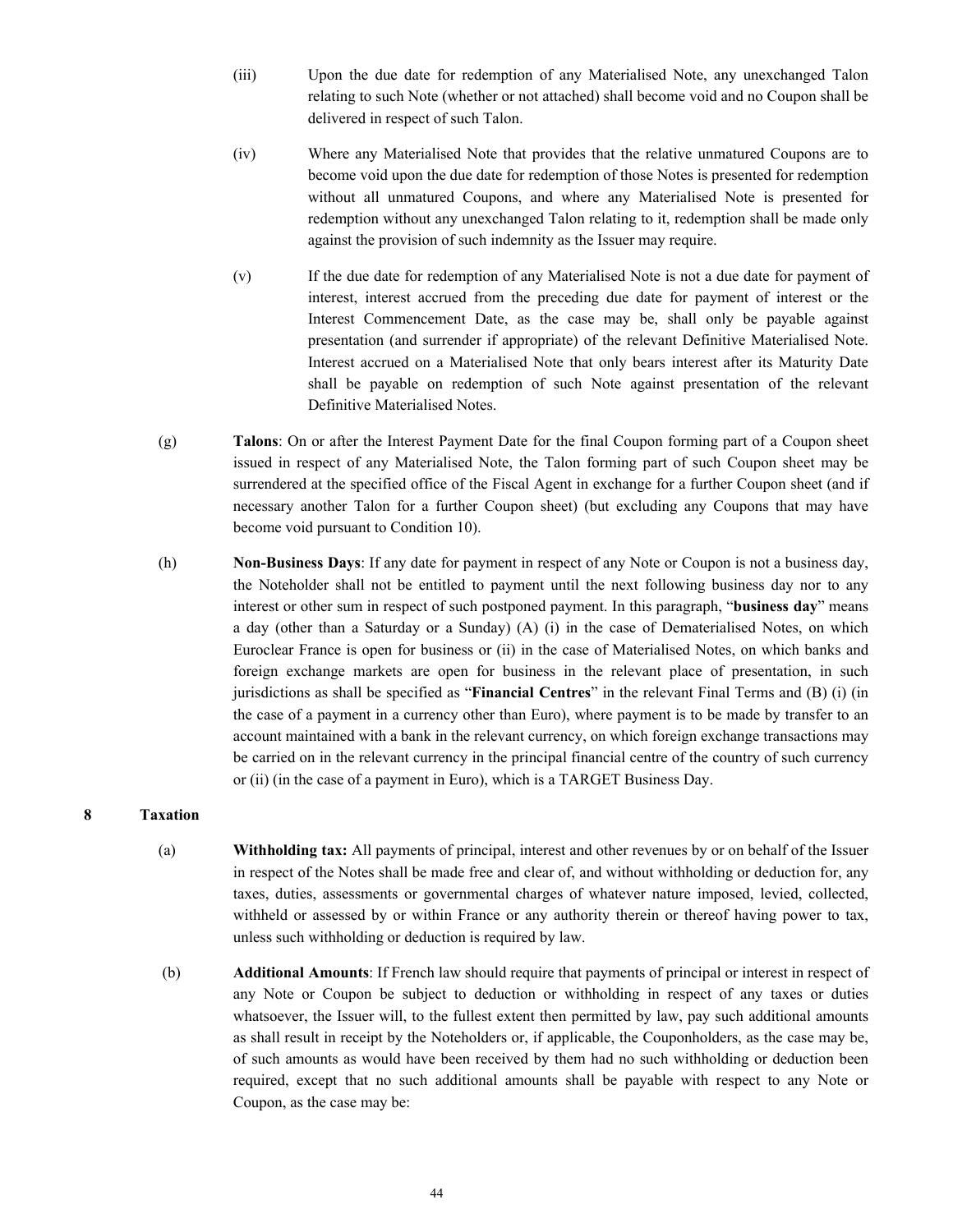- (i) **Other connection**: to, or to a third party on behalf of, a Noteholder or, if applicable, a Couponholder, as the case may be, who is liable to such taxes, duties, assessments or governmental charges in respect of such Note or Coupon by reason of his having some connection with France other than the mere holding of the Note or Coupon; or
- (ii) **Presentation more than 30 days after the Relevant Date**: in the case of Materialised Notes, more than 30 days after the Relevant Date except to the extent that the Noteholder or, if applicable, the Couponholder, as the case may be, would have been entitled to such additional amounts on presenting it for payment on the thirtieth such day; or
- (iii) **Payment to individuals**: where such withholding or deduction is imposed on a payment to an individual and is required to be made pursuant to European Council Directive 2003/48/EC or any other Directive implementing the conclusions of the ECOFIN Council Meeting of 26-27 November 2000 on the taxation of savings income, or any law implementing or complying with, or introduced in order to conform to, such Directive; or
- (iv) **Payment by another Paying Agent**: in respect of Definitive Materialised Notes, presented for payment by or on behalf of a holder of any Note or Coupon, as the case may be, who would be able to avoid such withholding or deduction by presenting the relevant Note or Coupon to another Paying Agent in a Member State of the European Union.

As used in these Conditions, "**Relevant Date**" in respect of any Note or Coupon means the date on which payment in respect of it first becomes due or (if any amount of the money payable is improperly withheld or refused) the date on which payment in full of the amount outstanding is made or, in the case of Materialised Notes (if earlier) the date seven days after that on which notice is duly given to the Noteholders that, upon further presentation of the Note or Coupon being made in accordance with the Conditions, such payment will be made, provided that payment is in fact made upon such presentation.

References in these Conditions to (i) "**principal**" shall be deemed to include any premium payable in respect of the Notes, Final Redemption Amounts, Early Redemption Amounts, Optional Redemption Amounts, Amortised Nominal Amounts and all other amounts in the nature of principal payable pursuant to Condition 6 or any amendment or supplement to it, (ii) "**interest**" shall be deemed to include all Interest Amounts and all other amounts payable pursuant to Condition 5 or any amendment or supplement to it and (iii) "**principal**" and/or "**interest**" shall be deemed to include any additional amounts that may be payable under this Condition.

(c) **Supply of Information:** Each Noteholder shall be responsible for supplying, in a timely manner, any information as may be required in order to comply with the identification and reporting obligations imposed on it by the European Council Directive 2003/48/EC or any other European Directive implementing the conclusions of the ECOFIN Council Meeting dated 26-27 November 2000 on the taxation of savings income or any law implementing or complying with, or introduced in order to conform to such Directive.

# **9 Events of Default**

The Representative (as defined in Condition 11), upon request of any Noteholder, may, upon written notice to the Issuer and the Fiscal Agent given on behalf of the Noteholders before all defaults shall have been remedied, cause the Notes to become immediately due and payable, whereupon the Notes shall become immediately due and payable at their principal amount, plus accrued interest, without any other formality, if any of the following events (each an "**Event of Default**") shall occur: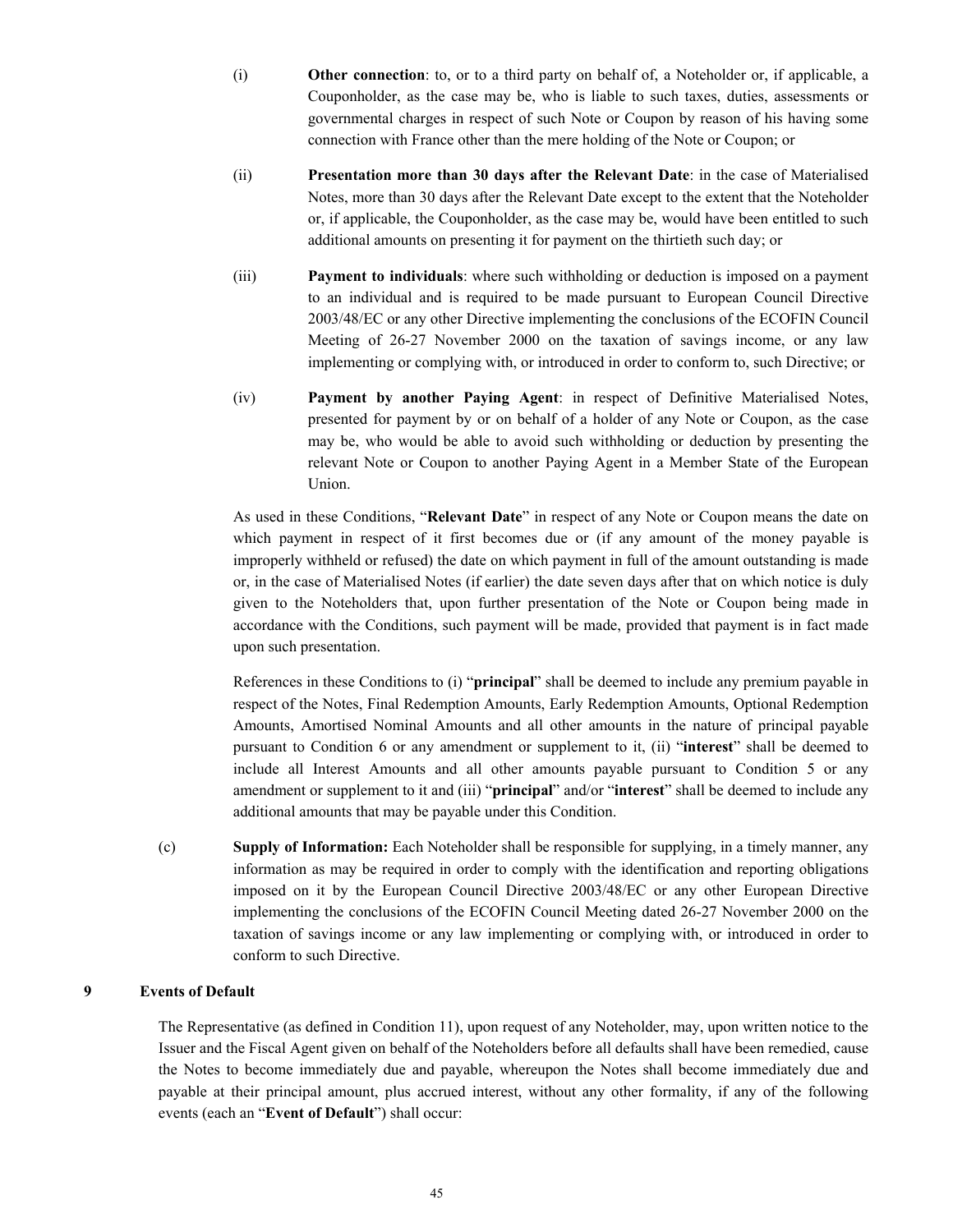- (i) the Issuer is in default for more than fifteen (15) days for the payment of principal of, or interest on, any Note (including the payment of any additional amounts in accordance with Condition 8), when the same shall become due and payable; or
- (ii) the Issuer is in default in the performance of, or compliance with, any of its other obligations under the Notes and such default has not been cured within thirty (30) days after the receipt by the Fiscal Agent of the written notice of such default by a Noteholder; or
- (iii) if any other present or future indebtedness of the Issuer or any of its Principal Subsidiaries for borrowed money in excess of Euro 40,000,000 (or its equivalent in any other currency) whether individually or in the aggregate shall become due and payable prior to its stated maturity as a result of a default thereunder, or any such indebtedness shall not be paid when due or, as the case may be, within any applicable grace period (as originally agreed) therefor or any steps shall have been taken to enforce any security in respect of any such indebtedness or any guarantee or indemnity given by the Issuer or any of its Principal Subsidiaries for, or in respect of, any such indebtedness of others shall not be honoured when due and called upon; or
- (iv) if the Issuer applies for the appointment of a *mandataire ad hoc* under French bankruptcy law or enters into a conciliation procedure (*procédure de conciliation*) or a judgment is issued for the judicial liquidation (*liquidation judiciaire*) or for a transfer of the whole of the business (*cession totale de l'entreprise*) of the Issuer or, to the extent permitted by applicable law, if the Issuer is subject to any other insolvency or bankruptcy proceedings or if the Issuer makes any conveyance, assignment or other arrangement for the benefit of its creditors or enters into a composition with its creditors or if the Issuer is wound up or dissolved.

## **10 Prescription**

Claims against the Issuer for payment in respect of the Notes and Coupons (which for this purpose shall not include Talons) shall be prescribed and become void unless made within five years (in the case of principal or interest) from the appropriate Relevant Date in respect of them.

#### **11 Representation of Noteholders**

In respect of the representation of the Noteholders, the following shall apply:

(a) If the relevant Final Terms specifies "Full *Masse*", the Noteholders will, in respect of all Tranches in any Series, be grouped automatically for the defence of their common interests in a Masse and the provisions of the French *Code de commerce* relating to the Masse shall apply subject to the below provisions of this Condition 11(a).

The names and addresses of the initial Representative of the Masse and its alternate will be set out in the relevant Final Terms. The Representative appointed in respect of the first Tranche of any Series of Notes will be the Representative of the single Masse of all Tranches in such Series.

The Representative will be entitled to such remuneration in connection with its functions or duties as set out in the relevant Final Terms.

In the event of death, retirement or revocation of appointment of the initial Representative, such Representative will be replaced by its alternate. In the event of the death, retirement or revocation of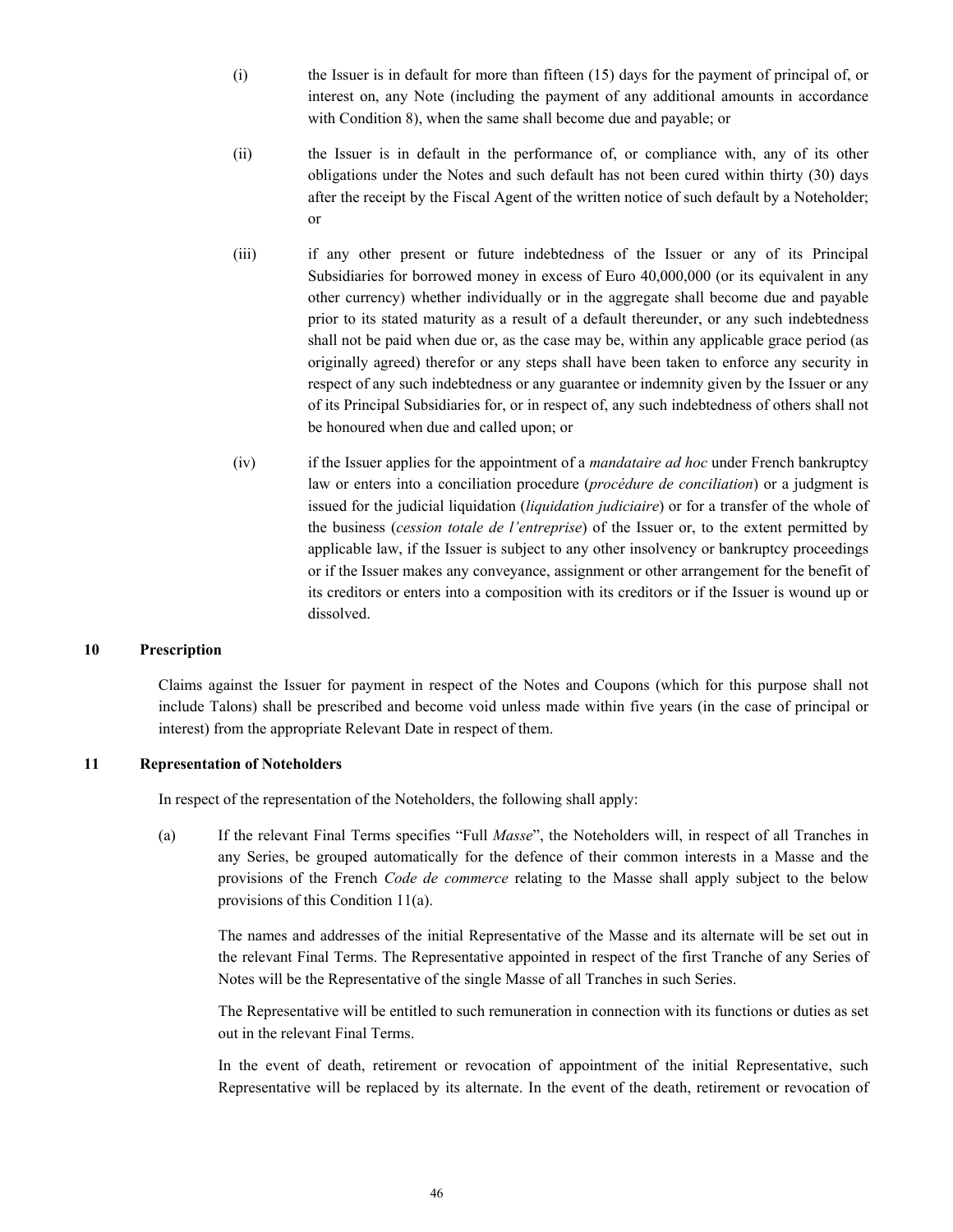appointment of the alternate Representative, an alternate will be elected by the general meeting of the Noteholders (the "**General Meeting**").

In accordance with Article R.228-71 of the French *Code de commerce*, the right of each Noteholder to participate in General Meetings will be evidenced by the entries in the books of the relevant Account Holder of the name of such Noteholder as of 0:00, Paris time, on the third business day in Paris preceding the date set for the meeting of the relevant General Meeting.

The place where of a General Meeting shall be held will be set out in the notice convening such General Meeting; or

(b) If the relevant Final Terms specifies "Contractual *Masse*", the Noteholders will, in respect of all Tranches in any Series, be grouped automatically for the defence of their common interests in a *masse* (in each case, the "**Masse**") which will be subject to the below provisions of this Conditions 11(b).

The Masse will be governed by the provisions of the French *Code de commerce* with the exception of Articles L.228-48, L.228-59, R.228-63, R.228-67 and R.228-69 subject to the following provisions:

## (i) **Legal Personality**

The Masse will be a separate legal entity and will act in part through a representative (the "**Representative**") and in part through a general meeting of the Noteholders (the "**General Meeting**").

The Masse alone, to the exclusion of all individual Noteholders, shall exercise the common rights, actions and benefits which now or in the future may accrue respectively with respect to the Notes.

# (ii) **Representative**

The office of Representative may be conferred on a person of any nationality who agrees to perform such function. However, the following persons may not be chosen as Representatives:

- the Issuer, the members of its Board of Directors (*Conseil d'administration*), its general managers (*directeurs généraux*), its statutory auditors, or its employees as well as their ascendants, descendants and spouse; or
- companies guaranteeing all or part of the obligations of the Issuer, their respective managers (*gérants*), general managers (*directeurs généraux*), members of their Board of Directors (*Conseil d'administration*), Executive Board (*Directoire*), or Supervisory Board (*Conseil de Surveillance*), their statutory auditors, or employees as well as their ascendants, descendants and spouse; or
- companies holding ten (10) per cent. or more of the share capital of the Issuer or companies having ten (10) per cent. or more of their share capital held by the Issuer; or
- persons to whom the practice of banker is forbidden or who have been deprived of the right of directing, administering or managing an enterprise in whatever capacity.

The names and addresses of the initial Representative of the Masse and its alternate will be set out in the relevant Final Terms. The Representative appointed in respect of the first Tranche of any Series of Notes will be the Representative of the single Masse of all Tranches in such Series.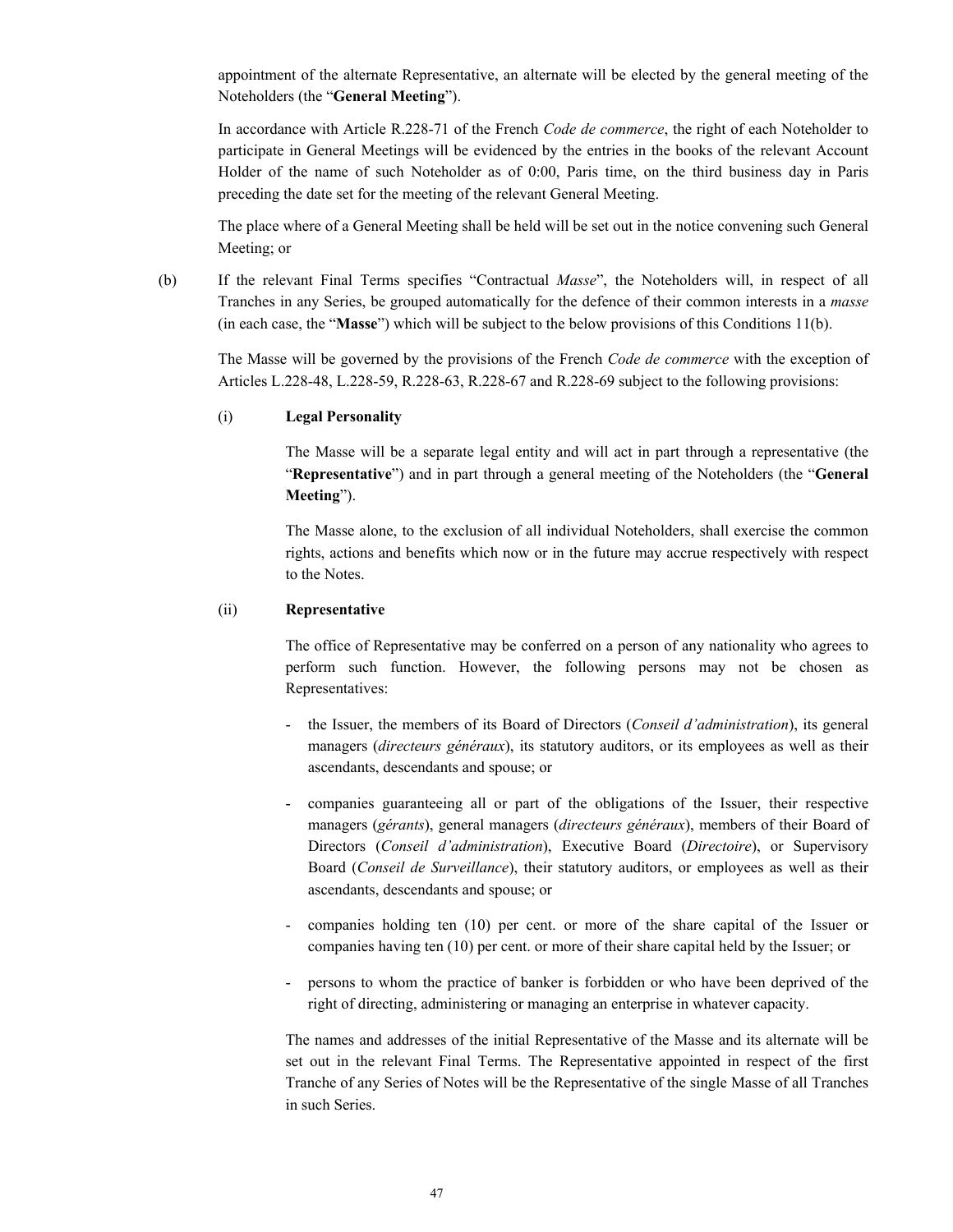The Representative will be entitled to such remuneration in connection with its functions or duties as set out in the relevant Final Terms.

In the event of death, retirement or revocation of appointment of the initial Representative, such Representative will be replaced by its alternate. In the event of the death, retirement or revocation of appointment of the alternate Representative, an alternate will be elected by the General Meeting.

All interested parties will at all times have the right to obtain the names and addresses of the Representative and the alternate Representative at the head office of the Issuer and the specified offices of any of the Paying Agents.

#### (iii) **Powers of Representative**

The Representative shall (in the absence of any decision to the contrary of the General Meeting) have the power to take all acts of management necessary in order to defend the common interests of the Noteholders.

All legal proceedings against the Noteholders or initiated by them, must be brought by or against the Representative.

The Representative may not be involved in the management of the affairs of the Issuer.

#### (iv) **General Meeting**

A General Meeting may be held at any time, on convocation either by the Issuer or by the Representative. One or more Noteholders, holding together at least one-thirtieth of the principal amount of the Notes outstanding, may address to the Issuer and the Representative a demand for convocation of the General Meeting. If such General Meeting has not been convened within two months after such demand, the Noteholders may commission one of their members to petition a competent court in Paris to appoint an agent (*mandataire*) who will call the General Meeting.

Notice of the date, time, place and agenda of any General Meeting will be published as provided under Condition 14.

Each Noteholder has the right to participate in a General Meeting in person, by proxy, correspondence, or, if the *statuts* of the Issuer so specify , videoconference or any other means of telecommunication allowing the identification of the participating Noteholders. Each Note carries the right to one vote or, in the case of Notes issued with more than one Specified Denomination, one vote in respect of each multiple of the lowest Specified Denomination comprised in the principal amount of the Specified Denomination of such Note.

#### (v) **Powers of the General Meetings**

The General Meeting is empowered to deliberate on the dismissal and replacement of the Representative and the alternate Representative and also may act with respect to any other matter that relates to the common rights, actions and benefits which now or in the future may

<sup>\*</sup> [*At the date of this Base Prospectus the* statut*s of the Issuer do not contemplate the right for a Noteholder to participate in a General Meeting by videoconference or any other means of telecommunication allowing the identification of the participating Noteholders*. **TBC**]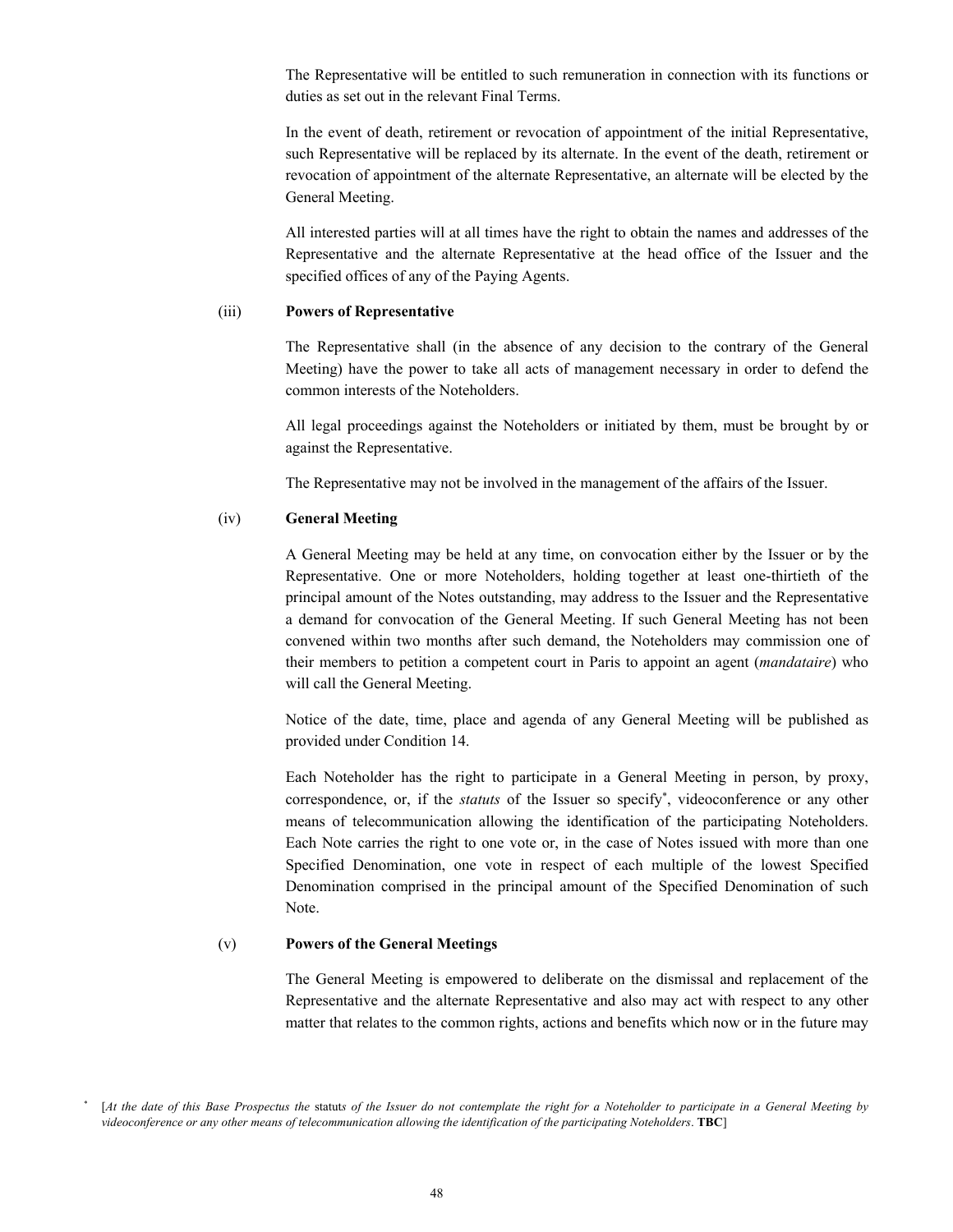accrue with respect to the Notes, including authorising the Representative to act at law as plaintiff or defendant.

The General Meeting may further deliberate on any proposal relating to the modification of the Conditions including any proposal, whether for arbitration or settlement, relating to rights in controversy or which were the subject of judicial decisions, it being specified, however, that the General Meeting may not increase the liabilities (*charges*) of the Noteholders, nor establish any unequal treatment between the Noteholders, nor decide to convert Notes into shares.

General Meetings may deliberate validly on first convocation only if Noteholders present or represented hold at least a fifth of the principal amount of the Notes then outstanding. On second convocation, no quorum shall be required. Decisions at meetings shall be taken by a two-third majority of votes cast by Noteholders attending such General Meetings or represented thereat.

In accordance with Article R.228-71 of the French *Code de commerce*, the rights of each Noteholder to participate in General Meetings will be evidenced by the entries in the books of the relevant Account Holder of the name of such Noteholder on the third business day in Paris preceding the date set for the meeting of the relevant General Meeting at 0:00, Paris time.

Decisions of General Meetings must be published in accordance with the provisions set forth in Condition 14.

## (vi) **Information to Noteholders**

Each Noteholder or Representative thereof will have the right, during the fifteen (15) day period preceding the holding of each General Meeting, to consult or make a copy of the text of the resolutions which will be proposed and of the reports which will be presented at the General Meeting, all of which will be available for inspection by the relevant Noteholders at the registered office of the Issuer, at the specified offices of any of the Paying Agents during usual business hours and at any other place specified in the notice of the General Meeting.

### (vii) **Expenses**

The Issuer will pay all expenses relating to the operation of the Masse, including expenses relating to the calling and holding of General Meetings and, more generally, all administrative expenses resolved upon by the General Meeting, it being expressly stipulated that no expenses may be imputed against interest payable under the Notes.

#### **Single Masse**

The holders of Notes of the same Series, and the holders of Notes of any other Series which have been assimilated with the Notes of such first-mentioned Series in accordance with Condition 13, shall, for the defence of their respective common interests, be grouped in a single Masse. The Representative appointed in respect of the first Tranche of any Series of Notes will be the Representative of the single Masse of all such Series.

For the avoidance of doubt, in this Condition 11, the term "**outstanding**" shall not include those Notes subscribed or purchased by the Issuer pursuant to Article L.213-1 A of the Code that are held by it and not cancelled.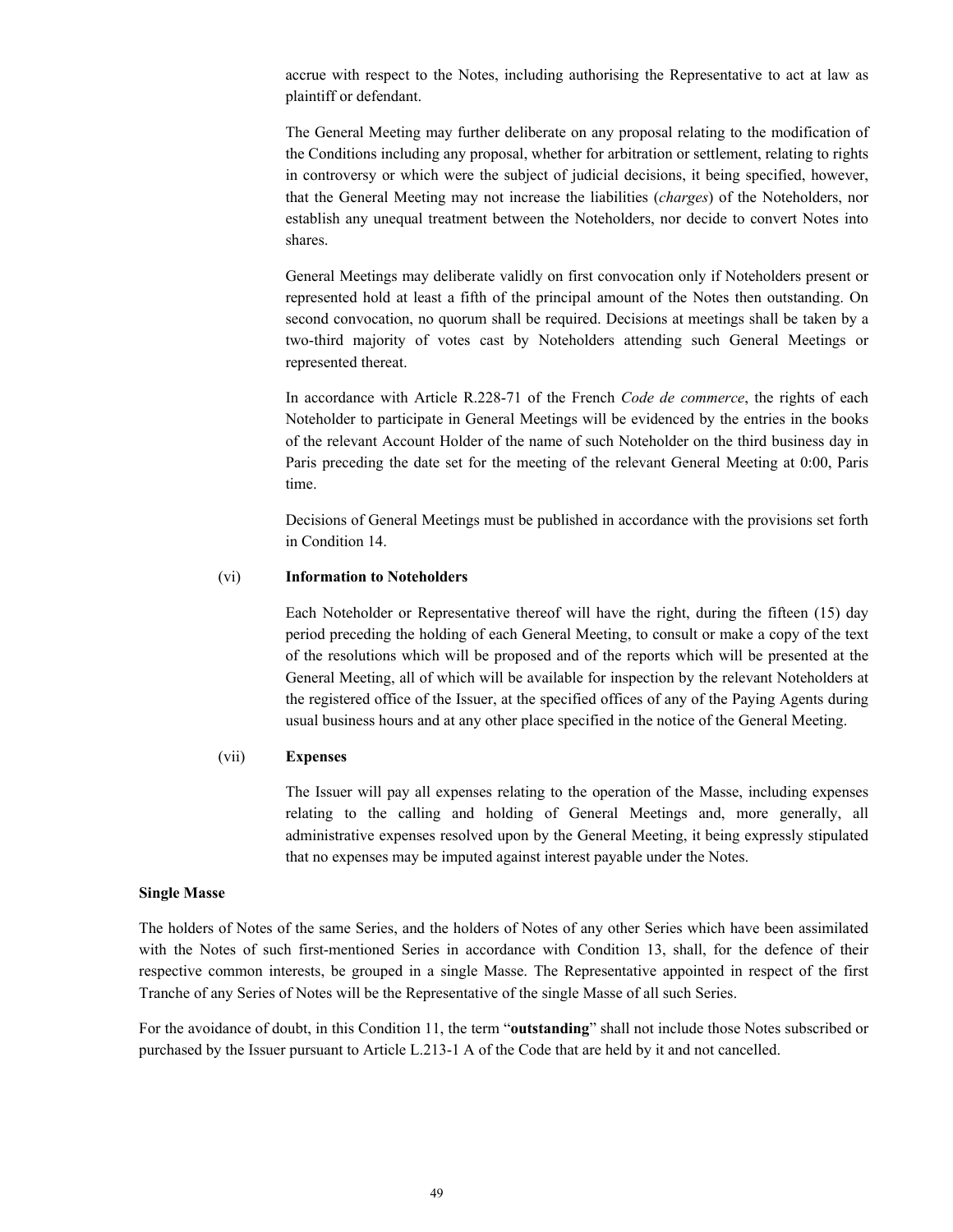## **12 Replacement of definitive Notes, Coupons and Talons**

If, in the case of any Materialised Notes, a Definitive Materialised Note, Coupon or Talon is lost, stolen, mutilated, defaced or destroyed, it may be replaced, subject to applicable laws, regulations and regulations of the Regulated Market on which the Notes are listed and admitted to trading, at the specified office of the Fiscal Agent or such other Paying Agent as may from time to time be designated by the Issuer for the purpose and notice of whose designation is given to Noteholders, in each case on payment by the claimant of the fees and costs incurred in connection therewith and on such terms as to evidence, security and indemnity (which may provide, *inter alia*, that if the allegedly lost, stolen or destroyed Definitive Materialised Note, Coupon or Talon is subsequently presented for payment or, as the case may be, for exchange for further Coupons, there shall be paid to the Issuer on demand the amount payable by the Issuer in respect of such Definitive Materialised Notes, Coupons or further Coupons) and otherwise as the Issuer may require. Mutilated or defaced Materialised Notes, Coupons or Talons must be surrendered before replacements will be issued.

# **13 Further Issues and Consolidation**

- (a) **Further Issues:** The Issuer may from time to time without the consent of the Noteholders or Couponholders create and issue further notes to be assimilated (*assimilées*) and form a single series with the Notes provided such Notes and the further notes carry rights identical in all respects (or in all respects save for the principal amount thereof and the first payment of interest in the relevant Final Terms) and that the terms of such further notes provide for such assimilation and references in these Conditions to "**Notes**" shall be construed accordingly.
- (b) **Consolidation:** The Issuer may, with the prior approval of the Redenomination and Consolidation Agents, from time to time on any Interest Payment Date occurring on or after the Redenomination Date on giving not less than thirty (30) days' prior notice to the Noteholders in accordance with Condition 14, without the consent of the Noteholders or Couponholders, consolidate the Notes of one Series with the Notes of one or more other Series issued by it, whether or not originally issued in one of the European national currencies or in Euro, provided such other Notes have been redenominated in Euro (if not originally denominated in Euro) and which otherwise have, in respect of all periods subsequent to such consolidation, the same terms and conditions as the Notes.

# **14 Notices**

- (a) Notices to the holders of Dematerialised Notes in registered form (*au nominatif*) shall be valid if either, (i) they are mailed to them at their respective addresses, in which case they will be deemed to have been given on the fourth weekday (being a day other than a Saturday or a Sunday) after the mailing, or, (ii) they are published (a) so long as such Notes are admitted to trading on any Regulated Market and the rules of such Regulated Market so permit, on the website of the Regulated Market where the admission is sought, which in the case of the Luxembourg Stock Exchange is expected to be the website of the Luxembourg Stock Exchange (*www.bourse.lu*) or, (b) at the option of the Issuer, in a leading daily newspaper of general circulation in Europe (which is expected to be the *Financial Times*). Provided that, so long as such Notes are listed and admitted to trading on any Regulated Market, notices shall be valid if published in a daily newspaper with general circulation in the city/ies where the Regulated Market on which such Notes is/are listed and admitted to trading which  $(x)$  in the case of Euronext Paris, is expected to be *Les Echos* and (y) in the case of the Luxembourg Stock Exchange, is expected to be the *Luxemburger Wort*.
- (b) Notices to the holders of Materialised Notes and Dematerialised Notes in bearer form (*au porteur*) shall be valid if published (a) so long as such Notes are admitted to trading on any Regulated Market and the rules of such Regulated Market so permit, on the website of the Regulated Market where the admission is sought, which in the case of the Luxembourg Stock Exchange is expected to be the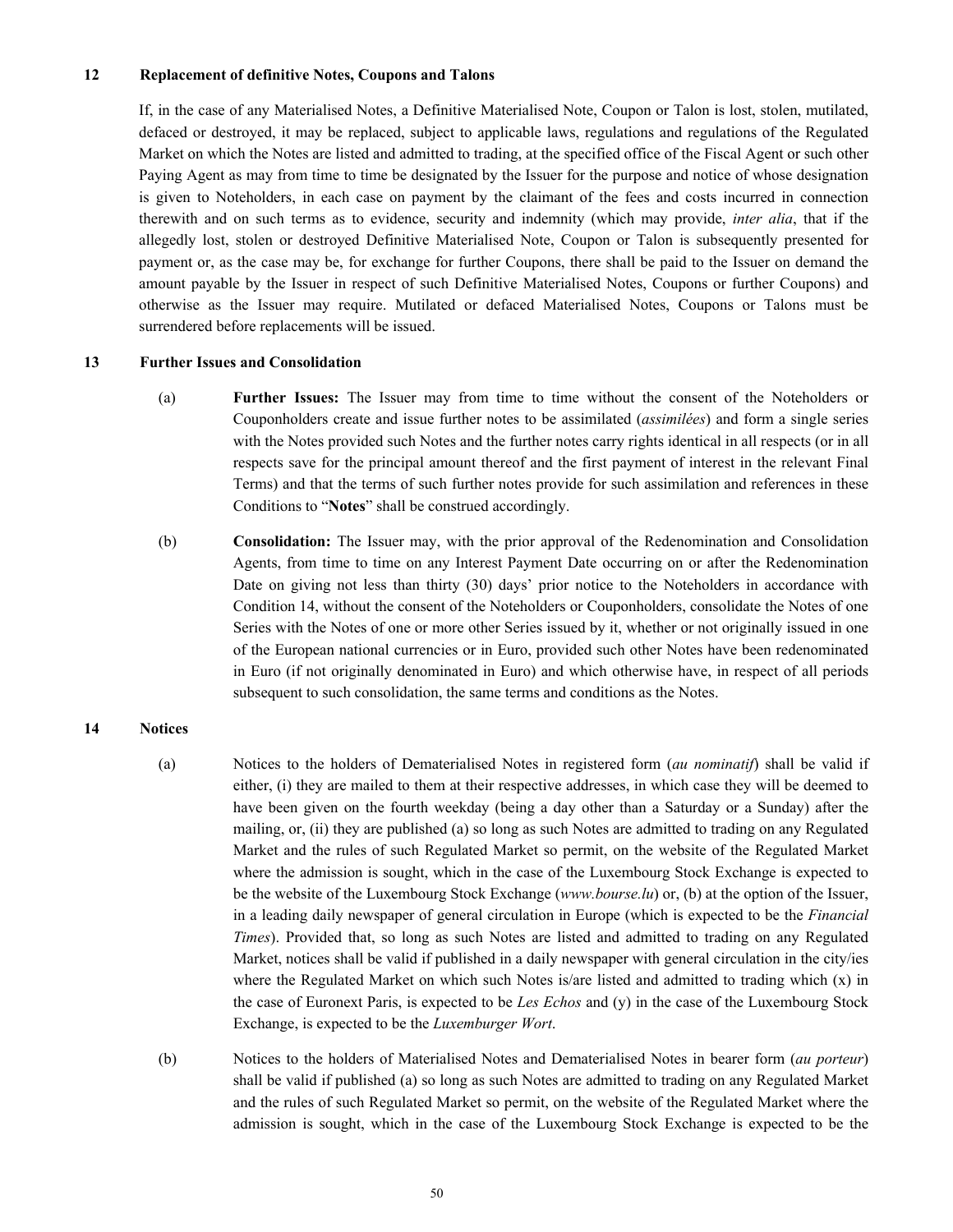website of the Luxembourg Stock Exchange (*www.bourse.lu*) or, (b) at the option of the Issuer in a daily leading newspaper of general circulation in Europe (which is expected to be the *Financial Times*) and so long as such Notes are listed and admitted to trading on any Regulated Market, in a leading daily newspaper with general circulation in the city/ies where the Regulated Market on which such Notes is/are listed and admitted to trading which (i) in the case of Euronext Paris, is expected to be *Les Echos*, and (ii) in the case of the Luxembourg Stock Exchange, is expected to be the *Luxemburger Wort.*

- (c) If any such publication is not practicable, notice shall be validly given if published in another leading daily English language newspaper with general circulation in Europe. Any such notice shall be deemed to have been given on the date of such publication or, if published more than once or on different dates, on the date of the first publication as provided above. Holders of Coupons shall be deemed for all purposes to have notice of the contents of any notice given to the holders of Materialised Notes in accordance with this Condition.
- (d) Notices required to be given to the holders of Dematerialised Notes (whether in registered or in bearer form) pursuant to these Conditions may be given by delivery of the relevant notice to Euroclear France, Euroclear, Clearstream, Luxembourg and any other clearing system through which the Notes are for the time being cleared in substitution for the mailing and publication as required by Conditions 15 (a), (b) and (c) above; except that (i) so long as such Notes are listed on any stock exchange(s) and the rules applicable to that stock exchange so require, notices shall also be published in a daily newspaper with general circulation in the city/ies where the stock exchange(s) on which such Notes is/are listed and (ii) notices relating to the convocation and decision(s) of the General Meetings pursuant to Condition 10 shall also be published in a leading newspaper of general circulation in Europe.

# **16 Governing Law and Jurisdiction**

- (a) **Governing Law:** The Notes (and, where applicable, the Coupons and the Talons) are governed by, and shall be construed in accordance with, French law.
- (b) **Jurisdiction:** Any claim against the Issuer in connection with any Notes, Coupons or Talons may be brought before any competent court in Paris.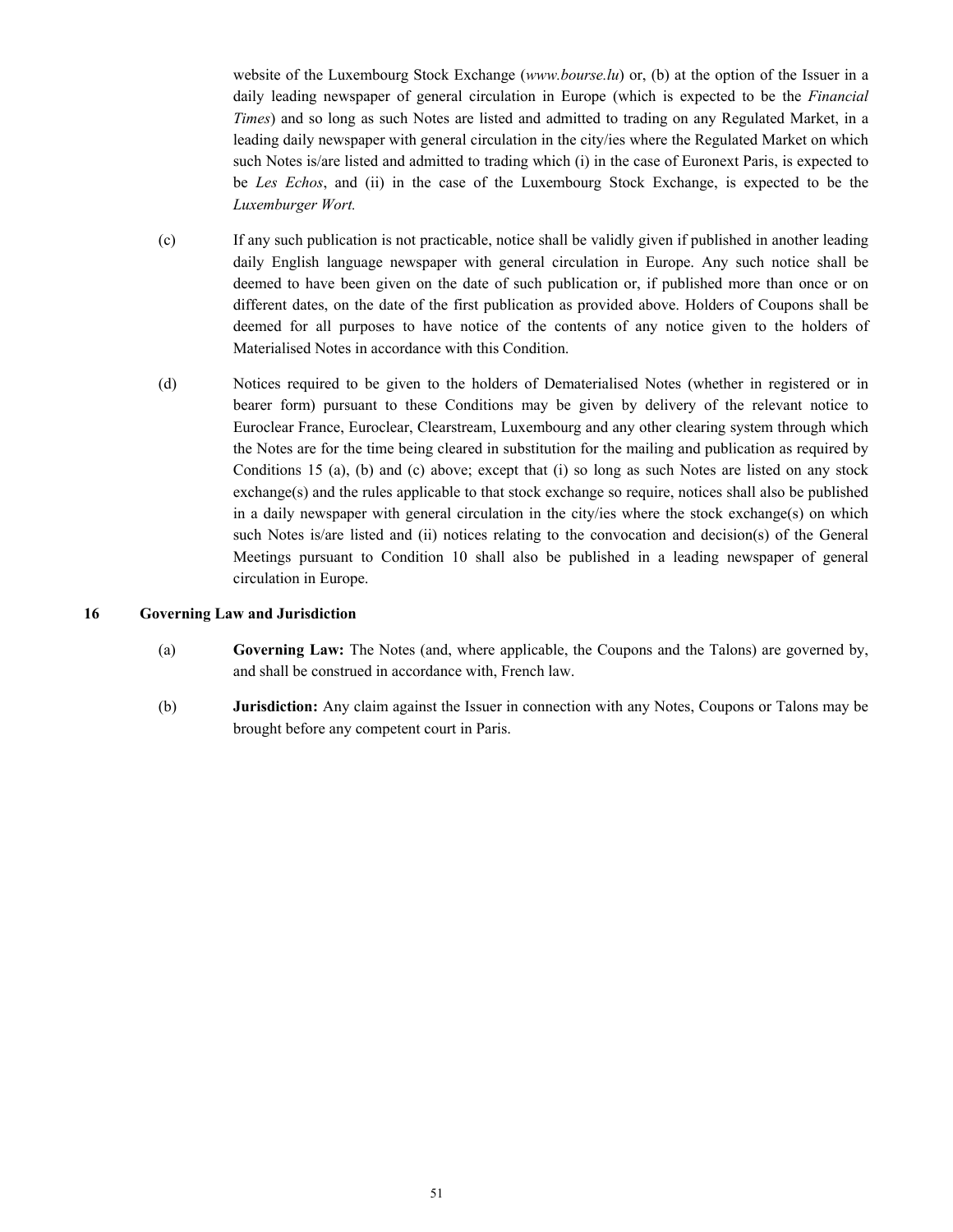# **TEMPORARY GLOBAL CERTIFICATES ISSUED IN RESPECT OF MATERIALISED NOTES**

# **Temporary Global Certificates**

A Temporary Global Certificate, without interest Coupons, will initially be issued in connection with Materialised Notes. Upon the initial deposit of such Temporary Global Certificate with a common depositary for Euroclear and Clearstream, Luxembourg (the "**Common Depositary**"), Euroclear or Clearstream, Luxembourg will credit the accounts of each subscriber with a nominal amount of Notes equal to the nominal amount thereof for which it has subscribed and paid.

The Common Depositary may also credit with a nominal amount of Notes the accounts of subscribers with (if indicated in the relevant Final Terms) other clearing systems through direct or indirect accounts with Euroclear and Clearstream, Luxembourg held by such other clearing systems. Conversely, a nominal amount of Notes that is initially deposited with any other clearing system may similarly be credited to the accounts of subscribers with Euroclear, Clearstream, Luxembourg or other clearing systems.

# **Exchange**

Each Temporary Global Certificate issued in respect of Notes will be exchangeable, free of charge to the holder, on or after its Exchange Date (as defined below):

- (i) if the relevant Final Terms indicates that such Temporary Global Certificate is issued in compliance with the C Rules or in a transaction to which TEFRA is not applicable (as to which, see "General Description of the Programme - Selling Restrictions"), in whole, but not in part, for the Definitive Materialised Notes and
- (ii) otherwise, in whole but not in part upon certification if required under U.S. Treasury regulation section  $1.163-5(c)(2)(i)(D)(3)$  (or any successor regulation issued under Code section 4701(b) containing rules identical to those applying under U.S. Internal Revenue Code section  $163(f)(2)(B)$ ) as to non-U.S. beneficial ownership (in a form which shall be available at the specified offices of any of the Paying Agents) for Definitive Materialised Notes.

While any Materialised Note is represented by a Temporary Global Certificate, any payment payable in respect of such Materialised Note prior to the Exchange Date (as defined below) will be made only to the extent that the certification described in (ii) above has been received by Euroclear and/or Clearstream, Luxembourg, and Euroclear and/or Clearstream, Luxembourg, as applicable, has given a like certification (based on the certification received) to the relevant Paying Agent. The holder of a Temporary Global Certificate will not be entitled to collect any payment due thereon on or after the Exchange Date unless, upon due certification as described above, exchange of the Temporary Global Certificate for an interest in Definitive Materialised Notes is improperly refused or withheld.

# **Delivery of Definitive Materialised Notes**

On or after its Exchange Date, the holder of a Temporary Global Certificate may surrender such Temporary Global Certificate to or to the order of the Fiscal Agent. In exchange for any Temporary Global Certificate, the Issuer will deliver, or procure the delivery of, an equal aggregate nominal amount of duly executed and authenticated Definitive Materialised Notes. In this Base Prospectus, "**Definitive Materialised Notes**" means, in relation to any Temporary Global Certificate, the Definitive Materialised Notes for which such Temporary Global Certificate may be exchanged (if appropriate, having attached to them all Coupons in respect of interest that have not already been paid on the Temporary Global Certificate and a Talon). Definitive Materialised Notes will be security printed in accordance with any applicable legal and requirements of the EEA Regulated Market. Forms of such Definitive Materialised Notes shall be available at the specified offices of any of the Paying Agent(s).

# **Exchange Date**

"**Exchange Date**" means, in relation to a Temporary Global Certificate, the day falling after the expiry of forty (40) days after its issue date, provided that, in the event any further Materialised Notes are issued prior to such day pursuant to Condition 13(a), the Exchange Date shall be postponed to the day falling after the expiry of forty (40) days after the issue of such further Materialised Notes.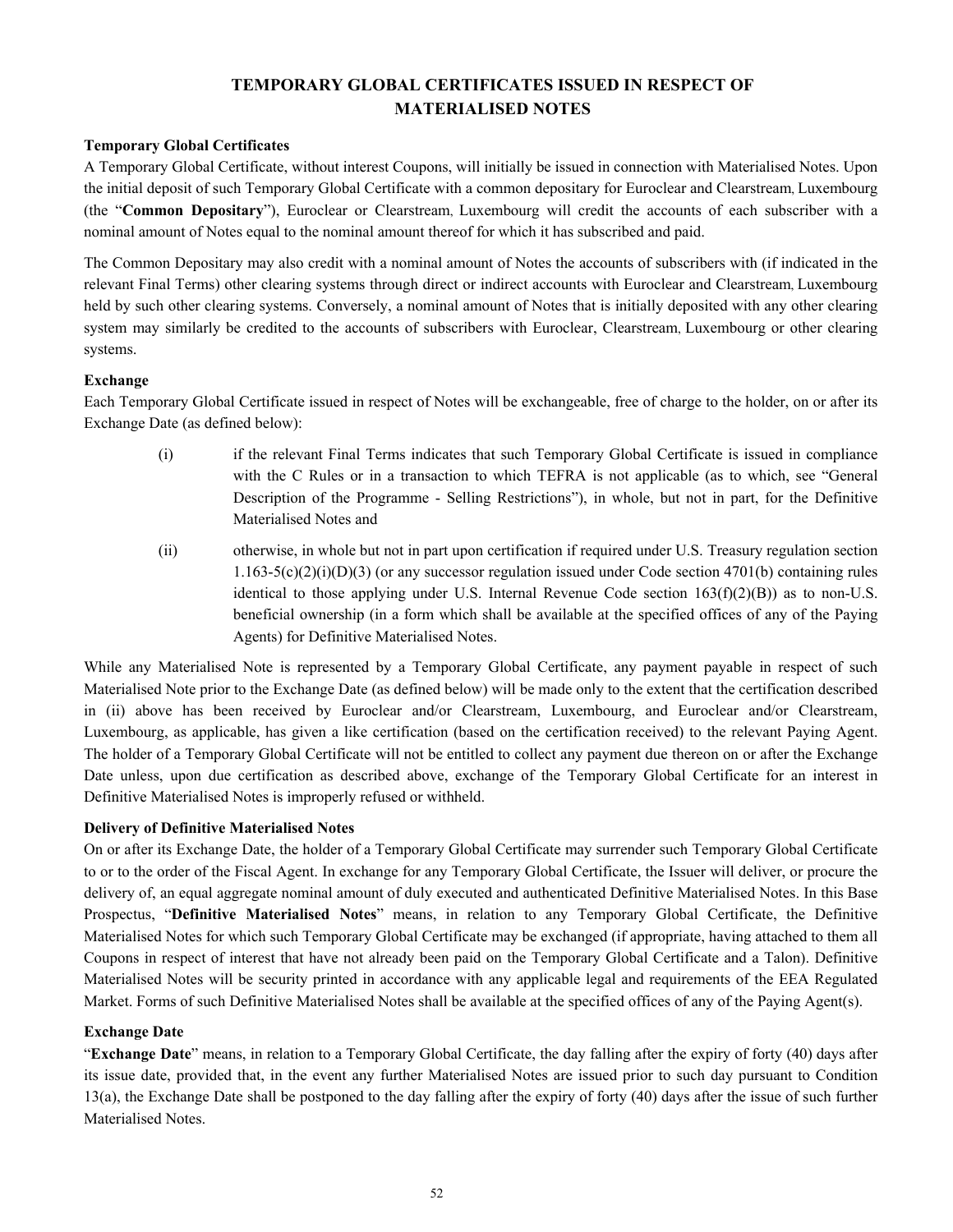# **USE OF PROCEEDS**

The net proceeds of the issue of the Notes will be used for the Issuer's general corporate purposes.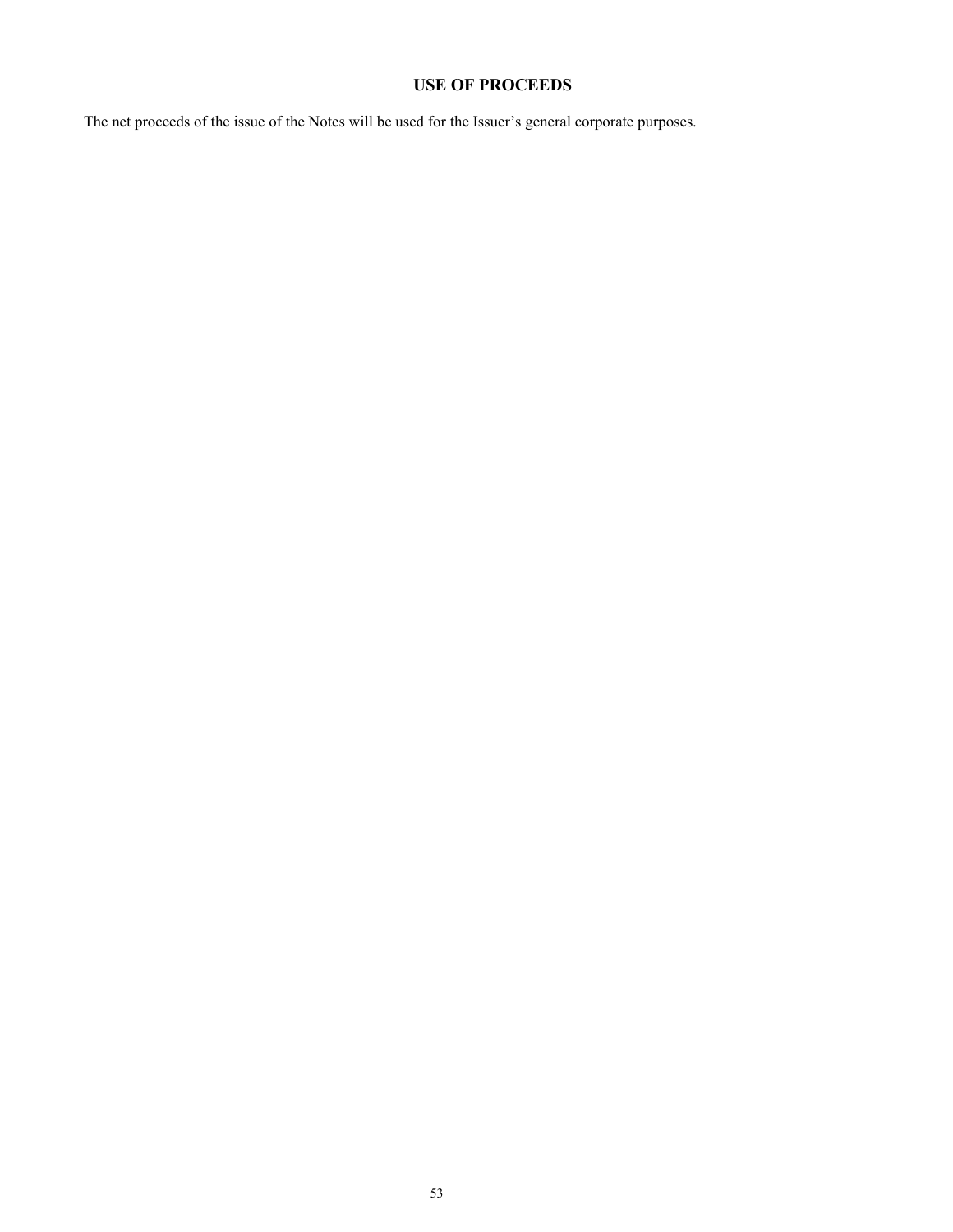# **SELECTED FINANCIAL INFORMATION**

| (consolidated financial data, $M\epsilon$ )                                          | As of<br>31/12/2011 | As of<br>31/12/2010 | As of<br>30/06/2012 | As of<br>30/06/2011 |
|--------------------------------------------------------------------------------------|---------------------|---------------------|---------------------|---------------------|
| Equity                                                                               | 9,383               | 9,050               | 8,989               | 8,559               |
| Net debt                                                                             | 5,379               | 3,845               | 6,043               | 6,783               |
| Total balance sheet                                                                  | 29,772              | 25,793              | 29,396              | 27,440              |
| (consolidated financial data, $M\epsilon$ )                                          | <b>Year 2011</b>    | <b>Year 2010</b>    | <b>First half</b>   | <b>First half</b>   |
|                                                                                      |                     |                     | 2012                | 2011                |
| Net sales                                                                            | 34,361              | 29,078              | 17,348              | 16,144              |
| EBITDA <sup>1</sup>                                                                  | 2,287               | 1,953               | 1,004               | 929                 |
| Trading profit                                                                       | 1,548               | 1,300               | 638                 | 571                 |
| Profit from continuing operations, attributable to<br>equity holders of the parent   | 577                 | 542                 | 223                 | 166                 |
| Profit from discontinued operations, attributable<br>to equity holders of the parent | (9)                 | (9)                 | N/A                 | N/A                 |
| Total net profit attributable to equity holders of<br>the parent                     | 568                 | 533                 | 222                 | 165                 |
| Underlying profit attributable to equity holders of<br>the parent                    | 565                 | 529                 | 178                 | 178                 |

As at July 2, 2012, the effect of the takeover of GPA on net financial debt was estimated at €1,059 million, including the full consolidation of GPA's debt as well as the put options debts granted to the Diniz family.

# **Effect of the takeover of GPA on net financial debt as at July 2, 2012**

| Net financial debt impact         | 1059 |
|-----------------------------------|------|
| Cash and cash equivalents         | 1267 |
| <b>Financial Liabilities</b>      | 2326 |
| Current financial liabilities     | 571  |
| Non-current financial liabilities | 1755 |

<sup>&</sup>lt;sup>1</sup> Earnings before interest, taxe, depreciation and amortization.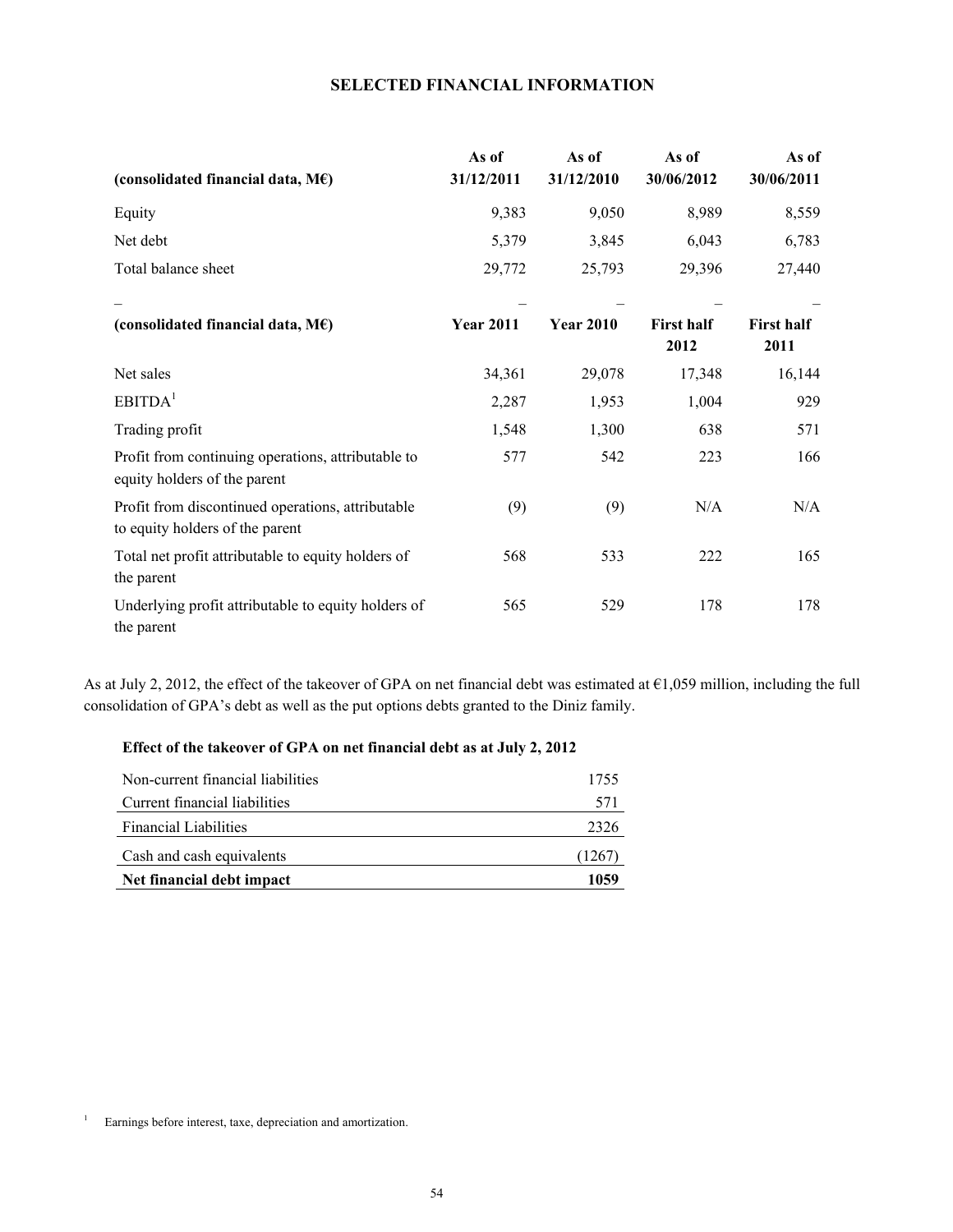# **DESCRIPTION OF CASINO GUICHARD-PERRACHON**

## **Introduction**

Casino Guichard-Perrachon ("**Casino**"), a French *société anonyme*, is registered with the *Registre du Commerce et des Sociétés* of Saint-Etienne under number B 554 501 171. Its registered office is located at 1, Esplanade de France, 42000 Saint-Etienne, France. The phone number of Casino Guichard Perrachon's switchboard is +33 477 45 31 31.

Casino was incorporated on 3 August 1898 following signature of the by-laws on 1 July 1898. Its term, which was extended by extraordinary resolution of the shareholders at the General Meeting of 31 October 1941, will expire on 31 July 2040 unless Casino is wound up before this date or its term is further extended. It is governed by the French *Code de commerce*.

## **Corporate objects of Casino**

The corporate purpose of Casino is:

- To create and operate, either directly or indirectly, any and all types of store for the retail sale of any and all goods and products, including but not limited to comestibles;
- To provide any and all services to the customers of such stores and to produce any and all goods and merchandise used in the operation thereof;
- To sell wholesale any and all goods and merchandise for its own account or for the account of third parties, notably on a commission basis, and to provide any and all services to such third parties;
- Generally, to conduct any and all commercial, industrial, real estate, securities or financial transactions related to, or which may facilitate the fulfilment of, the foregoing purposes.

Casino may, both in France and abroad, create, acquire, use under licence or grant licences to use any and all trademarks, designs, models, patents and manufacturing processes related to the foregoing objects.

It may acquire any and all holdings and other interests in any French or foreign company or business regardless of its purpose.

It may operate in all countries, directly or indirectly, either alone or with any and all other persons or companies within a partnership, joint venture, consortium or other corporate entity, and carry out any and all transactions which fall within the scope of its corporate purpose.

The corporate objects of Casino are described in the article 3 of its *statuts* (by-laws).

# **Business Overview**

Casino is a multi-format retailer with a strong market position in the French retail sector and significant international operations. The Group's operations now cover nine countries: France, Argentina, Uruguay, Brazil, Colombia, Thailand, Mauritius, Vietnam and Madagascar.

The Casino banner dates back to 1898, when Geoffroy Guichard created Société des Magasins du Casino and opened the first store in Veauche in central France. Just three years later, in 1901, the first Casino brand products were launched, thus pioneering the private-label concept.

The Group expanded rapidly until the eve of the Second World War, opening more than 500 stores in ten years. It initially focused on the Saint-Étienne and Clermont-Ferrand regions and during the 1930s expanded its reach down to the Côte d'Azur. In 1939, the Group managed nine warehouses, 20 plants and almost 2,500 retail stores.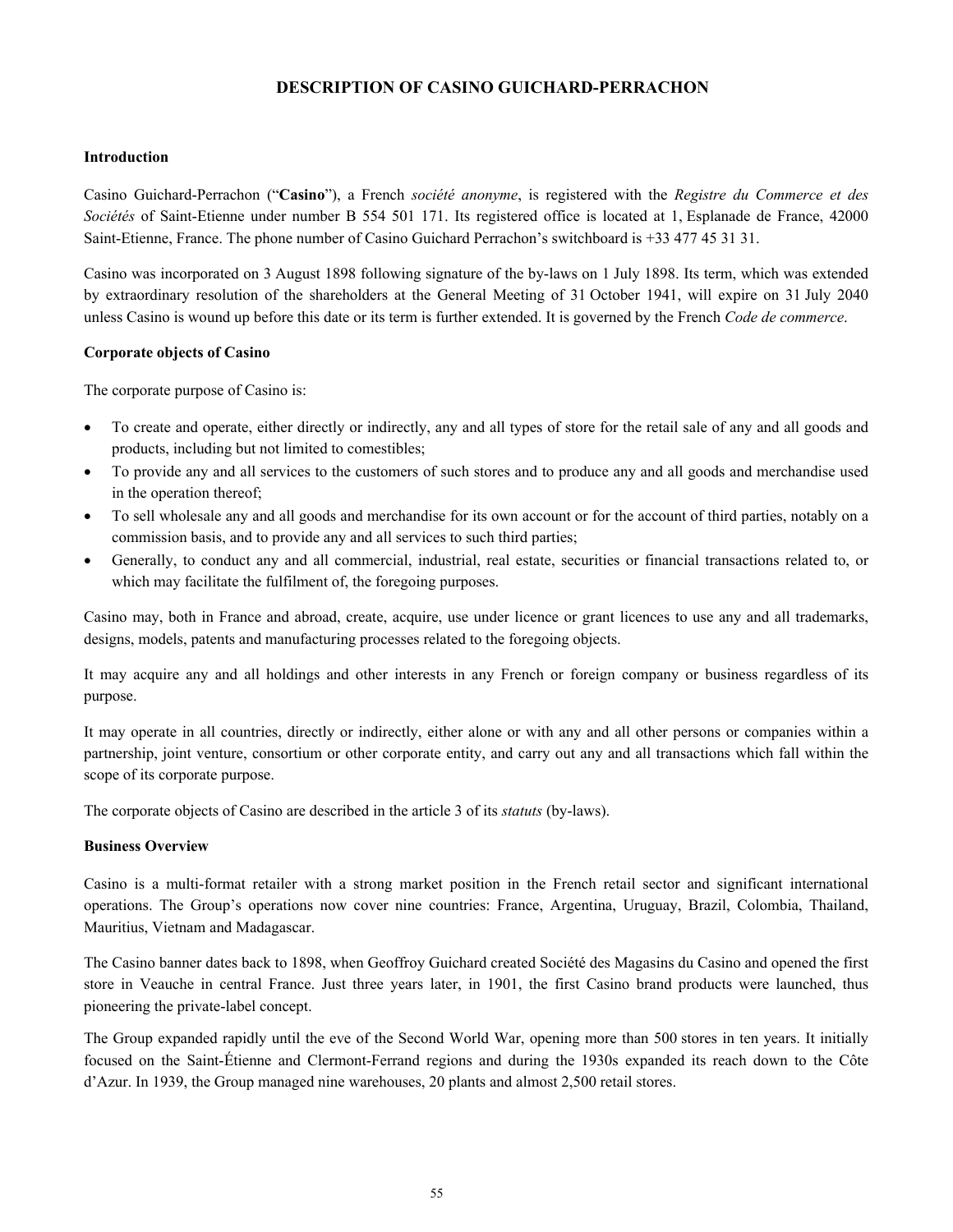In the 1950s, Casino embarked on a policy of diversifying its formats and its business activities. The first self-service store opened in 1948, the first Casino supermarket in 1960, the first Casino Cafétéria in 1967 and the first Géant hypermarket in 1970. Acquisition of L'Épargne in 1970 extended the Group's operations to south-western France.

At the end of the 1970s, Casino broke into the international markets, launching a chain of cafeterias in the United States and then acquiring 90 cash & carry stores under the Smart & Final banner in 1984.

The mid-1980s marked a turning point in the Group's expansion policy. It adopted a redeployment strategy aimed at achieving critical mass to improve its resilience in an increasingly competitive retail industry.

This strategy consisted first and foremost of expanding its operations in France and refocusing on its core business as a retailer. Between 1985 and 1996, it acquired control of two retail companies in eastern and southern France, Cédis and La Ruche Méridionale. It signed partnership agreements with the Corse Distribution Group and with Coopérateurs de Normandie-Picardie. In 1992, it took over Rallye's retail business comprising hypermarkets, supermarkets and cafeterias.

The Group also launched a programme to refurbish its hypermarkets and modernise its convenience store network, with the aim of repositioning both its corporate image and the image of its banners. Casino created Spar France in 1996 and acquired a stake in Monoprix-Prisunic in 1997. It also took a majority stake in the Franprix and Leader Price banners in 1997.

As a result of these developments, on the eve of the new millennium Casino had become France's third largest food retailer with about  $12.9\%$  market share<sup>1</sup>.

Leveraging its strong domestic position, the Group then decided to strengthen its international presence and embarked on an active international expansion policy.

From 1998 to 2002, it acquired a large number of retail companies in South America (Libertad in Argentina, Disco in Uruguay, Exito in Colombia, CBD in Brazil and Cativen in Venezuela), Asia (Big C in Thailand, Vindémia in Vietnam), the Netherlands (Laurus, now Super de Boer) and the Indian Ocean region (Vindémia in Reunion, Madagascar, Mayotte and Mauritius).

It also moved into Poland and Taiwan, opening its first Polish hypermarket in Warsaw in 1996 followed by a Leader Price store in 2000, and its first hypermarket in Taiwan in 1998.

Since 2000, Casino has strengthened its presence in France in the most buoyant formats and expanded in its most promising international markets.

In France, Casino has adapted its business mix to meet changing market trends, first by strengthening its positioning in convenience and discount formats through major acquisitions.

In 2000, it acquired a stake in online retailer Cdiscount and raised its interest in Monoprix to 50%. In 2003, Casino and Galeries Lafayette renewed their partnership in Monoprix.

At the end of 2008, the strategic agreement between the two partners was extended until 2012. In 2004, the Group increased its interest in Franprix Holding to 95% and in Leader Price Holding to 75%. Since 2009, it has owned 100% of both companies.

Secondly, Casino also began to develop other businesses connected with retailing, such as financial services and commercial real estate. In 2001, it joined forces with LaSer Cofinoga to create Banque du Groupe Casino. In July 2010, it signed a partnership agreement in financial products and services with Groupe Crédit Mutuel-CIC, which will increase its interest in Banque Casino to 50%, with Casino owning the remaining 50%. In 2005, the Group's shopping centre properties were spun off into a new subsidiary, Mercialys, which was floated on the stock exchange.

1 (Source: KantarWorld Panel (formerly TNS))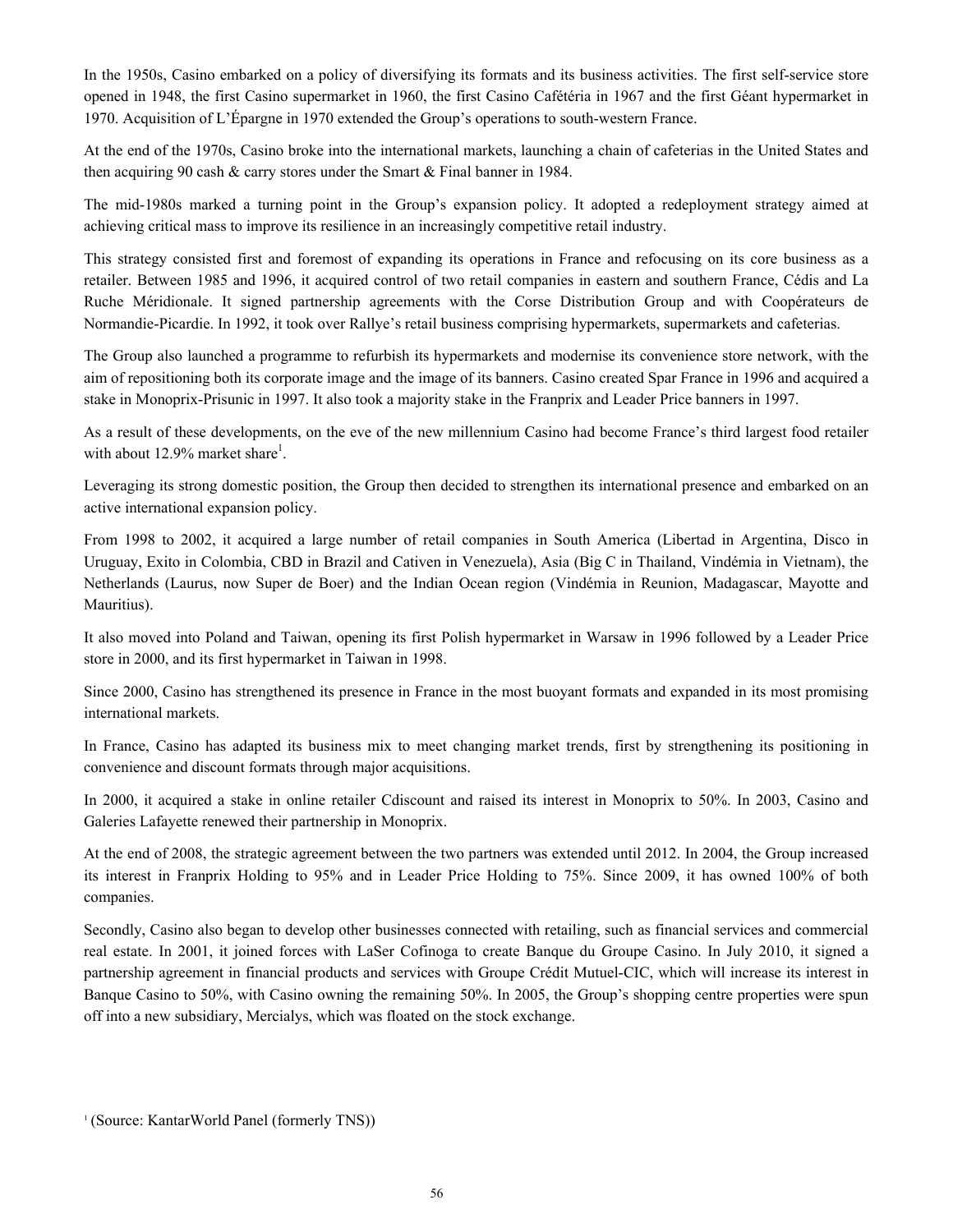In the international markets, Casino began to refocus its business on two core regions, South America and Southeast Asia, to capitalise on their strong growth potential. From 2005 to 2007, the Group acquired joint control of the GPA Group in Brazil, and became majority shareholder of Exito in Colombia and Vindémia in the Indian Ocean region. In 2010, the partnership between GPA and Casas Bahia, Brazil's leading non-food retailer, and Big C's acquisition of Carrefour Thailand (42 stores) significantly increased the Group's footprint in these two regions, which are the main pillars of its international development.

In 2006, Casino sold its Polish retailing businesses and its 50% interest in its Taiwanese subsidiary Far Eastern Géant, followed by its interest in Smart & Final in the USA in 2007. In 2009, Casino sold its 57% interest in Dutch retailer Super de Boer.

In 2010, the Venezuelan government ordered the nationalisation of Exito hypermarkets operating in Venezuela. The Bolivarian Republic of Venezuela acquired 80% of Cativen with casino retaining 20% to provide its operational support.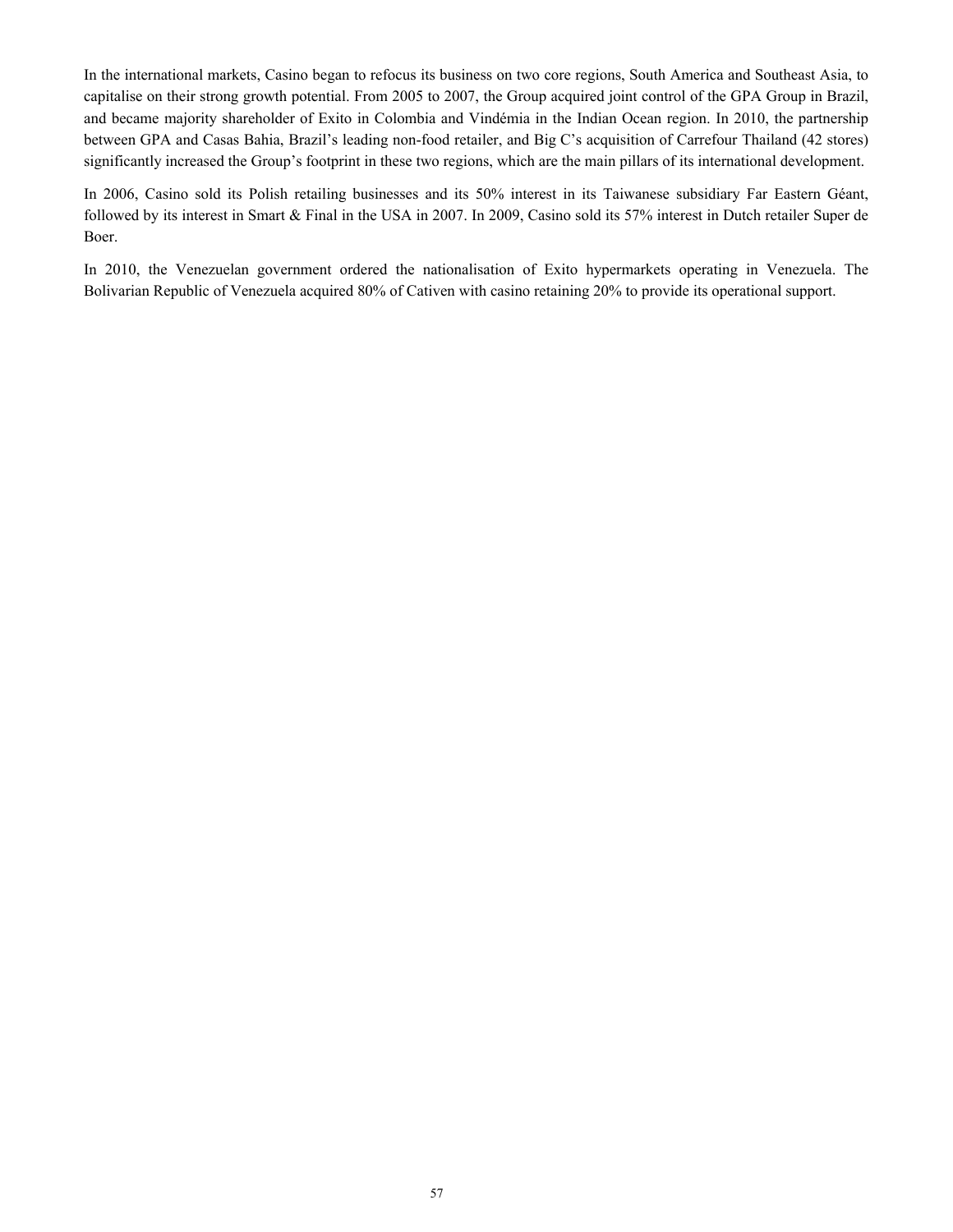# **RECENT DEVELOPMENTS**

#### **Casino: successful bond issue of €650 million**

Casino successfully issued a new 7-year bond of  $\epsilon$ 650 million.

This operation, which strengthens the Group's liquidity, is intended to refinance the next debt repayments of the Group. It extends the average maturity of Casino's bond debt to 4.8 years today (vs. 4.6 years as of the end of June).

This new bond, which will pay a coupon of 3.157%, has been significantly oversubscribed by a diversified investor base. This coupon is the lowest ever achieved by the Group in a bond issue.

Casino is rated BBB- stable by Standard & Poor's and Fitch Ratings<sup>1</sup>.

Bank of Tokyo Mitsubishi, Citibank, Crédit Agricole Corporate and Investment Bank, Natixis, RBS and Société Générale acted as joint bookrunners.

## **Casino acquired one million voting shares of Wilkes**

Following the exercise by the Diniz family of its First Put Option as provided for in the agreements between Casino and the Diniz Family, one million voting shares of Wilkes were transferred to Casino on August 22, 2012.

Casino now holds 52.5% of the voting capital and 70.4% of the total capital of Wilkes, GPA's holding company.

## **Since 11 May 2012, the Board of Directors has 14 members:**

- Jean-Charles Naouri, Chairman and Chief Executive Officer;
- Didier Carlier, representing Euris;
- Henri Giscard d'Estaing;
- Jean-Marie Grisard, representing Matignon-Diderot;
- Lady Sylvia Jay;
- Marc Ladreit de Lacharrière;
- Didier Lévêque, representing Foncière Euris;
- Catherine Lucet;
- Gilles Pinoncély;
- Gérald de Roquemaurel;
- David de Rothschild;
- Frédéric Saint-Geours;
- Michel Savart, representing Finatis;
- Rose-Marie Van Lerberghe.

<sup>1</sup> Standard & Poor's Rating Services and Fitch Ratings are established in the European Union and registered under CRA Regulation and included in the list of credit rating agencies registered in accordance with the CRA Regulation published on the European Securities and Markets Authority's website (www.esma.europa.eu/page/List-registered-and-certified-CRAs) as of the date of this Base Prospectus.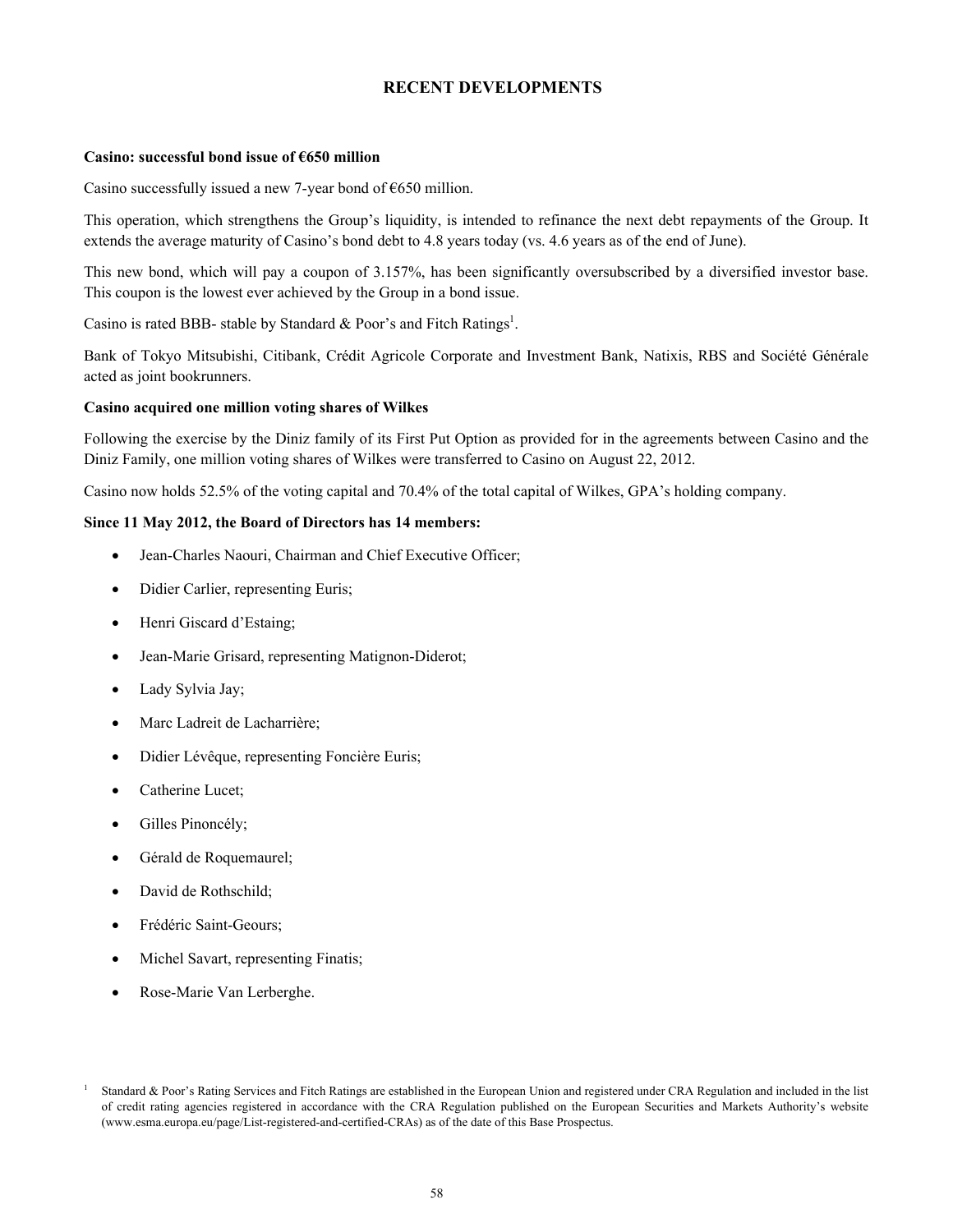Non-voting director: Pierre Giacometti.

Honorary Chairman (not a director): Antoine Guichard.

Board Secretary: Jacques Dumas.

# **Third-quarter 2012 sales**

# **CASINO GROUP: THIRD QUARTER 2012 SALES**

- **Strong growth in sales at €11.8 billion (+35.2%), driven by International, which now makes up 60.4% of the Group's operations**
- **Sustained organic\* growth up in Q3 over Q2 2012: +4.2% (vs. +3.4% in Q2 2012)** o **Internationally**, very good performance (**+8.8%**) in sequential acceleration over Q2 2012 (+7.7%)

In **France**, business is resilient (**+0.2%**), boosted by the excellent performance of Cdiscount (**+22.8%**) and by the improved trends on convenience and discount formats.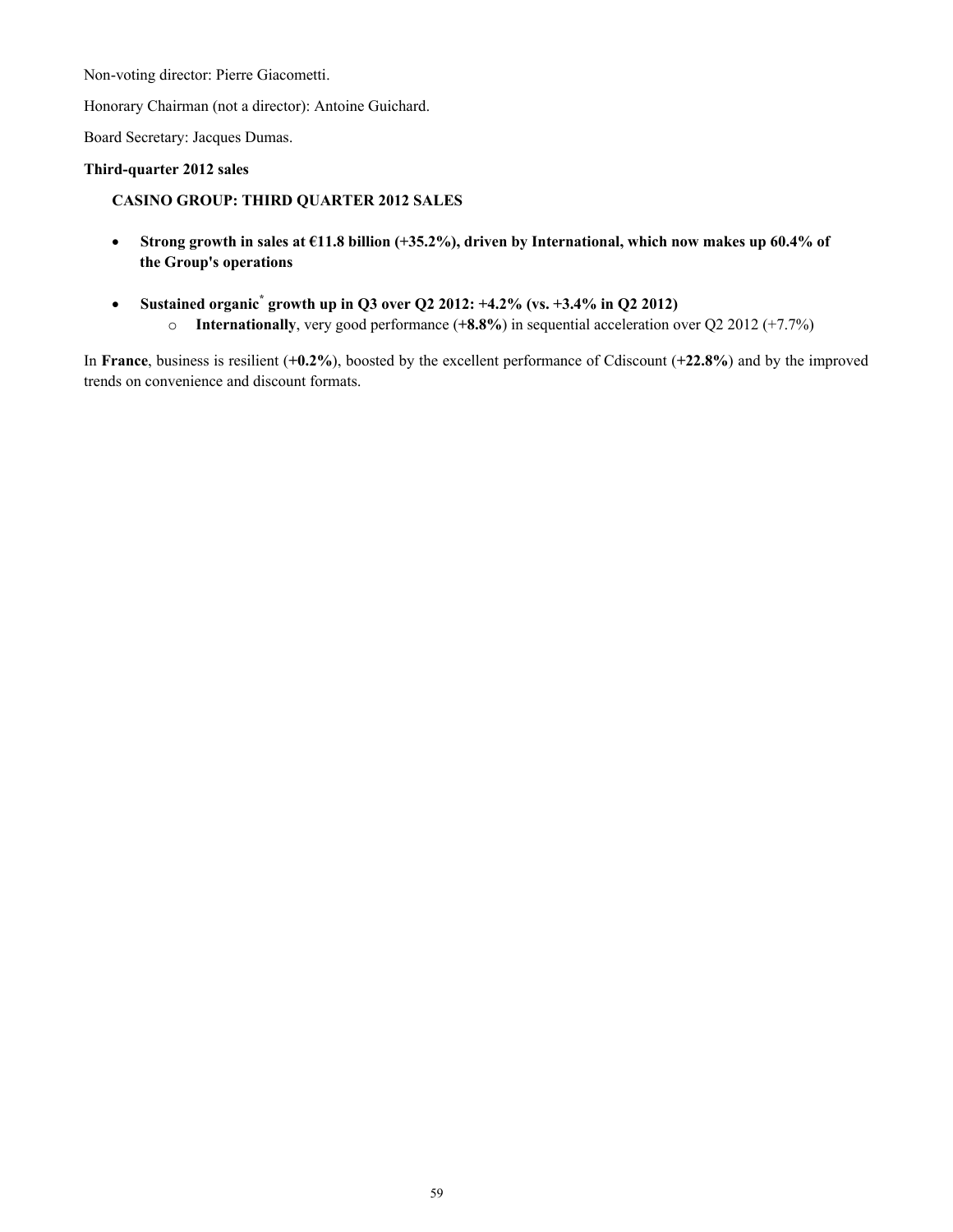# **EVOLUTION OF THE GROUP'S CONSOLIDATED NET SALES IN THE 3RD QUARTER OF 2012**

| <b>Consolidated net sales (before</b><br>$\mathit{tax})$ | Q3 2011         | Q3 2012         | Evolution Q3 2012/Q3 2011 |                             |
|----------------------------------------------------------|-----------------|-----------------|---------------------------|-----------------------------|
|                                                          | in $\epsilon$ m | in $\epsilon$ m | Growth                    | Organic growth <sup>1</sup> |
| <b>Total continuing</b><br>operations                    | 8,705           | 11,767          | $+35.2%$                  | $+4.2%$                     |
| France                                                   | 4,737           | 4,663           | $-1.6\%$                  | $+0.2\%$                    |
| International                                            | 3,968           | 7,104           | $+79%$                    | $+8.8\%$                    |

**In the third quarter of 2012**, the **Group's** consolidated sales were up **+35.2%.** Organic growth**\*** was steady at **+4.2%**  (+3.8% including petrol and calendar effect). Group same-store sales increased **+2.2%** excluding petrol.

Changes in scope positively contributed +33.9%, primarily under the impact of the full consolidation of GPA as of 2 July 2012. Foreign-exchange rates had an unfavourable impact of -2.5%. The petrol effect was minimal for the quarter. The calendar effect was negative in France (-0.8%) and nil internationally.

# **In France, resilient sales on an organic basis**

In France, organic growth was **+0.2%** in the third quarter excluding calendar, up sequentially over Q2 (-0.5%). Reported sales declined by -1.6% after factoring in the deconsolidation of a master franchisee at Franprix-Leader Price.

- Despite a soft consumer environment, **convenience** formats posted satisfactory results. Sales for Monoprix, Casino supermarkets and superettes continue to grow on an organic basis. Total sales for superettes are improving  $(+0.1\%)$ and +0.6% excluding calendar effect), compared to a decline of -2.9% in Q2 2012.
- **Franprix-Leader Price** posted stable sales on an organic basis, excluding the calendar effect, an improvement over the previous quarter  $(-1.3\%)$ .
- **Géant's** performance was affected by the decline in non-food, in particular on multimedia. The banner continues and accelerates the reduction of its non-food selling areas.
- Inversely, **Cdiscount** stepped up its growth (**+22.8%**), benefiting from excellent performance during the summer sales.
- In all, **non-food sales** by Géant and Cdiscount grew **+2.2%** in the third quarter.

# **International: continued strong organic growth: +8.8%**

Casino Group's international subsidiaries generated strong growth once again this quarter. Sales rose **+8.8%** on an organic basis excluding the calendar effect. Total sales for International subsidiaries, which rose **+79%**, also benefited from the full consolidation of GPA.

The foreign-exchange effect had a negative impact of -5.5% on international sales in the third quarter 2012.

 **Latin America** posted strong organic growth of **+9.6%,** driven by high same-store growth in Brazil and dynamic expansion in Colombia.

*1 Excluding petrol and calendar effect; organic growth is growth at constant scope of consolidation and exchange rates.*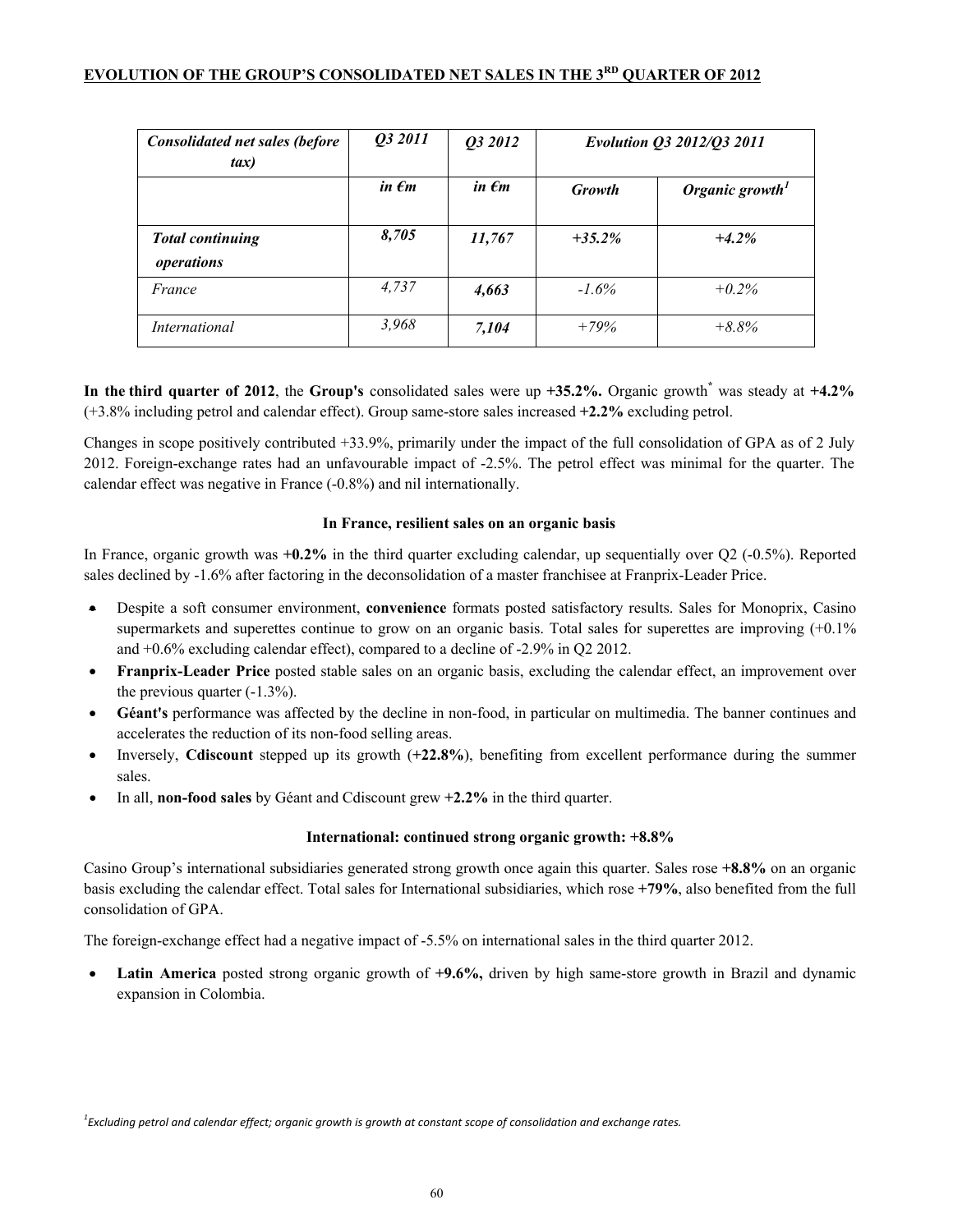Organic growth for **Asia** is still very significant at **+10.2%**, due to the sustained pace of expansion, especially in Thailand, where same-store growth improved in the third quarter.

Total **International** sales accounted for **60.4% of Group sales** over the period, compared with 46% in Q3 2011.

\*\*\*\*\*\*\*\*\*\*\*\*\*\*\*\*\*\*\*\*\*\*\*\*\*\*\*\*\*\*\*\*\*\*\*\*

## **FRANCE: SALES ANALYSIS - Q3 2012**

Sales in **France** came to **€4,663 million** in the third quarter of 2012, an increase of **+0.2%** in organic growth, excluding petrol and the calendar effect.

## **Sales growth**

| In $\epsilon$ m                               |         |         | <b>Reported</b><br>growth |          | Organic<br>growth <sup>1</sup> |
|-----------------------------------------------|---------|---------|---------------------------|----------|--------------------------------|
|                                               | Q3 2011 | Q3 2012 | <b>Q3 2012</b>            | Q3 2012  | Q2 2012                        |
| before tax -<br>sales<br><b>Net</b><br>France | 4,737   | 4,662.9 | $-1.6\%$                  | $+0.2\%$ | $-0.5\%$                       |
| <b>Casino France</b>                          | 3,237.1 | 3,201.1 | $-1.1\%$                  | $+0.1\%$ | $-0.7\%$                       |
| Géant Casino hypermarkets                     | 1,463.1 | 1,358.0 | $-7.2\%$                  | $-7\%$   | $-5.9\%$                       |
| Casino supermarkets                           | 970.9   | 1,001.3 | $+3.1\%$                  | $+3.5%$  | $+3.5%$                        |
| Superettes                                    | 426.9   | 427.1   | $+0.1\%$                  | $+0.6\%$ | $-3.2\%$                       |
| Cdiscount & Other businesses                  | 376.2   | 414.6   | $+10.2\%$                 | $+14.2%$ | $+9.1%$                        |
| Franprix – Leader Price                       | 1,044.4 | 1,003.2 | $-3.9\%$                  | $+0\%$   | $-1.3\%$                       |
| <b>Monoprix</b>                               | 455.5   | 458.6   | $+0.7\%$                  | $+1.4%$  | $+1.5%$                        |

# **Evolution in same-store sales, excluding petrol**

|                           |          | excluding calendar effect |                     |  |  |
|---------------------------|----------|---------------------------|---------------------|--|--|
|                           | Q3 2012  | Q3 2012                   | Q <sub>2</sub> 2012 |  |  |
| Géant Casino hypermarkets | $-6.3\%$ | $-5.4\%$                  | $-4\%$              |  |  |
| Casino supermarkets       | $-2.6\%$ | $-1.7\%$                  | $-1.4\%$            |  |  |
| Franprix                  | $-2.7\%$ | $-2.6\%$                  | $-3\%$              |  |  |
| <b>Leader Price</b>       | $-1.6\%$ | $+0.1\%$                  | $-2.8\%$            |  |  |
| Monoprix                  | $-0.6\%$ | $+0.2\%$                  | $+0.5\%$            |  |  |

*1 Excluding petrol and calendar effect*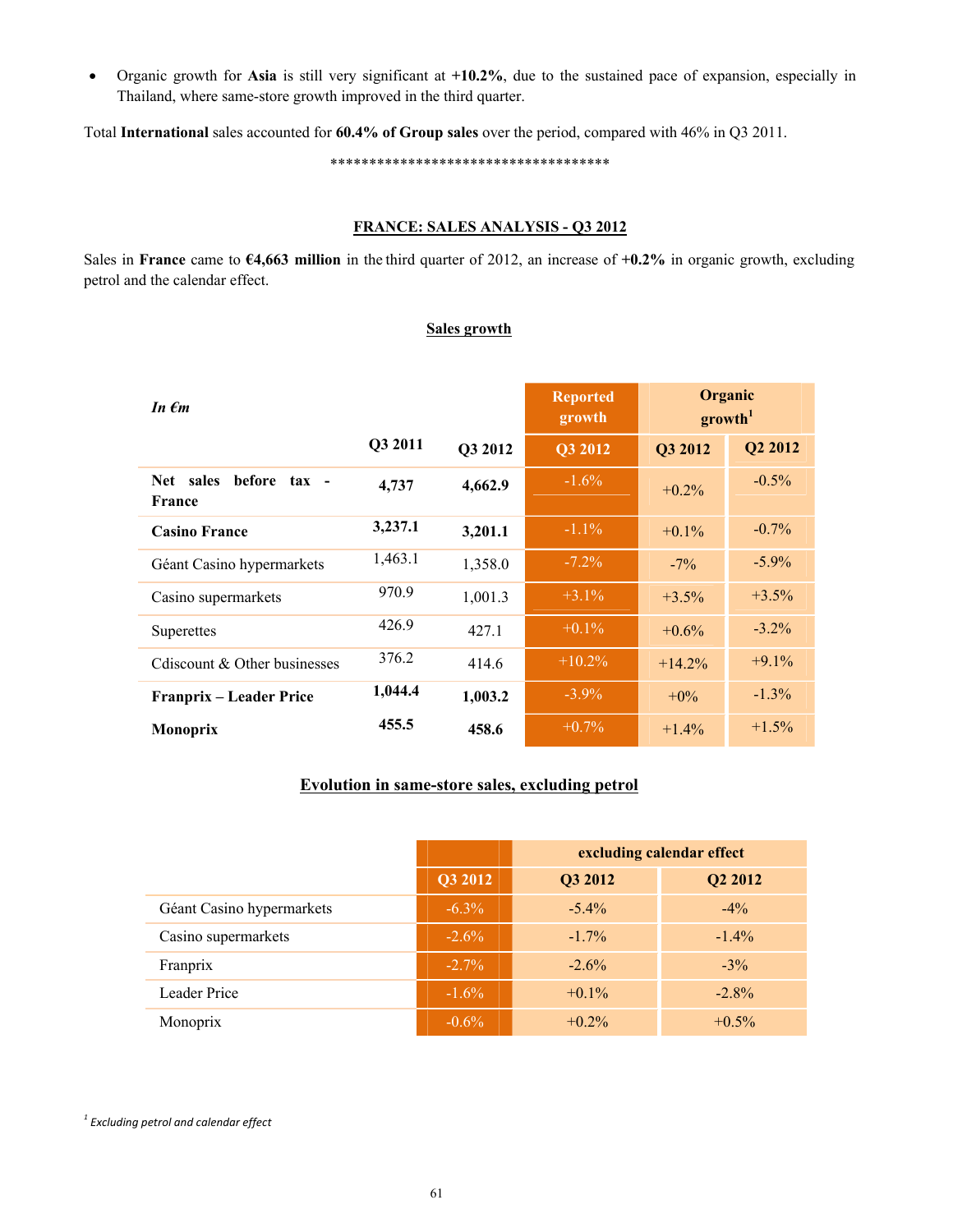# **Casino France**

Same-store sales<sup>\*</sup> excluding petrol for Géant Casino were down -5.4%<sup>\*</sup>. During the quarter, Géant suffered notably from the impact of unfavourable weather and from the ongoing trend on **non-food**.

In a context of soft consumption, same-store **food** sales were down -2.9%<sup>1</sup>.

Non-food same-store sales fell by -7.3%<sup>\*</sup>, without multimedia, for which the banner pursues the reduction of sales areas at an accelerated pace.

At the end of Q3, the banner already reached its annual target by reducing by 7.5% the non-food sales area of 80 stores. Total sales area of hypermarkets will decrease by 2.4% in 2012.

Excluding petrol and calendar effect, organic growth in sales in **Casino Supermarkets** was up **+3.5%.** The banner has kept up its strategy of excellence in fresh goods and rollout of local products labelled "Le Meilleur d'ici" ("the Best from Here"), as well as highlighting its own private label, whose performance over the quarter was satisfactory. Total sales grew **+3.1%**. Same-store sales excluding the calendar effect were down -1.7%.

Sales in **superettes** are posting **+0.6%** organic growth (excluding the calendar effect), marking an improvement over Q2 2012. This performance was sustained by expansion, with Casino having opened 61 stores. 2 Petit Casino have been converted into Casino Shop. Moreover, since July, 17 Coop d'Alsace stores have joined the Casino proximity network. In total 48 Coop d'Alsace are affiliated.

**Cdiscount** sales rose **+22.8%** because of excellent performances obtained during the most recent sales. All product categories are developing very dynamically. The market place continues its growth, in line with the plan, making it possible to expand the total number of offers available on the Cdiscount website to 900,000, of which 100,000 are sold directly by Cdiscount. It already represents more than 7% of total business volume, which is up by 30%. Sales via m-commerce (smartphones and tablets) have increased faster than activity.

The Group has continued to roll out its multi-channel strategy over the third quarter, completing the number of pick-up points in its stores. There are now a total of **2,450** points for packages under 30 kg, and **450** points for packages over 30 kg. Total **non-food** sales (cumulative) in France by **Géant and Cdiscount** rose **+2.2%** over Q3.

# **Franprix – Leader Price**

**Leader Price** posted an increase of **+0.1%** in its same-store sales, excluding the calendar effect, an improvement over H1 2012. Sales  $\&$  marketing activities initiated since the start of the year, from the standpoint of both assortment and pricing, are ongoing, and their good results are validating Leader Price's recent strategic trend. 12 stores have opened since the year began, of which 4 over the period. The rollout of Cdiscount pick-up points continues satisfactorily, with 150 pick-up points currently in place.

Sales for **Franprix** rose **+0.1%** on an organic basis excluding the calendar effect for the quarter, an improvement compared with the previous quarter. Sales benefited notably from the improvement in private label performance. The loyalty card is also being rolled out throughout the store network. The banner has opened 7 stores over the period. Same-store sales exclusive of the calendar effect were down -2.6%, compared with -2.9% in Q2 2012.

Total **Franprix-Leader Price** sales were down -3.9% after factoring in the deconsolidation of a master franchisee.

# **•** Monoprix

Sales at **Monoprix** rose **+1.4%** on an organic basis excluding the calendar effect. In a difficult market, the clothing, drugstore and beauty corners posted good performance in September. Online food sales also recorded very strong growth. Same-store growth excluding the calendar effect was  $+0.2\%$ , in line with Q2 ( $+0.5\%$ ). Monoprix opened 7 stores over the period.

*<sup>1</sup> Excluding calendar (-0.9% over Q3) and restated for the transfer of four hypermarkets to Casino Supermarkets*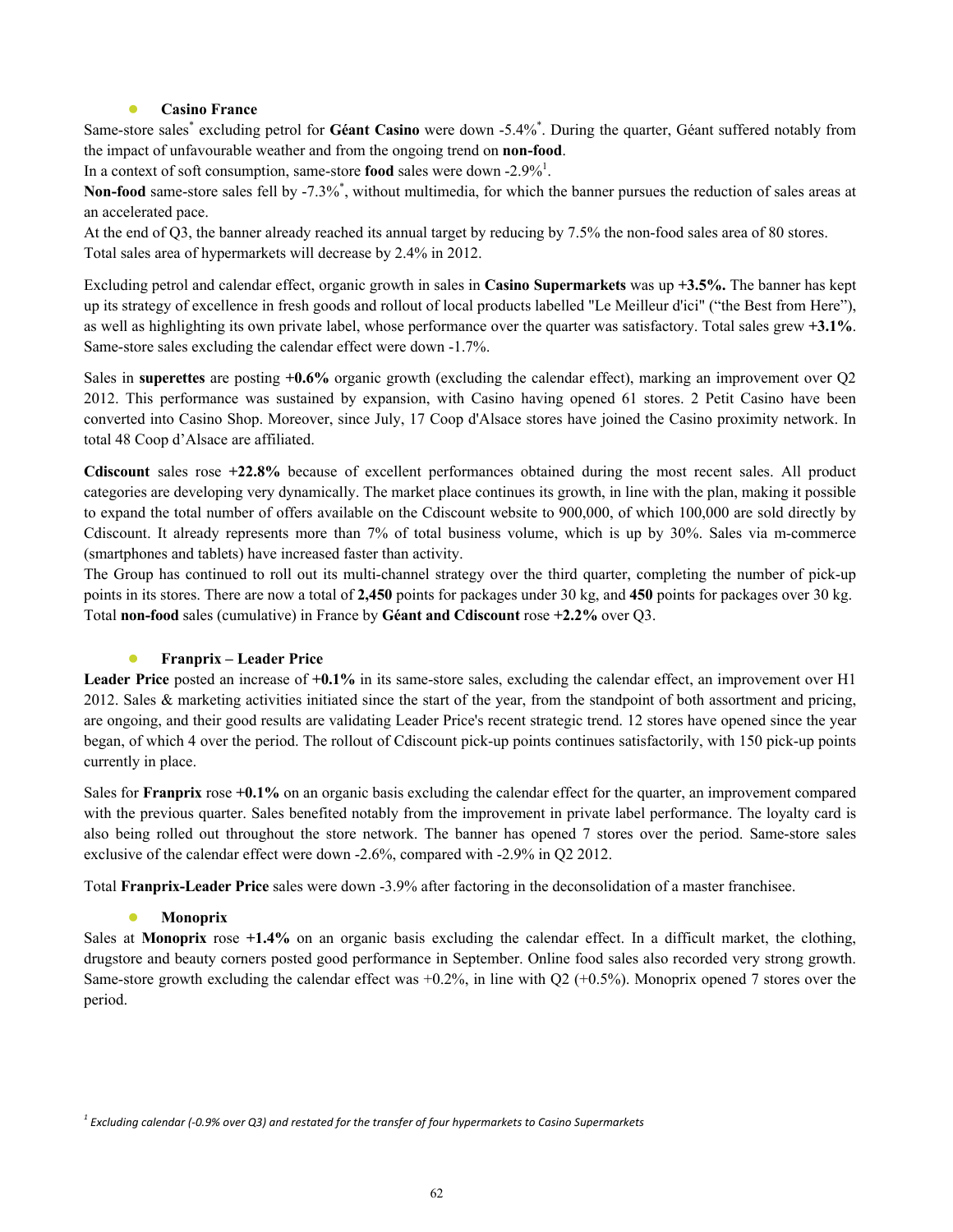## **INTERNATIONAL: SALES ANALYSIS - Q3 2012**

Consolidated sales at International subsidiaries rose substantially by **+79%**.

**Scope** effects had a positive impact of **+75.6%**, related to the full consolidation of GPA.

**Exchange rates** had an unfavourable impact of **-5.5%**, resulting primarily from the Brazilian real's sharp depreciation against the euro.

Once again, **organic growth** was very high at **+8.8%\*** , an improvement over Q2 (+7.7%), driven by good performance in both Latin America and Asia.

# **Change in International sales growth in Q3 2012**

|               | <b>Reported</b><br>growth | <b>Organic</b><br>growth <sup>1</sup> | Same-store<br>growth |
|---------------|---------------------------|---------------------------------------|----------------------|
| Latin America | $+98.7\%$                 | $+9.6%$                               | $+7.5%$              |
| Asia          | $+19.9\%$                 | $+9.8%$                               | $+3.5%$              |

**In Latin America,** same-store sales showed steady growth of **+7.5%**, reflecting especially GPA's good performance. Organic growth was +9.6%, boosted by continued rapid expansion, particularly in Colombia. In all, sales rose 98.7%, primarily under the impact of the full consolidation of GPA.

# **GPA** in Brazil

In **Brazil, GPA** posted same-store sales up **+8.1%**.

Same-store sales for GPA Food were up  $+6.8\%^2$ , driven by the success of the new Assaí cash & carry format which shows excellent performance. Minimercado Extra proximity stores benefited from the latest effects of the conversion of Extra Facil stores to that format, while the other food banners benefited from the conversion of Sendas and Comprebem stores in Q3 2011. The group pursued its policy of innovation over the quarter, notably by launching its first virtual storefront in São Paulo. Expansion pace was accelerated with the opening of 15 new stores during the quarter (i.e.  $+2.4\%$  in square meters): 3 hypermarkets, 4 supermarkets and 8 Minimercado were opened.

Same-store sales for Viavarejo increased +7.5%<sup>\*</sup>, driven by significant sales initiatives and the extension of tax incentives on purchases of household appliances and furnishings. The assortment in store also improved. The expansion continued in Q3, with the opening of 9 Casas Bahia stores.

#### **Exito in Colombia**

Total sales for Exito grew strongly in the third quarter, under the combined influence of high organic growth and a favourable foreign-exchange and calendar effect. Exito benefited from the rapid expansion of its store network. The strengthening of private labels had a positive effect on sales, as did the continued development of activities complementary to retail (specifically credit and insurance).

The expansion of **Exito** was focused on the development of convenience and discount stores, with the opening of 5 Exito Express, 6 Surtimax, 1 Exito supermarket and 1 Exito hypermarket.

*<sup>1</sup> Excluding petrol and calendar effect*

*<sup>2</sup> Gross same-store sales published by GPA.*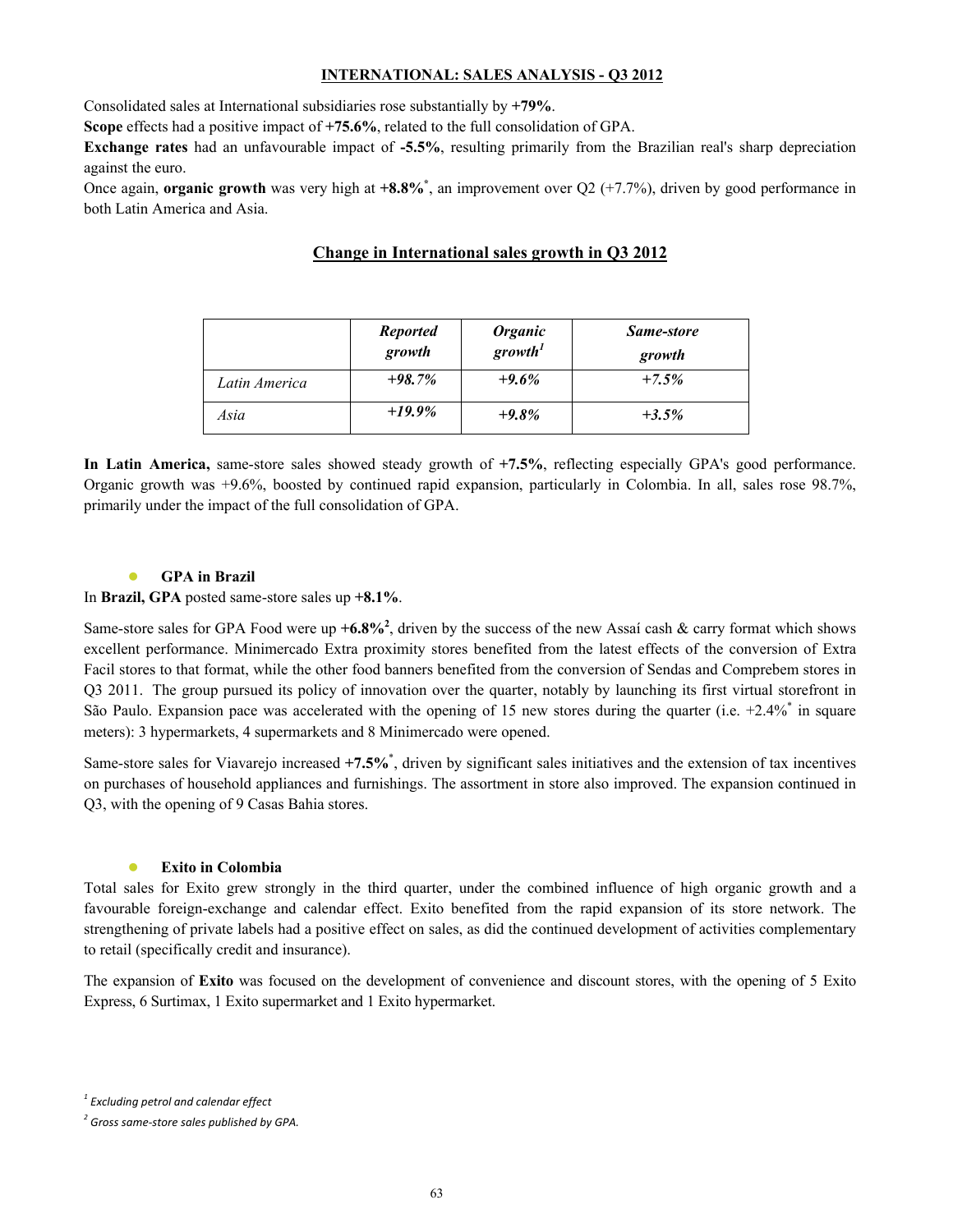**In Asia,** same-store growth came out at +3.5%. **Organic** growth in sales excluding the calendar effect maintained a high level of **+9.8%.** Total sales grew **+19.9%**.

# **Big C Thailand**

**Big C** posted **organic sales growth** excluding calendar of **+7.6%.** Big C's same-store performance was robust at +3.6%, thanks to the very good results of promotional operations during the quarter, including the  $19<sup>th</sup>$  anniversary of the banner, the success of the Extra premium concept, and the roll-out of the loyalty card. The promotional operations contribute to reinforce the position of Big C on the low prices. The roll-out of the partnership with service-station operator Bangchak continues, with the opening of pilot stores in the area around Bangkok. Big C continues to finalise the resolution of logistical and procurement problems caused by the floods in late 2011.

Expansion has had an increased contribution to organic growth, with the opening of 3 hypermarkets and many convenience formats over the quarter: 3 supermarkets, 15 Mini Big C and 15 Pure.

## **Big C Vietnam**

**Big C Vietnam** continued to post **very strong growth** in its sales on an **organic basis**, driven by recent expansion efforts. The banner has opened 1 hypermarket and 1 shopping mall during the quarter. Sales from the latest stores and malls to open have been very satisfactory. Over the quarter, Big C launched a private label offering regional, in-season fresh goods, and continued to roll out its loyalty programme.

In the **Indian Ocean**, same-store sales were down due to an unfavourable economic context in La Réunion.

#### \*\*\*\*\*\*\*\*\*\*\*\*\*\*\*\*\*\*\*\*\*\*\*\*\*\*\*\*\*\*\*\*\*\*\*\*

# **PERSPECTIVES**

In **France**, in a backdrop of soft consumption, the Group will continue to deploy its actions plan aiming at controlling its costs and reinforcing its operating excellence, in particular in hypermarkets. Expansion will continue in buoyant formats and channels, i.e. convenience, discount and e-commerce.

**Internationally**, where the Group holds positions on high-potential markets, organic growth should continue at a sustained pace, based upon a strong commercial dynamic and expansion.

#### **APPENDICES**

#### **Main changes in the scope of consolidation**

- **Change in GPA stake, fully consolidated since July 2012. GPA was consolidated at 43.1% as of 30 September 2011.**
- **Full consolidation of DSO into Franprix - Leader Price from February 2011 to August 2011.**
- **Full consolidation of BARAT into Franprix - Leader Price from March 2012.**
- **Full consolidation of companies owning 21 stores within the Franprix - Leader Price Group as of July 2012.**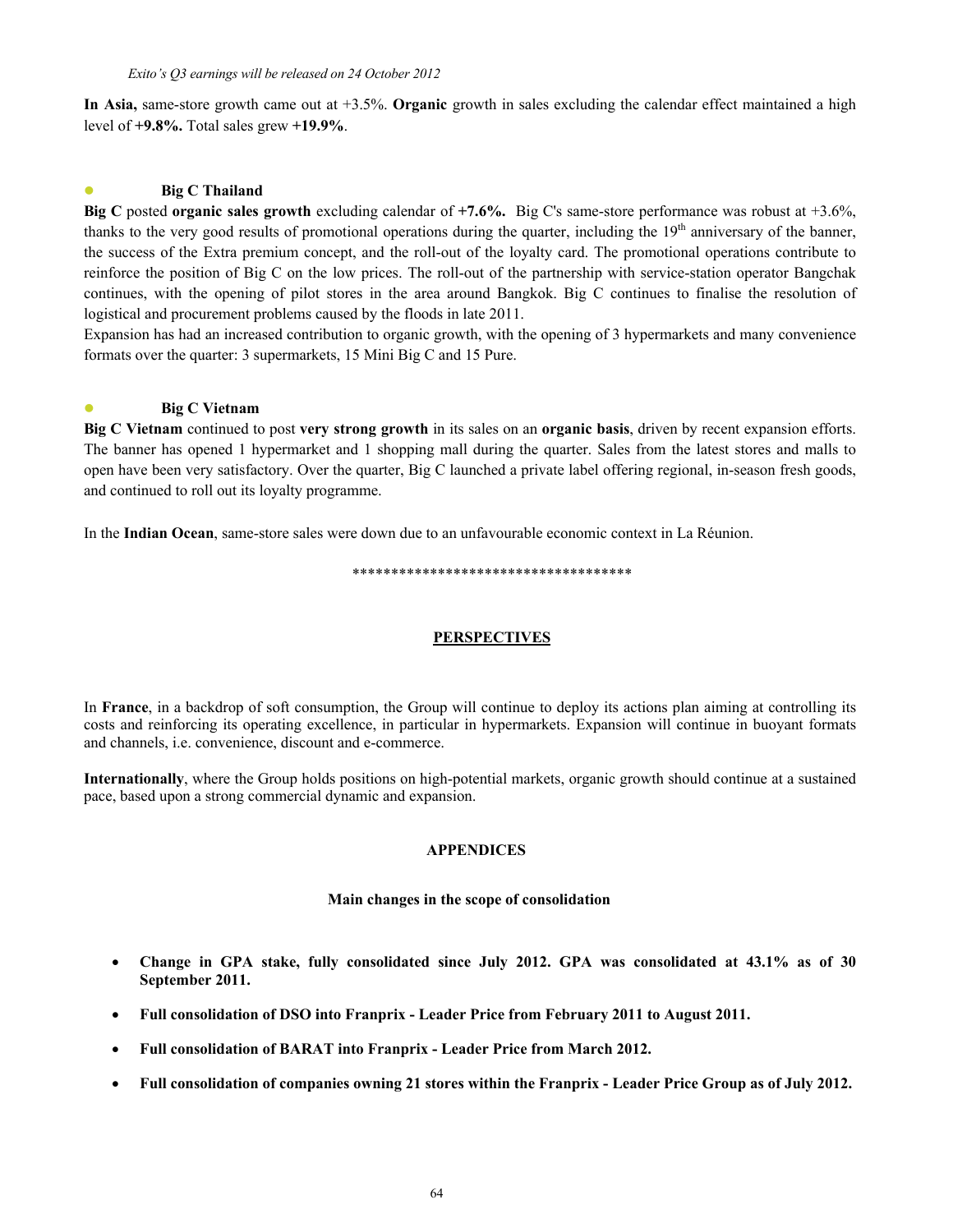|                                                                 |                      | Third quarter        |              | Change                              |                      | 9 months             |              | Change                              |
|-----------------------------------------------------------------|----------------------|----------------------|--------------|-------------------------------------|----------------------|----------------------|--------------|-------------------------------------|
|                                                                 | 2011<br>$\epsilon$ m | 2012<br>$\epsilon$ m | Reporte<br>d | At<br>constant<br>exchange<br>rates | 2011<br>$\epsilon$ m | 2012<br>$\epsilon$ m | Reporte<br>d | At<br>constant<br>exchange<br>rates |
| <b>FRANCE</b>                                                   | 4,737.0              | 4,662.9              | $-1.6%$      | $-1.6%$                             | 13,839.2             | 13,689.3             | $-1.1\%$     | $-1.1\%$                            |
| Of which:                                                       |                      |                      |              |                                     |                      |                      |              |                                     |
| <b>Casino France</b>                                            | 3,237.1              | 3,201.1              | $-1.1%$      | $-1.1%$                             | 9,103.7              | 9,063.1              | $-0.4%$      | $-0.4%$                             |
| Géant Casino<br>hypermarkets                                    | 1,463.1              | 1,358.0              | $-7.2%$      | $-7.2%$                             | 4,100.5              | 3,906.3              | $-4.7%$      | $-4.7%$                             |
| Casino supermarkets                                             | 970.9                | 1,001.3              | $+3.1%$      | $+3.1%$                             | 2,713.5              | 2,800.8              | $+3.2%$      | $+3.2%$                             |
| Superettes                                                      | 426.9                | 427.1                | $+0.1%$      | $+0.1%$                             | 1,142.0              | 1,140.4              | $-0.1%$      | $-0.1%$                             |
| Other businesses                                                | 376.2                | 414.6                | $+10.2%$     | $+10.2%$                            | 1,147.6              | 1,215.5              | $+5.9%$      | $+5.9%$                             |
| Franprix - Leader Price                                         | 1,044.4              | 1,003.2              | $-3.9%$      | $-3.9%$                             | 3,303.3              | 3,161.2              | $-4.3%$      | $-4.3%$                             |
| Monoprix                                                        | 455.5                | 458.6                | $+0.7%$      | $+0.7%$                             | 1,432.2              | 1,465.1              | $+2.3%$      | $+2.3%$                             |
| <b>INTERNATIONAL</b>                                            | 3,968.0              | 7 104,1              | $+79%$       | $+84.6%$                            | 11,009.5             | 15,425.6             | $+40.1%$     | $+41.8%$                            |
| Of which:                                                       |                      |                      |              |                                     |                      |                      |              |                                     |
| <b>Latin America</b>                                            | 3,044                | 6,049.8              | $+98.7%$     | $+108.2%$                           | 8,229.6              | 12,306.2             | $+49.5%$     | $+53.7%$                            |
| Asia                                                            | 708.6                | 849.6                | $+19.9%$     | $+10.2%$                            | 2,139.4              | 2,491.0              | $+16.4%$     | $+9.1%$                             |
| <b>Other sectors</b>                                            | 215.4                | 204.7                | $-5%$        | $-5.2%$                             | 640.5                | 628.4                | $-1.9%$      | $-2.2%$                             |
| <b>NET SALES FROM</b><br><b>CONTINUING</b><br><b>OPERATIONS</b> | 8,705                | 11,767.0             | $+35.2%$     | $+37.7%$                            | 24,848.6             | 29,114.9             | $+17.2%$     | $+17.9%$                            |

If Casino group had become sole controlling shareholder of GPA on 1 January 2012 (full consolidation at 100% of GPA from this date), Latin America total sales under the period ended on 30 September 2012 would have been €14,755.4m, bringing the total Group sales to €34,983.6m.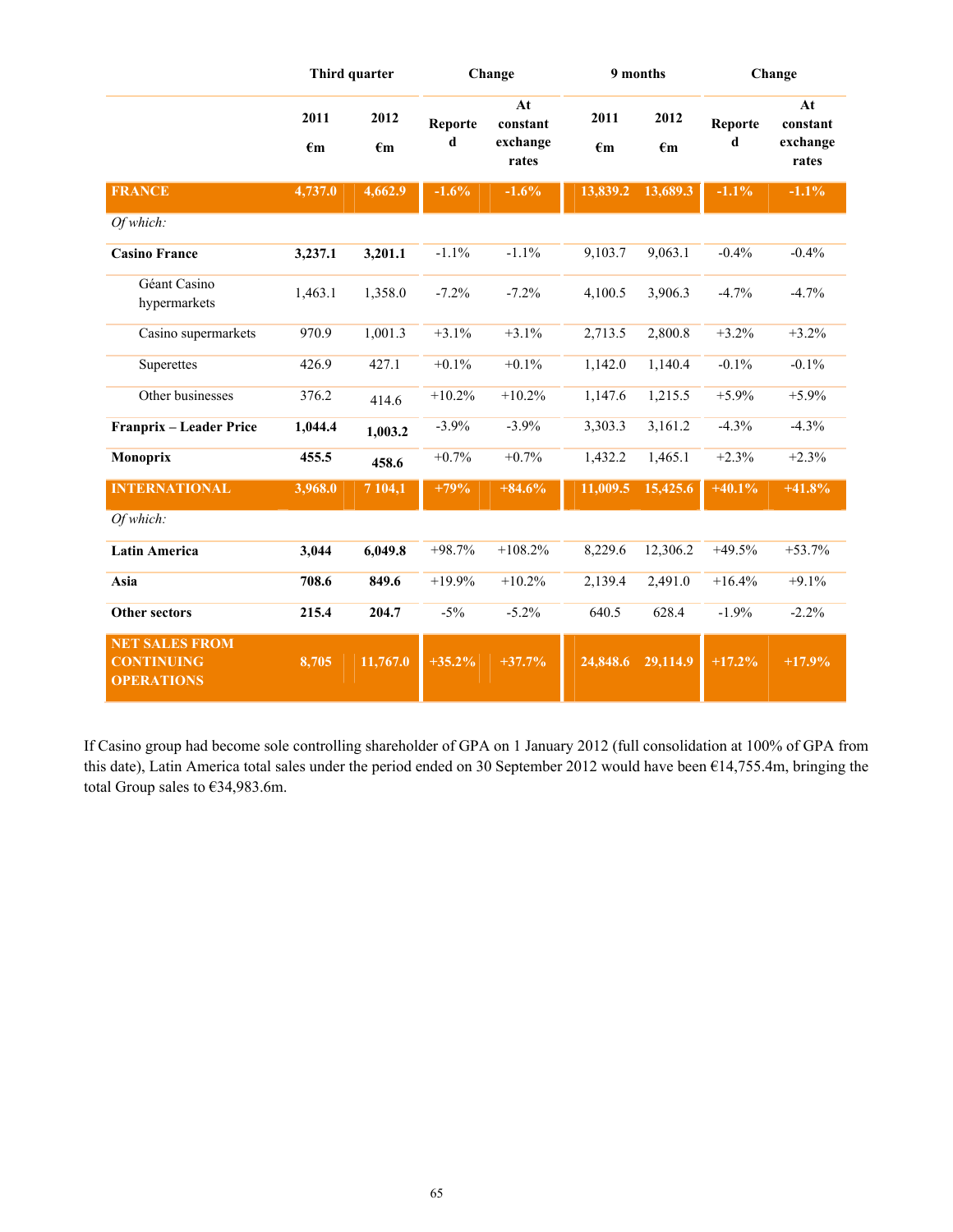# **Exchange rates**

| Average exchange rates          | H <sub>1</sub> 2011 | H1 2012 | Change    | 9-month<br>2011 | 9-month<br>2012 | Change   |
|---------------------------------|---------------------|---------|-----------|-----------------|-----------------|----------|
| (ARS<br>Argentina<br>EUR)       | 0.176               | 0.176   | $-0.3%$   | 0.174           | 0.175           | $+0.5\%$ |
| Uruguay $(UYP / EUR)$           | 0.037               | 0.039   | $+4.0%$   | 0.037           | 0.038           | $+2.5%$  |
| Thailand (THB / EUR)            | 0.023               | 0.025   | $+5.7\%$  | 0.023           | 0.025           | $+6.6%$  |
| Vietnam (VND / EUR)<br>(x1,000) | 0.035               | 0.037   | $+5.5\%$  | 0.035           | 0.038           | $+7.5%$  |
| (COP<br>Colombia<br>EUR(x1,000) | 0.388               | 0.430   | $+10.8\%$ | 0.390           | 0.435           | $+11.4%$ |
| Brazil (BRL / EUR)              | 0.437               | 0.414   | $-5.3\%$  | 0.436           | 0.407           | $-6.6%$  |

**Organic growth**: the organic growth is at constant scope of consolidation and exchange rates.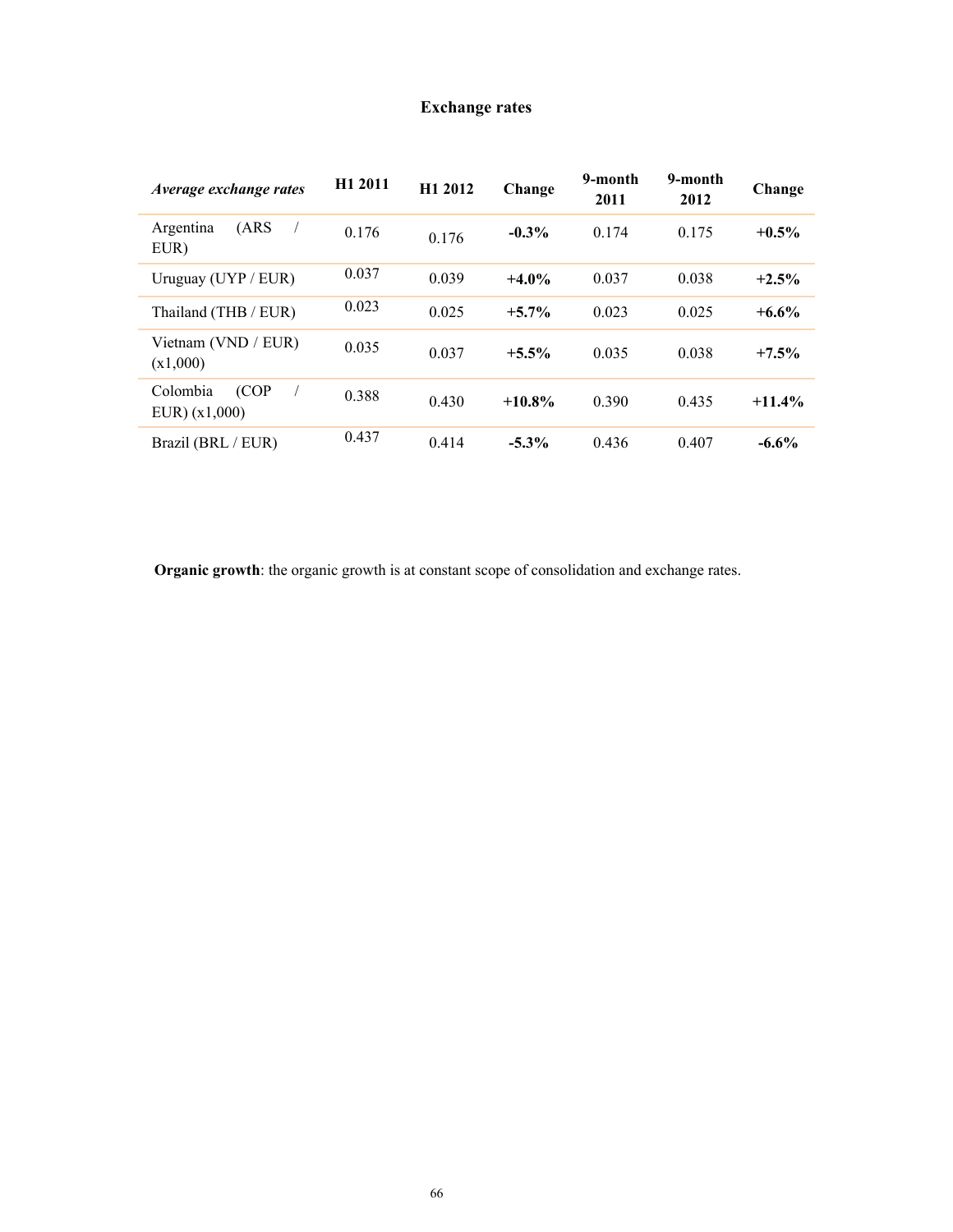# **PERIOD-END STORE NETWORK: FRANCE**

| <b>FRANCE</b>                                                              | 31 Dec. 2011 | 30 June 2012 | 30 Sept. 2012 |
|----------------------------------------------------------------------------|--------------|--------------|---------------|
| <b>Géant Casino hypermarkets</b>                                           | 127          | 123          | 125           |
| Of which French Affiliates                                                 | 8            | 8            | 9             |
| International Affiliates                                                   | 5            | 5            | 6             |
| + service stations                                                         | 101          | 97           | 97            |
| Casino supermarkets                                                        | 422          | 434          | 439           |
| Of which French Affiliates                                                 | 51           | 54           | 55            |
| International Franchise Affiliates                                         | 32           | 35           | 39            |
| + service stations                                                         | 170          | 172          | 172           |
| <b>Franprix supermarkets</b>                                               | 897          | 897          | 894           |
| Of which Franchise outlets                                                 | 379          | 384          | 387           |
| <b>Monoprix supermarkets</b>                                               | 514          | 523          | 527           |
| Of which Naturalia                                                         | 55           | 60           | 61            |
| Of which Franchise outlets/Affiliates                                      | 130          | 131          | 133           |
| <b>Leader Price discount stores</b>                                        | 608          | 599          | 601           |
| Of which Franchise outlets                                                 | 271          | 256          | 238           |
| Total supermarkets and discount stores                                     | 2,441        | 2,453        | 2,461         |
| Of which Franchise outlets/Stores operated under business leases           | 863          | 860          | 852           |
| <b>Petit Casino superettes</b>                                             | 1,758        | 1,707        | 1,657         |
| Of which Franchise outlets                                                 | 29           | 26           | 26            |
| <b>Casino Shopping superettes</b>                                          | 6            | 10           | 10            |
| <b>Casino Shop superettes</b>                                              | 16           | 27           | 29            |
| <b>Eco Services superettes</b>                                             | $\mathbf{1}$ | $\mathbf{1}$ | $\mathbf{1}$  |
| <b>Coop Alsace superettes</b>                                              |              | 31           | 48            |
| Of which Franchise outlets                                                 |              | 31           | 48            |
| <b>Spar superettes</b>                                                     | 956          | 972          | 969           |
| Of which Franchise outlets                                                 | 755          | 748          | 747           |
| <b>Vival superettes</b>                                                    | 1,752        | 1,708        | 1,699         |
| Of which Franchise outlets                                                 | 1,750        | 1,706        | 1,698         |
| Casitalia and C'Asia superettes                                            | 1            | $\mathbf{1}$ | $\mathbf{1}$  |
| <b>Other Franchise stores</b>                                              | 1,134        | 1,109        | 1,104         |
| Corner, Relay, Shell, Elf, Carmag                                          | 1,134        | 1,109        | 1,104         |
| Wholesale activity                                                         | 937          | 935          | 935           |
| TOTAL CONVENIENCE STORES                                                   | 6,561        | 6,501        | 6,453         |
| Of which Franchise outlets/Stores operated under business leases/Wholesale | 4,606        | 4,556        | 4,559         |
| <b>Other Affiliate stores</b>                                              | 26           | 28           | 29            |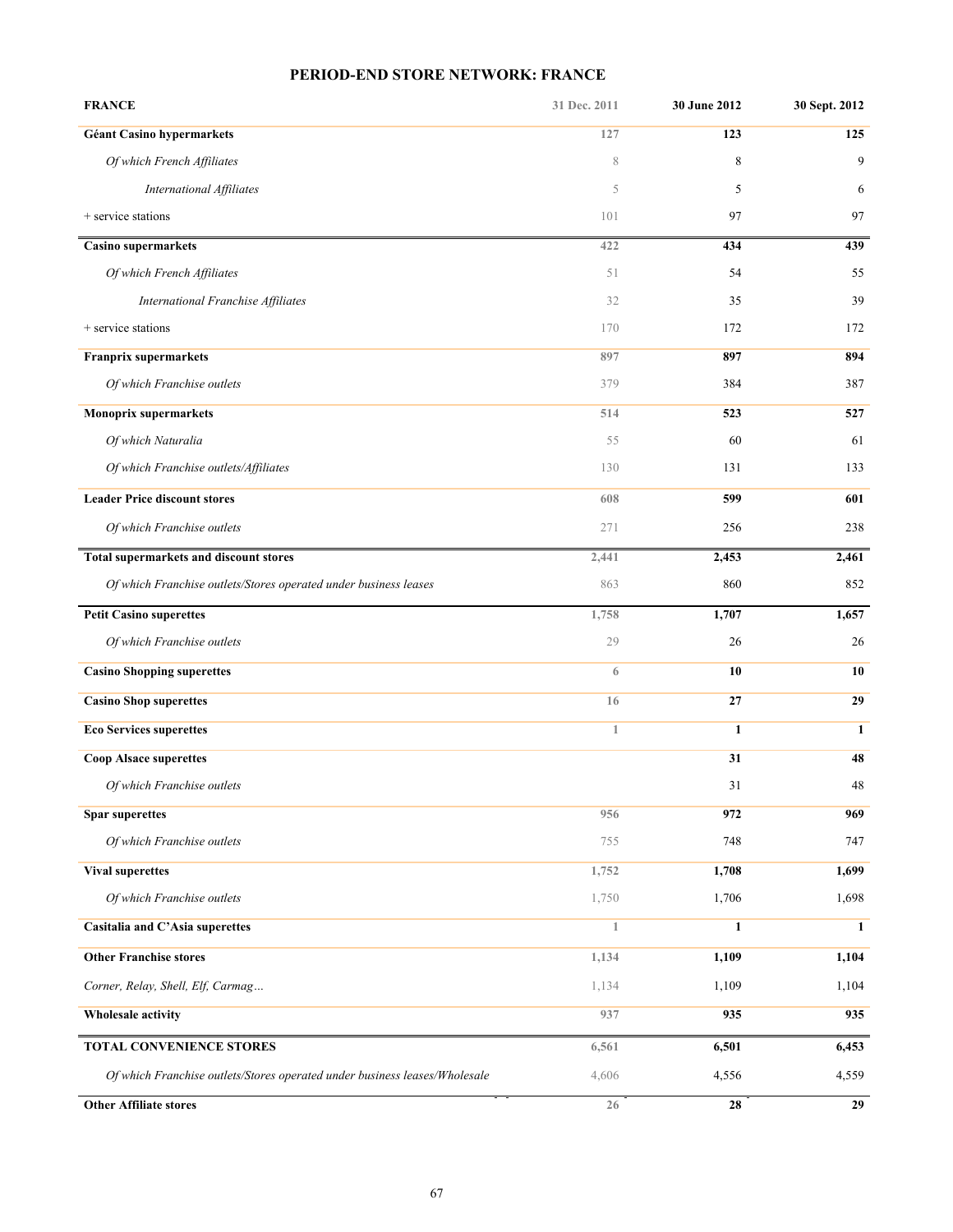| Of which French Affiliates              | 18             | 19             | 19             |
|-----------------------------------------|----------------|----------------|----------------|
| <b>International Affiliates</b>         | 8              | 9              | 10             |
| <b>Other businesses</b>                 | 295            | 304            | 308            |
| Cafeterias                              | 293            | 302            | 306            |
| Cdiscount                               | $\mathfrak{2}$ | $\overline{c}$ | $\overline{c}$ |
| <b>TOTAL France</b>                     | 9,450          | 9,409          | 9,376          |
| Hypermarkets (HM)                       | 127            | 123            | 125            |
| Supermarkets (SM)                       | 1,833          | 1,854          | 1,860          |
| Discount (DIS)                          | 608            | 599            | 601            |
| Superettes (SUP) and other stores (MAG) | 6,587          | 6,529          | 6,482          |
| Other (DIV)                             | 295            | 304            | 308            |

# **PERIOD-END STORE NETWORK: INTERNATIONAL**

| International                                | 31 Dec. 2011 | 30 June 2012 | 30 Sept. 2012 |
|----------------------------------------------|--------------|--------------|---------------|
| <b>ARGENTINA</b>                             | 24           | 24           | 23            |
| Libertad hypermarkets                        | 15           | 15           | 15            |
| Other businesses                             | 9            | 9            | $\,8\,$       |
| <b>URUGUAY</b>                               | 52           | 52           | 52            |
| Géant hypermarkets                           | $\,1$        | $\mathbf{1}$ | $\mathbf{1}$  |
| Disco supermarkets                           | 27           | 27           | 27            |
| Devoto supermarkets                          | 24           | 24           | 24            |
| <b>BRAZIL</b>                                | 1,571        | 1,575        | 1,589         |
| Extra hypermarkets                           | 132          | 134          | 137           |
| Pao de Açucar supermarkets                   | 159          | 159          | 160           |
| Extra Perto supermarkets                     | 204          | 204          | 207           |
| Assai discount stores                        | 59           | 59           | 59            |
| Extra Facil and Minimercado Extra superettes | 72           | 69           | 77            |
| Casas Bahia discount stores                  | 544          | 547          | 556           |
| Ponto Frio                                   | 401          | 403          | 393           |
| <b>THAILAND</b>                              | 221          | 268          | 304           |
| <b>Big C</b> hypermarkets                    | 108          | 109          | 112           |
| Big C supermarkets                           | 12           | 15           | 18            |
| Mini Big C superettes                        | 51           | $75\,$       | 90            |
| Pure                                         | 50           | 69           | 84            |
| <b>VIETNAM</b>                               | 23           | 24           | 30            |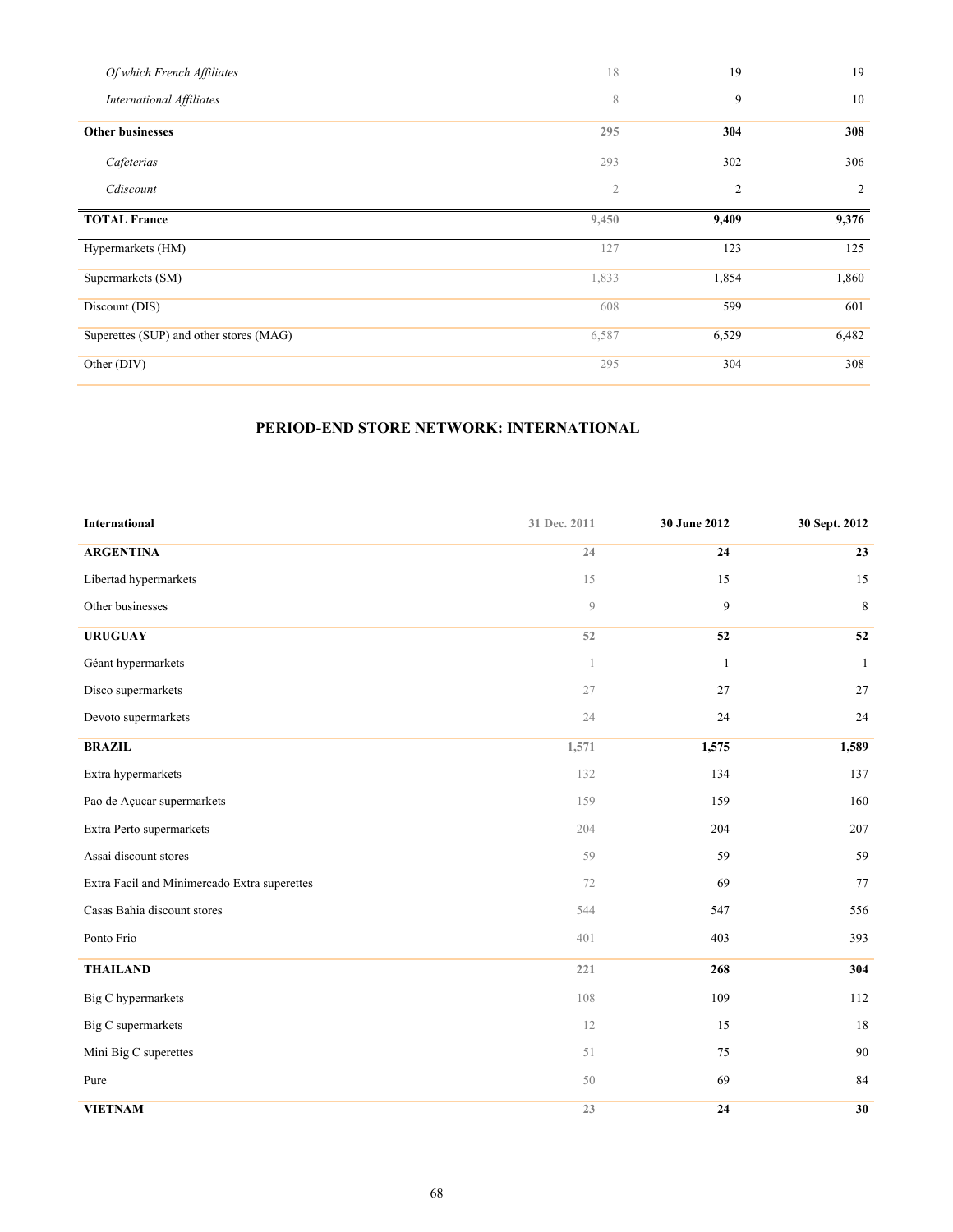| Big C hypermarkets                           | 18               | 18             | 19             |
|----------------------------------------------|------------------|----------------|----------------|
| New Cho superettes                           | 5                | 5              | $\tau$         |
| C Express superettes                         | $\boldsymbol{0}$ | $\mathbf{1}$   | $\overline{4}$ |
| <b>INDIAN OCEAN</b>                          | 53               | 53             | 53             |
| Jumbo hypermarkets                           | 11               | 11             | 11             |
| Score/Jumbo supermarkets                     | 22               | 22             | 22             |
| Cash and Carry supermarkets                  | 5                | 5              | 5              |
| Spar supermarkets                            | $\,$ $\,$        | 8              | $\tau$         |
| Other businesses                             | 7                | $\overline{7}$ | 8              |
| <b>COLOMBIA</b>                              | 351              | 383            | 395            |
| Exito hypermarkets                           | 80               | 84             | 85             |
| Pomona, Carulla, Exito supermarkets          | 130              | 133            | 134            |
| Surtimax discount stores                     | 78               | 89             | 94             |
| Exito Express and Carulla Express superettes | 54               | 69             | 74             |
| Ley and others                               | $\mathcal{G}$    | 8              | $\,8\,$        |
|                                              |                  |                |                |
| <b>TOTAL INTERNATIONAL</b>                   | 2,295            | 2,379          | 2,446          |
| Hypermarkets (HM)                            | 365              | 372            | 380            |
| Supermarkets (SM)                            | 591              | 597            | 604            |
| Discount (DIS)                               | 137              | 148            | 153            |

Superettes (SUP) 252

Other (DIV) 1,020 1,043 1,057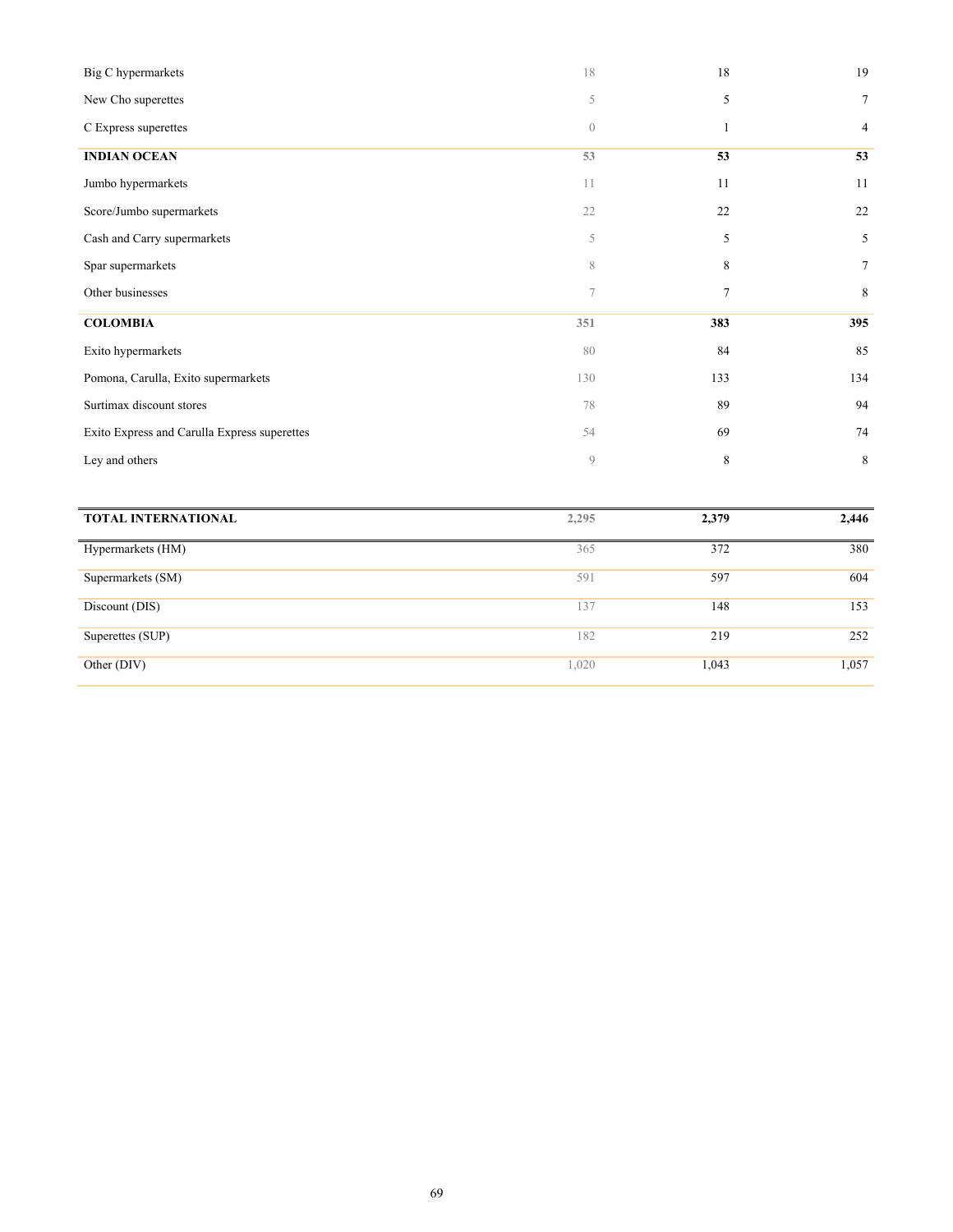# **TAXATION**

# **EU TAXATION**

*The following is a description limited to certain tax considerations applicable under the laws of the European Union relating*  to the Notes that may be issued under the Programme. Each prospective holder or beneficial owner of Notes should consult *its tax advisor as to the tax consequences of any investment in or ownership and disposition of the Notes.*

On 3 June 2003, the European Council of Economic and Finance Ministers adopted the Directive 2003/48/EC on the taxation of savings income (the "**Directive**"). Pursuant to the Directive and subject to a number of conditions being met, Member States are required, since 1 July 2005, to provide to the tax authorities of another Member State, *inter alia*, details of payments of interest within the meaning of the Directive (interest, premiums or other debt income) made by a paying agent located within its jurisdiction to, or for the benefit of, an individual resident in that other Member State (the "**Disclosure of Information Method**").

For these purposes, the term "paying agent" is defined widely and includes in particular any economic operator who is responsible for making interest payments, within the meaning of the Directive, for the immediate benefit of individuals.

However, throughout a transitional period, certain Member States (the Grand-Duchy of Luxembourg and Austria), instead of using the Disclosure of Information Method used by other Member States, unless the relevant beneficial owner of such payment elects for the Disclosure of Information Method, withhold an amount on interest payments. The rate of such withholding tax is 35% until the end of the transitional period.

Such transitional period will end at the end of the first full fiscal year following the later of (i) the date of entry into force of an agreement between the European Community, following a unanimous decision of the European Council, and the last of Switzerland, Liechtenstein, San Marino, Monaco and Andorra, providing for the exchange of information upon request as defined in the OECD Model Agreement on Exchange of Information on Tax Matters released on 18 April 2002 (the "**OECD Model Agreement**") with respect to interest payments within the meaning of the Directive, in addition to the simultaneous application by those same countries of a withholding tax on such payments at the rate applicable for the corresponding periods mentioned above and (ii) the date on which the European Council unanimously agrees that the United States of America is committed to exchange of information upon request as defined in the OECD Model Agreement with respect to interest payments within the meaning of the Directive.

A number of non-EU countries and dependent or associated territories have agreed to adopt similar measures (transitional withholding or exchange of information) with effect since 1 July 2005.

On 13 November 2008 the European Commission published a detailed proposal for amendments to the Directive, which included a number of suggested changes. The European Parliament approved an amended version of this proposal on 24 April 2009. If any of these proposed changes are made in relation to the Directive they may amend or broaden the scope of the requirements described above.

# **LUXEMBOURG - TAXATION**

*The following is a description limited to certain tax considerations in Luxembourg relating to the Notes that may be issued under the Programme and specifically contains information on taxes on the income from the securities withheld at source. Each prospective holder or beneficial owner of Notes should consult its tax advisor as to the tax consequences of any investment in or ownership and disposition of the Notes.*

# **Withholding tax**

Under Luxembourg tax law currently in effect and with the possible exception of interest paid to individual Noteholders and to certain residual entities (as described below) there is no Luxembourg withholding tax on payments of interest, including accrued but unpaid interest. There is also no Luxembourg withholding tax, with the possible exception of payments made to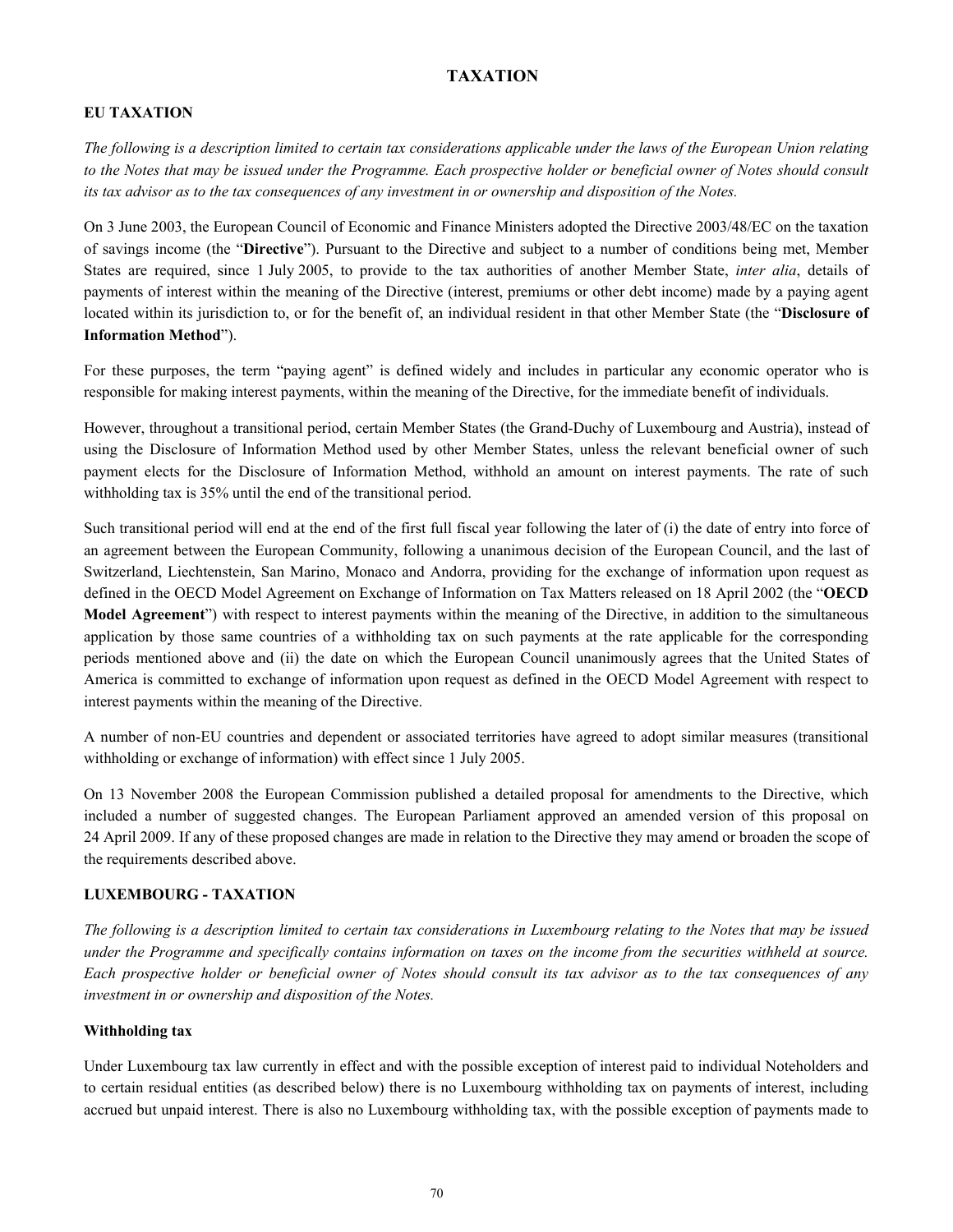individual Noteholders, and to certain residual entities (as described below) upon repayment of principal in case of reimbursement, redemption, repurchase or exchange of the Notes.

#### **Individuals**

## *Luxembourg non-residents*

Under the Luxembourg laws dated 21 June 2005 implementing the Directive and several agreements concluded between Luxembourg and certain dependent or associated territories of the European Union ("**EU**"), a Luxembourg based paying agent (within the meaning of the Directive) is required since 1 July 2005 to withhold tax on interest and other similar income paid by it to (or under certain circumstances, to the benefit of) an individual resident in another Member State or in certain EU dependent or associated territories, unless the beneficiary of the interest payments elects for an exchange of information or for the tax certificate procedure. The same regime applies to payments of interest and other similar income made to certain so-called "residual entities" within the meaning of Article 4.2 of the Directive (i.e. an entity established in a Member State or in certain EU dependent or associated territories without legal personality (the Finnish and Swedish companies listed in Article 4.5 of the Directive are not considered as legal persons for this purpose), whose profits are not taxed under the general arrangements for the business taxation and that is not a UCITS recognised in accordance with Council Directive 85/611/EEC or a similar collective investment fund located in Jersey, Guernsey, the Isle of Man, the Turks and Caicos Islands, the Cayman Islands, Montserrat or the British Virgin Islands and that has not opted to be treated as a UCITS recognised in accordance with the Council Directive 85/611/EEC).

The withholding tax rate is 35 per cent. The withholding tax system will only apply during a transitional period, the ending of which depends on the conclusion of certain agreements relating to information exchange with certain third countries.

# *Luxembourg residents*

A 10 per cent. withholding tax is levied on interest payments made by Luxembourg paying agents (defined in the same way as in the Directive) to Luxembourg individual residents or to certain residual entities (as described below) that secure interest payments on behalf of such individuals (unless such entities have opted either to be treated as UCITS recognised in accordance with the Council Directive 85/611/EC or for the exchange of information regime).

Only interest accrued after 1 July 2005 falls within the scope of the withholding tax. Interest income from current and sight accounts (*comptes courants et à vue*) provided that the remuneration on these accounts is not higher than 0.75 per cent. are exempt from the withholding tax. Furthermore, interest which is accrued once a year on savings accounts (short and long term) and which does not exceed Euro 250 per person and per paying agent is exempt from the withholding tax.

Pursuant to the Luxembourg law of 23 December 2005 as amended by the law of 17 July 2008, Luxembourg resident individuals, acting in the course of their private wealth, can opt to self-declare and pay a 10 per cent. tax on interest payments made after 31 December 2007 by paying agents (defined in the same way as in the Directive) located in a Member State of the EU other than Luxembourg, a Member State of the European Economic Area other than an EU Member State or in a State or territory which has concluded an international agreement directly related to the Directive.

The 10 per cent. withholding tax or the 10 per cent. self-declared tax represents the final tax liability for the Luxembourg individual resident taxpayers receiving the interest payment in the course of their private wealth.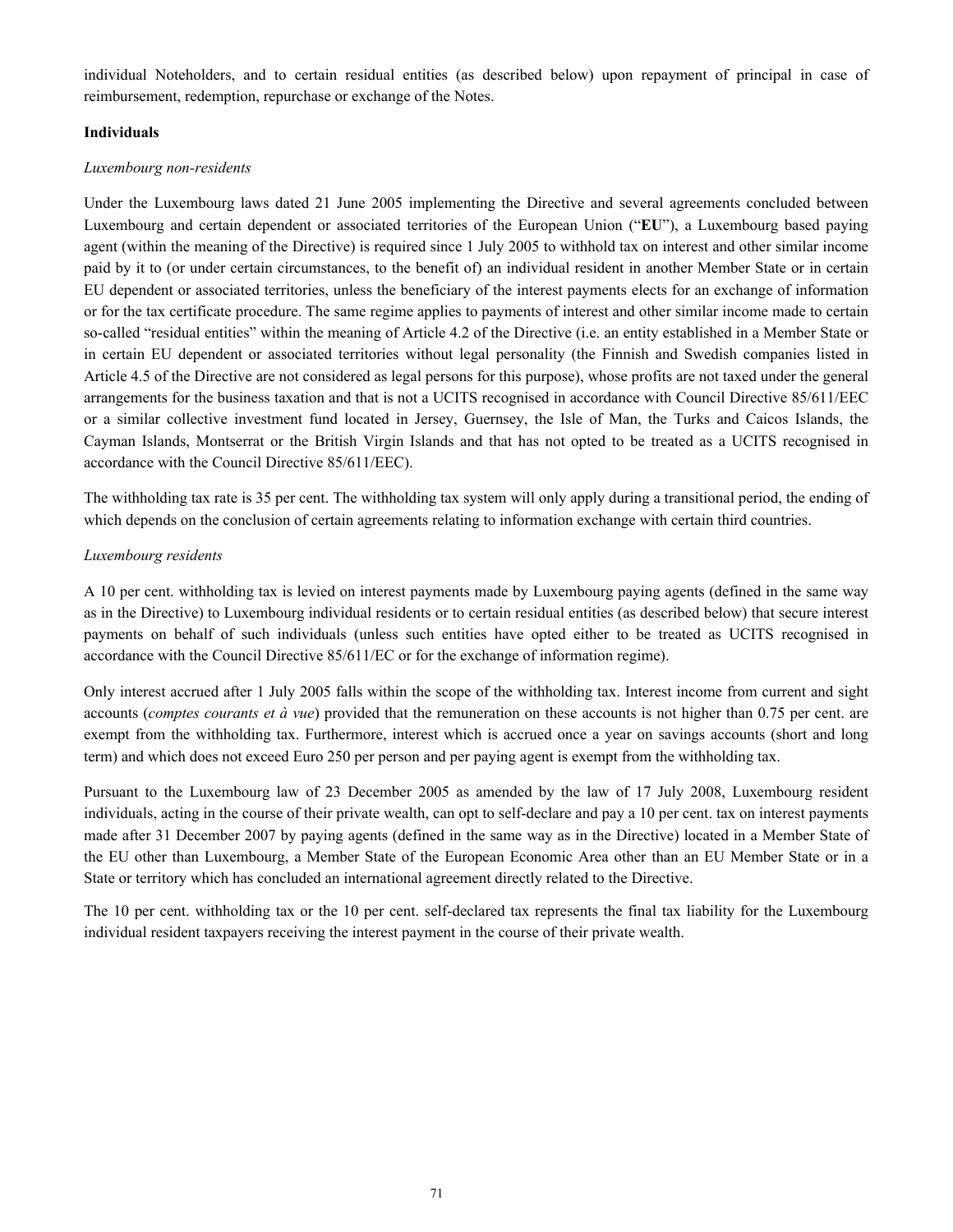#### **Corporations**

There is no Luxembourg withholding tax for Luxembourg resident and non-resident corporations holders of the Notes on payments of interest (including accrued but unpaid interest).

#### **FRANCE – TAXATION**

*The following is a description limited to certain tax considerations in France relating to the Notes that may be issued under the Programme. Each prospective holder or beneficial owner of Notes should consult its tax advisor as to the tax consequences of any investment in or ownership and disposition of the Notes.*

The Directive was implemented into French law under Article 242 *ter* of the French *Code Général des Impôts*, which imposes on paying agents based in France an obligation to report to the French tax authorities certain information with respect to interest payments made to beneficial owners domiciled in another Member State, including, among other things, the identity and address of the beneficial owner and a detailed list of the different categories of interest paid to that beneficial owner.

#### **Notes issued as from 1 March 2010**

Following the introduction of the French *loi de finances rectificative pour 2009 no. 3* (n° 2009-1674 dated 30 December 2009) (the "**Law**"), payments of interest and other revenues made by the Issuer with respect to Notes issued on or after 1 March 2010 (other than Notes (described below) which are assimilated (*assimilées*) and form a single series with Notes issued prior to 1 March 2010 having the benefit of Article 131 *quater* of the French *Code Général des Impôts*) will not be subject to the withholding tax set out under Article 125 A III of the French *Code Général des Impôts* unless such payments are made outside France in a non-cooperative State or territory (*Etat ou territoire non coopératif*) within the meaning of Article 238-0 A of the French *Code Général des Impôts* (a "**Non-Cooperative State**"). If such payments under the Notes are made in a Non-Cooperative State, a 50% withholding tax will be applicable (subject to certain exceptions and to the more favourable provisions of any applicable double tax treaty) by virtue of Article 125 A III of the French *Code Général des Impôts*.

Furthermore, interest and other revenues on such Notes are not deductible from the Issuer's taxable income if they are paid or accrued to persons domiciled or established in a Non-Cooperative State or paid in such a Non-Cooperative State. Under certain conditions, any such non-deductible interest and other revenues may be recharacterised as constructive dividends pursuant to Article 109 of the French *Code Général des Impôts*, in which case such non-deductible interest and other revenues may be subject to the withholding tax set out under Article 119 *bis* of the French *Code Général des Impôts*, at a rate of 30% or 55%.

Notwithstanding the foregoing, the Law provides that neither the 50% withholding tax nor the non-deductibility will apply in respect of a particular issue of Notes if the Issuer can prove that the principal purpose and effect of such issue of Notes were not that of allowing the payments of interest or other revenues to be made in a Non-Cooperative State (the "**Exception**"). Pursuant to the *Bulletins officiels des Finances Publiques-Impôts*, BOI – ANNX – 000364 – 20120912 and BOI – ANNX – 000366 - 20120912, an issue of Notes will benefit from the Exception without the Issuer having to provide any proof of the purpose and effect of such issue of Notes, if such Notes are:

(i) offered by means of a public offer within the meaning of Article L.411-1 of the French *Code monétaire et financier* or pursuant to an equivalent offer in a State other than a Non-cooperative State. For this purpose, an "equivalent offer" means any offer requiring the registration or submission of an offer document by or with a foreign securities market authority; or

(ii) admitted to trading on a regulated market or on a French or foreign multilateral securities trading system provided that such market or system is not located in a Non-Cooperative State, and the operation of such market is carried out by a market operator or an investment services provider, or by such other similar foreign entity, provided further that such market operator, investment services provider or entity is not located in a Non-Cooperative State; or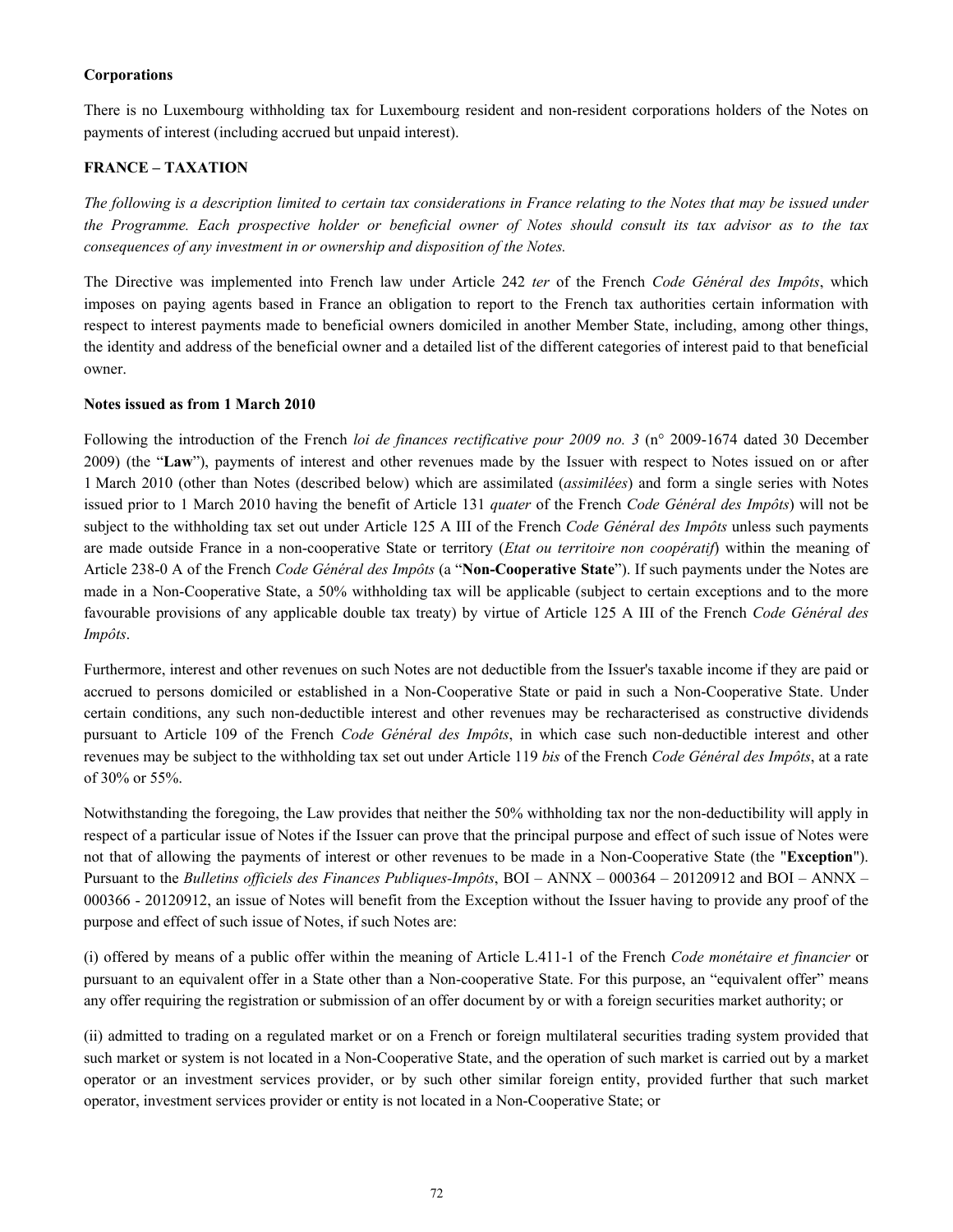(iii) admitted, at the time of their issue, to the clearing operations of a central depositary or of a securities clearing and delivery and payments systems operator within the meaning of Article L.561-2 of the French *Code monétaire et financier*, or of one or more similar foreign depositaries or operators provided that such depositary or operator is not located in a Non-Cooperative State be able to benefit from the Exception.

#### **Notes which are assimilated (***assimilées***) with Notes issued before 1 March 2010**

Payments of interest and other revenues with respect to Notes issued after 1 March 2010 and which are assimilated (*assimilées*) and form a single series with Notes issued before 1 March 2010 (and having the benefit of Article 131 quater of the French *Code Général des Impôts*), will continue to be exempt from the withholding tax set out under Article 125 A III of the French *Code Général des Impôts*.

Notes issued before 1 March 2010, whether denominated in Euro or in any other currency, and constituting *obligations* under French law, or *titres de créances négociables* within the meaning of rulings (*rescrits*) 2007/59 (FP) and 2009/23 (FP) of the *Direction générale des impôts* dated 8 January 2008 and 7 April 2009, respectively, or other debt securities issued under French or foreign law and considered by the French tax authorities as falling into similar categories, are deemed to be issued outside the Republic of France for the purpose of Article 131 *quater* of the French *Code Général des Impôts*, in accordance with Circular 5 I-11-98 of the *Direction générale des impôts* dated 30 September 1998 and the aforementioned rulings (*rescrits*) 2007/59 (FP) and 2009/23 (FP).

In addition, interest and other revenues paid by the Issuer on Notes issued after 1 March 2010 and which are to be assimilated (*assimilées*) and form a single series with Notes issued before 1 March 2010 will not be subject to the withholding tax set out in Article 119 *bis* of the French *Code Général des Impôts* solely on account of their being paid in a Non-Cooperative State or accrued or paid to persons established or domiciled in a Non-Cooperative State.*See "Terms and Conditions of the Notes – Taxation".*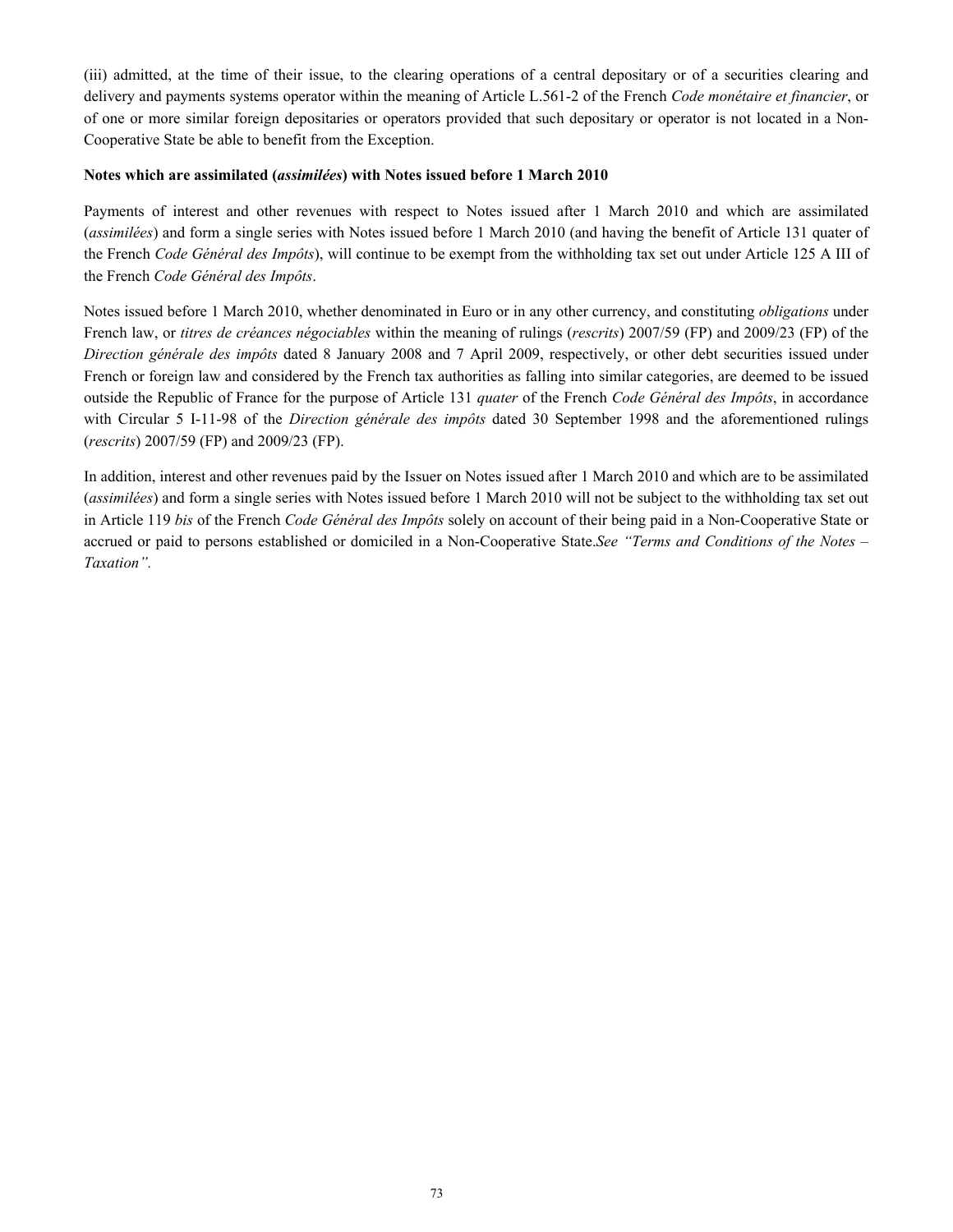### **SUBSCRIPTION AND SALE**

#### **Description of the Amended and Restated Dealer Agreement**

Subject to the terms and on the conditions contained in an amended and restated dealer agreement dated 30 November 2012 (the "**Amended and Restated Dealer Agreement**") between the Issuer, the Permanent Dealers and the Arranger, the Notes will be offered on a continuous basis by the Issuer to the Permanent Dealers. However, the Issuer has reserved the right to sell Notes directly on its own behalf to Dealers that are not Permanent Dealers. The identity of the Dealer(s) in respect of a specific Tranche will be disclosed in the relevant Final Terms. The Notes may be resold at prevailing market prices, or at prices related thereto, at the time of such resale, as determined by the relevant Dealer. The Notes may also be sold by the Issuer through the Dealers, acting as agents of the Issuer. The Amended and Restated Dealer Agreement also provides for Notes to be issued in syndicated Tranches that are jointly and severally underwritten by two or more Dealers.

The Issuer will pay each relevant Dealer a commission as agreed between them in respect of Notes subscribed by it. The Issuer has agreed to reimburse the Arranger for the expenses incurred in connection with the Programme and the Dealers for certain of their activities in connection with the Programme.

The Issuer has agreed to indemnify the Dealers against certain liabilities in connection with the offer and sale of the Notes. The Dealers have agreed to indemnify the Issuer against certain liabilities in connection with the offer and sale of the Notes. The Amended and Restated Dealer Agreement entitles the Dealers to terminate any agreement that they make to subscribe Notes in certain circumstances prior to payment for such Notes being made to the Issuer.

#### **Selling Restrictions**

#### **France**

Each of the Dealers has represented and agreed, and each further Dealer appointed under the Programme will be required to represent and agree, that it has not offered or sold and will not offer or sell, directly or indirectly, any Notes to the public in France and it has not distributed or caused to be distributed and will not distribute or cause to be distributed to the public in France, the Base Prospectus, the relevant Final Terms or any other offering material relating to the Notes and such offers, sales and distributions have been and will be made in France only to (a) persons providing investment services relating to portfolio management for the account of third parties (*personnes fournissant le service d'investissement de gestion de portefeuille pour compte de tiers*), and/or (b) qualified investors (*investisseurs qualifiés*) acting for their own account, and/or (c) to a closed circle of investors (*cercle restreint d'investisseurs*), as defined in, and in accordance with, Articles L.411-1, L.411-2, D.411-1 and D.411-4 of the French *Code monétaire et financier*.

#### **United States**

The Notes have not been and will not be registered under the U.S. Securities Act of 1933 as amended (the "**Securities Act**"), or other securities laws of any U.S. state and may not be offered or sold, directly or indirectly, within the United States or to, or for the account or benefit of, U.S. persons except in certain transactions exempt from the registration requirements of the Securities Act and applicable state securities laws. The Notes are being offered and sold only outside of the United States in reliance on Regulation S under the Securities Act ("**Regulation S**"). Terms used in this paragraph have the meanings given to them by Regulation S under the Securities Act.

Materialised Notes having a maturity of more than one year are subject to U.S. tax law requirements and may not be offered, sold or delivered within the United States or its possessions or to a United States person, except in certain transactions permitted by U.S. tax regulations. Terms used in this paragraph have the meanings given to them by the U.S. Internal Revenue Code of 1986, as amended and regulations thereunder.

Each Dealer has agreed and each further Dealer appointed under the Programme will be required to represent and agree that, except as permitted by the Amended and Restated Dealer Agreement, it will not offer, sell or, in the case of Materialised Notes, deliver the Notes of any identifiable Tranche, (i) as part of their distribution at any time or (ii) otherwise until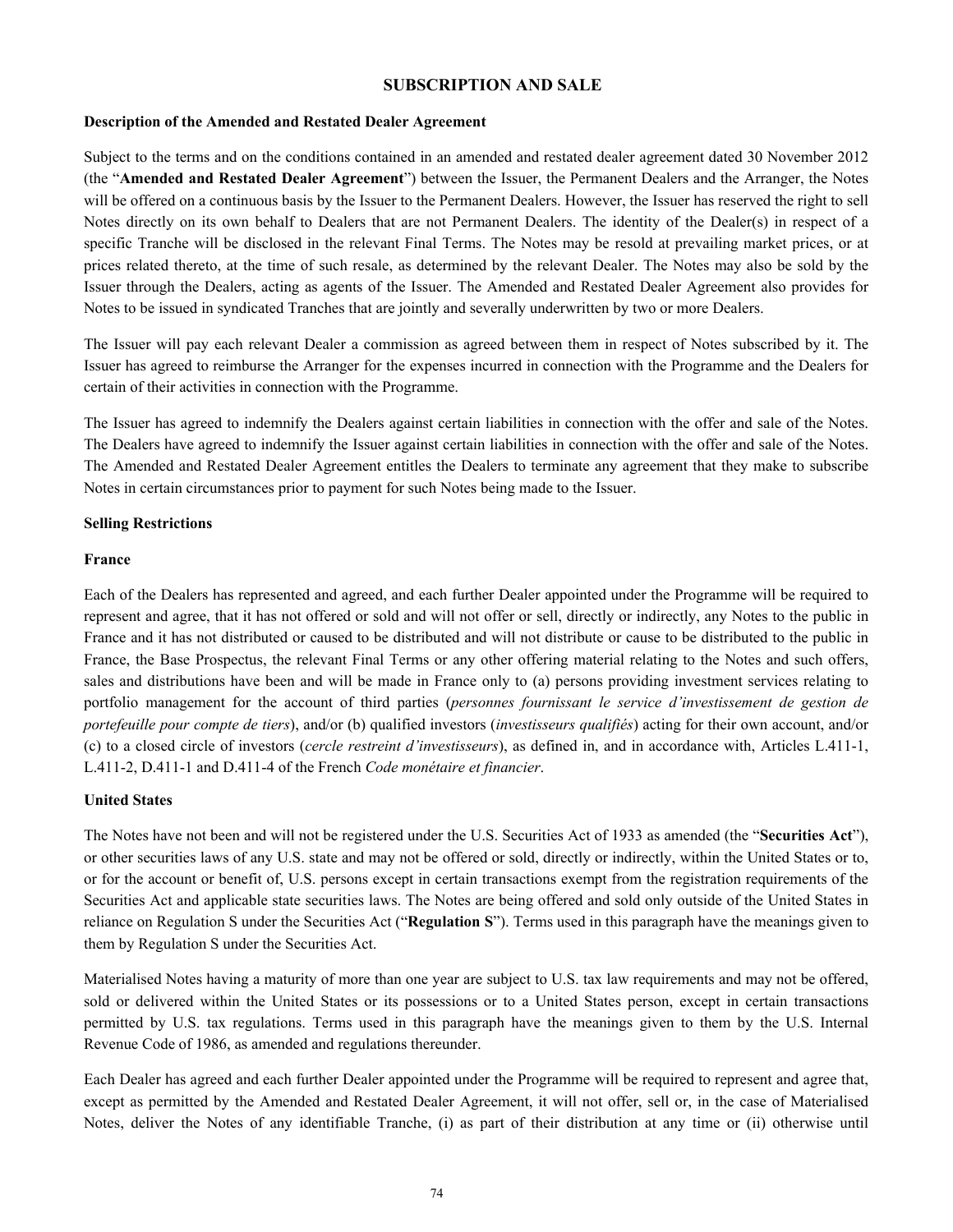forty (40) days after completion of the distribution of any identifiable Tranche of which such Notes are a part (the "**Distribution Compliance Period**"), as determined and certified to the Issuer by the Fiscal Agent, or in the case of Notes issued on a syndicated basis, the Lead Manager, within the United States or to, or for the account or benefit of, U.S. persons, and it will have sent to each dealer to which it sells Notes during the Distribution Compliance Period a confirmation or other notice setting forth the restrictions on offers and sales of the Notes within the United States or to, or for the account or benefit of, U.S. persons.

In addition, until forty (40) days after the commencement of the offering, an offer or sale of Notes within the United States by any dealer (whether or not participating in the offering) may violate the registration requirements of the Securities Act.

This Base Prospectus has been prepared by the Issuer for use in connection with the offer and sale of the Notes outside the United States. The Issuer and the Dealers reserve the right to reject any offer to purchase the Notes, in whole or in part, for any reason. This Base Prospectus does not constitute an offer to any person in the United States. Distribution of this Base Prospectus to any U.S. person or to any other person within the United States is unauthorised and any disclosure without prior written consent of the Issuer of any of its contents to any such U.S. person or other person within the United States is prohibited.

Any person who subscribes or acquires Notes will be deemed to have represented, warranted and agreed, by accepting delivery of this Base Prospectus or delivery of the Notes, that it is subscribing or acquiring the Notes in compliance with Rule 903 of Regulation S in an "offshore transaction" as defined in Regulation S, or pursuant to an exemption from, or in a transaction not subject to, the registration requirements of the Securities Act.

In addition, until forty (40) days after the commencement of the offering, an offer or sale of Notes within the United States by any dealer (whether or not participating in the offering) may violate the registration requirements of the Securities Act.

### **United Kingdom**

Each Dealer has represented, warranted and agreed, and each further Dealer appointed under the Programme will be required to represent, warrant and agree, that:

- (i) in relation to any Notes which have a maturity of less than one year from the date of issue, (a) it is a person whose ordinary activities involve it in acquiring, holding managing or disposing of investments (as principal or agent) for the purposes of its business and (b) it has not offered or sold and will not offer or sell any Notes other than to persons whose ordinary activities involve them in acquiring, holding, managing or disposing of investments (as principal or agent) for the purposes of their businesses or who it is reasonable to expect will acquire, hold, manage or dispose investments (as principal or agent) for the purposes of their business where the issue of the Notes would otherwise constitute a contravention of section 19 of the Financial Services and Markets Act 2000 (the "**FSMA**") by the Issuer;
- (ii) it has only communicated or caused to be communicated and will only communicate or cause to be communicated any invitation or inducement to engage in investment activity (within the meaning of section 21 of the FSMA) received by it in connection with the issue or sale of any Notes in circumstances in which section 21 (1) of the FSMA does not apply to the Issuer; and
- (iii) it has complied and will comply with all applicable provisions of the FSMA with respect to anything done by it in relation to such Notes in, from or otherwise involving the United Kingdom.

#### **Japan**

The Notes have not been and will not be registered under the Financial Instruments and Exchange Act of Japan (Act No. 25 of 1948, as amended) (the **"Financial Instruments and Exchange Act**"). Accordingly, each of the Dealers has represented and agreed, and each further Dealer appointed under the Programme will be required to represent and agree, that it has not, directly or indirectly, offered or sold and will not, directly or indirectly, offer or sell any Notes in Japan or to, or for the benefit of, a resident of Japan (as defined under Item 5, Paragraph I, Article 6 of the Foreign Exchange and Foreign Trade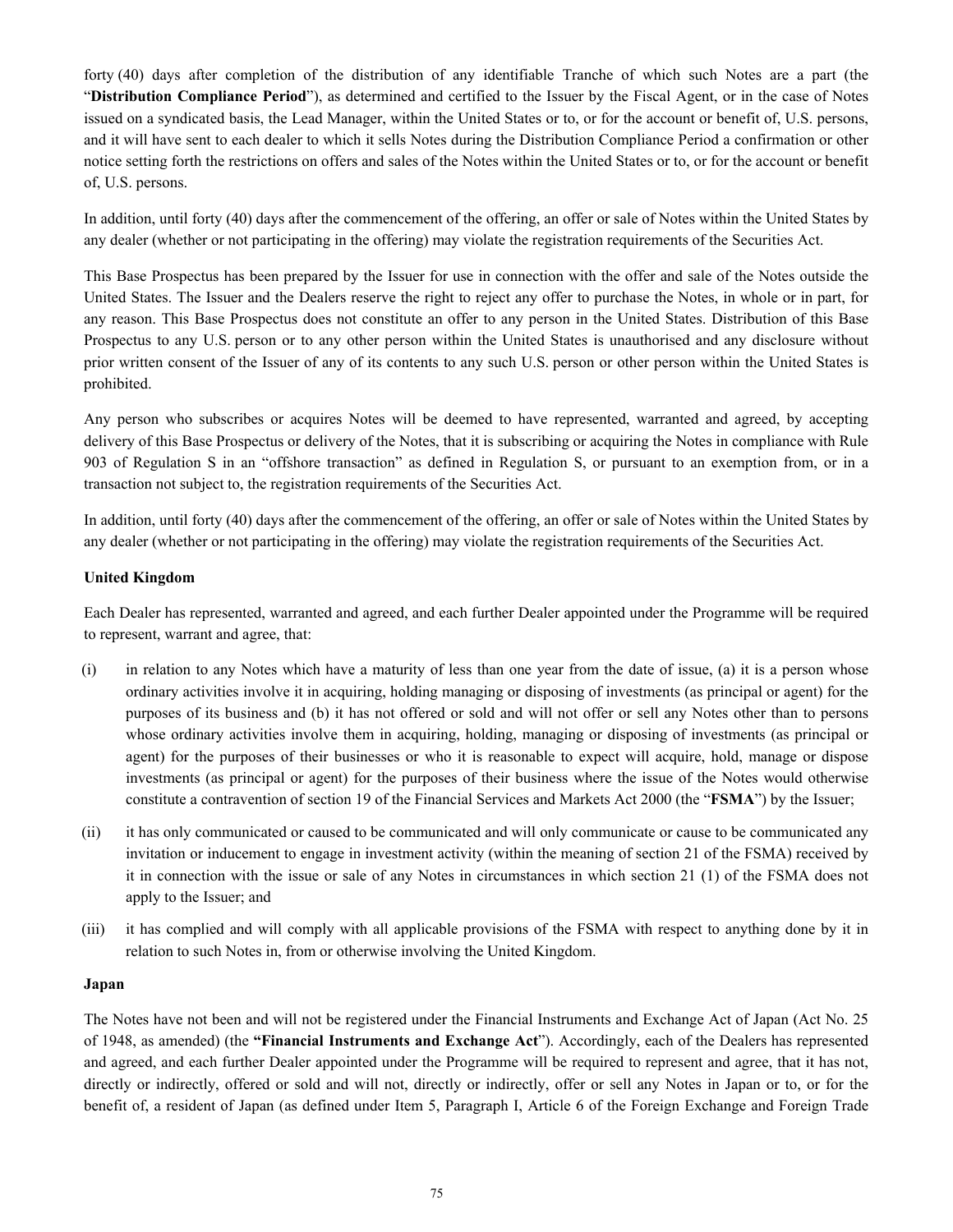Act (Act No. 228 of 1949, as amended)) or to others for re-offering or re-sale, directly or indirectly, in Japan or to, or for the benefit of, any resident of Japan except pursuant to an exemption from the registration requirements of, and otherwise in compliance with the Financial Instruments and Exchange Act and other relevant laws, ministerial guidelines and regulations of Japan.

#### **General**

These selling restrictions may be modified or supplemented by the agreement of the Issuer and the Dealers following a change in a relevant law, regulation or directive. Any such modification will be set out in a Supplement to this Base Prospectus.

No action has been taken in any jurisdiction that would permit an offer to the public of any of the Notes, or possession or distribution of the Base Prospectus or any other offering material or any Final Terms, in any country or jurisdiction where action for that purpose is required.

Each Dealer has agreed that it will, to the best of its knowledge, comply with all relevant laws, regulations and directives in each jurisdiction in which it purchases, offers, sells or delivers Notes or has in its possession or distributes the Base Prospectus, any other offering material or any Final Terms and neither the Issuer nor any other Dealer shall have responsibility therefore.

Each of the Dealers and the Issuer has represented and agreed that Materialised Notes may only be issued outside France.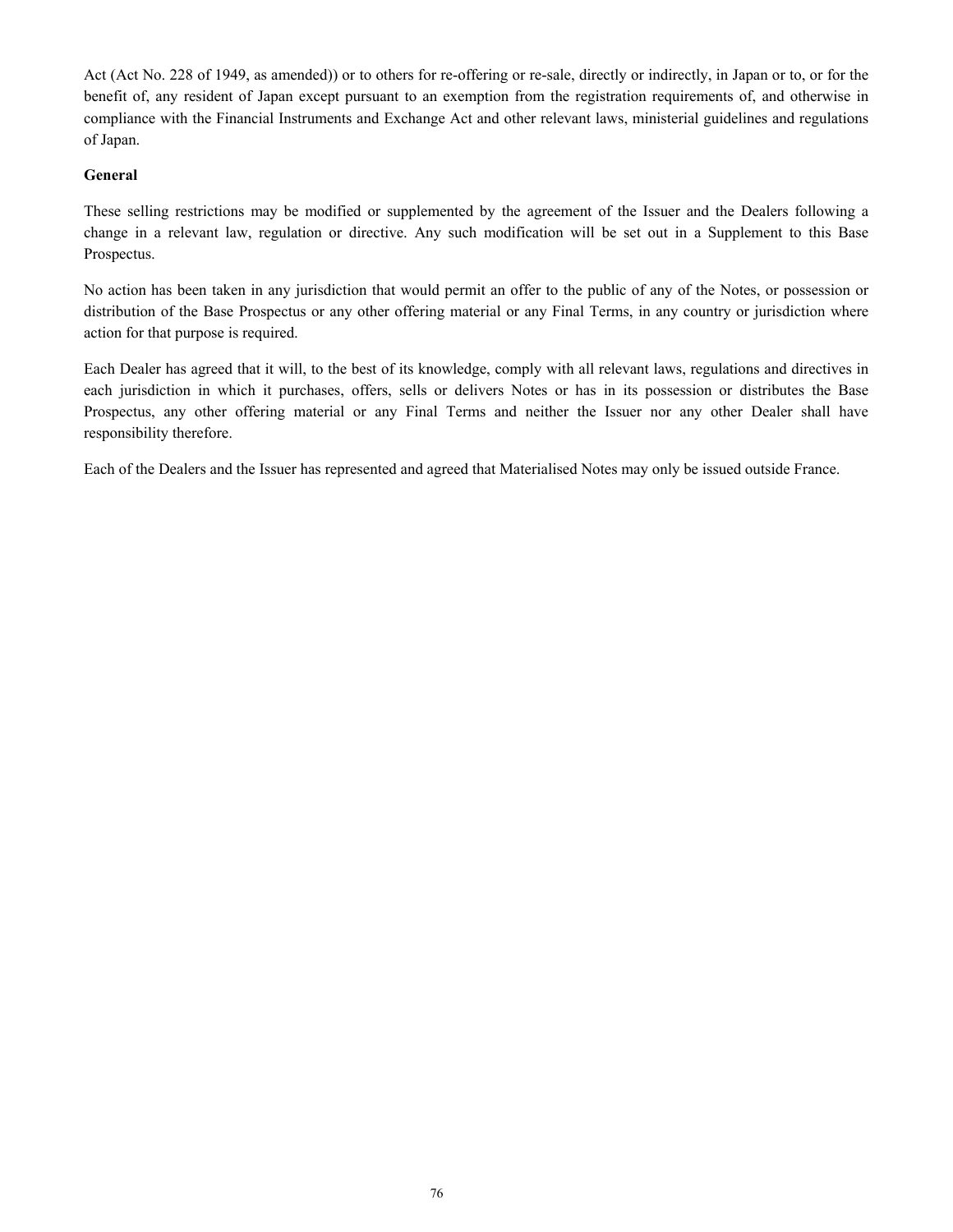# **FORM OF FINAL TERMS**

### **Final Terms dated [•]**

### **[Logo, if document is printed]**

# **Casino Guichard-Perrachon**

Euro 9,000,000,000 Euro Medium Term Note Programme for the issue of Notes Due from one month from the date of original issue

## **SERIES NO: [•] TRANCHE NO: [•] Issue of [Aggregate Nominal Amount of Tranche] [Title of Notes]**

**[Name(s) of Dealer(s)]**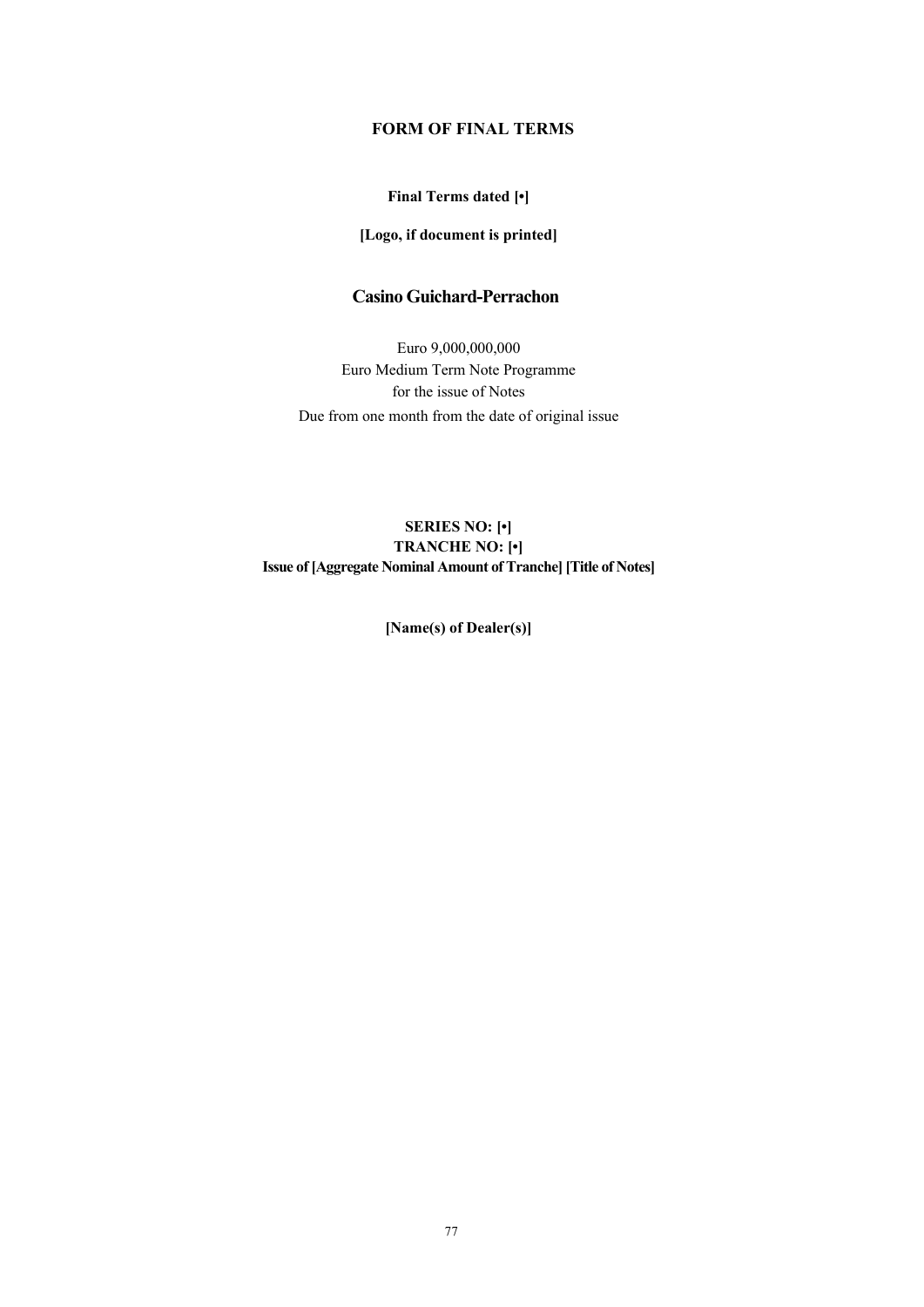#### **PART A – CONTRACTUAL TERMS**

Terms used herein shall be deemed to be defined as such for the purposes of the Conditions set forth in the Base Prospectus dated 30 November 2012 [and the supplement to the Base Prospectus dated **[•]]** which [together] constitute[s] a prospectus for the purposes of the Prospectus Directive (Directive 2003/71/EC) (the "**Prospectus Directive**") as amended (which includes the amendments made by Directive 2010/73/EU (the "**2010 PD Amending Prospectus Directive**") to the extent that such amendments have been implemented in a Member State of the European Economic Area). This document constitutes the Final Terms of the Notes described herein for the purposes of Article 5.4 of the Prospectus Directive and must be read in conjunction with such Base Prospectus [as so supplemented]. Full information on the Issuer and the offer of the Notes is only available on the basis of the combination of these Final Terms and the Base Prospectus. The Base Prospectus [and the supplement to the Base Prospectus] [is] [are] available for viewing at the office of the Fiscal Agent or each of the Paying Agents and on the websites of (a) the Luxembourg Stock Exchange (www.bourse.lu) and (b) the Issuer (http://www.groupecasino.fr/fr/Obligations.html) and copies may be obtained from Casino Guichard-Perrachon, 1, Esplanade de France, 42000 Saint-Etienne, France. [In addition<sup>1</sup>, the Base Prospectus [and the supplement to the Base Prospectus**] [**is**] [**are**]** available for viewing **[**at/on**] [•]]**.

*The following alternative language applies if the first tranche of an issue which is being increased was issued under [a Base Prospectus/an Offering Circular] with an earlier date.* 

Terms used herein shall be deemed to be defined as such for the purposes of the Conditions (the "**Conditions**") which are the  $\lceil \cdot \rceil$  EMTN Conditions. This document constitutes the Final Terms of the Notes described herein for the purposes of Article 5.4 of the Prospectus Directive (Directive 2003/71/EC) (the "**Prospectus Directive**") as amended (which includes the amendments made by Directive 2010/73/EU (the "**2010 PD Amending Prospectus Directive**") to the extent that such amendments have been implemented in a Member State of the European Economic Area) and must be read in conjunction with the Base Prospectus dated [current date] [and the supplement to the Base Prospectus dated **[•]]**, which [together] constitute[s] a prospectus for the purposes of the Prospectus Directive, save in respect of the Conditions which are the [•] EMTN Conditions. Full information on the Issuer and the offer of the Notes is only available on the basis of the combination of these Final Terms and the the [•] EMTN Conditions and the Base Prospectus dated 30 November 2012 [and the supplement to the Base Prospectus dated **[•]]**. The **[**Base Prospectus/Offering Circular**]** [and the supplement to the Base Prospectus] [is] [are] available for viewing at the office of the Fiscal Agent or each of the Paying Agents and on the websites of (a) the Luxembourg Stock Exchange (www.bourse.lu) and (b) the Issuer (http://www.groupecasino.fr/fr/Obligations.html) and copies may be obtained from Casino Guichard-Perrachon, 1, Esplanade de France, 42000 Saint-Etienne, France. [In addition<sup>2</sup>, the Base Prospectus [and the supplement to the Base Prospectus**] [**is**] [**are**]** available for viewing **[**at/on**] [•]]**.

*[Include whichever of the following apply or specify as "Not Applicable". Note that the numbering should remain as set out below, even if "Not Applicable" is indicated for individual paragraphs (in which case the subparagraphs of the paragraphs which are not applicable can be deleted). Italics denote guidance for completing the Final Terms.]*

- **1.** (i) Series Number: **[•]**
	- (ii) Tranche Number: **[•]**

<sup>1</sup> [*I*f *the Notes are admitted to trading on a regulated market other than the Luxembourg Stock Exchange*.]

<sup>2</sup> [*If the Notes are admitted to trading on a regulated market other than the Luxembourg Stock Exchange*.]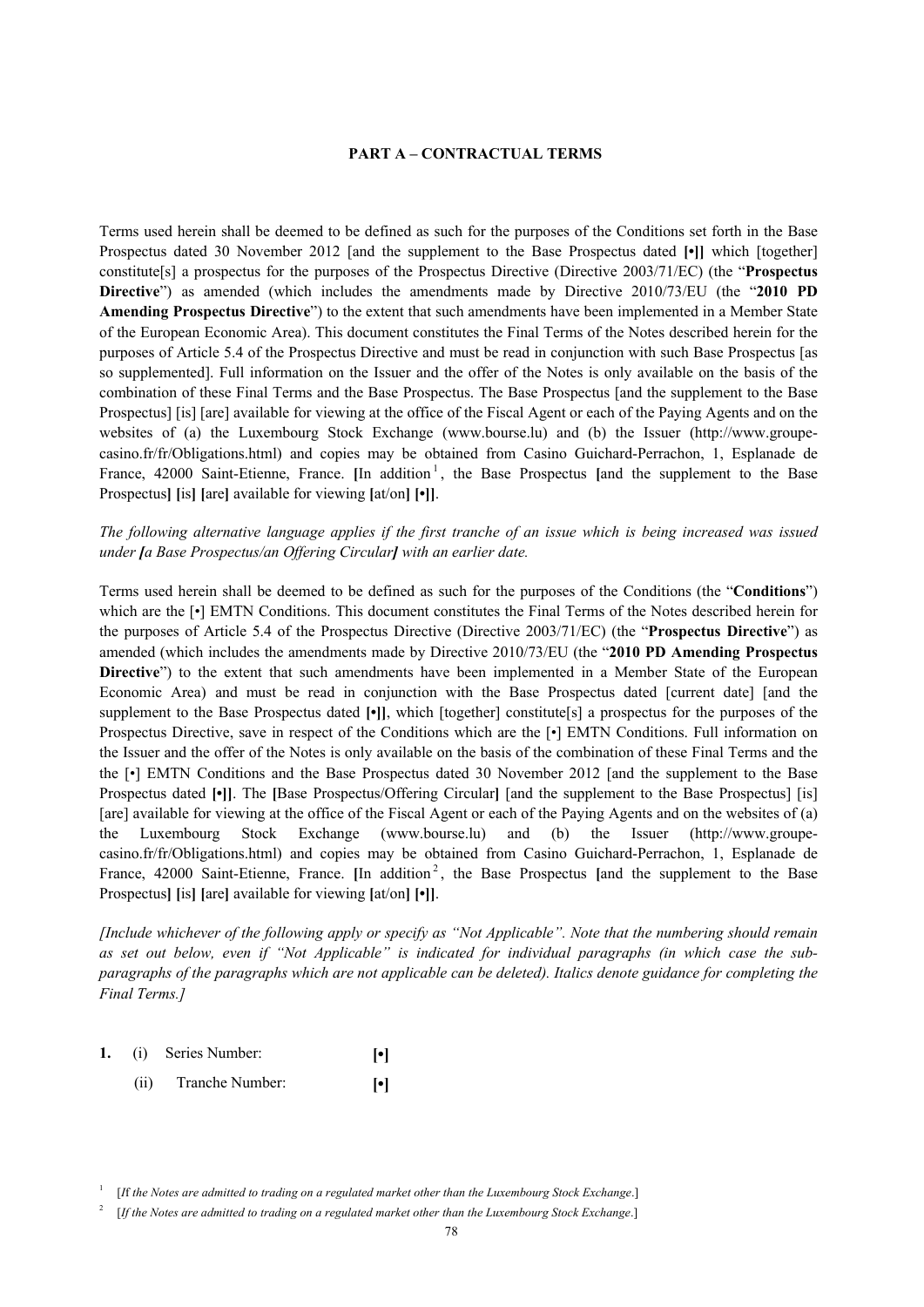|    | (iii) [Date on which the Notes<br>become fungible:                              | [The Notes will be assimilated (assimilées) and form a<br>single series with the existing [insert description of the<br>Series] issued by the Issuer on [insert date] (the "Existing<br>Notes") as from the date of assimilation which is expected<br>to be on or about forty $(40)$ calendar days after the Issue<br>Date (the "Assimilation Date").]                                                                                     |
|----|---------------------------------------------------------------------------------|--------------------------------------------------------------------------------------------------------------------------------------------------------------------------------------------------------------------------------------------------------------------------------------------------------------------------------------------------------------------------------------------------------------------------------------------|
|    |                                                                                 | (This item applies in the case of fungible issues only)                                                                                                                                                                                                                                                                                                                                                                                    |
| 2. | Specified Currency or Currencies:                                               | $[\cdot]$                                                                                                                                                                                                                                                                                                                                                                                                                                  |
| 3. | Aggregate Nominal Amount:                                                       |                                                                                                                                                                                                                                                                                                                                                                                                                                            |
|    | Series:<br>(i)                                                                  | $[\cdot]$                                                                                                                                                                                                                                                                                                                                                                                                                                  |
|    | (ii)<br>Tranche:                                                                | $[\cdot]$                                                                                                                                                                                                                                                                                                                                                                                                                                  |
| 4. | Issue Price:                                                                    | • per cent. of the Aggregate Nominal Amount [plus]<br>accrued interest from [insert date] (in the case of fungible<br>issues only, if applicable)]                                                                                                                                                                                                                                                                                         |
| 5. | Specified Denomination(s):                                                      | $[\cdot]$                                                                                                                                                                                                                                                                                                                                                                                                                                  |
|    |                                                                                 | (one denomination only for Dematerialised Notes)                                                                                                                                                                                                                                                                                                                                                                                           |
| 6. | Issue Date:<br>(i)                                                              | $[\cdot]$                                                                                                                                                                                                                                                                                                                                                                                                                                  |
|    | (ii) Interest Commencement Date:                                                | [Specify/Issue Date/Not Applicable]                                                                                                                                                                                                                                                                                                                                                                                                        |
| 7. | <b>Maturity Date:</b>                                                           | $[\cdot]$                                                                                                                                                                                                                                                                                                                                                                                                                                  |
|    |                                                                                 | (specify date or (for Floating Rate Notes) Interest Payment<br>Date falling in or nearest to the relevant month and year)                                                                                                                                                                                                                                                                                                                  |
| 8. | Interest Basis:                                                                 | [• per cent. Fixed Rate] /<br>[[EURIBOR / LIBOR / CMS / LIBID / LIMEAN / other]<br>$+/-$ [•] per cent. Floating Rate] /<br>[Zero Coupon]                                                                                                                                                                                                                                                                                                   |
| 9. | Change of Interest Basis:                                                       | [Specify details of any provisions for the change of Notes<br>into another Interest Basis: [Fixed Rate Note to Floating<br>Rate Note / Floating Rate Note to Fixed Rate Note / Fixed<br>Rate Note to Zero Coupon Note / Floating Rate Note to<br>Zero Coupon Note / Zero Coupon Note to Fixed Rate Note<br>/ Zero Coupon Note to Floating Rate Note]. Cross refer to<br>paragraphs 12 and 13 below and identify there / Not<br>Applicable] |
|    | 10. Put/Call Options:                                                           | [Investor Put] /<br>[Issuer Call] /<br>[Make-Whole Redemption] /<br>[Change of Control Put]                                                                                                                                                                                                                                                                                                                                                |
|    | 11. Dates of the corporate<br>authorisations for issuance of Notes<br>obtained: | Idecision of the <i>Conseil d'administration</i> of the Issuer<br>dated $[\bullet]$ [and $[\bullet]$ [ <i>function</i> ] dated $[\bullet]]^1$ /[decision of $[\bullet]$ ]<br>[ <i>function</i> ] dated $[\cdot]$ ] <sup>2</sup>                                                                                                                                                                                                            |

1 [*Relevant for issues of Notes constituting* obligations *under French law*.]

2 [*Only relevant for issues of Notes not constituting* obligations *under French law*.]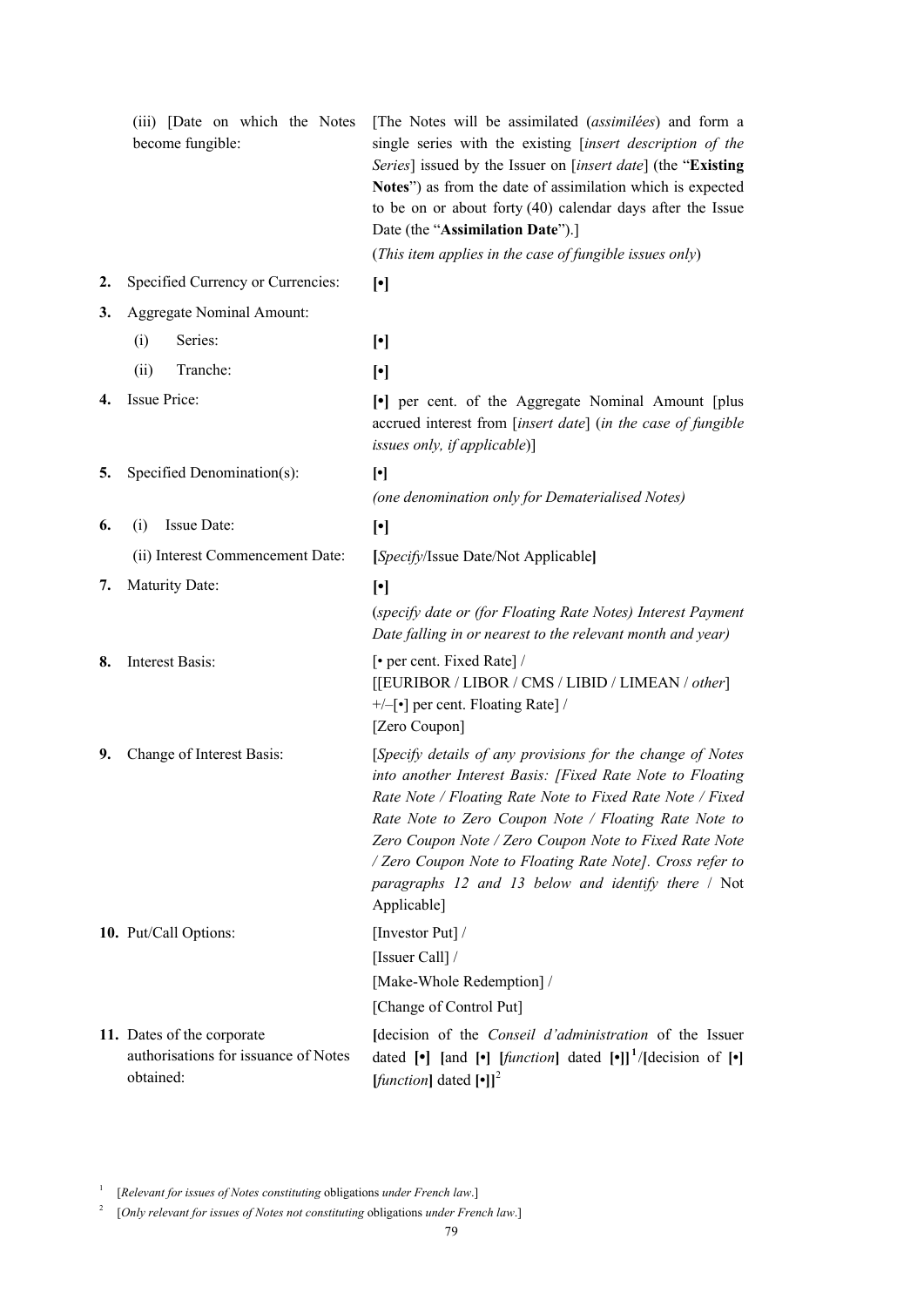# **PROVISIONS RELATING TO INTEREST (IF ANY) PAYABLE**

|                           | 12. Fixed Rate Note Provisions                                                                                            | [Applicable/Not Applicable]<br>(If not applicable, delete the remaining sub-paragraphs of<br>this paragraph)                                                                                                                      |
|---------------------------|---------------------------------------------------------------------------------------------------------------------------|-----------------------------------------------------------------------------------------------------------------------------------------------------------------------------------------------------------------------------------|
|                           | $Rate[s]$ of Interest:<br>(i)                                                                                             | • per cent. per annum [payable in arrear on each Interest]<br>Payment Date]                                                                                                                                                       |
|                           | Interest Payment Date(s):<br>(ii)                                                                                         | [•] in each year                                                                                                                                                                                                                  |
|                           | (iii) Fixed Coupon Amount[(s)]:                                                                                           | $\lceil \cdot \rceil$ per $\lceil \cdot \rceil$ in Specified Denomination                                                                                                                                                         |
|                           | (iv) Broken Amount(s):                                                                                                    | $\lceil \cdot \rceil$ payable on the Interest Payment Date falling $\lceil \cdot \rceil$ $\lceil \cdot \rceil$                                                                                                                    |
|                           | Adjustment of Interest Rate:<br>(v)                                                                                       | [Applicable/Not Applicable]                                                                                                                                                                                                       |
|                           | (vi) Margin Adjustment:                                                                                                   | [Applicable]<br>Margin<br>(specify)<br>the<br>applicable<br>Adjustment)/Not Applicable]                                                                                                                                           |
| (vii) Day Count Fraction: |                                                                                                                           | [•] [30/360 / Actual/Actual - ICMA / Actual/Actual -<br>ISDA / Actual/365 (Fixed) / Actual/360 / 30E/360 /<br>30E/360 (ISDA)]                                                                                                     |
|                           | (viii) Determination Dates:                                                                                               | [•] in each year<br>(insert regular interest payment dates, ignoring issue date<br>or maturity date in the case of a long or short first or last<br>coupon. N.B. only relevant where Day Count Fraction is<br>Actual/Actual ICMA) |
|                           | 13. Floating Rate Note Provisions                                                                                         | [Applicable/Not Applicable]<br>(If not applicable, delete the remaining sub-paragraphs of<br>this paragraph)                                                                                                                      |
|                           | Interest Period(s)<br>(i)                                                                                                 | $[\cdot]$                                                                                                                                                                                                                         |
|                           | Specified<br>(ii)<br>Payment<br>Interest<br>Dates:                                                                        | [•] in each year, subject to adjustment in accordance with<br>the Business Day Convention set out in (v) below                                                                                                                    |
|                           | (iii) First Interest Payment Date:                                                                                        | $[\cdot]$                                                                                                                                                                                                                         |
|                           | (iv) Interest Period Date:                                                                                                | [•] (not applicable unless different from Interest Payment<br>Date)                                                                                                                                                               |
|                           | <b>Business Day Convention:</b><br>(v)                                                                                    | [Following Business Day Convention / Modified Following<br>Business Day Convention / Preceding Business Day<br>Convention / other]                                                                                                |
|                           | (vi) Business Centre(s):                                                                                                  | $[\cdot]$                                                                                                                                                                                                                         |
|                           | (vii) Manner in which the Rate(s) of<br>Interest is/are to be determined:                                                 | [Screen Rate Determination/ISDA Determination]                                                                                                                                                                                    |
|                           | (viii) Party<br>for<br>responsible<br>calculating<br>the<br>Rate(s)<br>of<br>and/or<br>Interest<br>Interest<br>Amount(s): | $[\cdot]$                                                                                                                                                                                                                         |
|                           | $(ix)$ Screen<br>Rate<br>Determination<br>(Condition $5(c)(iii)(B)$ ):                                                    |                                                                                                                                                                                                                                   |
|                           | Reference Rate:                                                                                                           | $[\cdot]$                                                                                                                                                                                                                         |
|                           |                                                                                                                           | (specify Reference Rate)                                                                                                                                                                                                          |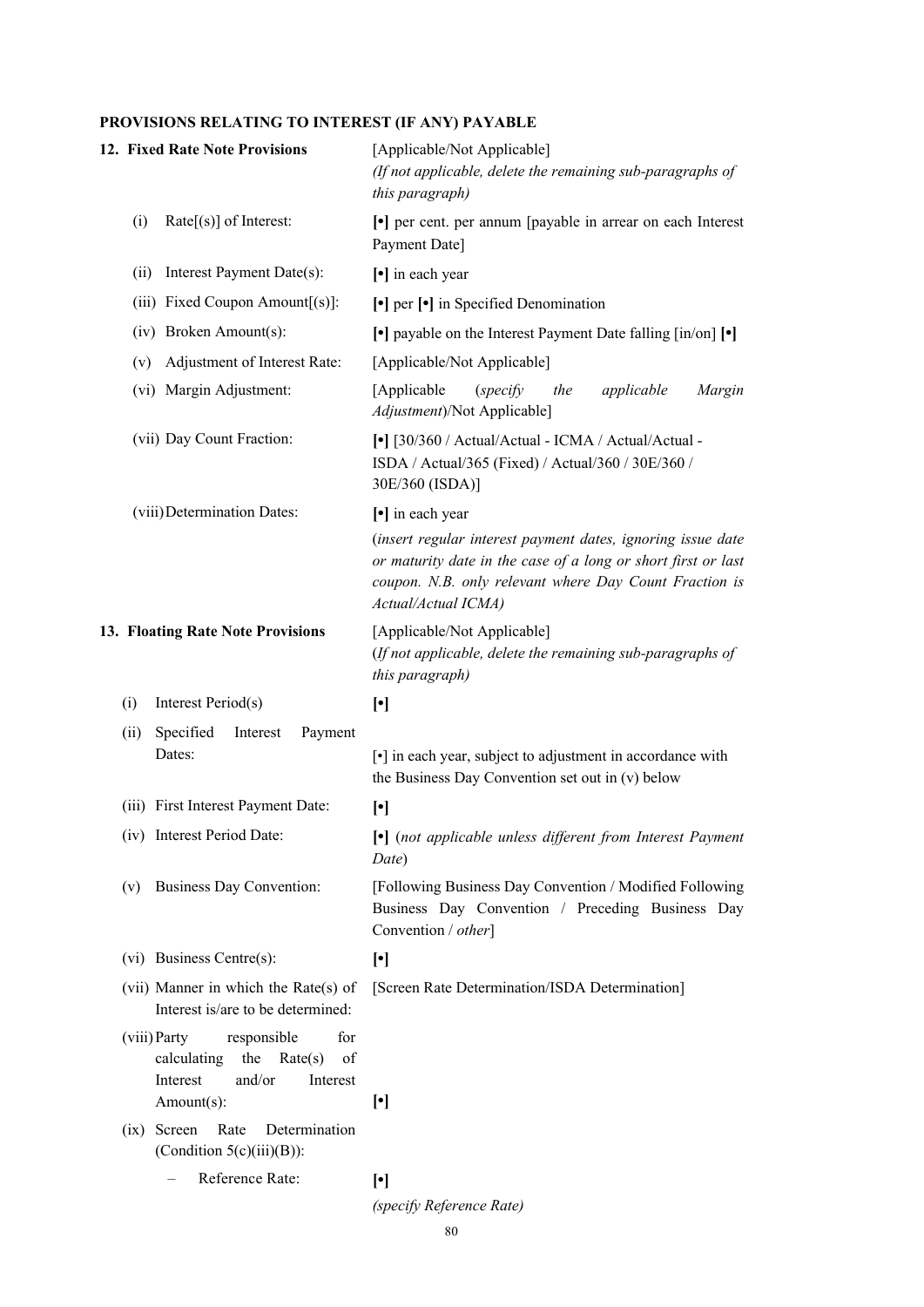– Interest Determination

Date: **[[•]** [TARGET] Business Days in *[specify city]* for *[specify currency]* prior to *[the first day in each Interest Accrual Period/each Interest Payment Date]***]**

| (x)   | <b>ISDA</b><br>Determination<br>(Condition $5(c)(iii)(A)$ ):                   |                                                                                                              |
|-------|--------------------------------------------------------------------------------|--------------------------------------------------------------------------------------------------------------|
|       | Floating Rate Option:                                                          | $\lceil \cdot \rceil$                                                                                        |
|       | Designated Maturity:                                                           | $\lceil \cdot \rceil$                                                                                        |
|       | Reset Date:                                                                    | $[\cdot]$                                                                                                    |
|       | (xi) Margin(s):                                                                | $[+/$ ] $\bullet$ ] per cent. per annum                                                                      |
|       | (xii) Minimum Rate of Interest:                                                | $\lceil \cdot \rceil$ per cent. per annum                                                                    |
|       | (xiii) Maximum Rate of Interest:                                               | $\left[\bullet\right]$ per cent. per annum                                                                   |
|       | (xiv) Day Count Fraction:                                                      | $\lceil \cdot \rceil$                                                                                        |
|       | 14. Zero Coupon Note Provisions                                                | [Applicable/Not Applicable]<br>(If not applicable, delete the remaining sub-paragraphs of<br>this paragraph) |
| (i)   | Amortisation Yield<br>(Condition $6(d)(i)$ ):                                  | $\left[\bullet\right]$ per cent. per annum                                                                   |
| (ii)  | Day Count Fraction<br>(Condition $5(a)$ ):                                     | $[\cdot]$                                                                                                    |
|       | PROVISIONS RELATING TO REDEMPTION                                              |                                                                                                              |
|       | 15. Call Option<br>(Condition $6(b)(i)$ )                                      | [Applicable/Not Applicable]<br>(If not applicable, delete the remaining sub-paragraphs of<br>this paragraph) |
| (i)   | Optional Redemption Date(s):                                                   | $[\cdot]$                                                                                                    |
| (ii)  | Optional Redemption<br>Amount(s) of each Note:                                 | • per Note of [•] Specified Denomination                                                                     |
|       | (iii) If redeemable in part:                                                   |                                                                                                              |
|       | Minimum<br>Redemption<br>(a)<br>Amount to be redeemed:                         | $[\cdot]$                                                                                                    |
|       | Maximum<br>(b)<br>Redemption<br>Amount to be redeemed:                         | $[\cdot]$                                                                                                    |
|       | (iv) Notice period:                                                            | $[\cdot]$                                                                                                    |
|       | 16. Make-Whole Redemption<br>(Condition 6(b)(ii))                              | [Applicable/Not Applicable]                                                                                  |
| (i)   | Notice period:                                                                 | $[\cdot]$                                                                                                    |
| (ii)  | Parties to be notified (if other<br>than set out in Condition<br>$6(b)(ii))$ : | [[ $\bullet$ ]/Not Applicable]                                                                               |
| (iii) | Make Whole Redemption<br>Margin:                                               | $[\cdot]$                                                                                                    |
|       | (iv) Make Whole Redemption<br>Rate:                                            | $[\cdot]$                                                                                                    |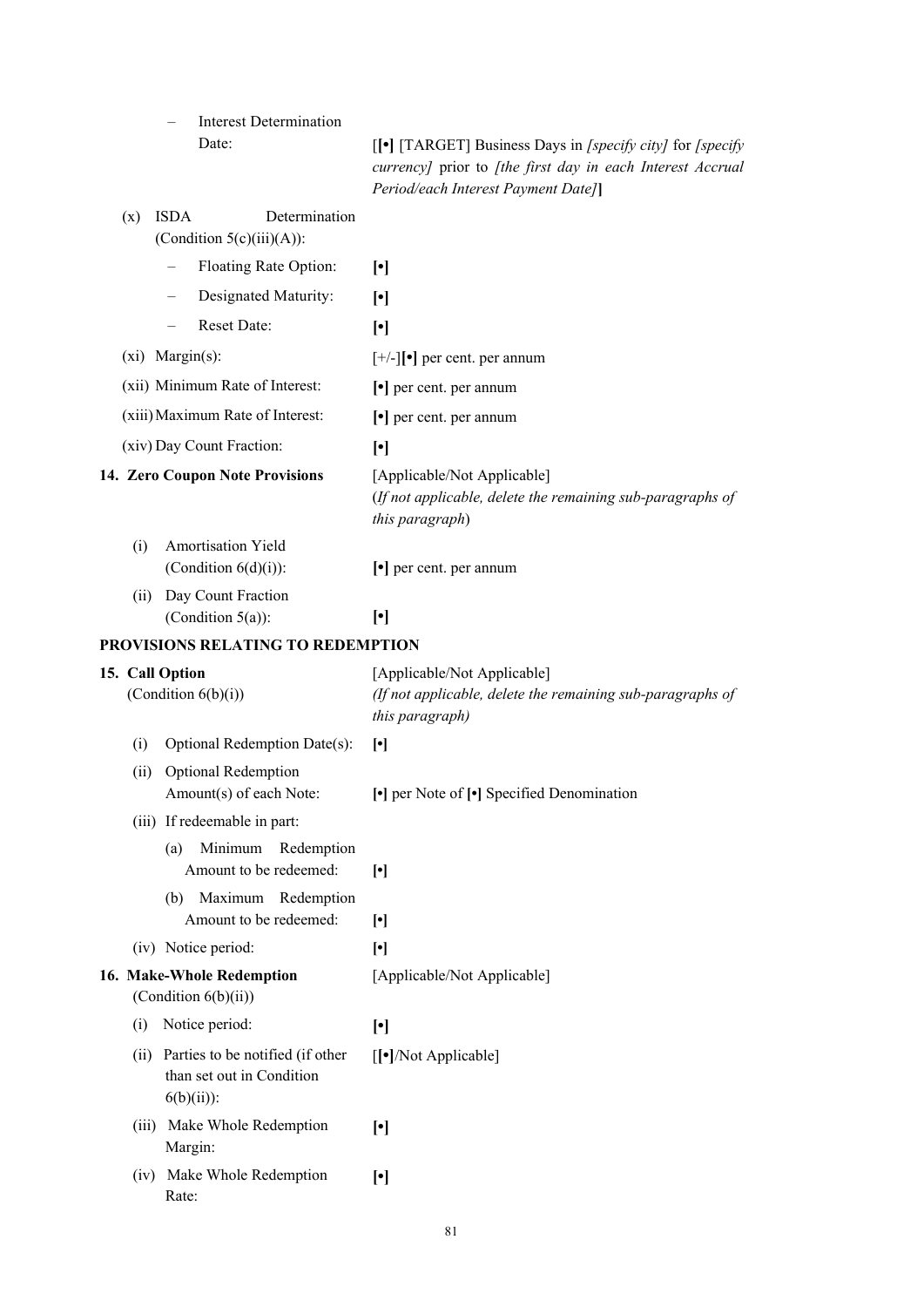| 17. Put Option                                       |                                             |                                                                                                                                                                                                                                 | [Applicable/Not Applicable]                                                                                                                                                |
|------------------------------------------------------|---------------------------------------------|---------------------------------------------------------------------------------------------------------------------------------------------------------------------------------------------------------------------------------|----------------------------------------------------------------------------------------------------------------------------------------------------------------------------|
|                                                      | (Condition $6(c)$ )                         |                                                                                                                                                                                                                                 | (If not applicable, delete the remaining sub-paragraphs of<br>this paragraph)                                                                                              |
|                                                      | (i)                                         | Optional Redemption Date(s):                                                                                                                                                                                                    | $[\cdot]$                                                                                                                                                                  |
|                                                      | (ii)                                        | Optional<br>Redemption<br>Amount(s) of each Note:                                                                                                                                                                               | $\lceil \cdot \rceil$ per Note of $\lceil \cdot \rceil$ Specified Denomination                                                                                             |
|                                                      |                                             | (iii) Notice period:                                                                                                                                                                                                            | $[\cdot]$                                                                                                                                                                  |
|                                                      |                                             | (iv) Repurchase Event:                                                                                                                                                                                                          | [Applicable/Not Applicable]                                                                                                                                                |
|                                                      |                                             | (v) Repurchase<br>Redemption<br>Amount:                                                                                                                                                                                         | $[\cdot]$                                                                                                                                                                  |
| 18. Change of Control Put Option<br>(Condition 6(i)) |                                             |                                                                                                                                                                                                                                 | [Applicable/Not Applicable]                                                                                                                                                |
|                                                      | 19. Final Redemption Amount of<br>each Note |                                                                                                                                                                                                                                 | $\left[\left[\bullet\right]$ per Note of $\left[\bullet\right]$ Specified Denomination]                                                                                    |
|                                                      |                                             | 20. Early Redemption Amount                                                                                                                                                                                                     |                                                                                                                                                                            |
|                                                      | (i)                                         | Early Redemption Amount(s)<br>of each Note payable on<br>for<br>redemption<br>taxation<br>reasons (Condition $6(e)$ ), for<br>illegality (Condition 6(h)) or<br>on event of default (Condition<br>9) or other early redemption: | $\lceil \cdot \rceil$                                                                                                                                                      |
|                                                      |                                             | (ii) Redemption<br>for<br>taxation<br>reasons permitted on days<br>others than Interest Payment<br>Dates (Condition $6(e)$ )                                                                                                    | [Yes/No]                                                                                                                                                                   |
|                                                      |                                             | (iii) Unmatured<br>Coupons<br>to<br>become void upon early<br>redemption (Materialised<br>Notes only) (Condition $7(f)$ )                                                                                                       | [Yes/No/Not Applicable]                                                                                                                                                    |
|                                                      |                                             | <b>GENERAL PROVISIONS APPLICABLE TO THE NOTES</b>                                                                                                                                                                               |                                                                                                                                                                            |
|                                                      |                                             | 21. Form of Notes:                                                                                                                                                                                                              | [Bearer Dematerialised Notes/Registered Dematerialised<br>Notes/Materialised Notes]<br>(Delete as appropriate)                                                             |
|                                                      | (i)                                         | Registration Agent:                                                                                                                                                                                                             | [Not Applicable/[•]]<br>(If applicable give name and details)<br>(Note that a Registration Agent must be appointed in<br>relation to Registered Dematerialised Notes only) |
|                                                      | (ii)                                        | Temporary Global<br>Certificate:                                                                                                                                                                                                | Applicable/Temporary<br>Global<br>[Not]<br>Certificate<br>exchangeable for Definitive Materialised Notes on [·]<br>(the "Exchange Date")]                                  |
|                                                      |                                             | (iii) Applicable TEFRA                                                                                                                                                                                                          | [C Rules/D Rules/Not Applicable].                                                                                                                                          |
|                                                      |                                             | exemption:                                                                                                                                                                                                                      | (Only applicable to Materialised Notes]                                                                                                                                    |
| 22. Financial Centre $(s)$ :                         |                                             |                                                                                                                                                                                                                                 | [Not Applicable/[•]]                                                                                                                                                       |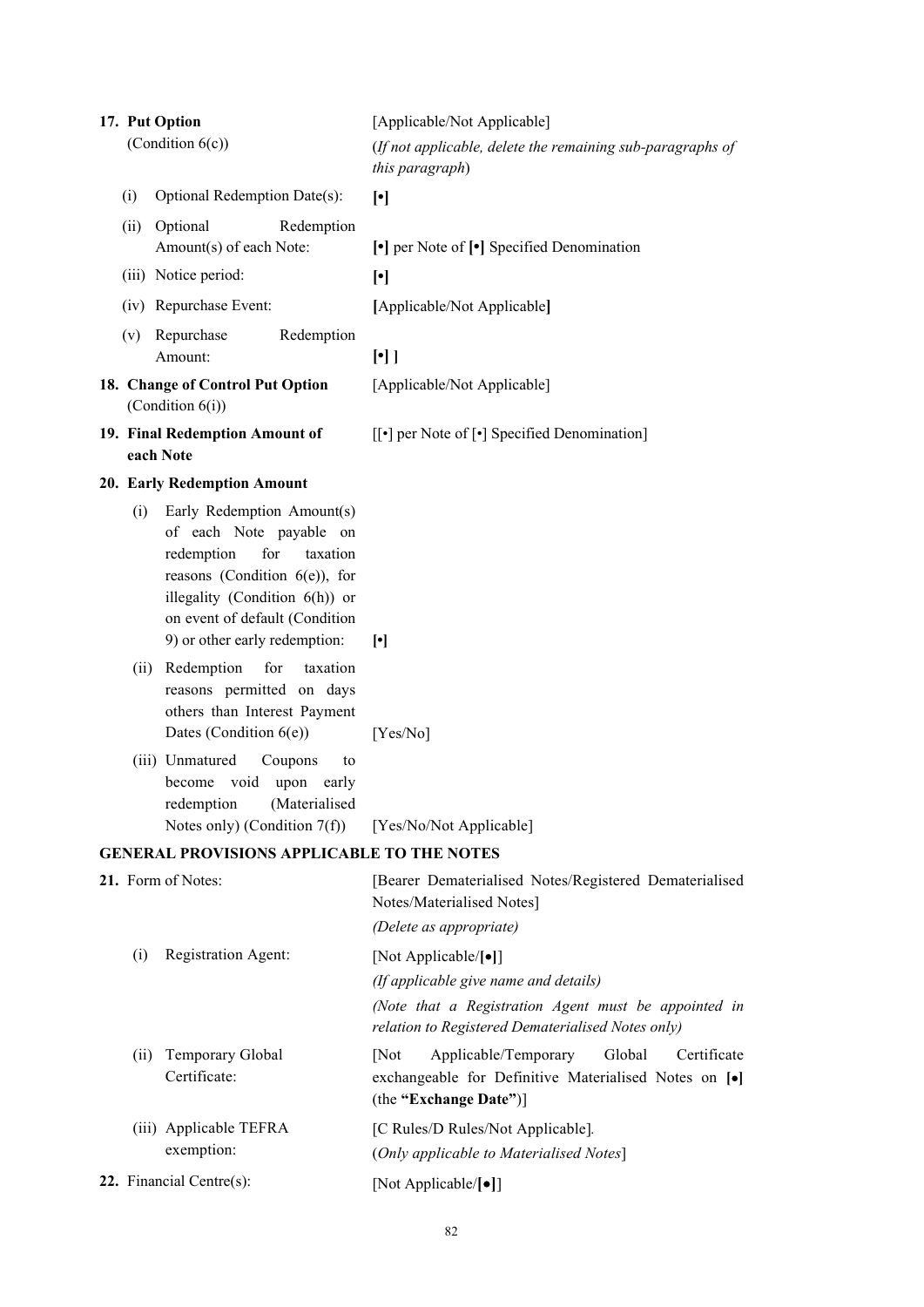|  | 23. Talons for future Coupons to be                                                                     | [Yes/No/Not Applicable]                                                                                                                                                                                                                                                                                        |
|--|---------------------------------------------------------------------------------------------------------|----------------------------------------------------------------------------------------------------------------------------------------------------------------------------------------------------------------------------------------------------------------------------------------------------------------|
|  | attached to Definitive Notes (and                                                                       | (If yes, give details)                                                                                                                                                                                                                                                                                         |
|  | dates on which such Talons mature):                                                                     | (Only applicable to the Materialised Notes).                                                                                                                                                                                                                                                                   |
|  | 24. Redenomination, renominalisation<br>and reconventioning provisions:                                 | [Not Applicable/The provisions [in Condition 1(d)] apply]                                                                                                                                                                                                                                                      |
|  | 25. Consolidation provisions:                                                                           | [Not Applicable/The provisions [in Condition 13(b)] apply]                                                                                                                                                                                                                                                     |
|  | <b>26.</b> Masse:                                                                                       | [[Full <i>Masse</i> ]/[Contractual <i>Masse</i> ] shall apply]                                                                                                                                                                                                                                                 |
|  |                                                                                                         | (Note that: (i) in respect of any Tranche of Notes issued<br>outside France, Condition 11 (b) (Contractual Masse) may<br>be elected by the Issuer, and (ii) in respect of any Tranche of<br>Notes issued inside France, Condition 11 (a) (Full Masse)<br>shall apply).                                         |
|  |                                                                                                         | (If Condition 11 (a) (Full Masse) or (b) (Contractual Masse)<br>applies, insert below details of Representative<br>and<br>Alternative Representative and remuneration, if any:)                                                                                                                                |
|  |                                                                                                         | [Name and address of the Representative: [ $\bullet$ ]                                                                                                                                                                                                                                                         |
|  |                                                                                                         | Name and address of the alternate Representative: [ $\bullet$ ]                                                                                                                                                                                                                                                |
|  |                                                                                                         | [The Representative will receive no remuneration/The                                                                                                                                                                                                                                                           |
|  |                                                                                                         | Representative will receive a remuneration of $[\bullet]$ ].                                                                                                                                                                                                                                                   |
|  | <b>DISTRIBUTION</b>                                                                                     |                                                                                                                                                                                                                                                                                                                |
|  | If -<br>syndicated,<br>of<br>27. (i)<br>names<br>Dealers:                                               | [Not Applicable]/[Banco Santander, S.A.]/[Barclays Bank<br>PLC]/[BNP PARIBAS]/[Crédit Agricole Corporate and<br>Bank]/[Deutsche<br>Bank<br>Investment<br>AG,<br>London<br>Branch]/[HSBC Bank plc]/[J.P. Morgan<br>Securities<br>plc]/[Natixis]/[Société Générale]/[The Royal Bank of<br>Scotland plc]/[•]]     |
|  | Stabilising Manager(s) (if<br>(ii)<br>$any)$ :                                                          | [Not Applicable]/[Banco Santander, S.A.]/[Barclays Bank]<br>PLC]/[BNP PARIBAS]/[Crédit Agricole Corporate and<br>Investment Bank]/[Deutsche Bank AG, London<br>Branch]/[HSBC Bank plc]/[J.P. Morgan<br>Securities<br>plc]/[Natixis]/[Société Générale]/[The Royal Bank of<br>Scotland plc]/[•]]                |
|  | 28. If non-syndicated, name and address<br>of any relevant Dealer:                                      | [Not Applicable]/[Banco Santander, S.A.]/[Barclays Bank]<br>PLC]/[BNP PARIBAS]/[Crédit Agricole Corporate and<br>Bank]/[Deutsche<br>Bank<br>Investment<br>AG,<br>London<br>Branch]/[HSBC Bank plc]/[J.P.<br>Morgan<br>Securities<br>plc]/[Natixis]/[Société Générale]/[The Royal Bank of<br>Scotland plc]/[•]] |
|  | 29. U.S. Selling Restrictions<br>(Categories of potential investors to<br>which the Notes are offered): | Reg. S Compliance Category 2; [[TEFRA C]/[TEFRA<br>D]/[TEFRA not applicable]]                                                                                                                                                                                                                                  |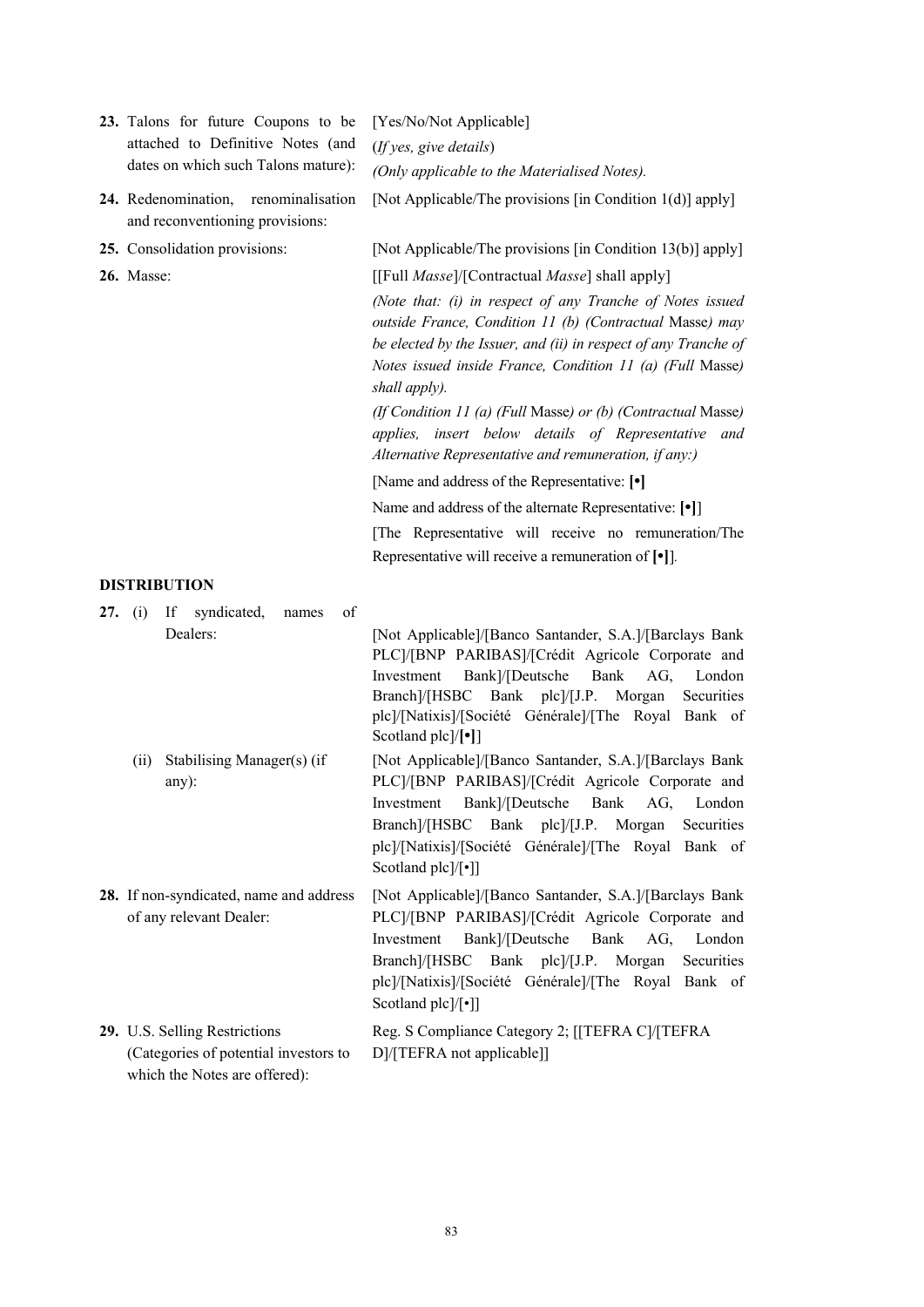### **PURPOSE OF FINAL TERMS**

These Final Terms comprise the final terms required for issue **[**and**] [**admission to trading on **[***specify relevant regulated market***]** of the Notes described herein**]** pursuant to the Euro 9,000,000,000 Euro Medium Term Note Programme of the Issuer.**]**

Signed on behalf of Casino Guichard-Perrachon:

Duly represented by: ............................................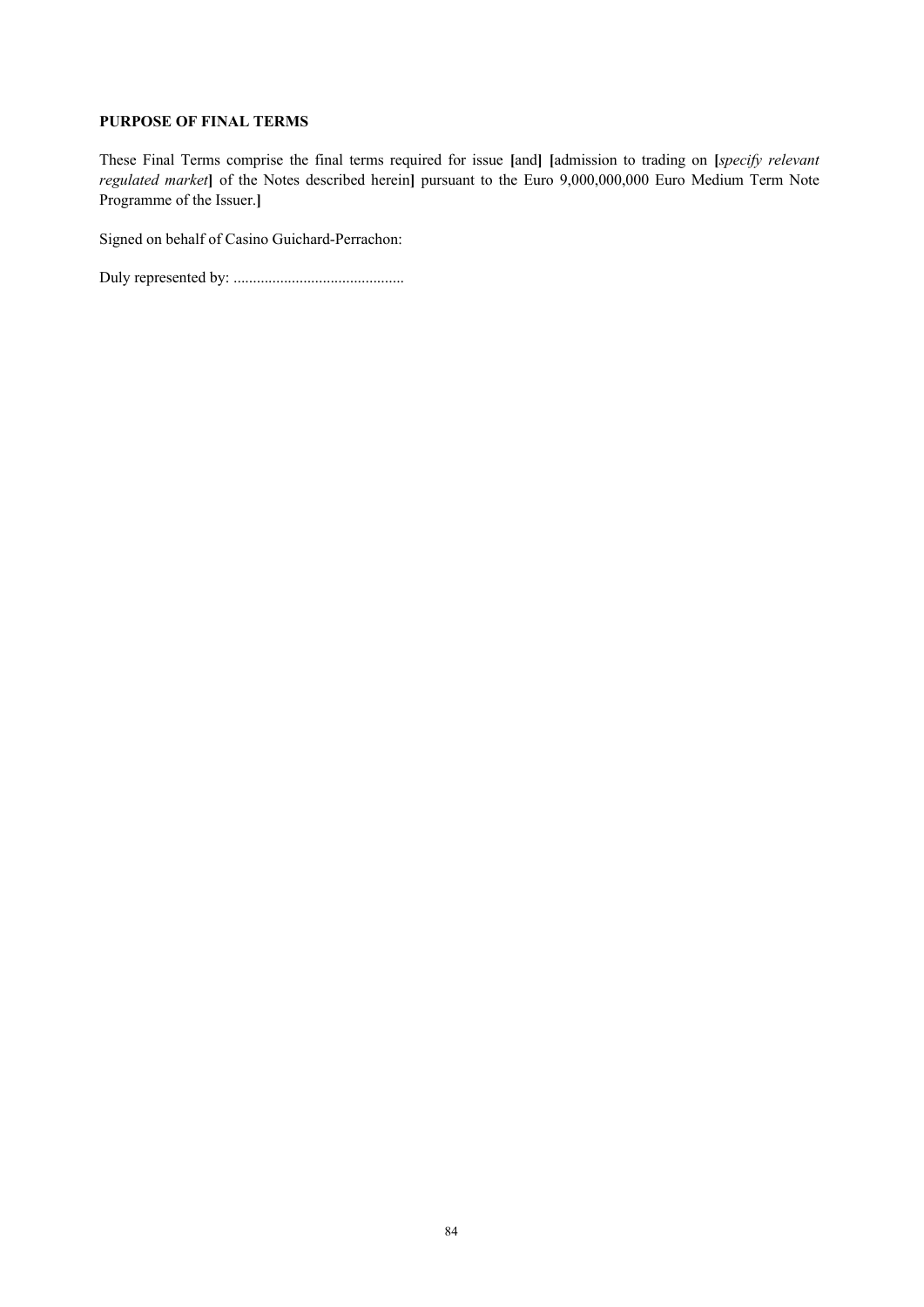### **PART B – OTHER INFORMATION**

#### **1 LISTING AND ADMISSION TO TRADING**

(i) Listing: [official list of the Luxembourg Stock Exchange/other (*specify*)/None]

(ii) Admission to trading: [Application has been made by the Issuer (or on its behalf) for the Notes to be admitted to trading on [*specify relevant regulated market*] with effect from **[•]**.] [Application is expected to be made by the Issuer (or on its behalf) for the Notes to be admitted to trading on [*specify relevant regulated market*]] with effect from **[•]**.] [Not Applicable.]

#### **2 RATINGS**

Ratings: The Notes to be issued have been rated:

[S & P: **[•]**] [Fitch: **[•]**] [[Other]: **[•]**]

[[Each of]  $\lceil \bullet \rceil$  [and  $\lceil \bullet \rceil$ ] is established in the European Union and has applied for registration under Regulation (EC) No 1060/2009 as amended, although the result of such applications has not been determined.]

[[Each of] [S & P] [[and] Fitch] and] [●] is established in the European Union, is registered under Regulation (EC) No 1060/2009 as amended (the "**CRA Regulation**") and is included in the list of credit rating agencies registered in accordance with the CRA Regulation published on the European Securities and Markets Authority's website (www.esma.europa.eu/page/List-registered-and-certified-CRAs).]

 $[[\text{Each of } [\bullet],[\bullet]]$  and  $[\bullet]$  is [not] established in the European Union [nor has/and has not] applied for registration under Regulation (EC) No 1060/2009 as amended (the "**CRA Regulation**"), but is endorsed by [*insert credit rating agency's name*] which is established in the European Union, registered under the CRA Regulation and is included in the list of credit rating agencies registered in accordance with the CRA Regulation published on the European Securities and Markets Authority's website (www.esma.europa.eu/page/List-registered-and-certified-CRAs).]

[[None of [●] and] [●] is [not] established in the European Union [nor has/and has not] applied for registration under Regulation (EC) No 1060/2009 as amended.]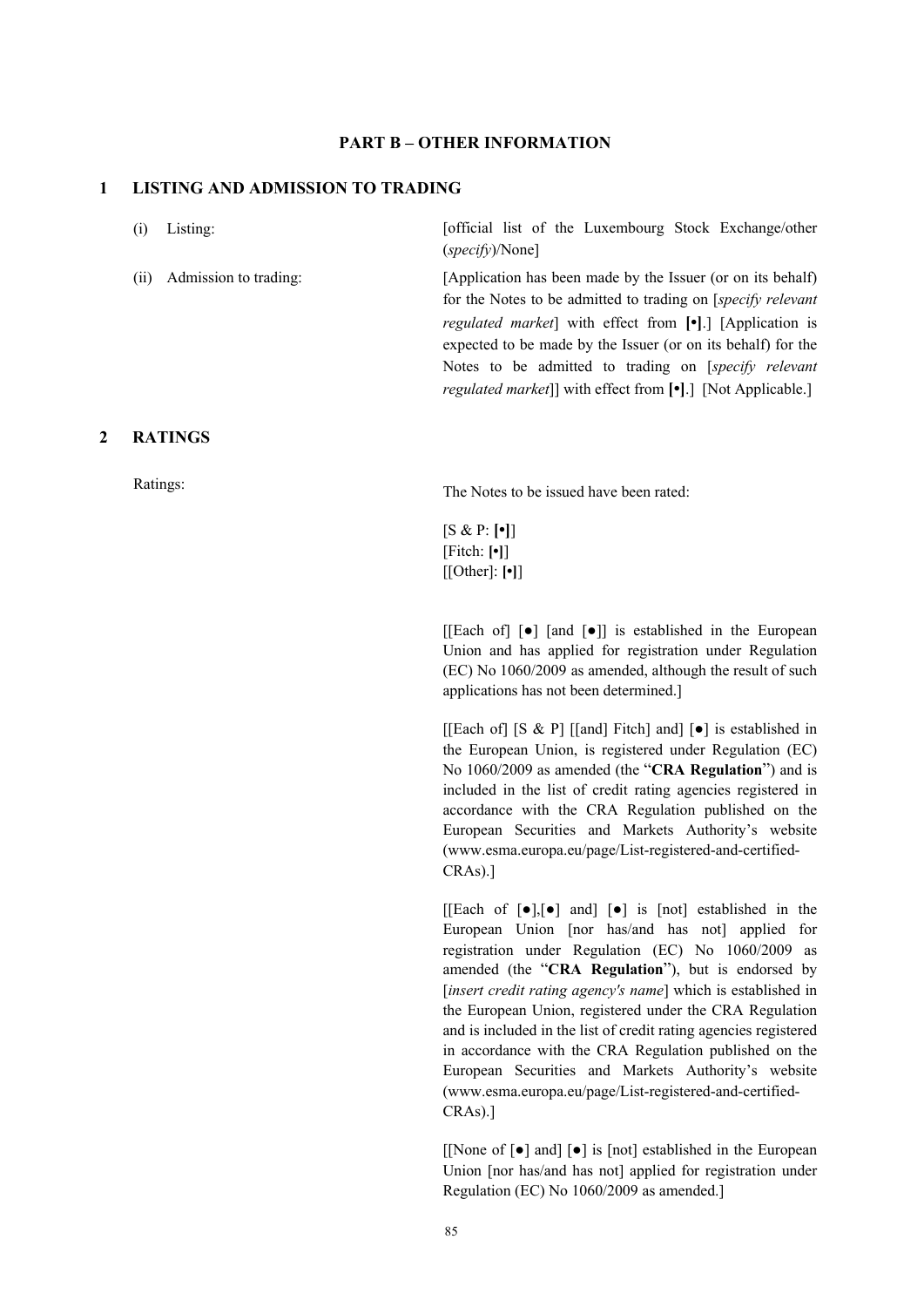(*The above disclosure should reflect the rating allocated to Notes of the type being issued under the Programme generally or, where the issue has been specifically rated, that rating.*)

# **3 [INTERESTS OF NATURAL AND LEGAL PERSONS INVOLVED IN THE [ISSUE/OFFER]**

*(Need to include a description of any interest, including conflicting ones, that is material to the issue/offer, detailing the persons involved and the nature of the interest. May be satisfied by the inclusion of the following statement:)*

["Save as disclosed in ["Subscription and Sale"] so far as the Issuer is aware, no person involved in the offer of the Notes has an interest material to the offer. "]/[•]]

*(When adding any other description, consideration should be given as to whether such matters described constitute "significant new factors" and consequently trigger the need for a supplement to the Prospectus under Article 16 of the Prospectus Directive.)*

### **4 TOTAL EXPENSES**

[Estimated total expenses relating to the admission to trading:

**[•]]** *(Include breakdown of expenses.)*

### **5 [***Fixed Rate Notes only* **– YIELD**

|   |                                                                                                                                                         | Indication of yield:                                           | $[\cdot]$                                   |
|---|---------------------------------------------------------------------------------------------------------------------------------------------------------|----------------------------------------------------------------|---------------------------------------------|
| 6 |                                                                                                                                                         | <b>OPERATIONAL INFORMATION</b>                                 |                                             |
|   | <b>ISIN Code:</b>                                                                                                                                       |                                                                | $[\cdot]$                                   |
|   | Common Code:<br>Depositaries:                                                                                                                           |                                                                | $[\cdot]$                                   |
|   |                                                                                                                                                         |                                                                |                                             |
|   | (i)                                                                                                                                                     | Euroclear France to act<br>as Central Depositary:              | [Yes/No]                                    |
|   | (ii)                                                                                                                                                    | Common Depositary for<br>Euroclear<br>and                      |                                             |
|   |                                                                                                                                                         | Clearstream<br>Luxembourg:                                     | [Yes/No]                                    |
|   | Any clearing system(s) other than<br>Euroclear<br>and<br>Clearstream,<br>Luxembourg<br>the<br>relevant<br>and<br>identification number(s):<br>Delivery: |                                                                | [Not Applicable/give name(s) and number(s)] |
|   |                                                                                                                                                         |                                                                | Delivery [against/free of] payment          |
|   |                                                                                                                                                         | Names and addresses of additional<br>Paying Agent(s) (if any): | $\lceil \cdot \rceil$                       |
|   | The aggregate principal amount of<br>Notes issued has been translated<br>into Euro at the rate of [.]                                                   |                                                                |                                             |
|   | producing a sum of:                                                                                                                                     |                                                                | $\bullet$                                   |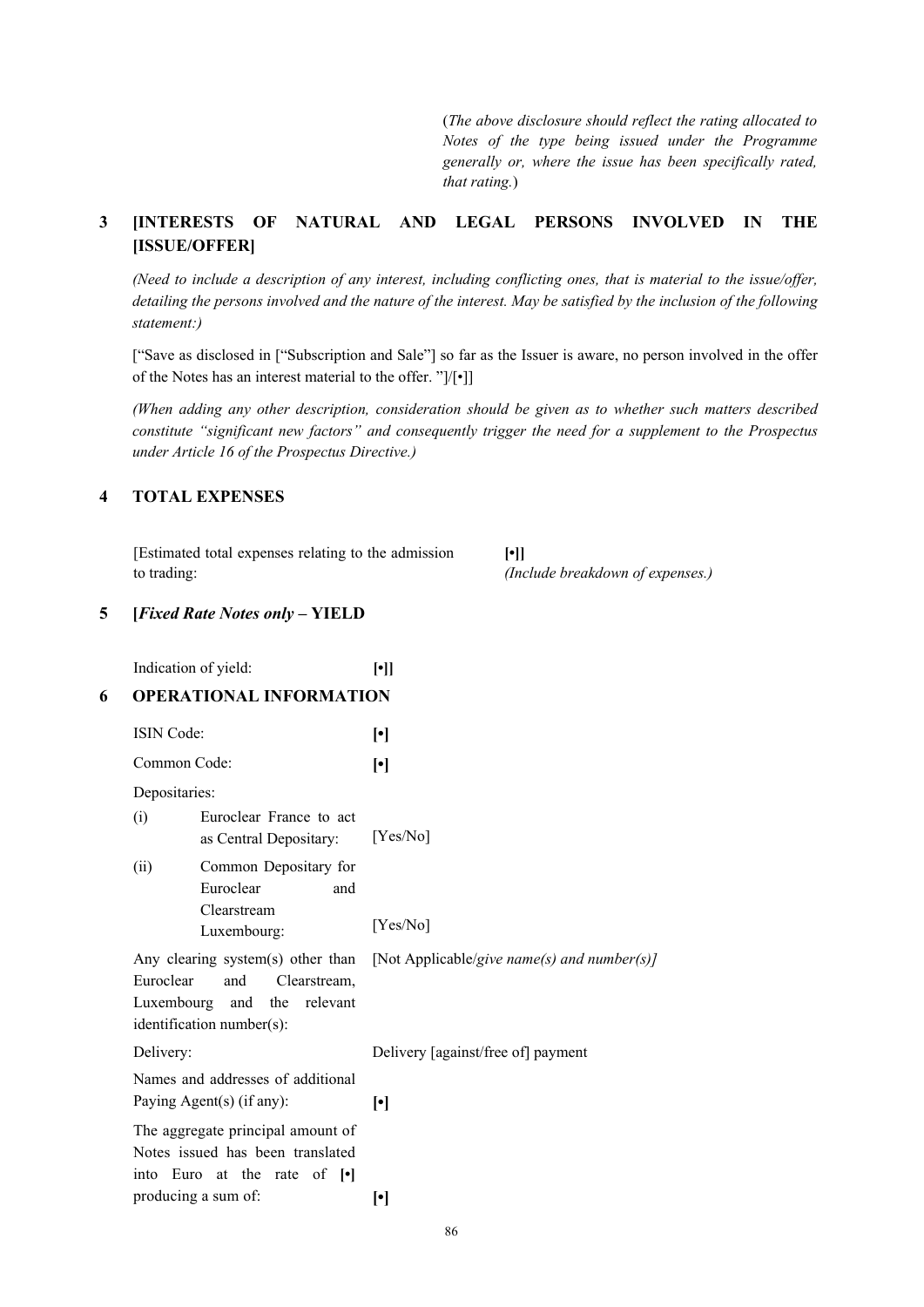#### **GENERAL INFORMATION**

- (1) Application has been made to the CSSF to approve this document as a base prospectus. Application has also been made for Notes issued under the Programme to be admitted to trading on the Luxembourg Stock Exchange's regulated market and to be listed on the official list of the Luxembourg Stock Exchange. The Luxembourg Stock Exchange is a regulated market for the purposes of the Markets in Financial Instruments Directive 2004/39/EC. appearing on the list of regulated markets issued by the European Commission (an "**EEA Regulated Market**"). Application may be also made for a period of twelve (12) months from the date of this Base Prospectus, to the competent authority of any other Member State of the EEA for Notes issued under the Programme to be listed and admitted to trading on an other EEA Regulated Market.
- (2) The Issuer has obtained all necessary corporate and other consents, approvals and authorisations in France in connection with the Programme. The update of the Programme was authorised by a decision of the *Président-Directeur Général* of the Issuer made on 14 November 2012. Any drawdown of Notes under the Programme, to the extent that such Notes constitute *obligations*, requires the prior authorisation of the *Conseil d'administration* of the Issuer, which may delegate its powers to its *Président*-*Directeur Général*. For this purpose, the *Conseil d'administration* of the Issuer, on 29 March 2012, has authorised the *Président-Directeur Général* to issue *obligations* or other debt instruments up to an outstanding maximum aggregate amount of  $63,000,000,000$  which authority will, unless previously cancelled, expire on 29 March 2013. Any issue of Notes, to the extent that such Notes do not constitute *obligations*, will fall within the general powers of the *Président*-*Directeur Général* of the Issuer.
- (3) Except as disclosed in the section "Recent Developments" of this Base Prospectus on pages 68 to 79, there has been no significant change, nor any development reasonably likely to involve a significant change, in the financial or trading position or general affairs of the Issuer or the Group taken as a whole since 30 June 2012.

There has been no material adverse change in the prospects of the Issuer or the Group taken as a whole since 31 December 2011.

- (4) Information on litigations is provided in notes 26.1 and 33 to the consolidated financial statements included in the 2011 Annual Report (pages 51 to 52 and 90), notes 2.2 and 15 to the consolidated financial statements included in the Interim Report First Half 2012 (pages 34 to 35) and in the section "Recent Developments" of this Base Prospectus. Except as disclosed in such documents, neither the Issuer nor any member of the Group is or has been involved in any other governmental, legal or arbitration proceedings including any such proceedings that are pending or threatened of which the Issuer is aware during a period covering at least the previous 12 months which may have, or have had in the recent past, significant effects on the financial position or profitability of the Group.
- (5) Each Definitive Materialised Note, Coupon and Talon will bear the following legend: "Any United States person who holds this obligation will be subject to limitations under the United States income tax laws, including the limitations provided in Sections 165(j) and 1287(a) of the U.S. internal revenue code of 1986, as amended (the "**U.S. Internal Revenue Code**").
- (6) Notes have been accepted for clearance through the Euroclear and Clearstream, Luxembourg systems, which are entities in charge of keeping the records. The Common Code, the International Securities Identification Number (ISIN) and (where applicable) the identification number for any other relevant clearing system for each Series of Notes will be set out in the relevant Final Terms.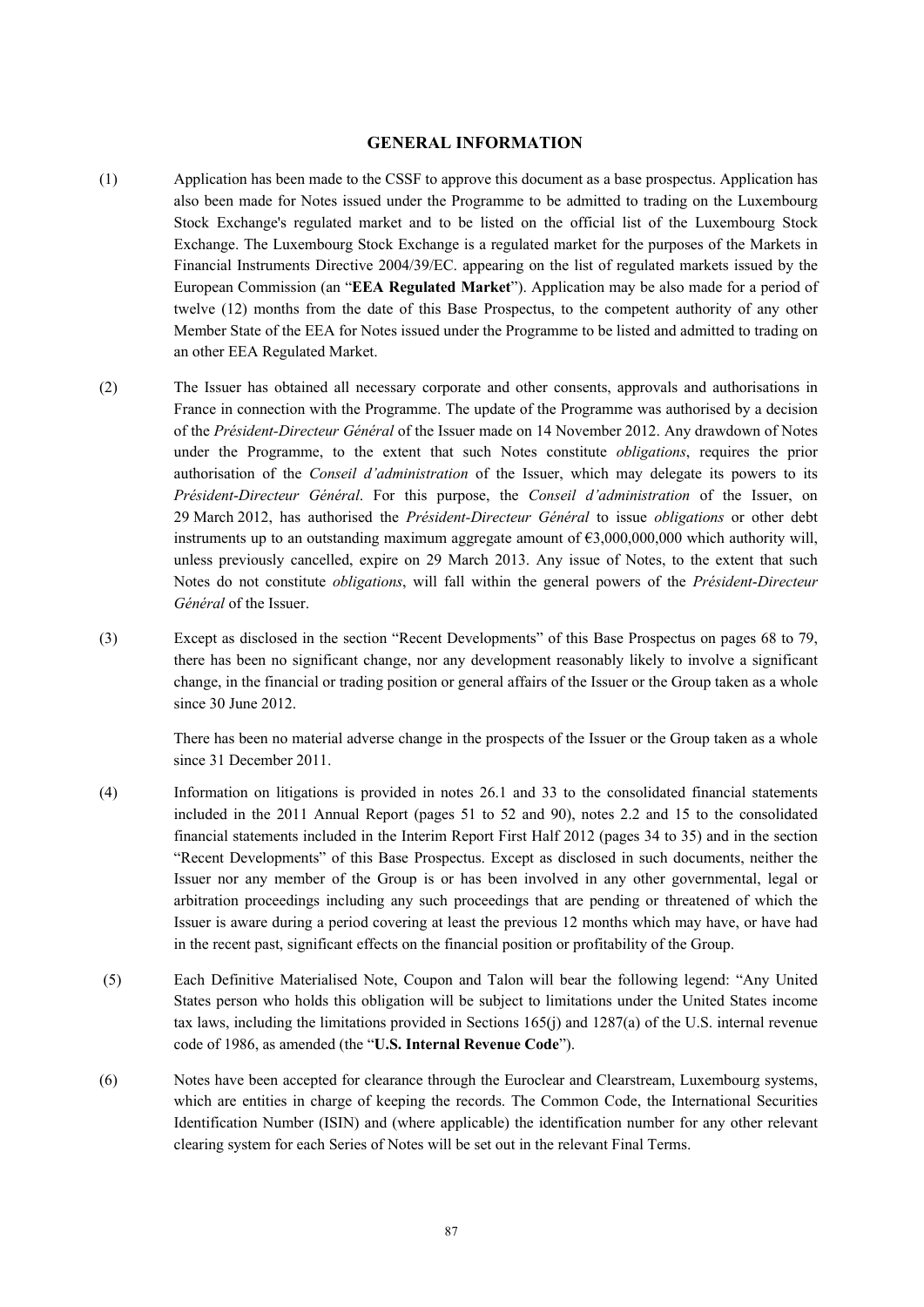The address of Euroclear is 1 boulevard du Roi Albert II, 1210 Bruxelles, Belgium and the address of Clearstream, Luxembourg is 42 avenue John Fitzgerald Kennedy, L-1855 Luxembourg, Grand-Duchy of Luxembourg.

(7) Dematerialised Notes will be inscribed in the books of Euroclear France (acting as central depositary). Dematerialised Notes which are in registered form (*au nominatif*) are also inscribed either with the Issuer or with the registration agent.

The address of Euroclear France is 115 rue Réaumur, 75081 Paris Cedex 02, France.

- (8) For so long as Notes issued under the Programme are outstanding, the following documents will be available during usual business hours on any weekday (Saturdays and public holidays excepted), for inspection at the office of the Fiscal Agent or each of the Paying Agents:
	- (i) the *statuts* of the Issuer,
	- (ii) the published annual report, audited non-consolidated and consolidated accounts of the Issuer for the two financial years ended 31 December 2010 and 2011 and non-audited nonconsolidated and consolidated accounts of the Issuer for the six-month period ended 30 June 2012,
	- (iii) the Final Terms for Notes that are listed on the official list of the Luxembourg Stock Exchange or any other EEA Regulated Market ,
	- (iv) a copy of this Base Prospectus together with any Supplement to this Base Prospectus or further Base Prospectus, and
	- (v) all reports, letters and other documents, historical financial statements, valuations and statements prepared by any expert at the Issuer's request any part of which is included or referred to in this Base Prospectus.
- (9) For so long as Notes issued under the Programme are outstanding, the following documents will be available on the website of the Luxembourg Stock Exchange (www.bourse.lu) and in respect of (ii) below on the website of the Issuer (http://www.groupe-casino.fr/fr/Obligations.html):
	- (i) the Final Terms for Notes that are listed and admitted to trading on the Luxembourg Stock Exchange or any other EEA Regulated Market
	- (ii) this Base Prospectus, together with any supplement to this Base Prospectus or further Base Prospectus.
- (10) Copies of the latest annual report and non-consolidated and consolidated accounts of the Issuer (including any published semi-annual interim consolidated accounts) (in English and French) (in each case as soon as they are published) may be obtained, and copies of the Amended and Restated Agency Agreement will be available for collection, at the specified offices of each of the Paying Agents during normal business hours, so long as any of the Notes is outstanding.
- (11) In respect of derivatives securities as defined in Article 15.2 of Commission Regulation no.809/2004, the Final Terms will indicate whether or not the Issuer intends to provide post-issuance information concerning the underlying. If the Issuer intends to report such information, the Final Terms will specify what information will be reported and where such information can be obtained.
- (12) The Notes to be issued by each Issuer qualify under Category 2 for the purposes of Regulation S under the Securities Act ("**Regulation S**"). Materialised Notes will be issued in compliance with US Treas. Reg.  $\S1.163-5(c)(2)(i)(D)$  (or any successor regulation issued under the U.S. Internal Revenue Code section 4701(b) containing rules identical to those applying under U.S. Internal Revenue Code section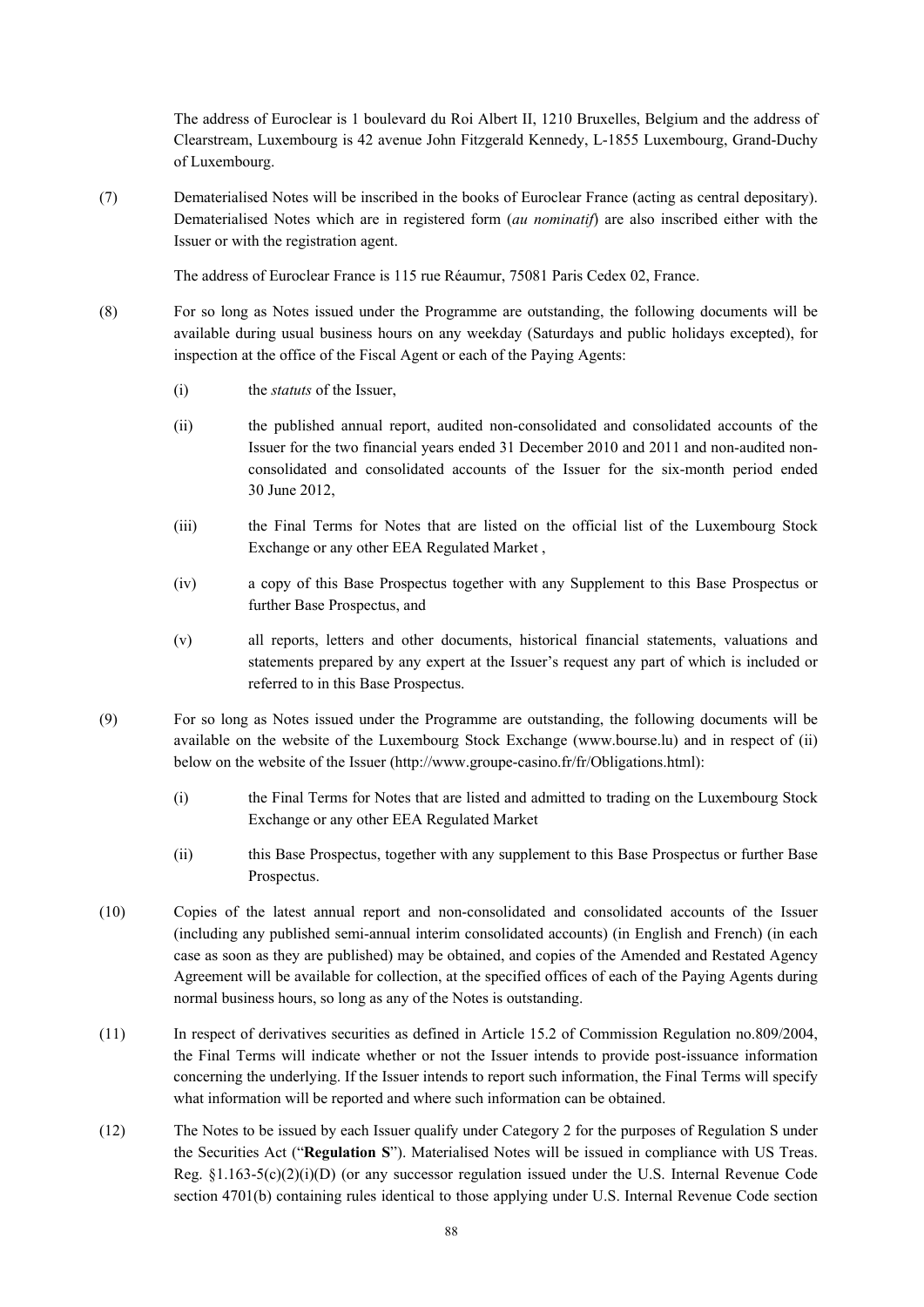163(f)(2)(B)) (the "**D Rules**") unless (i) the relevant Final Terms states that such Materialised Notes are issued in compliance with US Treas. Reg.  $\S1.163-5(c)(2)(i)(C)$  (or any successor regulation issued under the U.S. Internal Revenue Code section 4701(b) containing rules identical to those applying under U.S. Internal Revenue Code section 163(f)(2)(B)) (the "**C Rules**"), or (ii) such Materialised Notes are issued other than in compliance with the D Rules or the C Rules but in circumstances in which the Notes will not constitute "registration required obligations" under the United States Tax Equity and Fiscal Responsibility Act of 1982 ("**TEFRA**"), which circumstances will be referred to in the relevant Final Terms as a transaction to which TEFRA is not applicable.

The TEFRA rules do not apply to any Dematerialised Notes.

(13) Ernst & Young Audit at Tour Oxygene, 10-12, boulevard Vivier Merle, 69393 Lyon Cedex 03, France, and Deloitte & Associés, 185, avenue Charles de Gaulle, 92200 Neuilly Sur Seine, France (both entities regulated by the *Haut Conseil du Commissariat aux Comptes* and duly authorised as *Commissaires aux comptes* and belonging to the *Compagnie Nationale des Commissaires aux Comptes de Versailles*) have audited and rendered unqualified audit reports (i) on the consolidated financial statements of the Issuer for the years ended 31 December 2010 included in the 2010 Annual Report and (ii) on the consolidated financial statements of the Issuer for the years ended 31 December 2011 included in the 2011 Annual Report.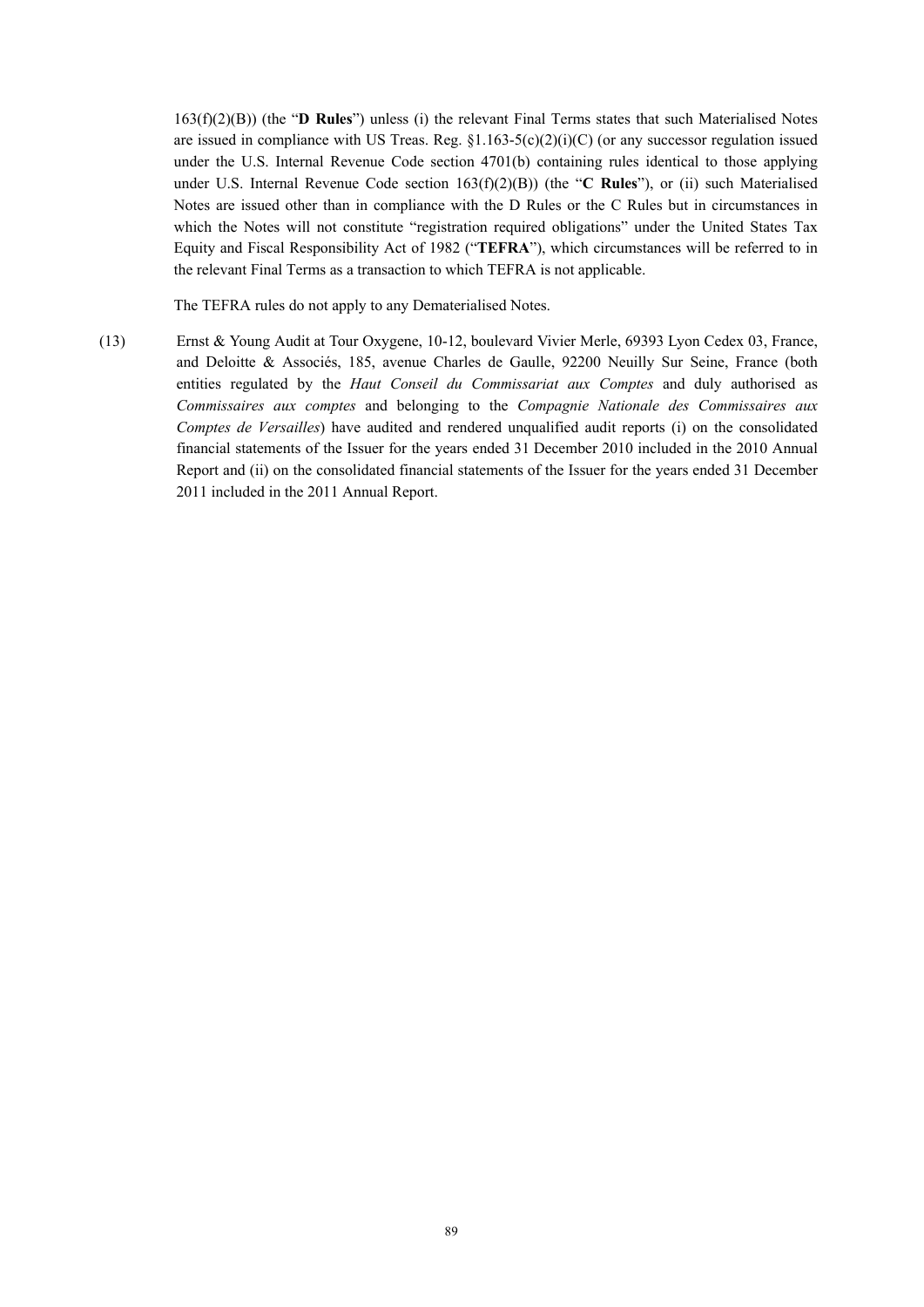### **Registered Office of the Issuer**

#### **Casino Guichard-Perrachon**

1, Esplanade de France 42000 Saint-Etienne France

#### **Arranger**

## **Deutsche Bank AG, Paris Branch** 3, avenue de Friedland 75008 Paris France

#### **Dealers**

**Banco Santander, S.A.** Ciudad Grupo Santander Avenida de Cantabria, s/n Edificio Encinar 28660 Boadilla de Monte (Madrid) Spain

# **Barclays Bank PLC**

5 The North Colonnade Canary Wharf London E14 4BB United Kingdom

### **BNP PARIBAS**

10 Harewood Avenue London NW1 6AA United Kingdom

#### **Crédit Agricole Corporate and Investment Bank**

9, quai du Président Paul Doumer 92920 La Défense Paris Cedex France

### **Deutsche Bank AG, London Branch**

Winchester House 1 Great Winchester Street London EC2N 2DB United Kingdom

#### **HSBC Bank plc**

8 Canada Square London E14 5HQ United Kingdom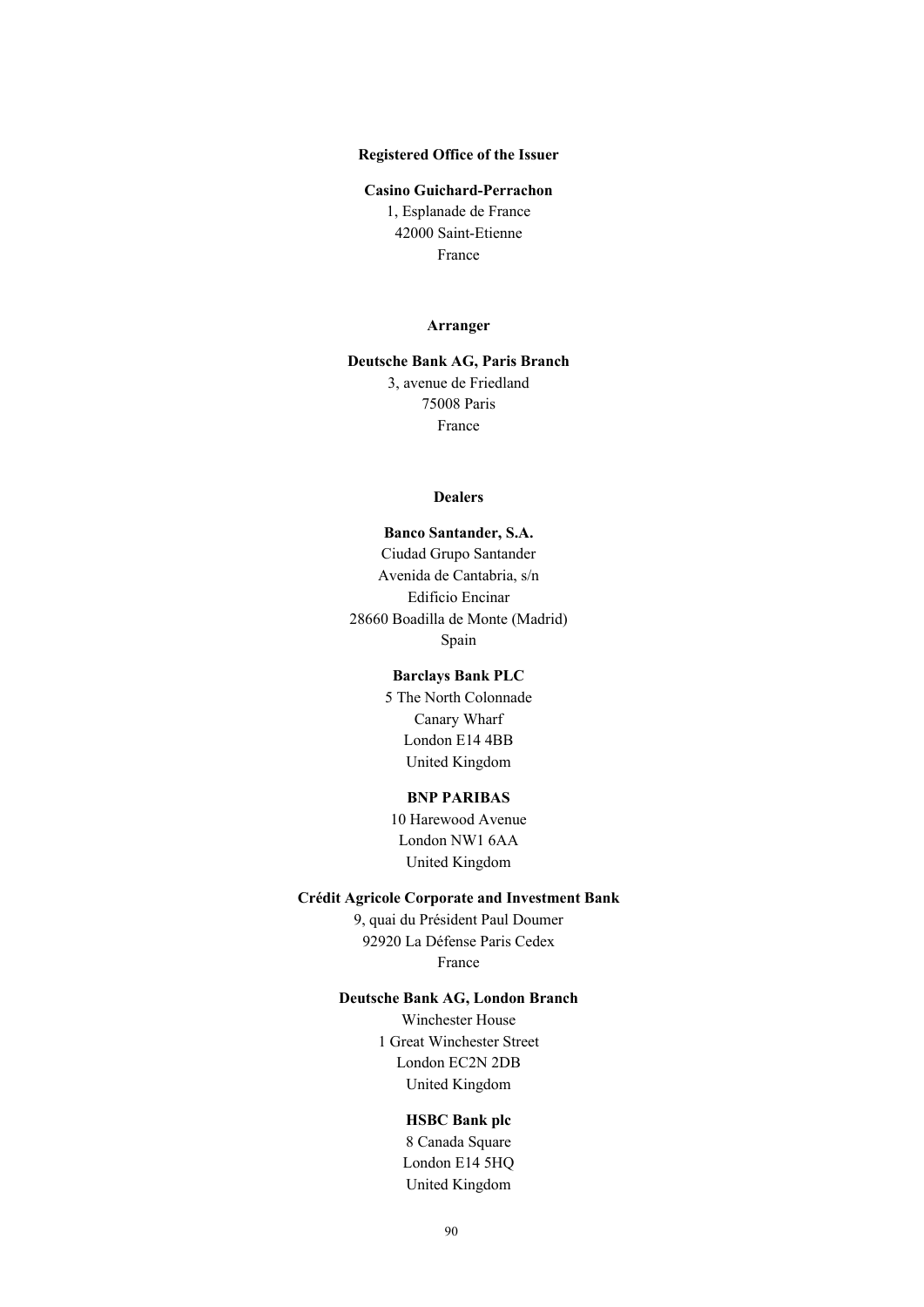### **J.P. Morgan Securities plc**

25 Bank Street Canary Wharf London E14 5JP United Kingdom

#### **Natixis**

30 avenue Pierre Mendès-France 75013 Paris France

### **Société Générale**

29, boulevard Haussmann 75009 Paris France

# **The Royal Bank of Scotland plc** 135 Bishopsgate London EC2M 3UR United Kingdom

### **Fiscal Agent, Principal Paying Agent, Redenomination Agent, Consolidation Agent and Calculation Agent**

# **Deutsche Bank AG, London Branch** Winchester House 1 Great Winchester Street London EC2N 2DB United Kingdom

#### **Paying Agents**

**Paris Paying Agent Deutsche Bank AG, Paris Branch** 3, avenue de Friedland 75008 Paris France

# **Luxembourg Paying Agent**

**Deutsche Bank Luxembourg S.A.** 2, boulevard Konrad Adenauer

L-1115 Luxembourg Grand-Duchy of Luxembourg

### **Listing Agent**

**Luxembourg Listing Agent Deutsche Bank Luxembourg S.A.** 2, boulevard Konrad Adenauer L-1115 Luxembourg Grand-Duchy of Luxembourg